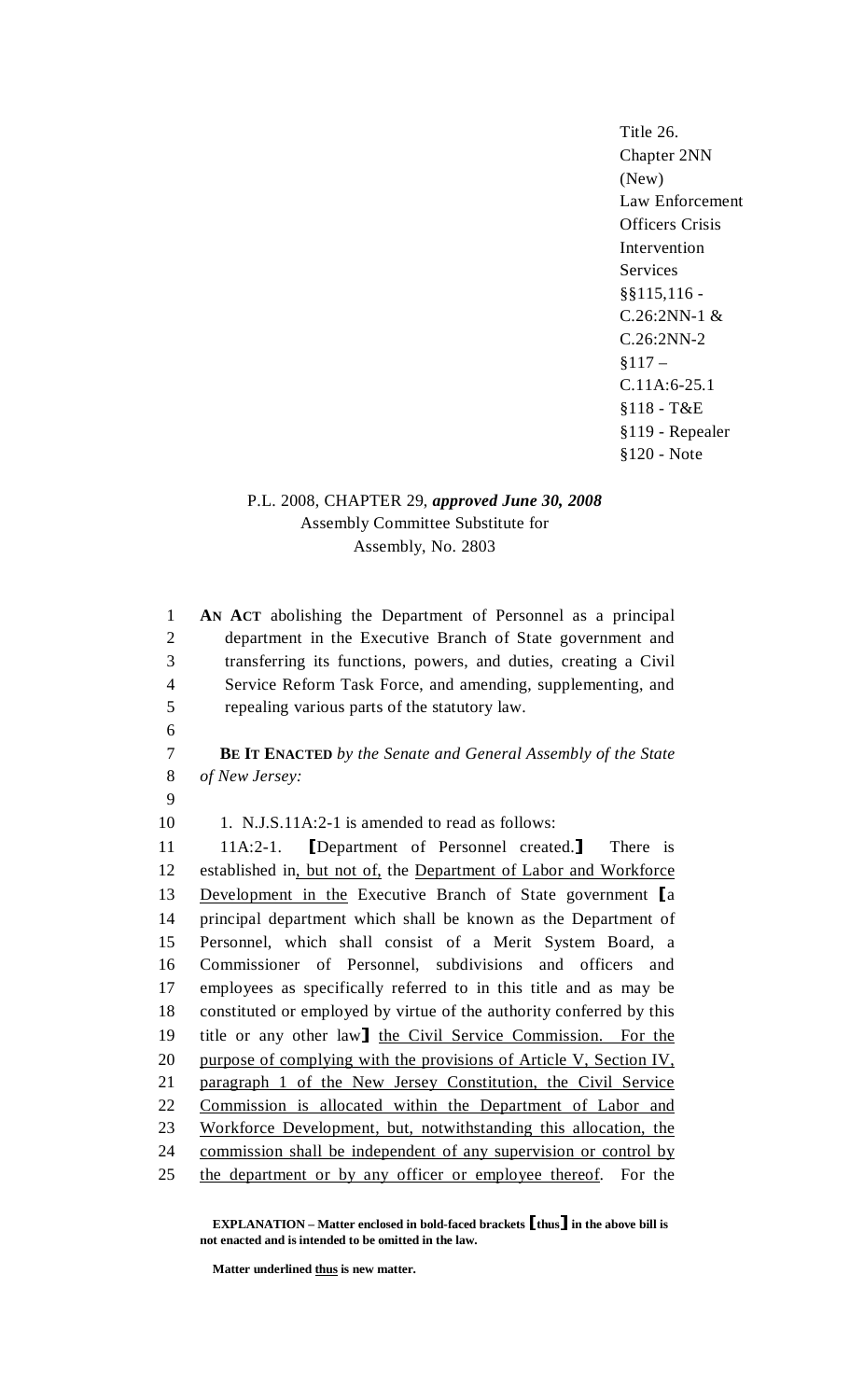1 purpose of this title, ["board"] "commission" means [Merit System<br>2 Board, "commissioner" means the Commissioner of Personnel and 2 Board, "commissioner" means the Commissioner of Personnel and 3 "department" means the Department of Personnel 1 the Civil Service<br>4 Commission. Commission. 5 (cf: N.J.S.11A:2-1) 6 7 2. N.J.S.11A:2-2 is amended to read as follows: 8 11A:2-2. Implementation. The [department] Department of the<br>9 Treasury and the Civil Service Commission. as appropriate, shall Treasury and the Civil Service Commission, as appropriate, shall 10 implement and enforce this title. 11 (cf: N.J.S.11A:2-2) 12 13 3. N.J.S.11A:2-3 is amended to read as follows: 14 11A:2-3. Members; term; quorum; vacancies; chairperson. The **15** [Merit System Board] Civil Service Commission shall consist of 16 five members [. one of whom shall be the Commissioner of 16 five members<sup>[1]</sup>, one of whom shall be the Commissioner of 17 Personnel, who shall serve as the chairperson. The other members Personnel, who shall serve as the chairperson. The other members 18 shall be<sup>1</sup> appointed by the Governor with the advice and consent of the Senate for staggered terms of four vears and until the the Senate for staggered terms of four years and until the 20 appointment and qualification of their successors. No more than 21 three of the five members shall be of the same political party. Three 22 members of the [board] commission shall constitute a quorum.<br>23 The holding over of an incumbent beyond the expiration of The holding over of an incumbent beyond the expiration of the 24 term of office shall reduce, in commensurate length, the term of 25 office of a successor. Vacancies shall be filled for the unexpired 26 terms, in the same manner as original appointments. No member 27 shall hold any other State or federal office or position. 28 The Governor shall designate one member to serve as the 29 chairperson of the commission. The chairperson shall be the chief 30 executive officer and administrator of the commission and shall 31 devote full time to the duties of the position. The chairperson shall 32 serve at the pleasure of the Governor. 33 (cf: N.J.S.11A:2-3) 34 35 4. N.J.S.11A:2-4 is amended to read as follows: 36 11A:2-4. Removal of a [board] commission member other than<br>37 [commissioner] chairperson of the commission. A [board] 37 [commissioner] chairperson of the commission.<br>38 commission member other than the [commissioner] 38 commission member other than the [commissioner] chairperson of<br>39 the commission may be removed from office by the Governor for the commission may be removed from office by the Governor for 40 cause, upon notice and an opportunity to be heard. A [board]<br>41 commission member removed from office shall be entitled to 41 commission member removed from office shall be entitled to 42 receive compensation only up to the date of removal. 43 (cf: N.J.S.11A:2-4) 44 45 5. N.J.S.11A:2-5 is amended to read as follows: 11A:2-5. Compensation. A [board] commission member, other<br>47 than the **I**commissioner chairperson of the commission, shall

than the [commissioner] chairperson of the commission, shall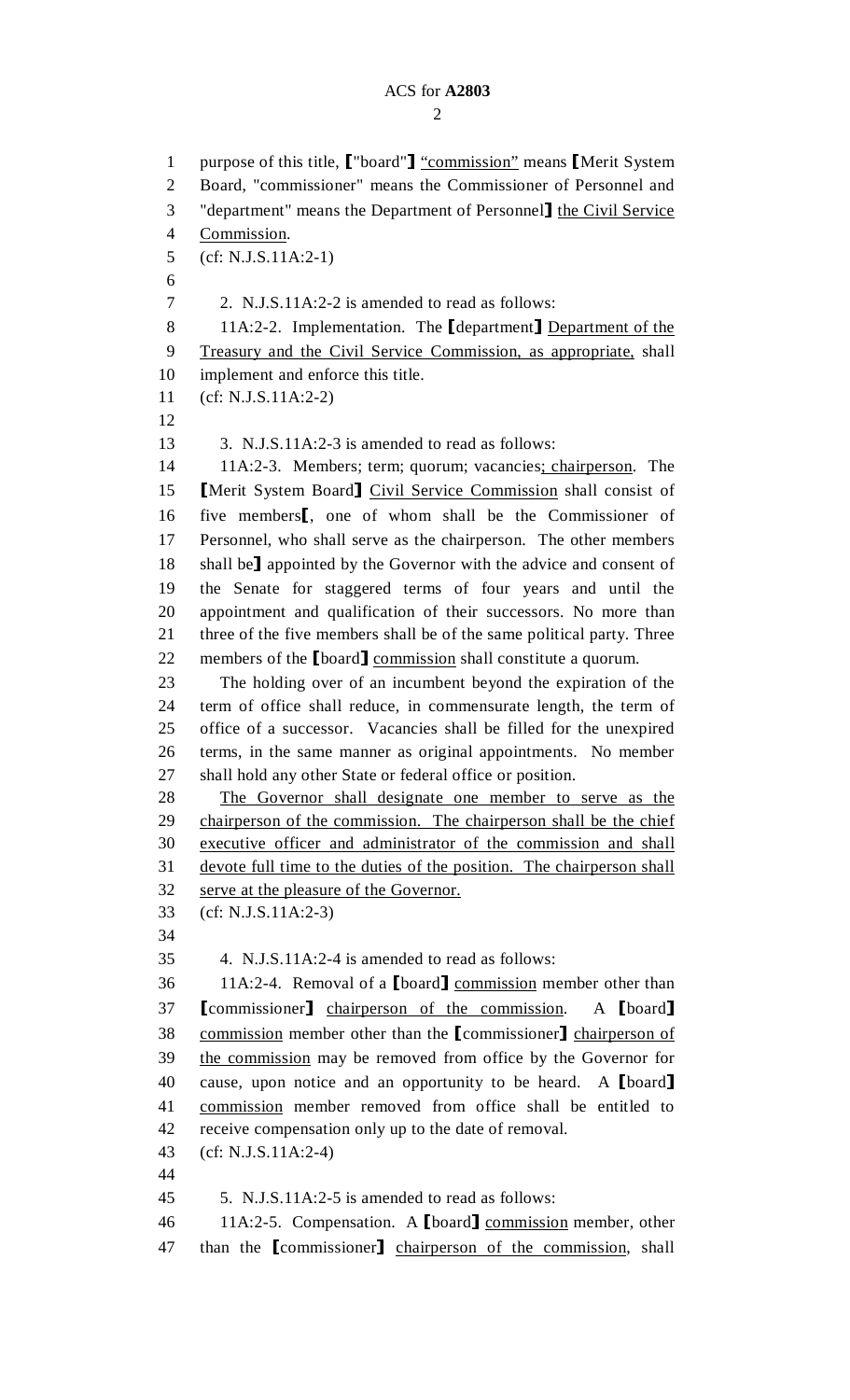1 receive a salary as fixed by law and shall also be entitled to sums 2 incurred for necessary expenses. The salary of the chairperson 3 shall be determined by the Governor. 4 (cf: N.J.S.11A:2-5) 5 6 6. N.J.S.11A:2-6 is amended to read as follows: 7 11A:2-6. Powers and duties. In addition to other powers and 8 duties vested in it by this title or by any other law, the [board]<br>9 commission shall: commission shall: 10 a. After a hearing, render the final administrative decision on 11 appeals concerning permanent career service employees or those in 12 their working test period in the following categories: 13 (1) Removal, 14 (2) Suspension or fine as prescribed in N.J.S. 11A:2-14, 15 (3) Disciplinary demotion, and 16 (4) Termination at the end of the working test period for 17 unsatisfactory performance; 18 b. On a review of the written record, render the final 19 administrative decision on other appeals [except for those matters 20 listed or delegated to the commissioner pursuant to subsection h. of listed or delegated to the commissioner pursuant to subsection h. of 21 N.J.S. 11A:2-11**]**;<br>22 c. Provide for c. Provide for interim remedies or relief in a pending appeal 23 where warranted; 24 d. Adopt and enforce rules to carry out this title and to 25 effectively implement a comprehensive personnel management 26 system; 27 e. Interpret the application of this title to any public body or 28 entity; and 29 f. Authorize and conduct such studies, inquiries, investigations 30 or hearings in the operation of this title as it deems necessary. 31 (cf: N.J.S.11A:2-6) 32 33 7. N.J.S.11A:2-7 is amended to read as follows: 34 11A:2-7. Subpenas; oaths. The [commissioner or the board]<br>35 commission may subpena and require the attendance of witnesses in 35 commission may subpena and require the attendance of witnesses in 36 this State and the production of evidence or documents relevant to 37 any proceeding under this title. Those persons may also administer 38 oaths and take testimony. Subpenas issued under this section shall 39 be enforceable by order of the Superior Court. 40 (cf: N.J.S.11A:2-7) 41 42 8. N.J.S.11A:2-11 is amended to read as follows: 43 11A:2-11. Powers and duties of the [commissioner]<br>44 commission. In addition to other powers and duties vested in the commission. In addition to other powers and duties vested in the 45 [commissioner] commission by this title or any other law, the<br>46 [commissioner] commission: 46 [commissioner] <u>commission</u>:<br>47 a. [Shall be the principal

47 a. [Shall be the principal executive and request officer of the department, allocating the functions and activities of the department department, allocating the functions and activities of the department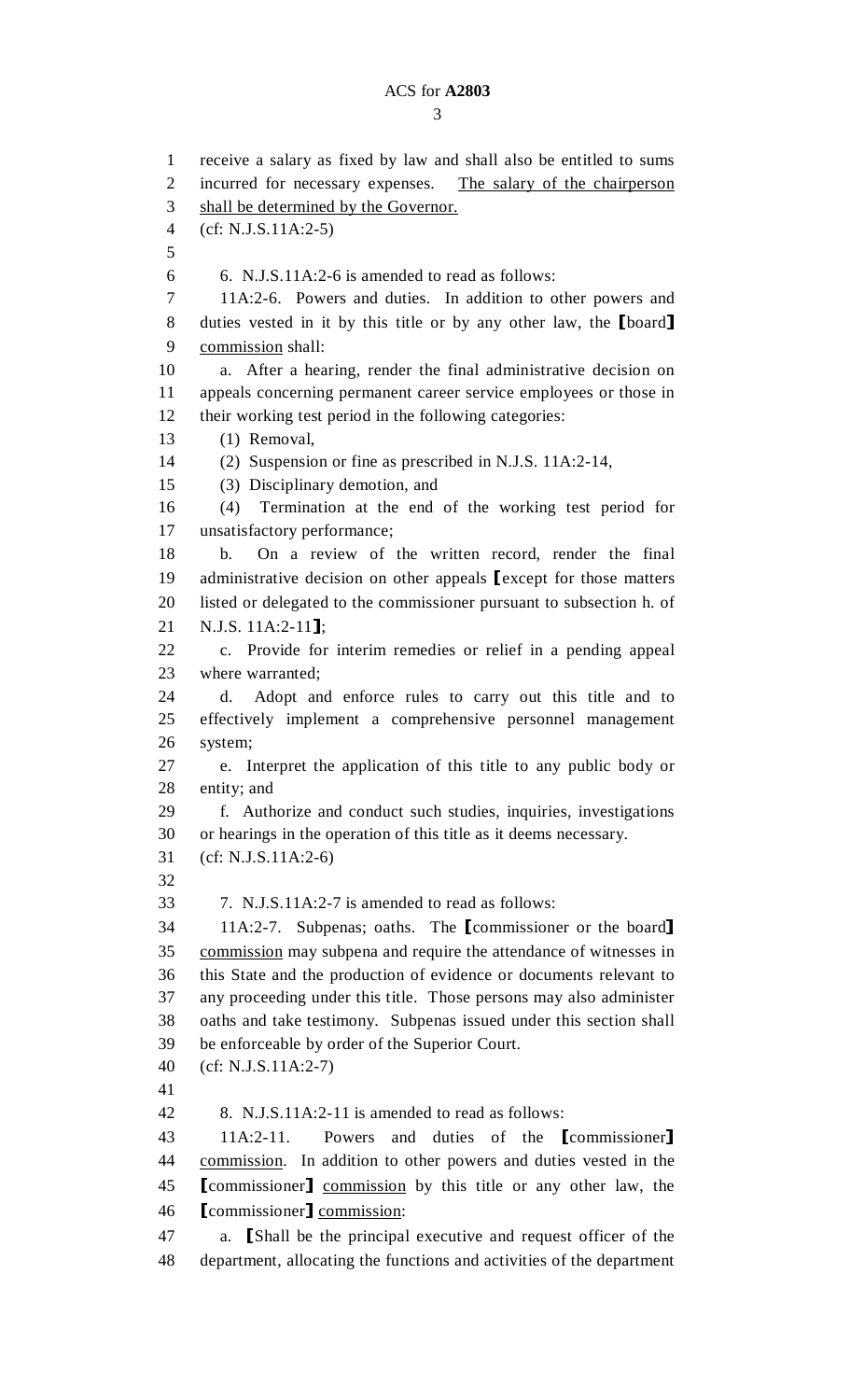1 among departmental subdivisions as the commissioner may 2 establish] Deleted by amendment, P.L., c. (pending before the Legislature as this bill); Legislature as this bill); 4 b. May appoint Lone deputy commissioner, who shall be in the unclassified service, and may appoint other necessary lemployees 5 unclassified service, and may appoint other necessary] employees<br>6 necessary to enforce or implement the provisions of this title. All 6 necessary to enforce or implement the provisions of this title. All 7 employees of the commission whose principal duties relate to the 8 enforcement or implementation of this title shall be confidential 9 employees for the purposes of the "New Jersey Employer-Employee 10 Relations Act," P.L. 1941, c. 100 (C. 34:13A-1 et seq.); 11 c. Shall maintain a management information system necessary to 12 carry out the provisions of this title; 13 d. Shall have the authority to audit payrolls, reports or 14 transactions for conformity with the provisions of this title; 15 e. Shall plan, evaluate, administer and implement personnel 16 programs and policies in State government and political 17 subdivisions operating under this title; 18 f. Shall establish and supervise the selection process and 19 employee performance evaluation procedures; 20 g. **[Shall develop programs to improve efficiency and effectiveness of the public service, including, but not limited to.** effectiveness of the public service, including, but not limited to, 22 employee training, development, assistance and incentives Deleted<br>23 by amendment, P.L. c. (pending before the Legislature as this by amendment, P.L., c. (pending before the Legislature as this 24 bill); 25 h. Shall set standards and procedures for review and render the 26 final administrative decision on a written record or after 27 recommendation by an independent reviewer assigned by the 28 [commissioner of appeals] commission from classification, salary,<br>29 lavoff rights and in the State service noncontractual grievances: layoff rights and in the State service noncontractual grievances; 30 i. May establish pilot programs and other projects for a 31 maximum of one year outside of the provisions of this title; 32 j. Shall provide for a public employee interchange program 33 pursuant to the "Government Employee Interchange Act of 1967," 34 P.L. 1967, c. 77 (C. 52:14-6.10 et seq.) and may provide for an 35 employee interchange program between public and private sector 36 employees; 37 k. [May establish an internship program] Deleted by<br>38 amendment, P.L. c. (pending before the Legislature as this amendment, P.L., c. (pending before the Legislature as this 39 bill); 40 1. [Shall assist the Governor in general work force planning,<br>41 personnel matters and labor relations Deleted by amendment. 41 personnel matters and labor relations Deleted by amendment,<br>42 P.L., c. (pending before the Legislature as this bill): P.L., c. (pending before the Legislature as this bill); 43 m. Shall establish and consult with advisory boards representing 44 political subdivisions, personnel officers, labor organizations and 45 other appropriate groups; 46 n. Shall make an annual report to the Governor and Legislature 47 and all other special or periodic reports as may be required. The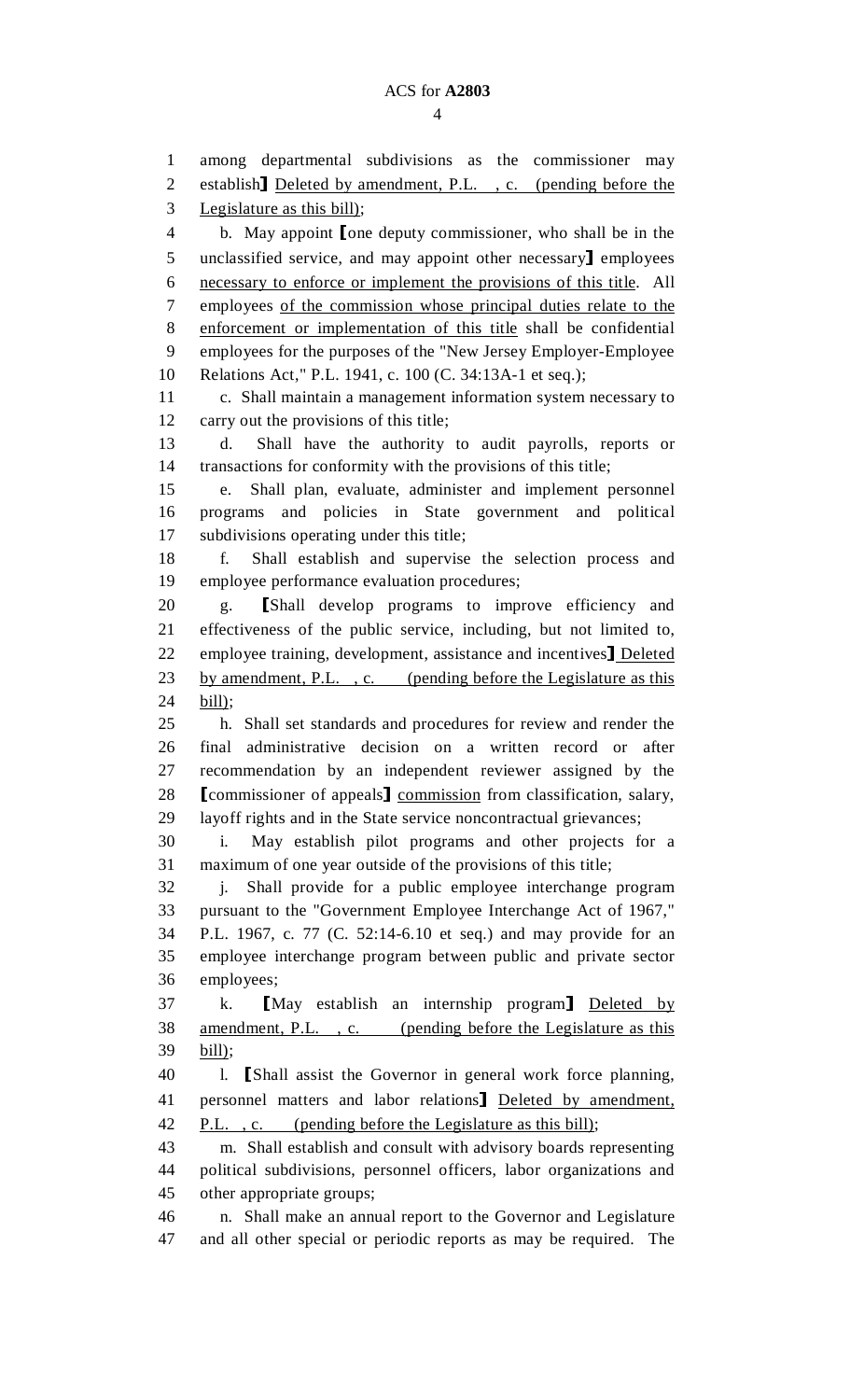1 annual report shall indicate the number of persons, by title, who, on 2 March 31, June 30, September 30, and December 31 of each year, 3 held appointments to positions in the senior executive service and 4 the number of noncareer employees by title, who, on those same 5 dates, held appointments in positions in the senior executive 6 service; 7 o. Shall have the authority to assess costs for special or other 8 services; and 9 p. [Shall recommend rules to the board for the implementation<br>10 of this title Deleted by amendment, P.L., c. (pending before 10 of this title<u>] Deleted by amendment, P.L., c. (pending before</u><br>11 the Legislature as this bill). the Legislature as this bill). 12 (cf: N.J.S.11A:2-11) 13 14 9. N.J.S.11A:2-12 is amended to read as follows: 15 11A:2-12. Delegation. The [commissioner] commission may<br>16 delegate to an appointing authority the responsibility for classifying 16 delegate to an appointing authority the responsibility for classifying 17 positions, administering examinations and other technical personnel 18 functions according to prescribed standards, but the 19 [commissioner] commission may not delegate any function of the<br>20 [board] commission. 20 [board] <u>commission</u>.<br>21 This delegation s This delegation shall be written and shall conform to the 22 provisions of this title. The [commissioner] commission may<br>23 assign staff of the [department] commission to an appointing 23 assign staff of the [department] commission to an appointing<br>24 authority to assist the appointing authority in its delegated authority to assist the appointing authority in its delegated 25 personnel duties. The employees shall continue as employees of the 26 [department] commission. All delegation shall be subject to<br>27 supervision by the [commissioner] commission and post-audit and 27 supervision by the [commissioner] commission and post-audit and<br>28 may be cancelled, modified or limited at any time by the may be cancelled, modified or limited at any time by the 29 [commissioner] commission. Such delegation is to be performed<br>30 in consultation with the advisory board representing political in consultation with the advisory board representing political 31 subdivisions, and approved by an affected appointing authority 32 when the delegation requires substantial costs. The 33 [commissioner] commission, in consultation with the advisory<br>34 board representing political subdivisions, shall [recommend] adopt 34 board representing political subdivisions, shall [recommend] adopt <br>35 rules  $\lceil \text{to the Merit System Board} \rceil$  to define substantial costs. 35 rules [to the Merit System Board] to define substantial costs.<br>36 (cf: N.J.S. 11A:2-12) 36 (cf: N.J.S.11A:2-12) 37 38 10. N.J.S.11A:2-13 is amended to read as follows: 39 11A:2-13. Opportunity for appointing authority hearing, 40 alternative procedures. 41 Except as otherwise provided herein, before any disciplinary 42 action in subsection a. (1), (2) and (3) of N.J.S. 11A:2-6 is taken 43 against a permanent employee in the career service or a person 44 serving a working test period, the employee shall be notified in 45 writing and shall have the opportunity for a hearing before the 46 appointing authority or its designated representative. The hearing 47 shall be held within 30 days of the notice of disciplinary action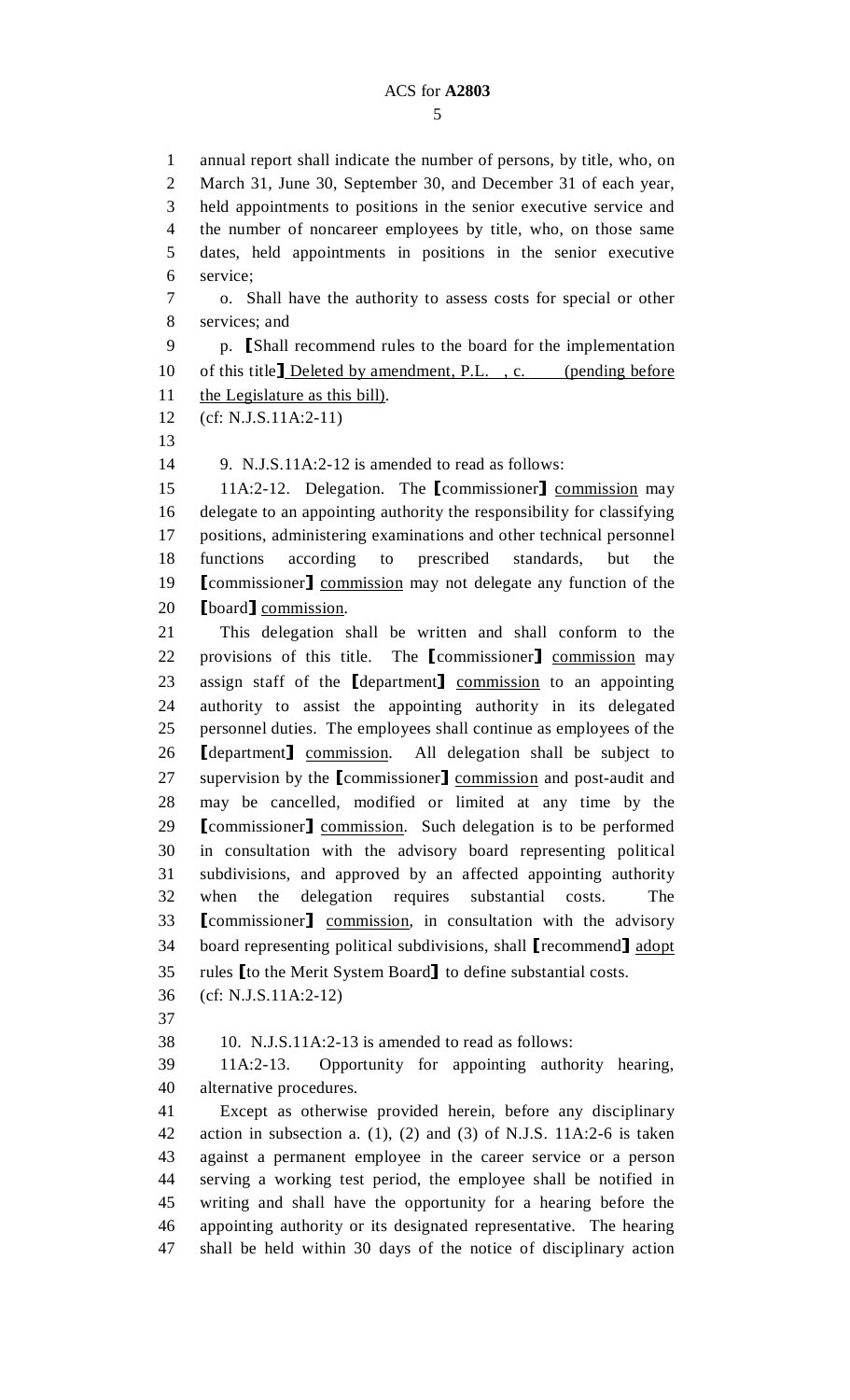1 unless waived by the employee. Both parties may consent to an 2 adjournment to a later date. 3 When the State of New Jersey and the majority representative 4 have agreed pursuant to the New Jersey Employer-Employee 5 Relations Act, section 7 of P.L.1968, c.303 (C.34:13A-5.3), to a 6 procedure for appointing authority review before disciplinary action 7 in subsection a. (1), (2) and (3) of N.J.S. 11A: 2-6, which would be 8 otherwise appealable to the [board] Civil Service Commission<br>9 under N.J.S.11A:2-14, is taken against a permanent employee in the under N.J.S.11A:2-14, is taken against a permanent employee in the 10 career service or a person serving a working test period, such 11 procedure shall be the exclusive procedure for review before the 12 appointing authority. 13 This section shall not prohibit the immediate suspension of an 14 employee without a hearing if the appointing authority determines 15 that the employee is unfit for duty or is a hazard to any person if 16 allowed to remain on the job or that an immediate suspension is 17 necessary to maintain safety, health, order or effective direction of 18 public services. In addition, where a suspension is based on a 19 formal charge of a crime of the first, second or third degree, or a 20 crime of the fourth degree if committed on the job or directly 21 related to the job, the suspension may be immediate and continue 22 until a disposition of the charge. The [board] Civil Service<br>23 Commission shall establish, by rule, procedures for hearings and Commission shall establish, by rule, procedures for hearings and 24 suspensions with or without pay.

- 25 (cf: P.L.2004, c.104, s.1)
- 26

27 11. N.J.S.11A:2-14 is amended to read as follows:

28 11A:2-14. Notice to employee of right to appeal, alternative 29 procedures.

30 Except as otherwise provided herein, within 20 days of the 31 hearing provided in N.J.S. 11A:2-13, the appointing authority shall 32 make a final disposition of the charges against the employee and 33 shall furnish the employee with written notice. If the appointing 34 authority determines that the employee is to be removed, demoted 35 or receive a suspension or a fine greater than five days, the 36 employee shall have a right to appeal to the [board] Civil Service 37 Commission. The suspension or fine of an employee for five days Commission. The suspension or fine of an employee for five days 38 or less shall be appealable if an employee's aggregate number of 39 days suspended or fined in any one calendar year is 15 days or 40 more. Where an employee receives more than three suspensions or 41 fines of five or less days in a calendar year, the last suspension or 42 fine is appealable.

43 When the State of New Jersey and the majority representative 44 have agreed pursuant to the New Jersey Employer-Employee 45 Relations Act, section 7 of P.L.1968, c.303 (C.34:13A-5.3), to a 46 disciplinary review procedure that provides for binding arbitration 47 of disputes involving disciplinary action in subsection a. (1), (2) 48 and (3) of N.J.S. 11A:2-6, which would be otherwise appealable to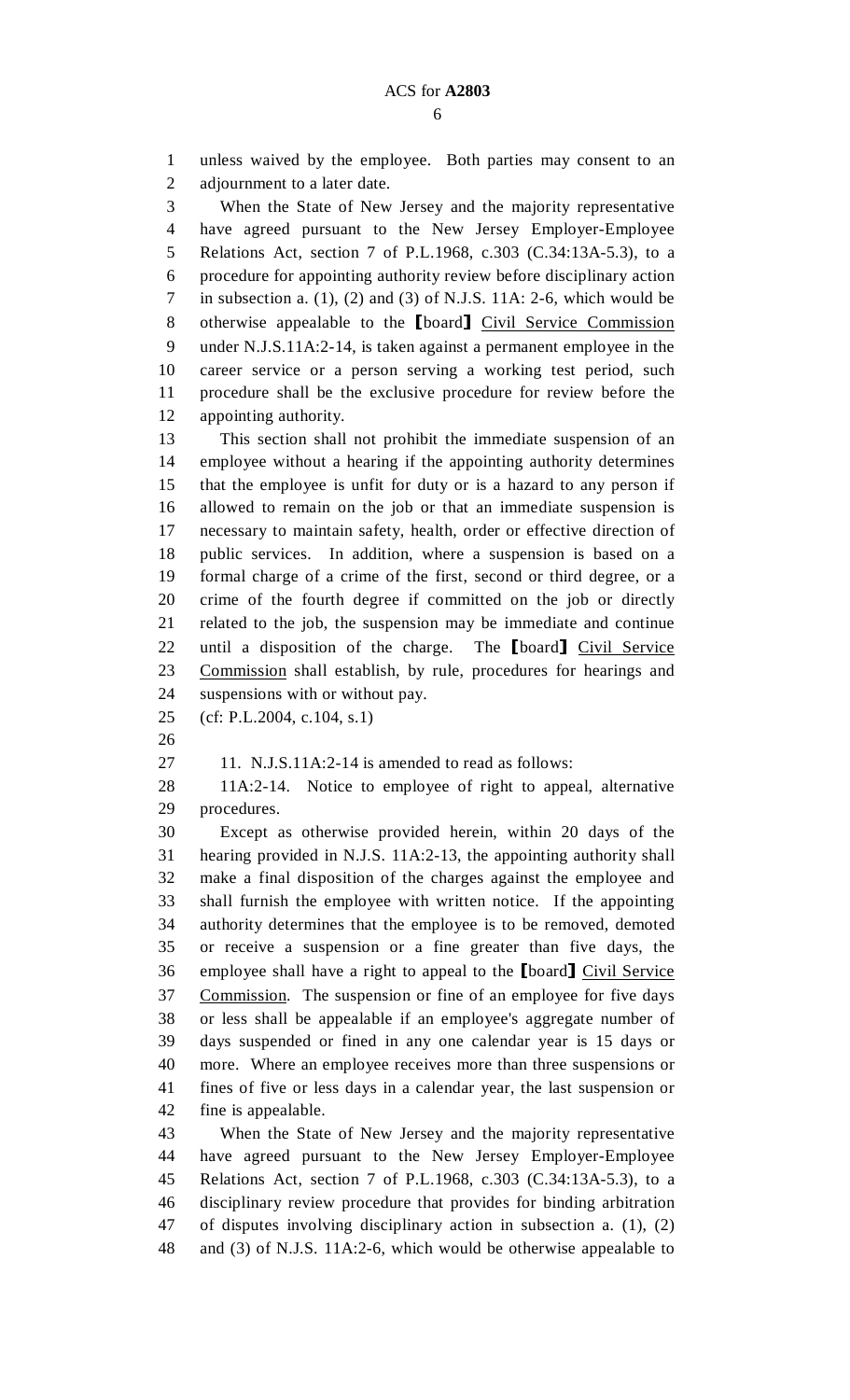1 the [board] Civil Service Commission under N.J.S.11A:2-14, being<br>2 taken against a permanent employee in the career service or a taken against a permanent employee in the career service or a 3 person serving a working test period, such procedure shall be the 4 exclusive procedure for any appeal of such disciplinary action. 5 (cf: P.L.2004, c.104, s.2) 6 7 12. N.J.S.11A:2-15 is amended to read as follows: 8 11A:2-15. Appeal procedure. Any appeal from adverse actions 9 specified in N.J.S. 11A:2-13 and subsection a.(4) of N.J.S. 11A:2-6 10 shall be made in writing to the [board] Civil Service Commission<br>11 no later than 20 days from receipt of the final written determination 11 no later than 20 days from receipt of the final written determination 12 of the appointing authority. If the appointing authority fails to 13 provide a written determination, an appeal may be made directly to 14 the [board] Civil Service Commission within reasonable time.<br>15 (cf: N.J.S.11A:2-15)  $(cf: N.J.S.11A:2-15)$ 16 17 13. N.J.S.11A:2-16 is amended to read as follows: 18 11A:2-16. Appeal procedure for suspension or fine of five days 19 or less. If a State employee receives a suspension or fine of five 20 days or less, the employee may request review by the [board] Civil<br>21 Service Commission under standards and procedures established by Service Commission under standards and procedures established by 22 the [board] Civil Service Commission or appeal pursuant to an alternate appeal procedure where provided by a negotiated contract alternate appeal procedure where provided by a negotiated contract 24 provision. If an employee of a political subdivision receives a 25 suspension or fine of five days or less, the employee may request 26 review under standards and procedures established by the political 27 subdivision or appeal pursuant to an alternate appeal procedure 28 where provided by a negotiated contract provision. 29 (cf: N.J.S.11A:2-16) 30  $31$  14. N.J.S.11A:2-18 is amended to read as follows: 32 11A:2-18. Representation. An employee may be represented at 33 any hearing before an appointing authority or the [board] Civil<br>34 Service Commission by an attorney or authorized union Service Commission by an attorney or authorized union 35 representative. 36 (cf: N.J.S.11A:2-18) 37 38 15. N.J.S.11A:2-19 is amended to read as follows: 39 11A:2-19. Authority to increase or decrease penalty imposed. 40 The [board] Civil Service Commission may increase or decrease<br>41 the penalty imposed by the appointing authority, but removal shall the penalty imposed by the appointing authority, but removal shall 42 not be substituted for a lesser penalty. 43 (cf: N.J.S.11A:2-19) 44 45 16. N.J.S.11A:2-20 is amended to read as follows: 46 11A:2-20. Forms of disciplinary action. The [board] Civil 47 Service Commission shall establish by rule the general causes Service Commission shall establish by rule the general causes

48 which constitute grounds for disciplinary action and the kinds of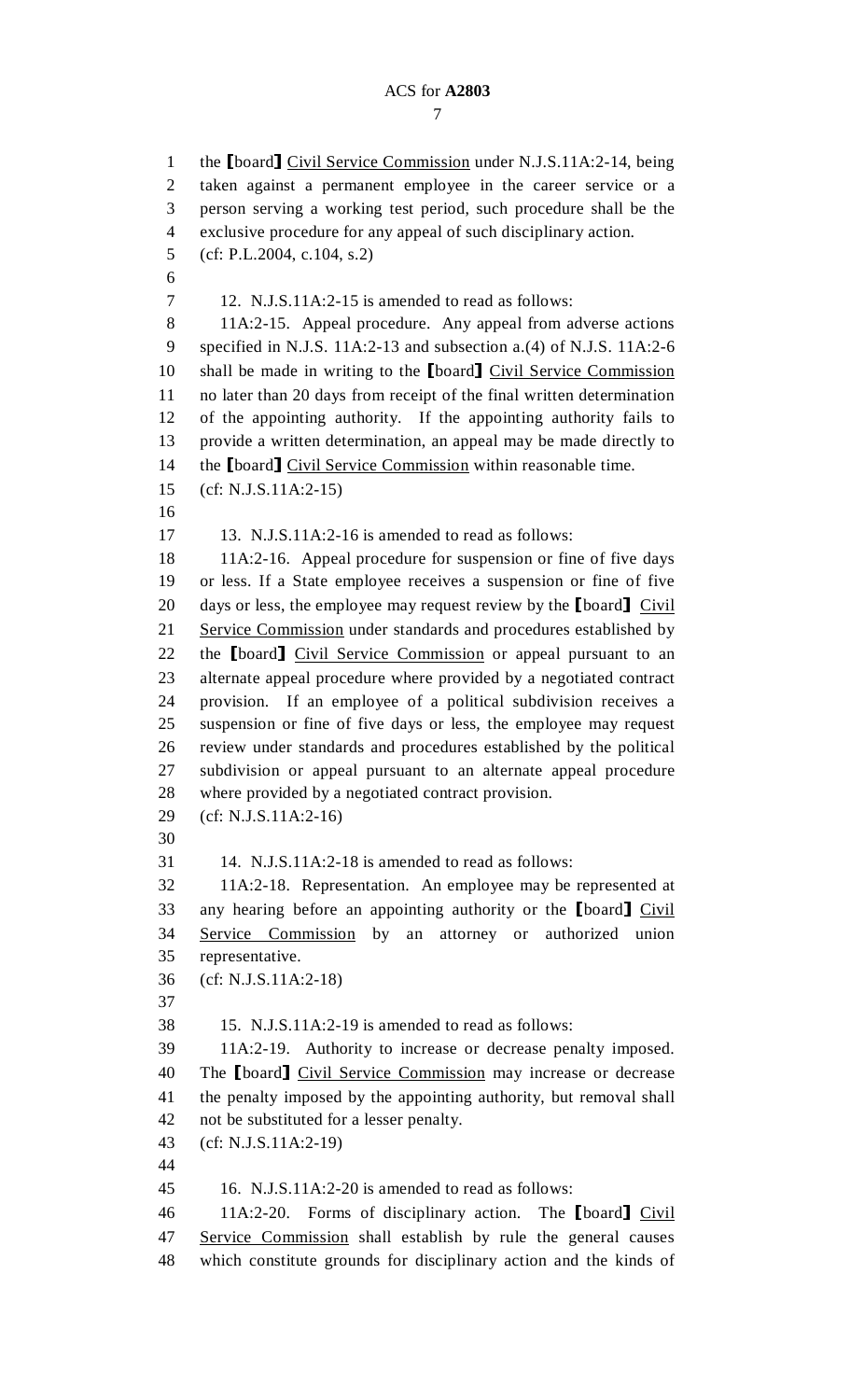1 disciplinary action which may be taken by appointing authorities 2 against permanent career service employees or those serving in their 3 working test periods. Unless offered by the appointing authority 4 and selected by an employee as a disciplinary option, a fine may 5 only be imposed by an appointing authority as a form of restitution 6 or in lieu of a suspension when a suspension would be detrimental 7 to the public health, safety or welfare. When a fine is assessed, it 8 may either be paid in a lump sum or deducted from the employee's 9 salary over time as provided by [board] Civil Service Commission<br>10 rule. Except as provided for in N.J.S. 11A:2-13, an appointing rule. Except as provided for in N.J.S. 11A:2-13, an appointing 11 authority may not impose a suspension or fine greater than six 12 months. 13 (cf: N.J.S.11A:2-20) 14 15 17. N.J.S.11A:2-22 is amended to read as follows: 16 11A:2-22. Back pay, benefits, seniority and reasonable attorney 17 fees. The [board] Civil Service Commission may award back pay,<br>18 benefits, seniority and reasonable attorney fees to an employee as benefits, seniority and reasonable attorney fees to an employee as 19 provided by rule. 20 (cf: N.J.S.11A:2-22) 21 22 18. N.J.S.11A:2-24 is amended to read as follows: 23 11A:2-24. Protection against reprisals. An appointing authority 24 shall not take or threaten to take any action against an employee in 25 the career, senior executive or unclassified service in retaliation for 26 an employee's lawful disclosure of information on the violation of 27 any law or rule, governmental mismanagement or abuse of 28 authority. An employee who is the subject of a reprisal action by an 29 appointing authority for the lawful disclosure of information may 30 appeal such action to the [board] Civil Service Commission.<br>31 (cf: N.J.S.11A:2-24) 31 (cf: N.J.S.11A:2-24) 32 33 19. Section 1 of P.L.2006, c.77 (C.11A:2-28) is amended to read 34 as follows: 35 1. a. The [Commissioner of the Department of Personnel]<br>36 commission shall provide, by regulation, for intergovernmental commission shall provide, by regulation, for intergovernmental 37 transfers by law enforcement officers, including county sheriff and 38 corrections officers, as part of the department's intergovernmental 39 transfer program. These law enforcement officers, county sheriff 40 and corrections officers shall be granted all privileges under the 41 intergovernmental transfer program, including the option to waive 42 all accumulated sick leave and seniority rights. 43 b. The waiver of accumulated sick leave and seniority rights 44 shall require the consent in writing of the receiving jurisdiction, the 45 affected employee, and the [Department of Personnel] commission.<br>46 c. The sending iurisdiction shall not pay supplemental The sending jurisdiction shall not pay supplemental 47 compensation for accumulated sick leave to any law enforcement 48 officer, county sheriff or corrections officer, approved for an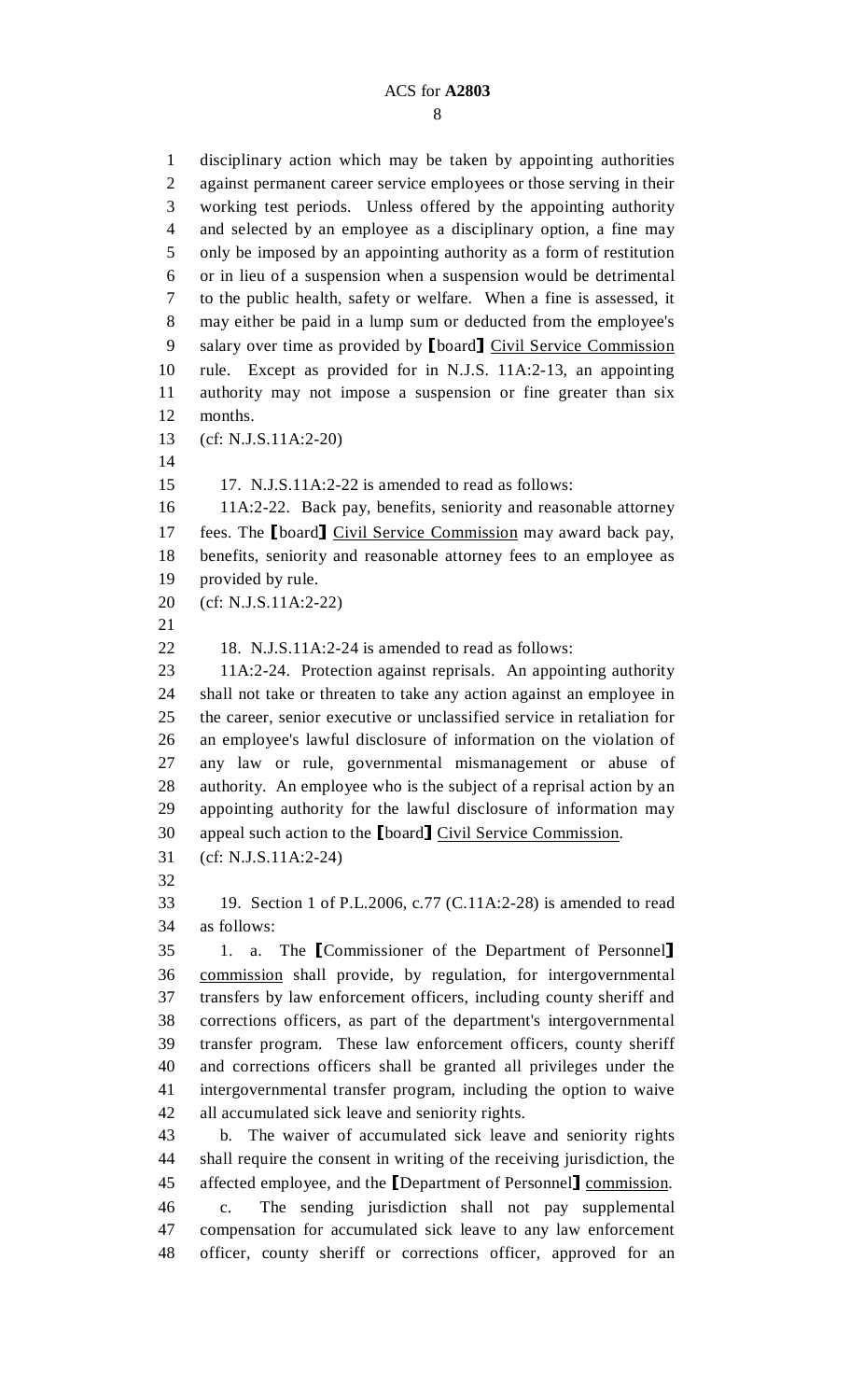1 intergovernmental transfer and shall certify, to the receiving 2 jurisdiction and the [Department of Personnel] commission, that no<br>3 supplemental compensation was paid. supplemental compensation was paid. 4 (cf: P.L.2006, c.77, s.1) 5 6 20. N.J.S.11A:3-1 is amended to read as follows: 7 11A:3-1. Classification. The [board] Civil Service Commission<br>8 shall assign and reassign titles among the career service, senior shall assign and reassign titles among the career service, senior 9 executive service and unclassified service. The [commissioner]<br>10 commission shall: commission shall: 11 a. Establish, administer, amend and continuously review a State 12 classification plan governing all positions in State service and 13 similar plans for political subdivisions; 14 b. Establish, consolidate and abolish titles; 15 c. Ensure the grouping in a single title of positions with similar 16 qualifications, authority and responsibility; 17 d. Assign and reassign titles to appropriate positions; and 18 e. Provide a specification for each title. 19 (cf: N.J.S.11A:3-1) 20 21 21. N.J.S.11A:3-2 is amended to read as follows: 22 11A:3-2. Career service. The career service shall have two 23 divisions, the competitive division and the noncompetitive division. 24 The [commissioner] commission shall assign and reassign such<br>25 titles to each division and may provide for movement, including titles to each division and may provide for movement, including 26 promotion, of employees from one division to the other. 27 (cf: N.J.S.11A:3-2) 28 29 22. N.J.S.11A:3-3 is amended to read as follows: 30 11A:3-3. Senior executive service. A senior executive service 31 shall be established in State government and include those positions 32 having substantial managerial, policy influencing or policy 33 executing responsibilities as determined by the [board] Civil<br>34 Service Commission. Titles included in a collective negotiations Service Commission. Titles included in a collective negotiations 35 unit shall not be included in the senior executive service. The total 36 number of senior executive service employees shall not exceed 37 1,200. The [board] Civil Service Commission shall adopt rules<br>38 providing for the selection, placement, transfer, development, providing for the selection, placement, transfer, development, 39 compensation, separation and performance appraisal of senior 40 executive service employees, and for the reinstatement of career 41 service employees to the career service. The senior executive 42 service shall not be subject to the provisions of this title unless 43 otherwise specified. The senior executive service shall include 44 noncareer and career service employees. The number of noncareer 45 employees shall not exceed 15% of the entire senior executive 46 service work force. 47 Where an employee holds permanent career service status in a

48 position in a title that is assigned to the senior executive service, the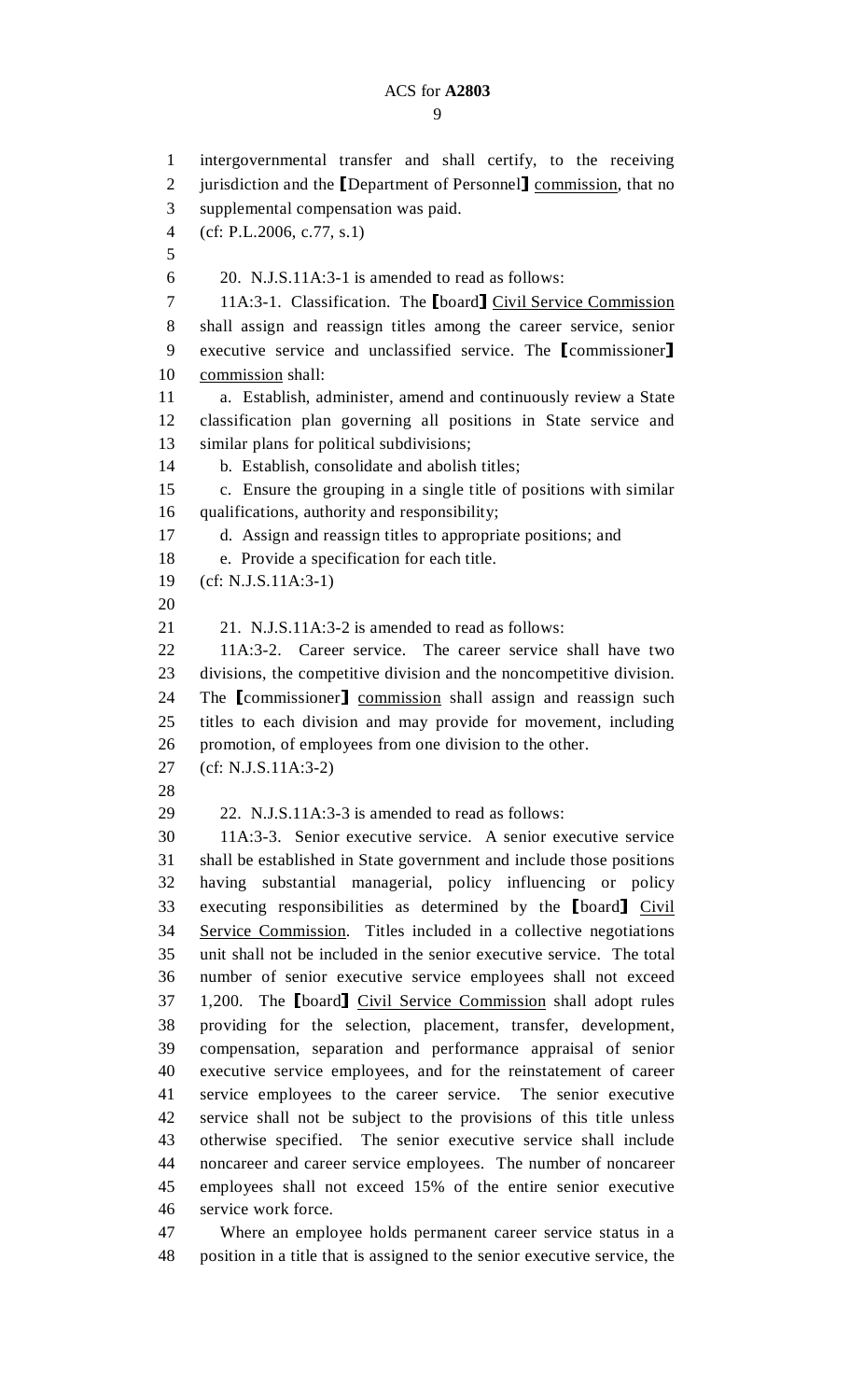1 employee, with appointing authority approval, shall be provided the 2 option of joining the senior executive service. Permanent career 3 service employees who opt not to join the senior executive service 4 or who do not receive approval to join the senior executive service 5 shall have the right to reinstatement to the career service to a level 6 directly under the senior executive service. Permanent career 7 service employees who join the senior executive service and who 8 are later separated from the senior executive service shall have a 9 right of reinstatement to the career service to a level held prior to 10 entry in the senior executive service, unless the employee has been 11 separated, after opportunity for hearing, from the senior executive 12 service for reasons which constitute cause for removal from the 13 career service. 14 (cf: N.J.S.11A:3-3) 15 16 23. N.J.S.11A:3-4 is amended to read as follows: 17 11A:3-4. State unclassified service. The State unclassified 18 service shall not be subject to the provisions of this title unless 19 otherwise specified and shall include the following: 20 a. Appointments of the Governor; 21 b. Department heads and members of boards and commissions 22 authorized by law; 23 c. Employees in the legislative branch of State government; 24 d. Heads of institutions; 25 e. Superintendents, teachers and instructors in the public 26 schools, the agricultural experiment station and State institutions, 27 where certified teachers are employed under the supervision of and 28 qualified by the State Department of Education, and other 29 institutions maintained wholly or in part by the State; 30 f. Physicians, surgeons and dentists; 31 g. Assistant and Deputy Attorneys General and legal assistants 32 appointed by the Attorney General; 33 h. One secretary and one confidential assistant to each 34 department head, board, principal executive officer and 35 commission. Each certification and appointment hereunder shall be 36 recorded in the minutes of the [board] Civil Service Commission;<br>37 i. Employees in the military or naval service of the State: i. Employees in the military or naval service of the State; 38 j. Student assistants; 39 k. Domestic employees in the Governor's household; and 40 l. All other titles as provided by law or as the [board] Civil 41 Service Commission may determine. Service Commission may determine. 42 (cf: N.J.S.11A:3-4 ) 43 44 24. N.J.S.11A:3-5 is amended to read as follows: 45 11A:3-5. Political subdivision unclassified service. The 46 political subdivision unclassified service shall not be subject to the 47 provisions of this title unless otherwise specified and shall include 48 the following: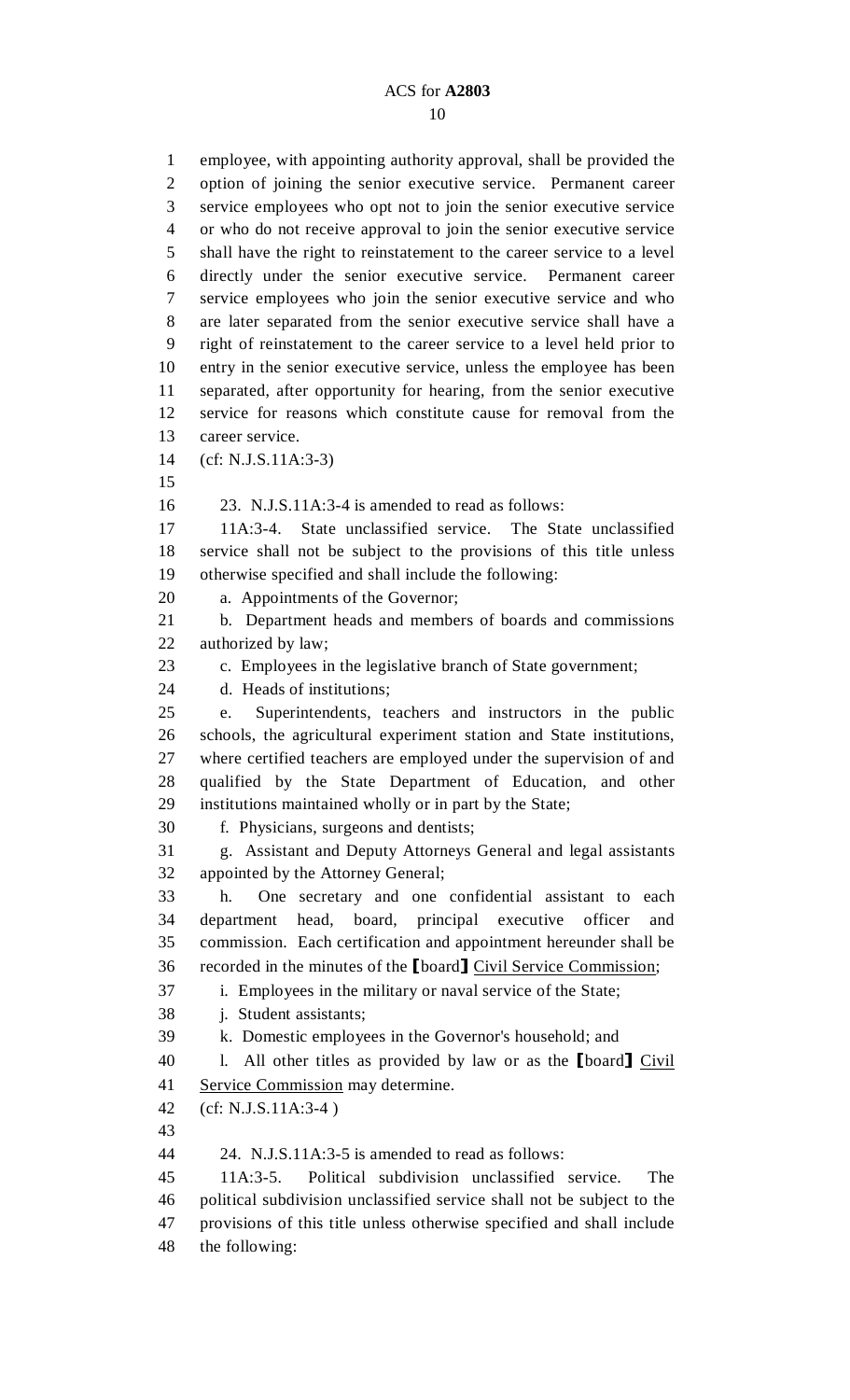1 a. Elected officials; 2 b. One secretary and one confidential assistant to each mayor; 3 c. Members of boards and commissions authorized by law; 4 d. Heads of institutions; 5 e. Physicians, surgeons and dentists; 6 f. Attorneys of a county, municipality or school district 7 operating under this title; 8 g. Teaching staff, as defined in N.J.S.18A:1-1, in the public 9 schools and county superintendents and members and business 10 managers of boards of education; 11 h. Principal executive officers; 12 i. One secretary, clerk or executive director to each department, 13 board and commission authorized by law to make the appointment; 14 j. One secretary or clerk to each county constitutional officer, 15 principal executive officer, and judge; 16 k. One deputy or first assistant to a principal executive officer 17 who is authorized by statute to act for and in place of the principal 18 executive officer; 19 l. No more than 12 county department heads and the heads of 20 divisions within such departments; provided that the total number of 21 unclassified positions created by the county administrative code 22 pursuant to this subsection shall not exceed 20; 23 m. One secretary or confidential assistant to each unclassified 24 department or division head established in subsection l.; 25 n. Employees of county park commissions, appointed pursuant 26 to R.S.40:37-96 through R.S.40:37-174, in counties of the second 27 class; 28 o. Directors of free public libraries in cities of the first class 29 having a population of more than 300,000; 30 p. One secretary to the municipal council in cities of the first 31 class having a population of less than 300,000; 32 q. One secretary and one confidential aide for each member of 33 the board of freeholders other than the director, and one secretary 34 and two confidential aides for the freeholder director, of any county 35 of the second class with a population of at least 470,000 which has 36 not adopted the provisions of the "Optional County Charter Law," 37 P.L.1972, c.154 (C.40:41A-1 et seq.) and one secretary or 38 confidential aide for each member of the board of freeholders of 39 any other county which has not adopted the provisions of the 40 "Optional County Charter Law"; 41 r. In school districts organized pursuant to N.J.S.18A:17-1 et 42 seq., the executive controller, public information officer and the 43 executive directors of board affairs, personnel, budget, purchasing, 44 physical facilities, data processing, financial affairs, and internal 45 audit; 46 s. The executive director, assistant executive director, director 47 of staff operations, director of administration, director of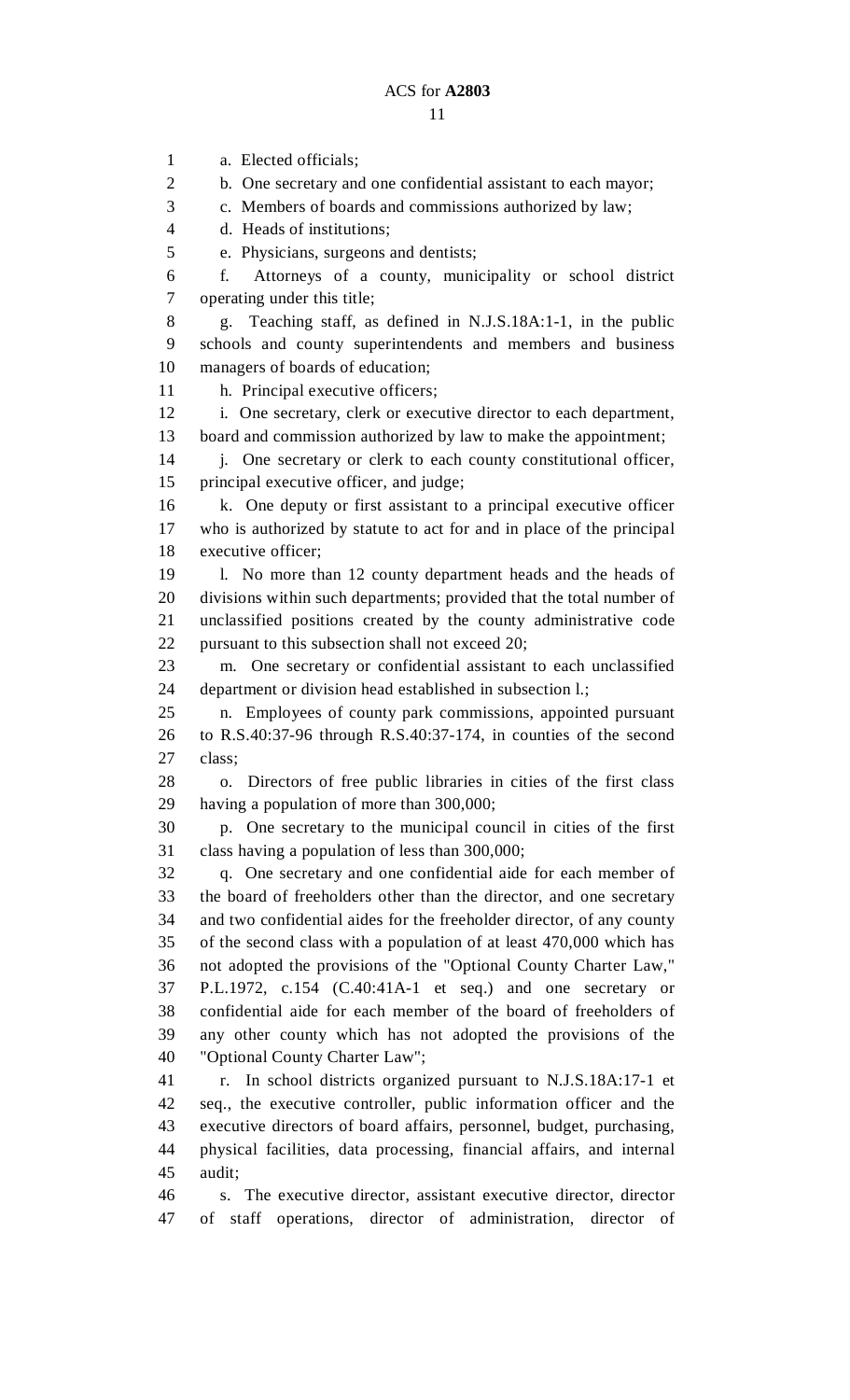1 redevelopment and the urban initiatives coordinator of a local 2 housing authority; 3 t. The sheriff's investigators of any county appointed pursuant to 4 P.L.1987, c.113 (C.40A:9-117a); 5 u. Any title as provided by statute or as the [board] Civil 6 Service Commission may determine in accordance with criteria Service Commission may determine in accordance with criteria 7 established by rule; 8 v. One confidential aide for each county clerk, in addition to the 9 titles included under subsection j. of this section; and 10 w. Two deputy municipal clerks in cities of the first class having 11 a population of not less than 240,000 persons or more than 250,000 12 persons according to the 2000 federal decennial census. 13 (cf: P.L.2002, c.59, s.1) 14 15 25. N.J.S.11A:3-6 is amended to read as follows: 16 11A:3-6. Public hearing required when moving title from career 17 to unclassified service. Whenever the [board] Civil Service 18 Commission considers moving a title from the career service to the Commission considers moving a title from the career service to the 19 unclassified service, the [board] Civil Service Commission shall<br>20 first hold a public hearing before reaching a determination. first hold a public hearing before reaching a determination. 21 (cf: N.J.S.11A:3-6) 22 23 26. N.J.S.11A:3-7 is amended to read as follows: 24 11A:3-7. a. The [commissioner] <u>commission</u> shall administer<br>25 an equitable State employee compensation plan which shall include an equitable State employee compensation plan which shall include 26 pay schedules and standards and procedures for salary adjustments 27 other than as provided for in the State compensation plan for the 28 career, senior executive and unclassified services. 29 b. Prior to adoption or implementation of an amendment, change 30 or modification to the compensation plan for State employees which 31 amendment, change or modification affects public employees 32 represented by a majority representative selected or designated 33 pursuant to section 7 of P.L.1968, c.303 (C.34:13A-5.3), the State 34 shall negotiate with the majority representative for an agreement on 35 the amendment, change or modification to the compensation plan. 36 The State shall negotiate in good faith with the majority 37 representative. A State employee compensation plan shall not be 38 amended, changed or modified except pursuant to a written 39 agreement entered into between the State and the majority 40 representative following negotiations. 41 c. When an employee has erroneously received a salary 42 overpayment, the [commissioner] commission may waive<br>43 repayment based on a review of the case. repayment based on a review of the case. 44 d. Employees of political subdivisions are to be paid in 45 reasonable relationship to titles and shall not be paid a base salary 46 below the minimum or above the maximum established salary for 47 an employee's title. 48 (cf: P.L.2001, c.240, s.1)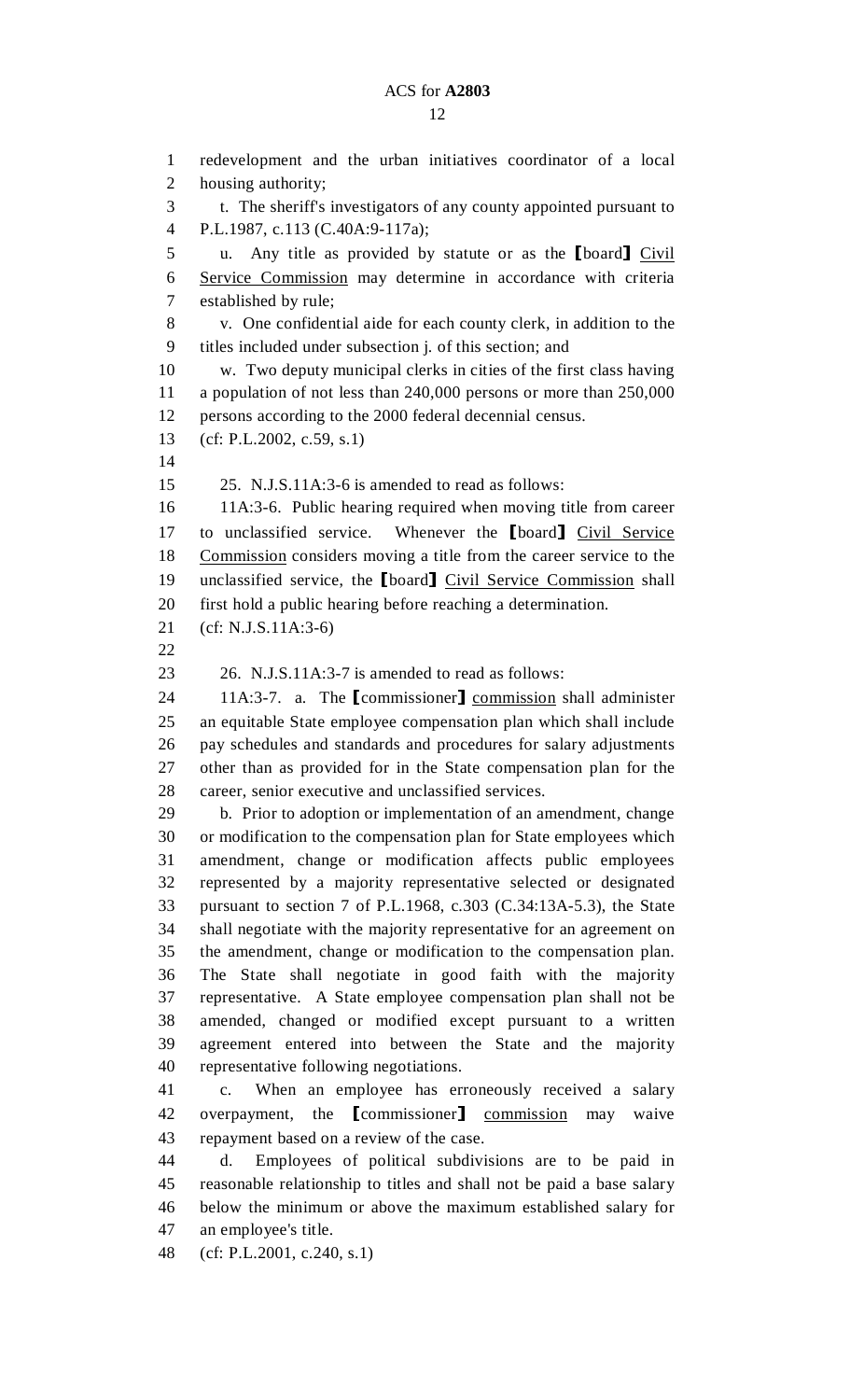1 27. N.J.S.11A:3-8 is amended to read as follows: 2 11A:3-8. Payroll audits. The [commissioner] commission may<br>3 audit State payrolls and the payrolls of political subdivisions to audit State payrolls and the payrolls of political subdivisions to 4 determine compliance with this title. The [commissioner]<br>5 commission may order and enforce immediate compliance as commission may order and enforce immediate compliance as 6 necessary. 7 (cf: N.J.S.11A:3-8) 8 9 28. N.J.S.11A:4-1 is amended to read as follows: 10 11A:4-1. Examinations. The [commissioner] commission shall<br>11 provide for: provide for: 12 a. The announcement and administration of examinations which 13 shall test fairly the knowledge, skills and abilities required to 14 satisfactorily perform the duties of a title or group of titles. The 15 examinations may include, but are not limited to, written, oral, 16 performance and evaluation of education and experience; 17 b. The rating of examinations; 18 c. The security of the examination process and appropriate 19 sanctions for a breach of security; 20 d. The selection of special examiners to act as subject matter 21 specialists or to provide other assistance. Employees of the State or 22 political subdivisions may be so engaged as part of their official 23 duties during normal working hours with the approval of their 24 appointing authority. Extra compensation may be provided for such 25 service outside normal working hours; and 26 e. The right to appeal adverse actions relating to the examination 27 and appointment process, which shall include but not be limited to 28 rejection of an application, failure of an examination and removal 29 from an eligible list. 30 (cf: N.J.S.11A:4-1) 31 32 29. Section 1 of P.L.1992, c.197 (C.11A:4-1.1) is amended to 33 read as follows: 34 1. a. Except as provided in subsection b. of this section 35 concerning law enforcement officer and firefighter examinations, 36 the **[Commissioner of the Department of Personnel** commission<br>37 shall establish a \$15 fee for each application for an open shall establish a \$15 fee for each application for an open 38 competitive or promotional examination. Persons receiving public 39 assistance benefits pursuant to P.L.1947, c.156 (C.44:8-107 et seq.), 40 P.L.1973, c.256 (C.44:7-85 et seq.), or P.L.1997, c.38 (C.44:10-55 41 et seq.) shall not be required to pay this fee if they apply for an 42 open competitive examination. Receipts derived from application 43 fees established by this subsection shall be appropriated to the 44 [department] commission.<br>45 b. The Icommissioner 45 b. The [commissioner] commission shall establish a fee for<br>46 each application for an open competitive or promotional each application for an open competitive or promotional

47 examination for a law enforcement officer or firefighter title. The 48 fee shall not exceed the cost of developing, procuring and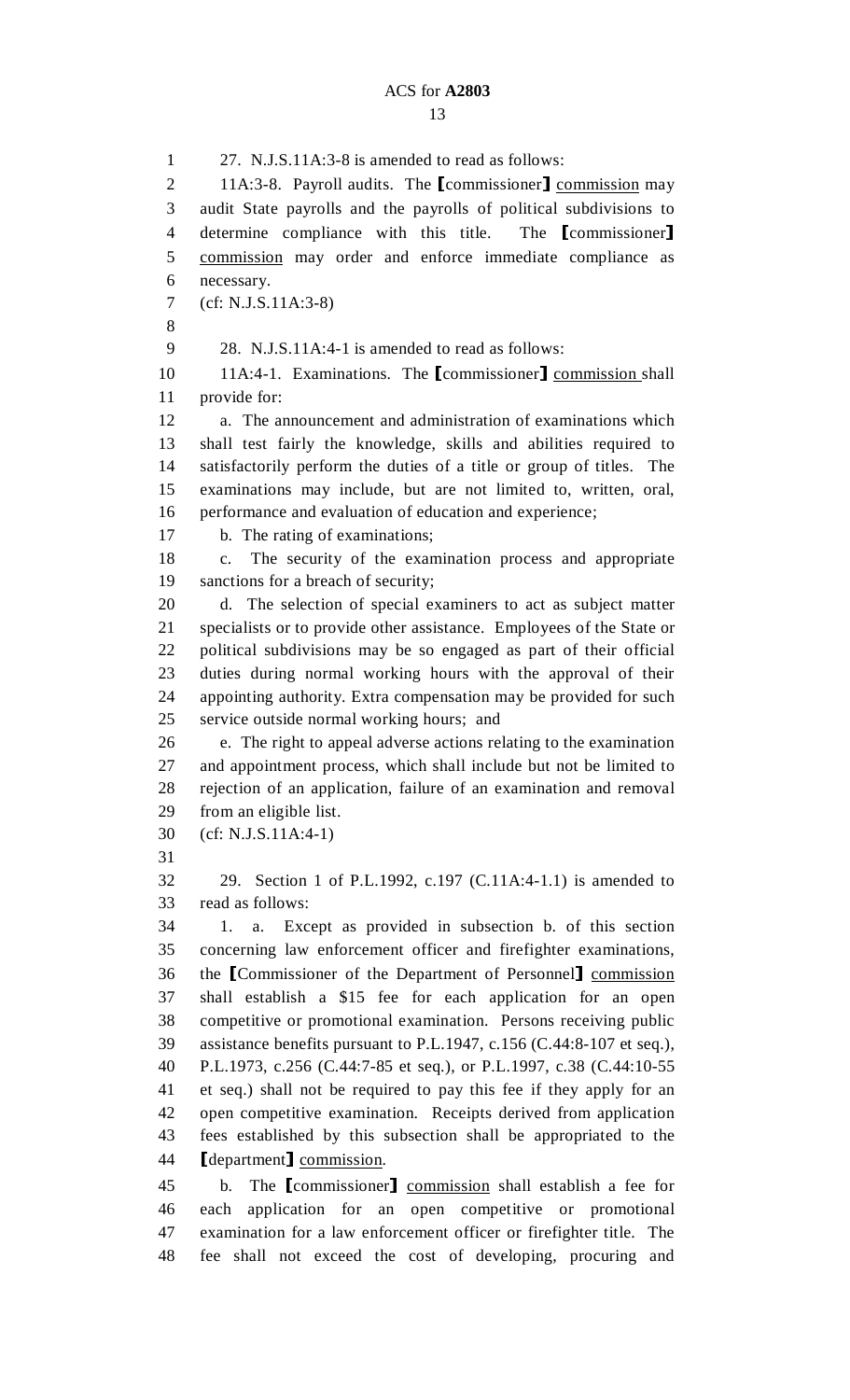1 administering the examination, including the processing of any 2 appeals or reviews associated with the examination. Persons 3 receiving public assistance benefits pursuant to P.L.1947, c.156 4 (C.44:8-107 et seq.), P.L.1973, c.256 (C.44:7-85 et seq.), or 5 P.L.1997, c.38 (C.44:10-55 et seq.) shall not be required to pay this 6 fee if they apply for an open competitive examination. Receipts 7 derived from application fees established by this subsection shall be 8 appropriated to the [department] commission for use in developing,<br>9 orocuring and administering law enforcement officer and firefighter procuring and administering law enforcement officer and firefighter 10 examinations, including the processing of any appeals or reviews 11 associated with those examinations.

12 c. In addition to the fees established in subsections a. and b. of 13 this section, the [commissioner] commission shall establish a \$15<br>14 fee for each application for an open competitive or promotional fee for each application for an open competitive or promotional 15 examination for a position in State service. Persons receiving 16 public assistance benefits pursuant to P.L.1947, c.156 (C.44:8-107 17 et seq.), P.L.1973, c.256 (C.44:7-85 et seq.), or P.L.1997, c.38 18 (C.44:10-55 et seq.) shall not be required to pay this fee if they 19 apply for an open competitive examination. Receipts derived from 20 the application fee established pursuant to this subsection shall be 21 appropriated annually to the [department] commission for the costs<br>22 of the displaced workers pool program. This fee shall not be of the displaced workers pool program. This fee shall not be 23 assessed and collected unless the [commissioner] commission<br>24 implements a displaced workers pool program. If the displaced implements a displaced workers pool program. If the displaced 25 workers pool program is terminated at any time by the 26 [commissioner] commission, the assessment and collection of this additional fee shall also be terminated. additional fee shall also be terminated.

- 28 (cf: P.L.2002, c.34, s.11)
- 29

30 30. Section 2 of P.L.1992, c.197 (C.11A:4-1.2) is amended to 31 read as follows:

32 2. The **[Commissioner of the Department of Personnel]**<br>33 commission shall promulgate, pursuant to the "Administrative 33 commission shall promulgate, pursuant to the "Administrative 34 Procedure Act," P.L.1968, c.410 (C.52:14B-1 et seq.), rules and 35 regulations to effectuate the purposes of this act.

```
36 (cf: P.L.1992, c.197, s.2)
```
37

38 31. N.J.S.11A:4-2 is amended to read as follows:

39 11A:4-2. Holding of examinations. A vacancy shall be filled by 40 a promotional examination when considered by the [commissioner]<br>41 commission to be in the best interest of the career service. commission to be in the best interest of the career service.

42 (cf: N.J.S.11A:4-2)

43

44 32. N.J.S.11A:4-3 is amended to read as follows:

45 11A:4-3. Admission to examinations. If it appears that an 46 eligible list is not likely to provide full certification for existing or 47 anticipated vacancies from among qualified residents of this State, 48 or of political subdivisions where required by law, the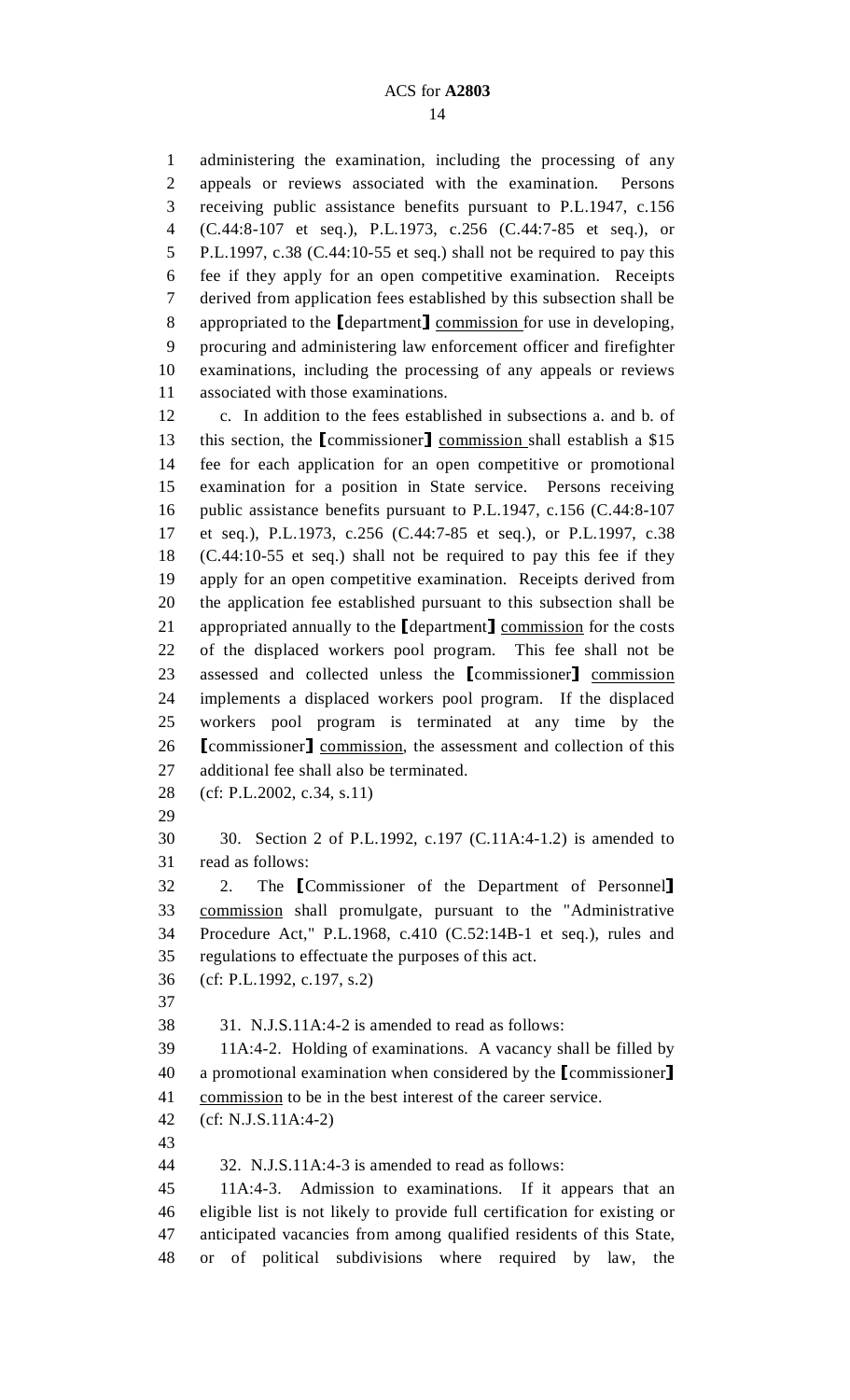1 [commissioner] commission may admit other qualified nonresident<br>2 applicants. Where residency preference is provided pursuant to any applicants. Where residency preference is provided pursuant to any 3 other statute, the [commissioner] commission may limit applicants<br>4 to such classes as are necessary to establish a sufficient pool of 4 to such classes as are necessary to establish a sufficient pool of 5 eligibles. 6 (cf: N.J.S.11A:4-3) 7 8 33. N.J.S.11A:4-4 is amended to read as follows: 9 11A:4-4. Eligible lists and certifications. The [commissioner]<br>10 commission shall provide for: commission shall provide for: 11 a. The establishment and cancellation of eligible lists; 12 b. The certification of an eligible list to positions in other 13 appropriate titles; and 14 c. The consolidation of eligible lists which may include, but is 15 not limited to, the combining of names of eligibles by scores. 16 (cf: N.J.S.11A:4-4) 17 18 34. N.J.S.11A:4-5 is amended to read as follows: 19 11A:4-5. Use of eligible list. Once the examination process has 20 been initiated due to the appointment of a provisional or an 21 appointing authority's request for a list to fill a vacancy, the affected 22 appointing authority shall be required to make appointments from 23 the list if there is a complete certification, unless otherwise 24 permitted by the [commissioner] commission for valid reason such<br>25 as fiscal constraints. If the [commissioner] commission permits an 25 as fiscal constraints. If the [commissioner] commission permits an appointing authority to leave a position vacant in the face of a appointing authority to leave a position vacant in the face of a 27 complete list, the [commissioner] commission may order the 28 appointing authority to reimburse the [department] commission for 28 appointing authority to reimburse the [department] commission for<br>29 the costs of the selection process. the costs of the selection process. 30 (cf: N.J.S.11A:4-5) 31 32 35. N.J.S.11A:4-6 is amended to read as follows: 33 11A:4-6. Duration of lists. The [commissioner] commission<br>34 shall set the duration of an eligible list, which shall not be more shall set the duration of an eligible list, which shall not be more 35 than three years from the date of its establishment, except that it 36 may be extended by the [commissioner] commission for good<br>37 cause and a list shall not have a duration of more than four vears. cause and a list shall not have a duration of more than four years. 38 Notwithstanding the duration of a list, the [commissioner]<br>39 commission may revive a list to implement a court order or decision commission may revive a list to implement a court order or decision 40 of the [board or commissioner] <u>commission</u> in the event of a<br>41 successful appeal instituted during the life of the list or to correct an successful appeal instituted during the life of the list or to correct an 42 administrative error. The [commissioner] commission may revive<br>43 a list to effect the appointment of an eligible whose working test a list to effect the appointment of an eligible whose working test 44 period was terminated by a layoff. 45 (cf: N.J.S.11A:4-6) 46

47 36. N.J.S.11A:4-8 is amended to read as follows: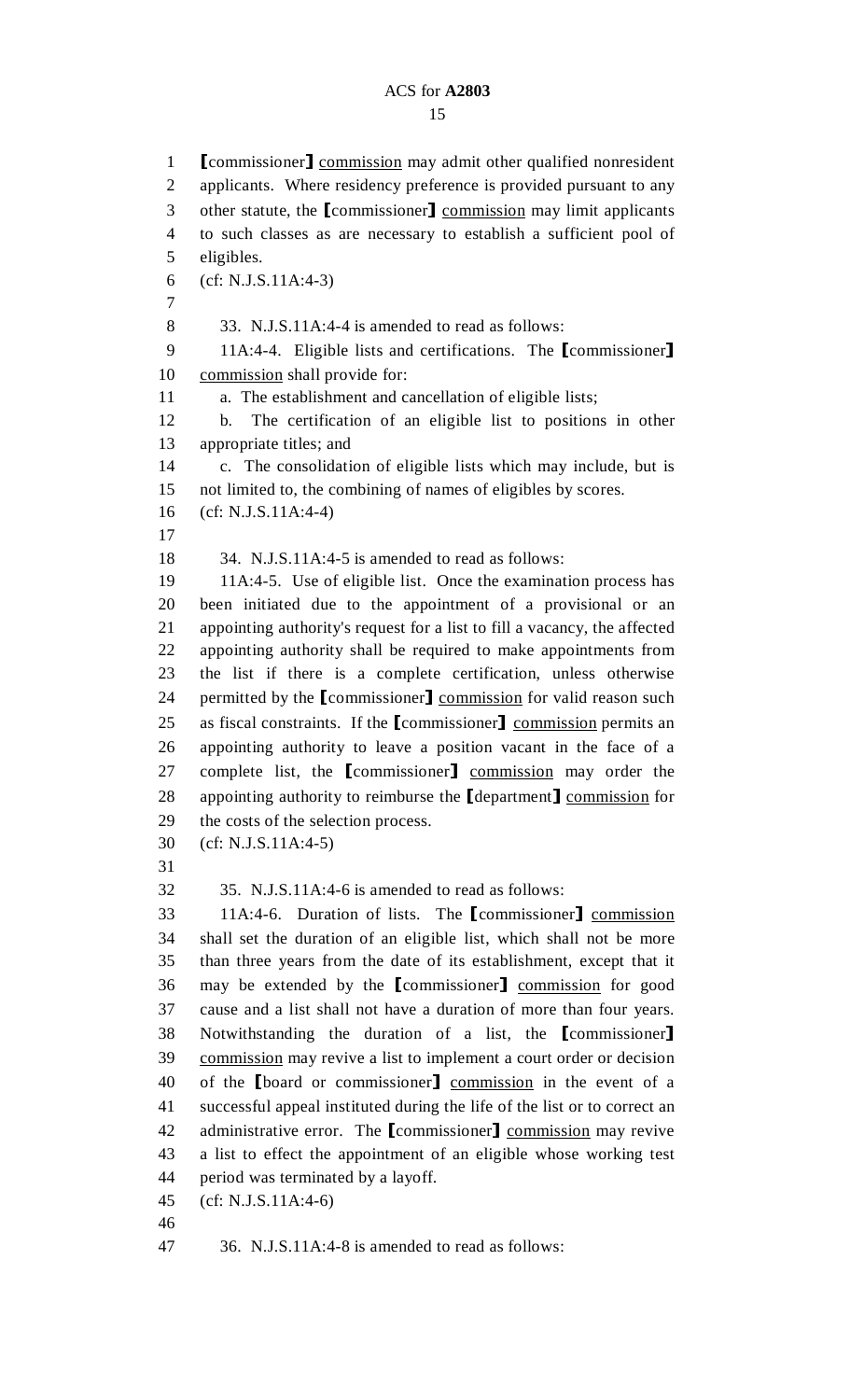1 11A:4-8. Certification and appointment. The [commissioner]<br>2 commission shall certify the three eligibles who have received the 2 commission shall certify the three eligibles who have received the 3 highest ranking on an open competitive or promotional list against 4 the first provisional or vacancy. For each additional provisional or 5 vacancy against whom a certification is issued at that time, the 6 [commissioner] commission shall certify the next ranked eligible.<br>7 If more than one eligible has the same score, the tie shall not be If more than one eligible has the same score, the tie shall not be 8 broken and they shall have the same rank. If three or more eligibles 9 can be certified as the result of the ranking without resorting to all 10 three highest scores, only those eligibles shall be so certified. 11 A certification that contains the names of at least three interested 12 eligibles shall be complete and a regular appointment shall be made 13 from among those eligibles. An eligible on an incomplete list shall 14 be entitled to a provisional appointment if a permanent appointment 15 is not made. 16 Eligibles on any type of reemployment list shall be certified and 17 appointed in the order of their ranking and the certification shall not 18 be considered incomplete. 19 (cf: N.J.S.11A:4-8) 20 21 37. N.J.S.11A:4-9 is amended to read as follows: 22 11A:4-9. Types of eligible lists. The [commissioner]<br>23 commission may establish the following types of eligible lists: commission may establish the following types of eligible lists: 24 a. Open competitive, which shall include all qualified eligibles 25 without regard to whether they are currently employed by the State 26 or a political subdivision; 27 b. Promotional, which shall include qualified permanent 28 eligibles; 29 c. Regular reemployment, which shall include former permanent 30 employees who resigned in good standing and whose reemployment 31 is certified by the appointing authority as in the best interest of the 32 service. The name of any such employee shall not remain on a 33 reemployment list for more than three years from the date of 34 resignation, unless otherwise extended pursuant to N.J.S. 11A:4-6; 35 d. Police or fire reemployment, which shall include former 36 permanent uniformed members of a police or fire department who 37 have resigned in good standing and whose reemployment is 38 certified by the appointing authority as in the best interest of the 39 service; and 40 e. Special reemployment, which shall include permanent 41 employees laid off or demoted in lieu of layoff from permanent 42 titles. 43 (cf: N.J.S.11A:4-9 ) 44 45 38. N.J.S.11A:4-11 is amended to read as follows: 46 11A:4-11. Removal on criminal record. Upon the request of an 47 appointing authority, the [commissioner] commission may remove<br>48 an eligible with a criminal record from a list when the criminal an eligible with a criminal record from a list when the criminal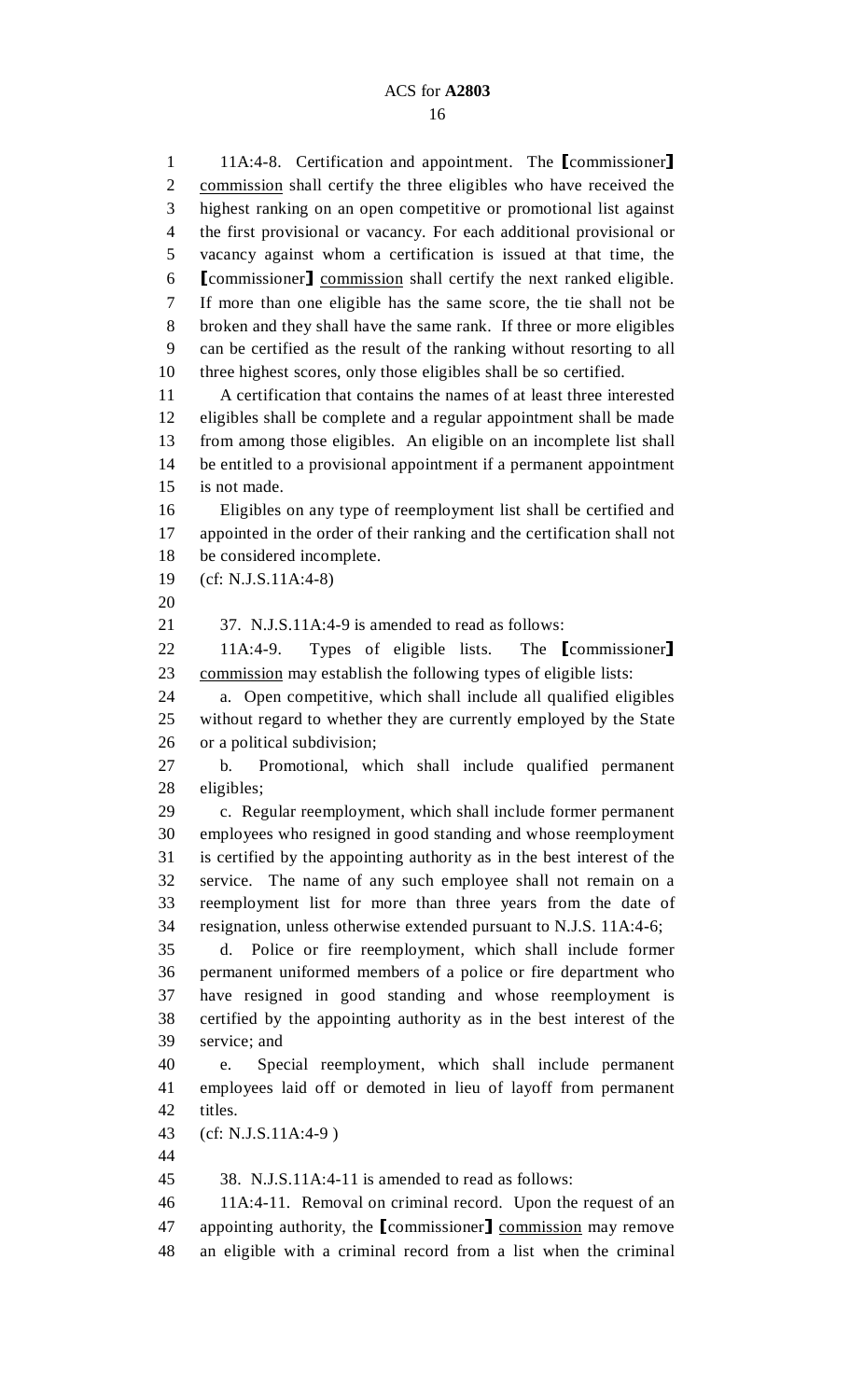1 record includes a conviction for a crime which adversely relates to 2 the employment sought. The following factors may be considered 3 in such determination: 4 a. Nature and seriousness of the crime; 5 b. Circumstances under which the crime occurred; 6 c. Date of the crime and age of the eligible when the crime was 7 committed; 8 d. Whether the crime was an isolated event; and 9 e. Evidence of rehabilitation. 10 The presentation to an appointing authority of a pardon or 11 expungement shall prohibit an appointing authority from rejecting 12 an eligible based on such criminal conviction, except for law 13 enforcement, fire fighter or correction officer and other titles as 14 determined by the [commissioner] commission.<br>15 (cf: N.J.S.11A:4-11)  $(cf: N.J.S.11A:4-11)$ 16 17 39. N.J.S.11A:4-13 is amended to read as follows: 18 11A:4-13. Types of appointment. The [commissioner]<br>19 commission shall provide for the following types of appointment: commission shall provide for the following types of appointment: 20 a. Regular appointments shall be to a title in the competitive 21 division of the career service upon examination and certification or 22 to a title in the noncompetitive division of the career service upon 23 appointment. The appointments shall be permanent after 24 satisfactory completion of a working test period; 25 b. Provisional appointments shall be made only in the 26 competitive division of the career service and only in the absence of 27 a complete certification, if the appointing authority certifies that in 28 each individual case the appointee meets the minimum 29 qualifications for the title at the time of appointment and that failure 30 to make a provisional appointment will seriously impair the work of 31 the appointing authority. In no case shall any provisional 32 appointment exceed a period of 12 months; 33 c. Temporary appointments may be made, without regard to the 34 provisions of this chapter, to temporary positions established for a 35 period aggregating not more than six months in a 12-month period 36 as approved by the [commissioner] commission. These positions<br>37 include, but are not limited to, seasonal positions. Positions include, but are not limited to, seasonal positions. Positions 38 established as a result of a short-term grant may be established for a 39 maximum of 12 months. Appointees to temporary positions shall 40 meet the minimum qualifications of a title; 41 d. Emergency appointments shall not exceed 30 days and shall 42 only be permitted where nonappointment will result in harm to 43 persons or property; 44 e. Senior executive service appointments shall be made pursuant 45 to N.J.S. 11A:3-3; and 46 f. Unclassified appointments shall be made pursuant to N.J.S. 47 11A:3-4 and N.J.S.11A:3-5. 48 (cf: N.J.S.11A:4-13)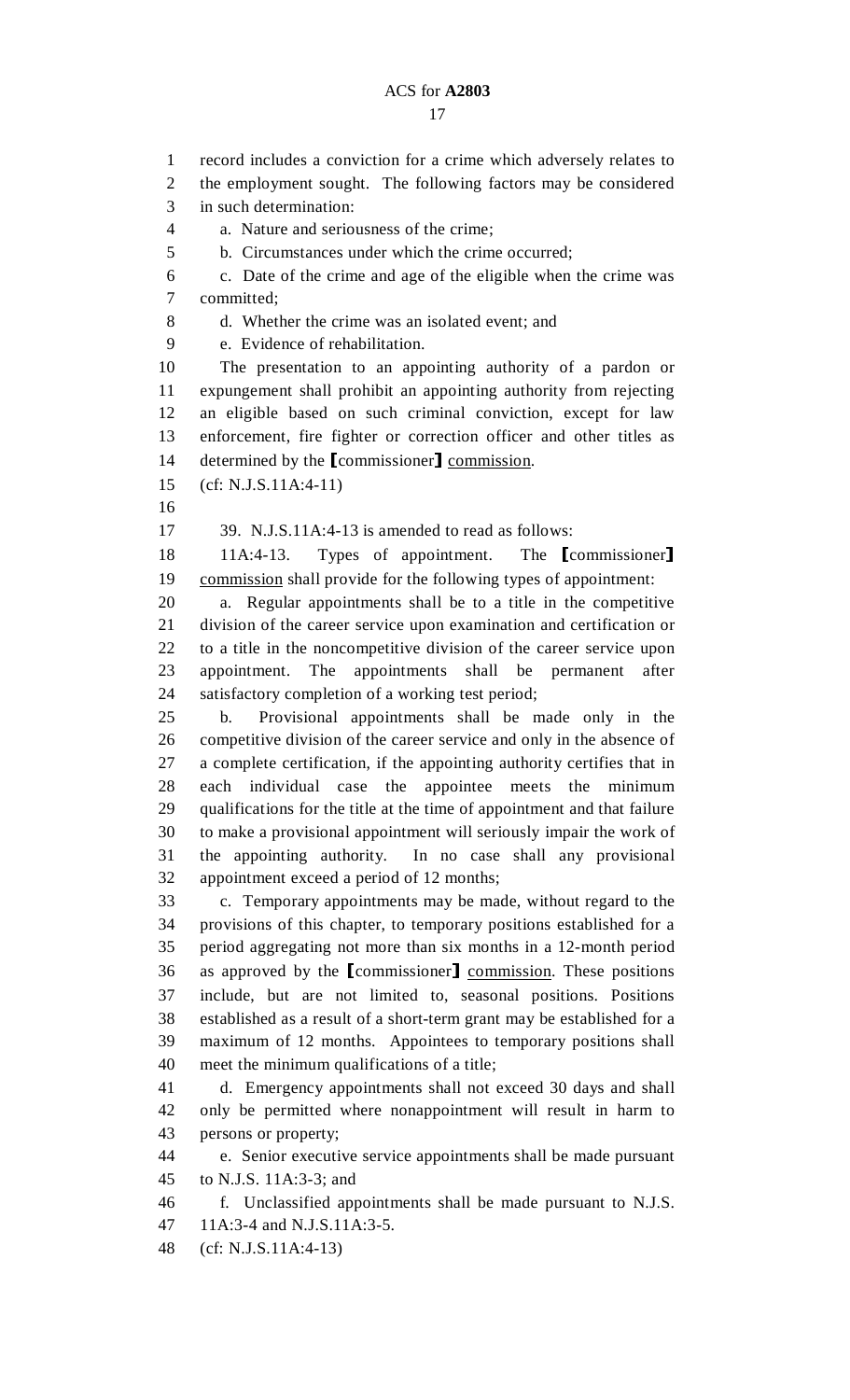1 40. N.J.S.11A:4-14 is amended to read as follows: 2 11A:4-14. Promotion. The [commissioner] commission shall<br>3 establish the minimum qualifications for promotion and shall establish the minimum qualifications for promotion and shall 4 provide for the granting of credit for performance and seniority 5 where appropriate. 6 (cf: N.J.S.11A:4-14) 7 8 41. N.J.S.11A:4-15 is amended to read as follows: 9 11A:4-15. Working test period. The purpose of the working test 10 period is to permit an appointing authority to determine whether an 11 employee satisfactorily performs the duties of a title. A working 12 test period is part of the examination process which shall be served 13 in the title to which the certification was issued and appointment 14 made. The [commissioner] commission shall provide for:<br>15 a. A working test period following regular appointment a. A working test period following regular appointment of four 16 months, which may be extended to six months at the discretion of 17 the [commissioner] commission, except that the working test<br>18 neriod for political subdivision employees shall be three months and 18 period for political subdivision employees shall be three months and 19 the working test period for entry level law enforcement, correction 20 officer, and firefighter titles shall be 12 months; 21 b. Progress reports to be made by the appointing authority and 22 provided to the employee at such times during the working test 23 period as provided by rules of the [board] commission and a final<br>24 progress report at the end of the entire working test period shall be 24 progress report at the end of the entire working test period shall be 25 provided to the employee and the [commissioner] commission;<br>26 c. Termination of an employee at the end of the working c. Termination of an employee at the end of the working test 27 period and termination of an employee for cause during the working 28 test period; and 29 d. The retention of permanent status in the lower title by a 30 promoted employee during the working test period in the higher 31 title and the right to return to such permanent title if the employee 32 does not satisfactorily complete the working test period, but 33 employees removed for cause during a working test period shall not 34 be so returned. 35 (cf: N.J.S.11A:4-15) 36 37 42. N.J.S.11A:4-16 is amended to read as follows: 38 11A:4-16. Transfer, reassignment and lateral title change. The 39 rules of the [board] Civil Service Commission shall define and<br>40 establish the procedures for transfer, reassignment and lateral title establish the procedures for transfer, reassignment and lateral title 41 change. Employees shall be granted no less than 30 days' notice of 42 transfer, except with employee consent or under emergent 43 circumstances as established by rules of the [board] Civil Service<br>44 Commission. The **[**commissioner**]** commission shall provide for 44 Commission. The [commissioner] commission shall provide for<br>45 relocation assistance for State employees who are transferred or relocation assistance for State employees who are transferred or 46 reassigned to a new work location due to a phasedown or closing of 47 a State operation, subject to available appropriations. Transfers, 48 reassignments, or lateral title changes shall not be utilized as part of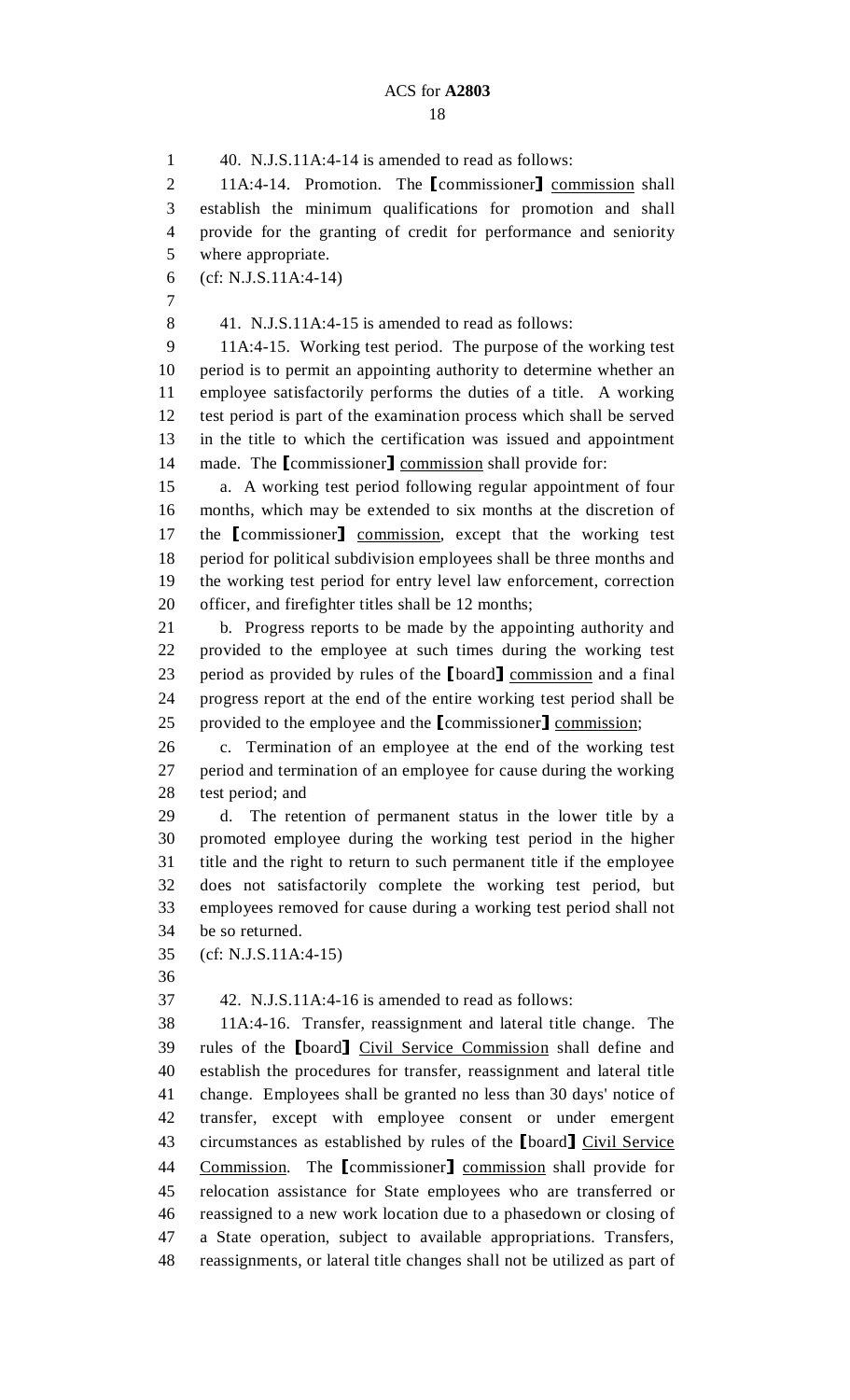1 a disciplinary action, except following an opportunity for hearing. 2 Nothing herein shall prohibit transfers, reassignments, or lateral 3 title changes made in good faith. The burden of proof 4 demonstrating lack of good faith shall be on the employee. 5 (cf: N.J.S.11A:4-16) 6 7 43. Section 3 of P.L.2000, c.127 (C.11A:5-1.1) is amended to 8 read as follows: 9 3. The Adjutant General of the Department of Military and 10 Veterans' Affairs shall be responsible for determining whether any 11 person seeking to be considered a "veteran" or a "disabled veteran" 12 under N.J.S.11A:5-1, for the purpose of receiving civil service 13 preference, meets the criteria set forth therein and adjudicating an 14 appeal from any person disputing this determination. The 15 determination of the Adjutant General shall apply only 16 prospectively from the date of initial determination or date of 17 determination from an appeal, as appropriate, and shall be binding 18 upon the [Department of Personnel] commission.<br>19 (cf: P.L.2000, c.127, s.3)  $(cf: P.L.2000, c.127, s.3)$ 20 21 44. N.J.S.11A:5-8 is amended to read as follows: 22 11A:5-8. Preference in appointment in noncompetitive division. 23 From among those eligible for appointment in the noncompetitive 24 division, preference shall be given to a qualified veteran. Before an 25 appointing authority shall select a nonveteran and not appoint a 26 qualified veteran, the appointing authority shall show cause before 27 the [board] Civil Service Commission why a veteran should not be appointed. In all cases, a disabled veteran shall have preference appointed. In all cases, a disabled veteran shall have preference 29 over all others. 30 (cf: N.J.S.11A:5-8) 31 32 45. N.J.S.11A:5-10 is amended to read as follows: 33 11A:5-10. Hearing on dismissal of veteran. Before any 34 department head shall dismiss any veteran, as provided in N.J.S. 11A:5-9, such department head shall show cause before the [board]<br>36 Civil Service Commission why such veteran should not be retained. Civil Service Commission why such veteran should not be retained, 37 at which time such veteran or veterans may be privileged to attend. 38 The [board] Civil Service Commission shall be the sole judge of<br>39 the facts constituting such qualification the facts constituting such qualification. 40 (cf: N.J.S.11A:5-10) 41 42 46. N.J.S.11A:5-11 is amended to read as follows: 43 11A:5-11. Veterans not to be discriminated against because of 44 physical defects. Veterans suffering from any physical defect 45 caused by wounds or injuries received in the line of duty in the 46 military or naval forces of the United States during war service set 47 forth in N.J.S. 11A:5-1 shall not be discriminated against in an

48 examination, classification or appointment because of the defect,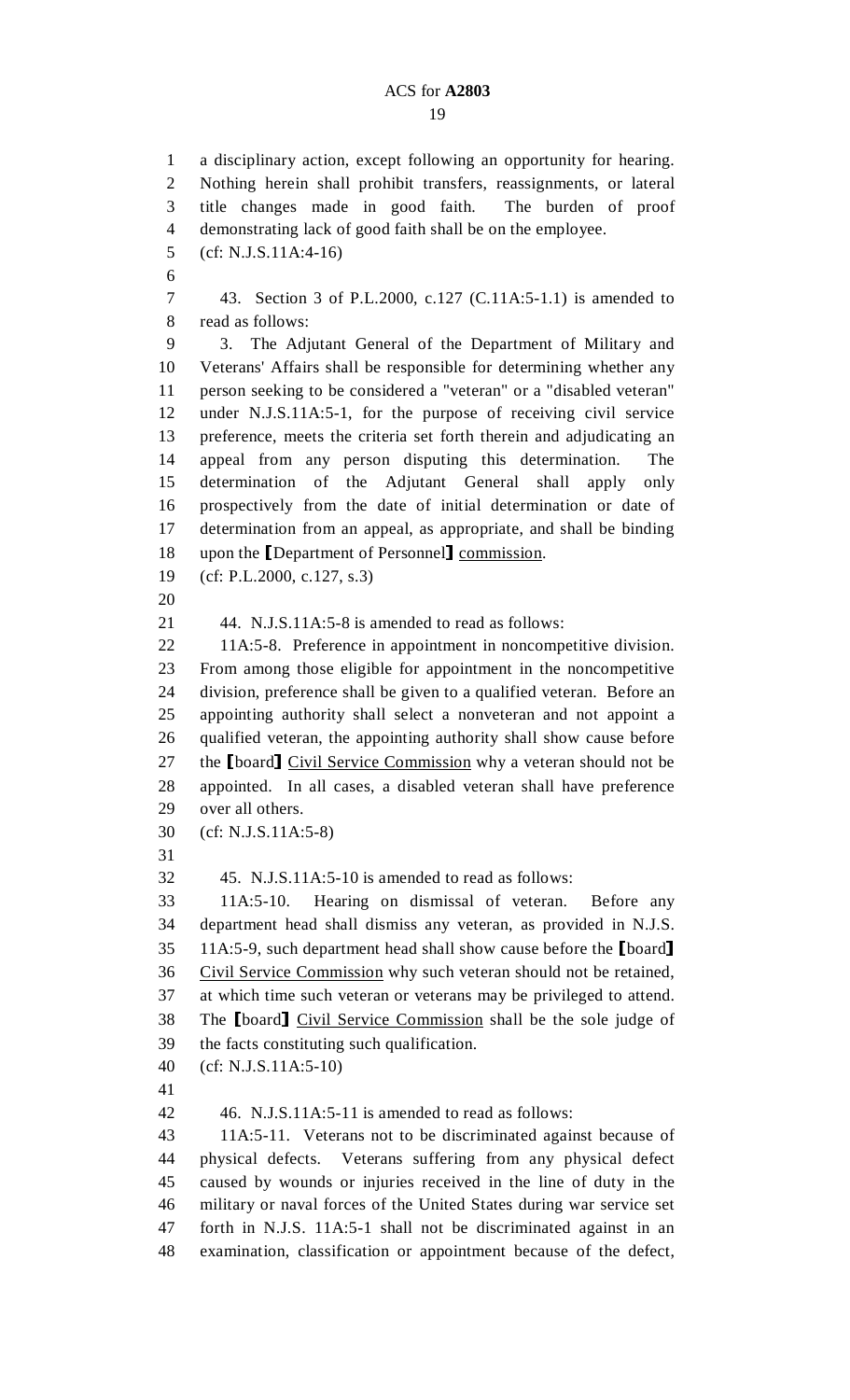1 unless this defect, in the opinion of the [board] Civil Service<br>2 Commission, would incapacitate the veteran from properly 2 Commission, would incapacitate the veteran from properly 3 performing the duties of the office, position or employment for 4 which applied. 5 (cf: N.J.S.11A:5-11) 6 7 47. N.J.S.11A:5-12 is amended to read as follows: 8 11A:5-12. Employment or promotion of persons awarded Medal 9 of Honor, Distinguished Service Cross, Air Force Cross or Navy 10 Cross. Any individual who has served in the Army, Air Force, 11 Navy, or Marine Corps of the United States and who has been 12 awarded the Medal of Honor, the Distinguished Service Cross, Air 13 Force Cross or Navy Cross, while a resident of this State, and any 14 individual who has served in the United States Coast Guard and 15 who has been awarded the Medal of Honor or the Navy Cross while 16 a resident of this State, shall be appointed or promoted without 17 complying with the rules of the [board] Civil Service Commission.<br>18 The appointing authority to whom the individual applies for The appointing authority to whom the individual applies for 19 appointment or promotion shall, at its discretion, appoint or 20 promote that person. Upon promotion or appointment, that person 21 shall become subject to the rules of the [board] Civil Service<br>22 Commission. A person who qualifies under this section shall not be Commission. A person who qualifies under this section shall not be 23 limited to only one appointment or promotion. 24 (cf: N.J.S.11A:5-12) 25 26 48. N.J.S.11A:5-13 is amended to read as follows: 27 11A:5-13. World War soldiers in employment of a county, 28 municipality or school district; promotion. A soldier who served in 29 the Army of the United States during the war between the United 30 States and Germany, who holds the French Medaille Militaire, the 31 Croix de Guerre with Palm, Croix de Guerre with Silver Star, Croix 32 de Guerre with Bronze Star and who was on March 26, 1926, 33 employed by any county, municipality or school district operating 34 under the provisions of this title shall be eligible for promotion 35 without complying with any of the rules or regulations of the 36 [board] Civil Service Commission. The head, or person in charge<br>37 of the office in which the person is employed, may promote such of the office in which the person is employed, may promote such 38 employee for the good of the service as may in his judgment seem 39 proper. 40 (cf: N.J.S.11A:5-13).

41

42 49. N.J.S.11A:5-15 is amended to read as follows:

43 11A:5-15. Enforcement. The [board] Civil Service<br>44 Commission may promulgate rules for the proper administration Commission may promulgate rules for the proper administration 45 and enforcement of this chapter.

46 Nothing herein contained shall be construed to amend, modify or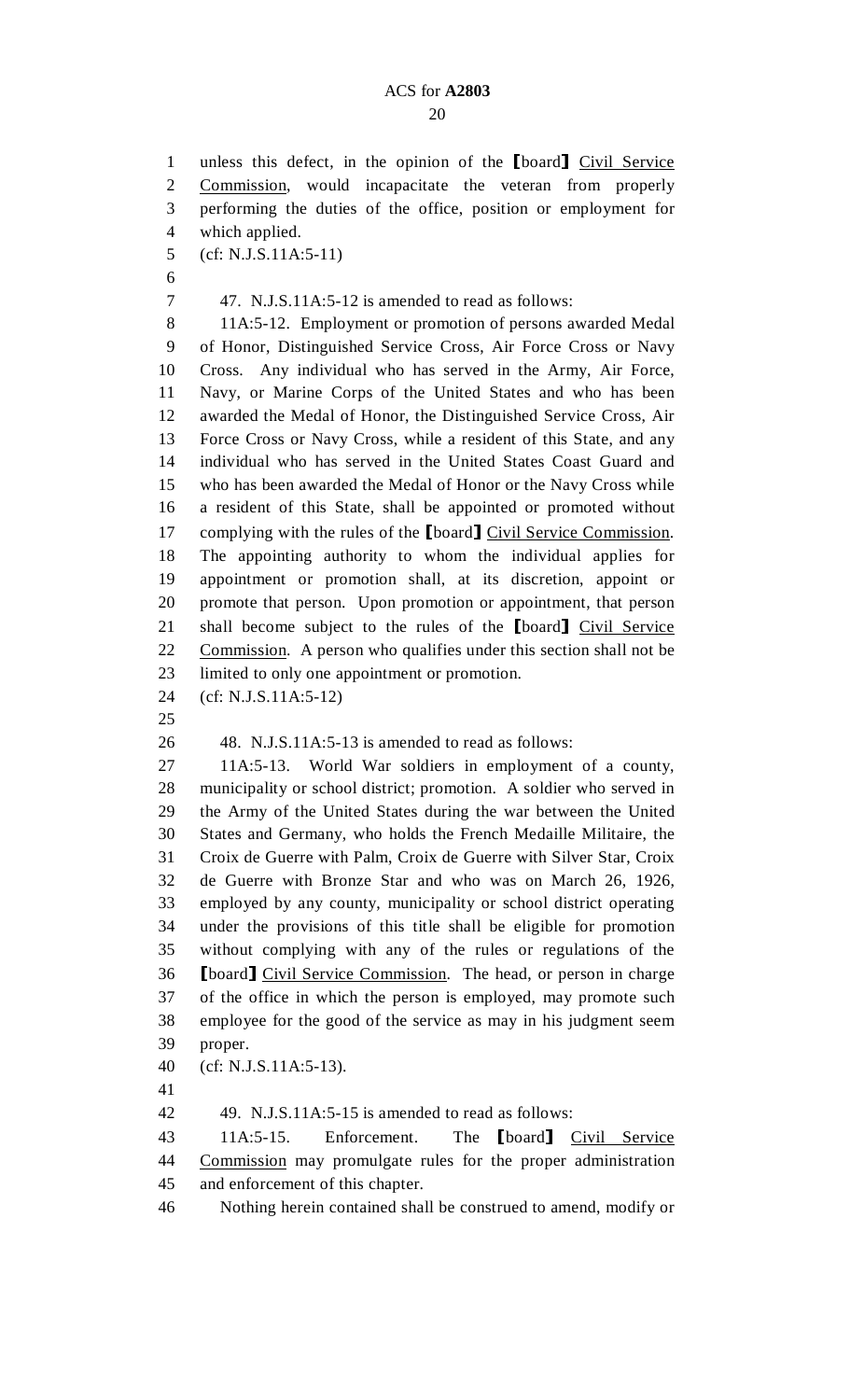1 supersede N.J.S. 40A:14-25, N.J.S. 40A:14-115 or N.J.S. 40A:14- 2 143. 3 (cf: N.J.S.11A:5-15) 4 5 50. N.J.S.11A:6-1 is amended to read as follows: 6 11A:6-1. Leaves. The [board] Civil Service Commission shall<br>7 designate the types of leaves and adopt rules for State employees in designate the types of leaves and adopt rules for State employees in 8 the career and senior executive services regarding procedures for 9 sick leave, vacation leave and other designated leaves with or 10 without pay as the [board] Civil Service Commission may<br>11 designate. Any political subdivision subject to the provisions of designate. Any political subdivision subject to the provisions of 12 this title shall prepare procedures regarding these items. 13 In all cases, a leave of absence with or without pay shall not 14 exceed a period of one year at any one time unless renewal or 15 extension is granted upon written approval of the [commissioner]<br>16 commission. commission. 17 (cf: N.J.S.11A:6-1) 18 19 51. Section 1 of P.L.1993, c.297 (C.11A:6-1.1) is amended to 20 read as follows: 21 1. The [Commissioner of the Department of Personnel]<br>22 commission shall establish a voluntary furlough program for State 22 commission shall establish a voluntary furlough program for State 23 employees under which days of leave without pay, singly or 24 consecutively, may be taken. The seniority rights and health 25 benefits coverage of an employee who participates in this furlough 26 program shall continue and shall not be adversely affected by 27 participation. 28 (cf: P.L.1993, c.297, s.1) 29 30 52. N.J.S.11A:6-2 is amended to read as follows: 31 11A:6-2. Vacation leave; full-time State employees. Vacation 32 leave for full-time State employees in the career and senior 33 executive service shall be at least: 34 a. Up to one year of service, one working day for each month of 35 service; 36 b. After one year and up to five years of continuous service, 12 37 working days; 38 c. After five years and up to 12 years of continuous service, 15 39 working days; 40 d. After 12 years and up to 20 years of continuous service, 20 41 working days; 42 e. Over 20 years of continuous service, 25 working days; 43 f. Vacation not taken in a given year because of business 44 demands shall accumulate and be granted during the next 45 succeeding year only; except that vacation leave not taken by an 46 employee in the career and senior executive service in a given year 47 because of duties directly related to a state of emergency declared 48 by the Governor shall accumulate until, pursuant to a plan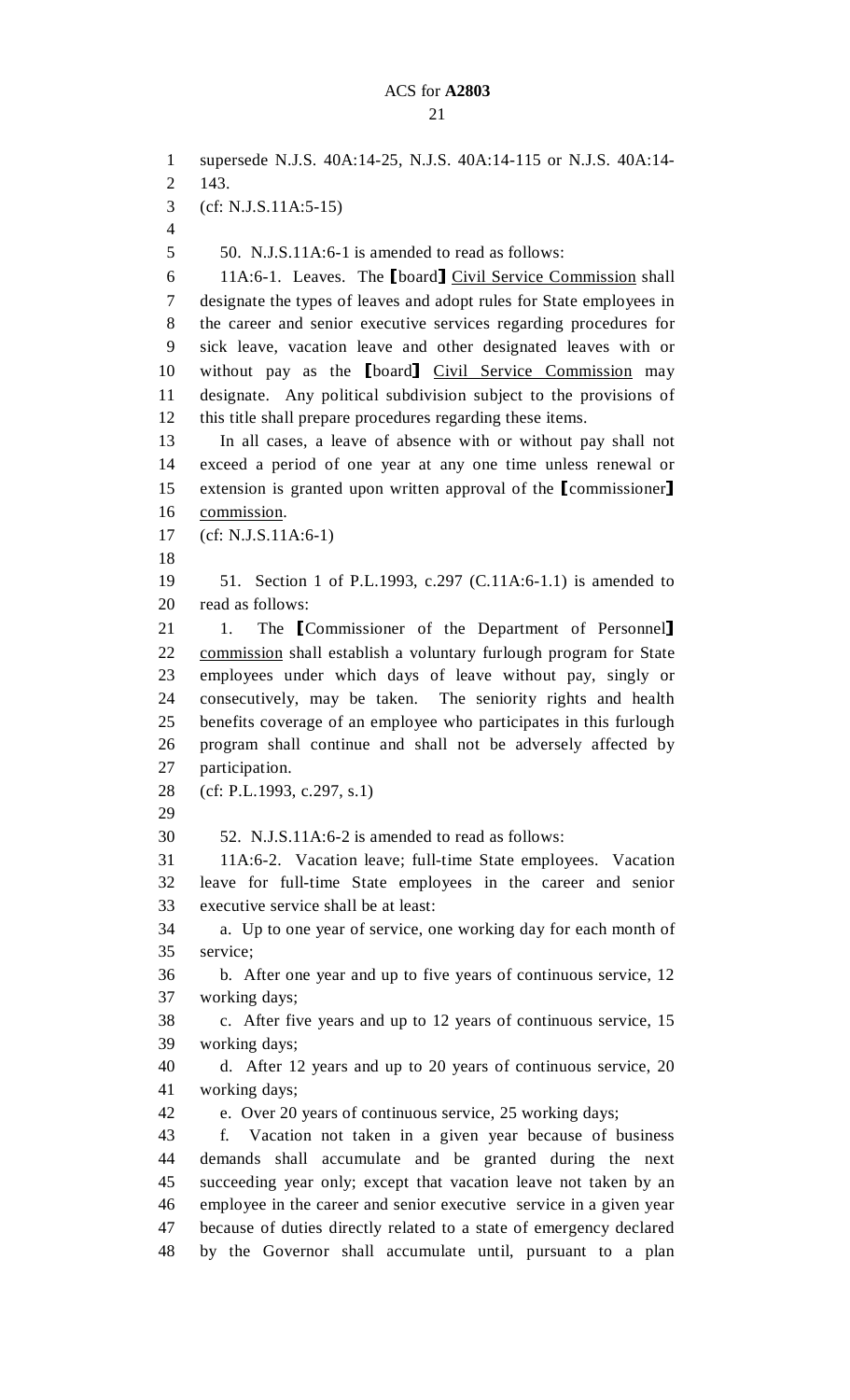1 established by the employee's appointing authority and approved by 2 the [Commissioner of Personnel] commission, the leave is used or<br>3 the employee is compensated for that leave, which shall not be the employee is compensated for that leave, which shall not be 4 subject to collective negotiation or collective bargaining; and 5 g. Vacation not taken in a given year because of business 6 demands shall accumulate and be granted during the next 7 succeeding year only; except that vacation leave not taken by an 8 employee in the unclassified service in a given year because of 9 duties directly related to a state of emergency declared by the 10 Governor shall accumulate until, pursuant to a plan established by 11 the employee's appointing authority and approved by the 12 [Commissioner of Personnel] commission, the leave is used or the employee is compensated for that leave which shall not be subject employee is compensated for that leave, which shall not be subject 14 to collective negotiation or collective bargaining. Nothing in this 15 subsection shall affect any rights to vacation leave which is subject 16 to collective negotiation or collective bargaining. 17 (cf: P.L.2001, c.270, s.1) 18 19 53. N.J.S.11A:6-3 is amended to read as follows: 20 11A:6-3. Vacation leave; full-time political subdivision 21 employees. Vacation leave for full-time political subdivision 22 employees shall be at least: 23 a. Up to one year of service, one working day for each month of 24 service; 25 b. After one year and up to 10 years of continuous service, 12 26 working days; 27 c. After 10 years and up to 20 years of continuous service, 15 28 working days; 29 d. After 20 years of continuous service, 20 working days; and 30 e. Vacation not taken in a given year because of business 31 demands shall accumulate and be granted during the next 32 succeeding year only; except that vacation leave not taken in a 33 given year because of duties directly related to a state of 34 emergency declared by the Governor may accumulate at the 35 discretion of the appointing authority until, pursuant to a plan 36 established by the employee's appointing authority and approved by 37 the [Commissioner of Personnel] commission, the leave is used or<br>38 the employee is compensated for that leave, which shall not be the employee is compensated for that leave, which shall not be 39 subject to collective negotiation or collective bargaining 40 (cf: P.L.2001, c.270, s.2) 41 42 54. N.J.S.11A:6-8 is amended to read as follows: 43 11A:6-8. Sick leave injury in State service. Leaves of absence 44 for career, senior executive and unclassified employees in State 45 service due to injury or illness directly caused by and arising from 46 State employment shall be governed by rules of the [board] Civil 47 Service Commission. Leaves of absence for career and unclassified Service Commission. Leaves of absence for career and unclassified 48 employees of a political subdivision directly caused by or arising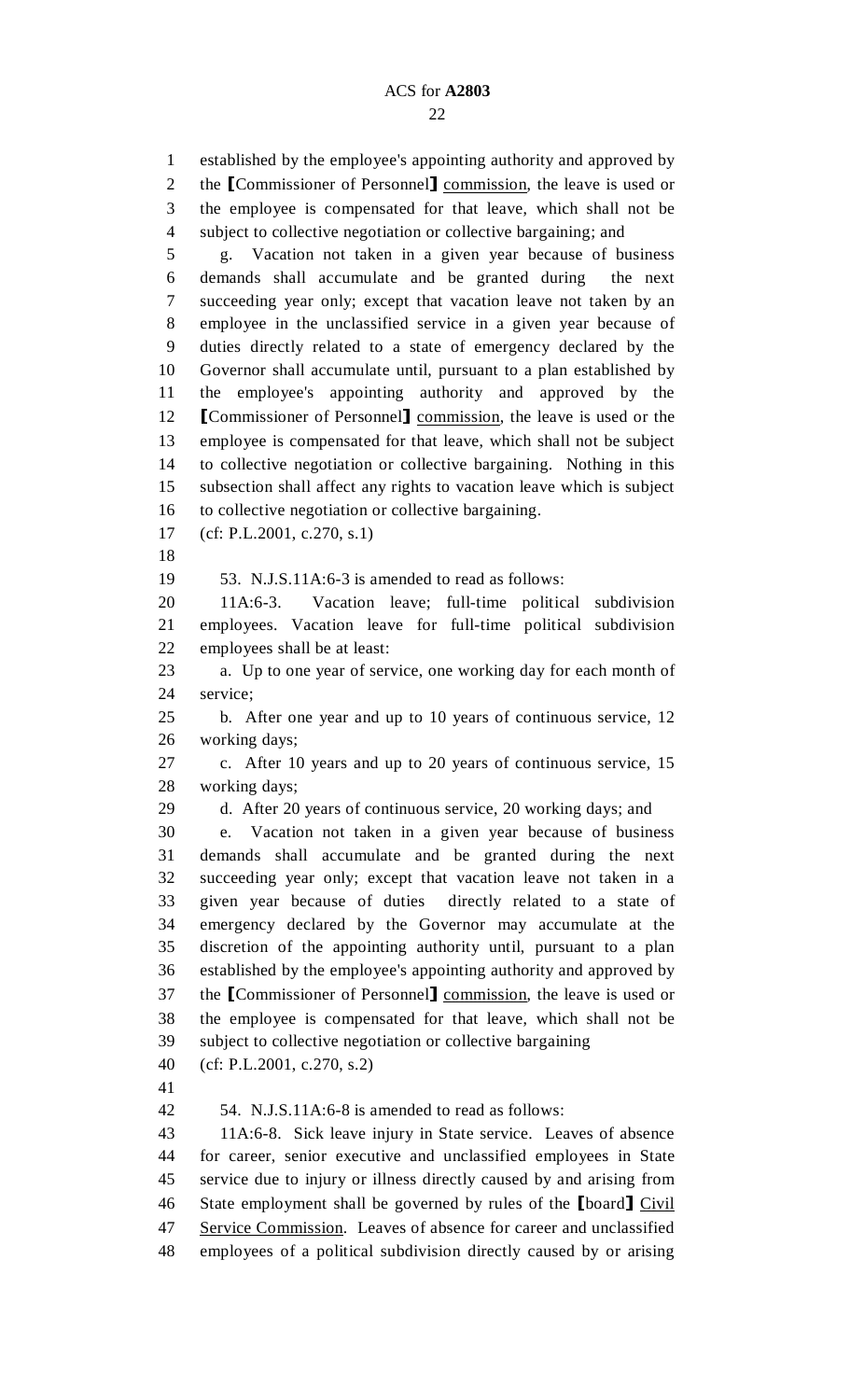1 from employment shall be governed by rules of the political 2 subdivision. Any sick leave with pay shall be reduced by the 3 amount of workers' compensation or disability benefits, if any, 4 received for the same injury or illness. 5 (cf: N.J.S.11A:6-8) 6 7 55. N.J.S.11A:6-23 is amended to read as follows: 8 11A:6-23. Supplemental compensation; rules. The [board]<br>9 Civil Service Commission shall adopt rules for the implementation Civil Service Commission shall adopt rules for the implementation 10 of supplemental compensation, which shall include but need not be 11 limited to application and eligibility procedures. 12 (cf: N.J.S.11A:6-23) 13 14 56. N.J.S.11A:6-24 is amended to read as follows: 15 11A:6-24. State employees in the career, senior executive and 16 unclassified services in titles or circumstances designated by the 17 [board] Civil Service Commission shall be eligible for overtime<br>18 compensation and holiday pay. Overtime compensation and compensation and holiday pay. 19 holiday pay shall be either cash compensation at a rate representing 20 1 1/2 times the employee's hourly rate of base salary or 21 compensatory time off at a rate of 1 1/2 hours for each hour worked 22 beyond the regular workweek, at the discretion of the department 23 head, with the approval of the [commissioner] commission.<br>24 The [board] commission shall adopt rules for 24 The [board] commission shall adopt rules for the<br>25 implementation of hours of work, overtime compensation and implementation of hours of work, overtime compensation and 26 holiday pay programs, which shall include but need not be limited 27 to application and eligibility procedures. 28 (cf: N.J.S.11A:6-24) 29 30 57. N.J.S.11A:6-25 is amended to read as follows: 31 11A:6-25. State training programs. The [commissioner] State 32 Treasurer may establish and shall review and approve training and Treasurer may establish and shall review and approve training and 33 education programs for State employees in the career, senior 34 executive and unclassified services and shall supervise a State 35 training center with appropriate courses and fee schedules. 36 Particular training may be required by the [commissioner] State 37 Treasurer for certain employees, for which an assessment to State Treasurer for certain employees, for which an assessment to State 38 departments may be imposed. 39 (cf: N.J.S.11A:6-25) 40 41 58. N.J.S.11A:6-26 is amended to read as follows: 42 11A:6-26. Employee career development. The [commissioner]<br>43 State Treasurer shall develop and stimulate employee career State Treasurer shall develop and stimulate employee career 44 development and improve management and efficiency in State 45 government through programs, for which an assessment to State 46 departments may be imposed, that include but are not limited to: 47 a. Career mobility and transferability; 48 b. Employee advisory services for counseling and rehabilitation;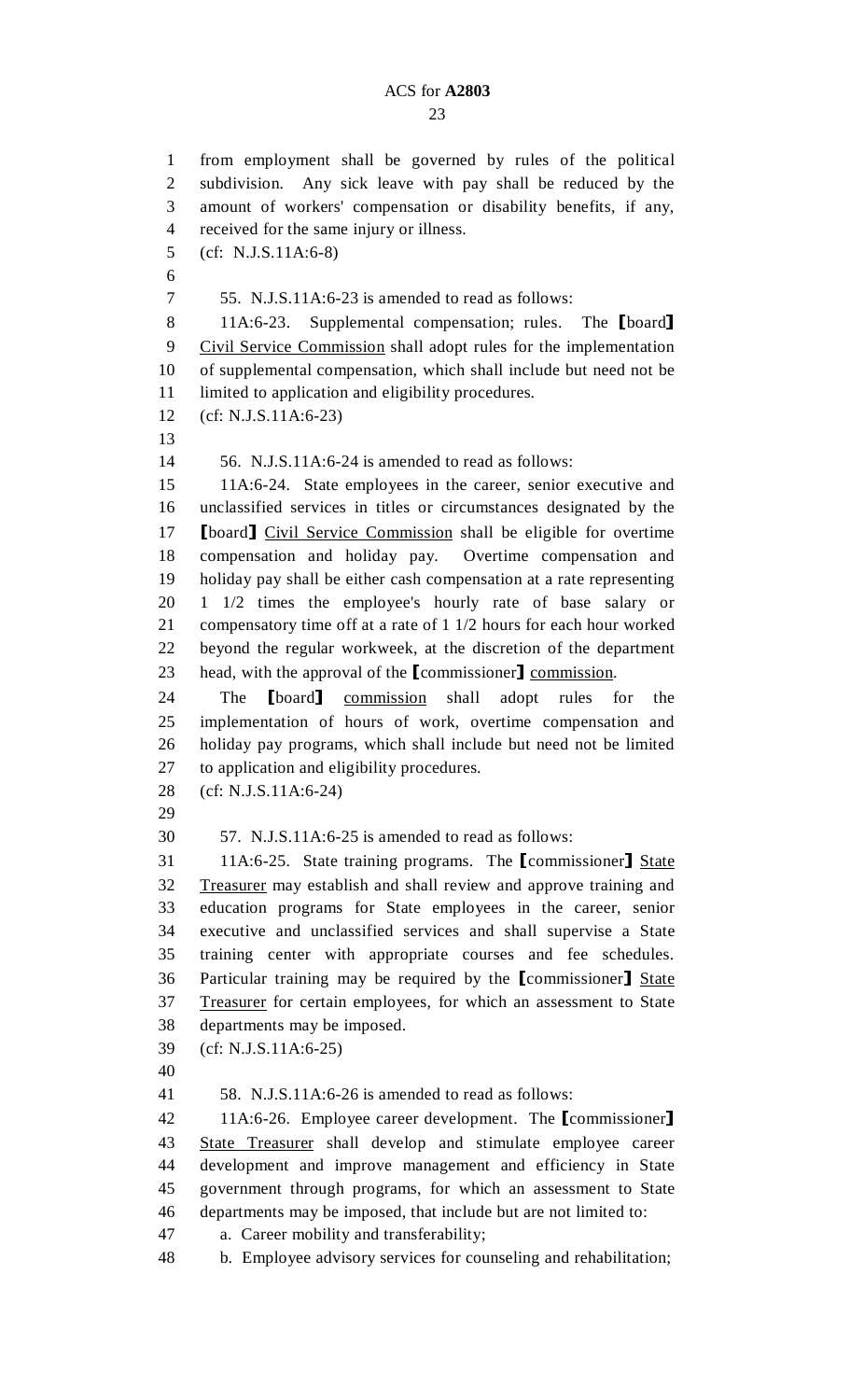1 c. Retirement planning; and 2 d. Interchange and internship programs. 3 (cf: N.J.S.11A:6-26) 4 5 59. N.J.S.11A:6-27 is amended to read as follows: 6 11A:6-27. Political subdivisions. The [commissioner]<br>7 commission may at the request of any political subdivision, initiate commission may, at the request of any political subdivision, initiate 8 programs similar to those authorized in this chapter and provide 9 technical assistance to political subdivisions to improve the 10 efficiency and effectiveness of their personnel management 11 programs. The [commissioner] commission may require<br>12 reasonable reimbursement from a participating political subdivision. reasonable reimbursement from a participating political subdivision. 13 (cf: N.J.S.11A:6-27) 14 15 60. N.J.S.11A:6-28 is amended to read as follows: 16 11A:6-28. Employee performance evaluations. The 17 [commissioner] commission shall establish an employee<br>18 performance evaluation system for State employees in the career performance evaluation system for State employees in the career 19 and senior executive services. The system shall utilize standards 20 and criteria related to job content and program goals. 21 Political subdivisions may adopt employee performance 22 evaluation systems for their employees. 23 The [board] Civil Service Commission shall adopt and enforce<br>24 rules with respect to the utilization of performance ratings in rules with respect to the utilization of performance ratings in 25 promotion, layoff or other matters. 26 (cf: N.J.S.11A:6-28) 27 28 61. N.J.S.11A:6-29 is amended to read as follows: 29 11A:6-29. Awards committee. The New Jersey Employee 30 Awards Committee shall be established [in] within the [department 31 under the supervision of the commissioner] Civil Service 31 under the supervision of the commissioner Civil Service<br>32 Commission. The committee shall be composed of seven persons. Commission. The committee shall be composed of seven persons, 33 each of whom shall be employed in a different department within 34 the Executive Branch. Appointments to the committee shall be 35 made by the Governor, from nominations by the [commissioner]<br>36 commission, for staggered terms of three years or until a successor commission, for staggered terms of three years or until a successor 37 is appointed. No member shall serve more than two consecutive 38 full terms. Members shall serve without compensation but shall be 39 entitled to sums incurred for necessary expenses. The 40 [commissioner] commission shall designate an employee [of the department] as executive secretary to the committee. 41 department] as executive secretary to the committee.<br>42 (cf: N.J.S.11A:6-29)  $(cf: N.J.S.11A:6-29)$ 43 44 62. N.J.S.11A:6-31 is amended to read as follows: 45 11A:6-31. Powers and duties of the committee. The committee

46 shall: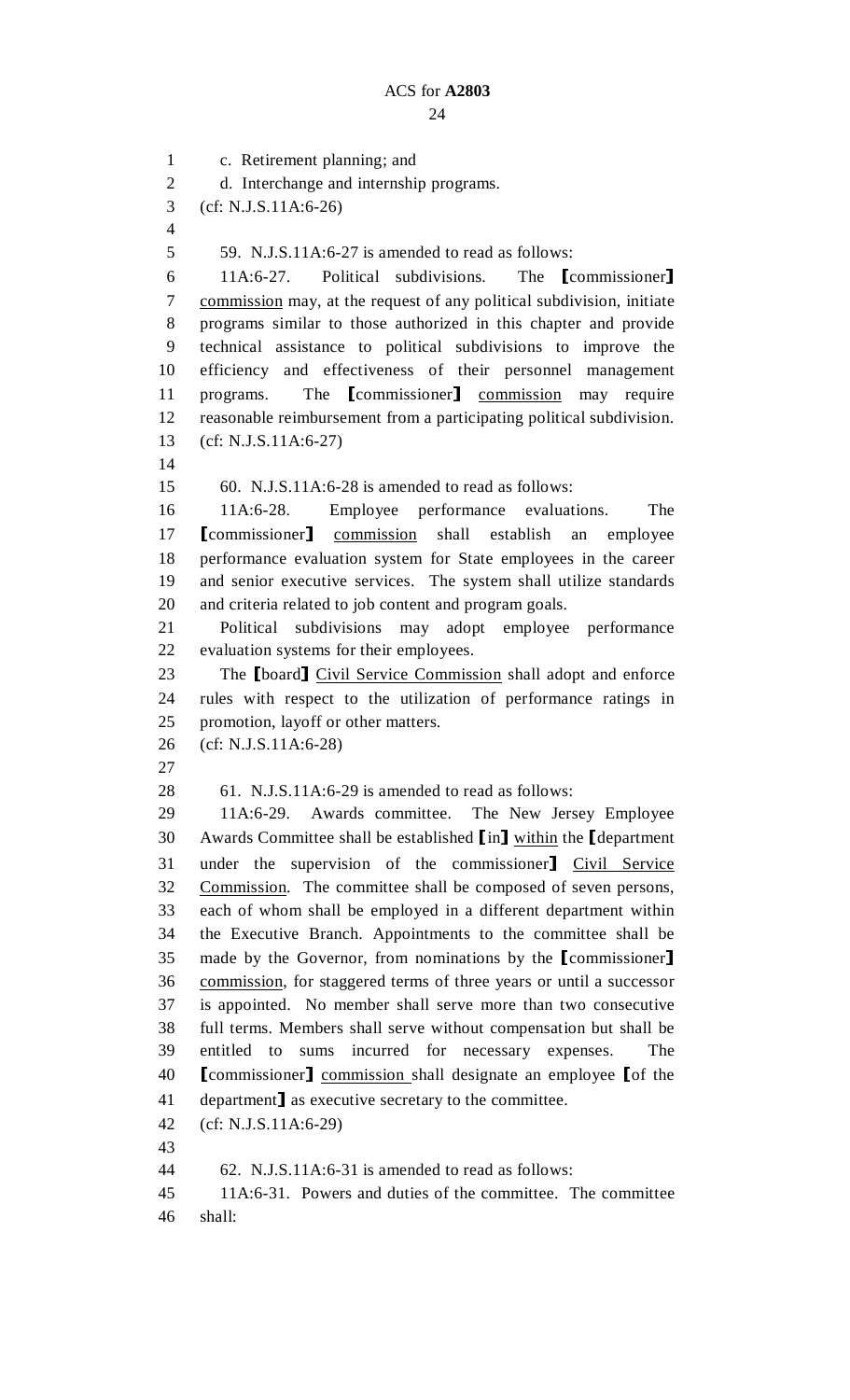1 a. Adopt rules for the implementation of the awards programs, 2 subject to the approval of the [commissioner] commission;<br>3 b. Request and receive assistance from any department b. Request and receive assistance from any department in State 4 government; 5 c. Prepare an annual report to the Governor from the 6 [commissioner] commission concerning the operation of the awards program: and awards program; and 8 d. Establish and supervise the awards committees in the 9 departments in State government. 10 (cf: N.J.S.11A:6-31) 11 12 63. N.J.S.11A:7-2 is amended to read as follows: 13 11A:7-2 Division of Equal Employment Opportunity and 14 Affirmative Action. A Division of Equal Employment Opportunity 15 and Affirmative Action is established in the [department]<br>16 Department of the Treasury. The division shall have all of the Department of the Treasury. The division shall have all of the 17 powers and shall exercise all of the functions and duties set forth in 18 this chapter, subject to the supervision and control of the 19 [commissioner] State Treasurer.<br>20 (cf: N.J.S.11A:7-2)  $(cf: N.J.S.11A:7-2)$ 21 22 64. N.J.S.11A:7-3 is amended to read as follows: 23 11A:7-3. Equal employment opportunity and affirmative action 24 program. The division shall develop, implement and administer an 25 equal employment opportunity and affirmative action program for 26 all State agencies. The program shall consider the particular 27 personnel requirements that are reasonably related to job 28 performance of each State agency. The director of the division 29 shall ensure that the affirmative action and equal employment goals 30 of each State agency for minorities, women and handicapped 31 persons shall be reasonably related to their population in the 32 relevant surrounding labor market areas. The director, in 33 accordance with applicable federal and State guidelines, shall: 34 a. Ensure each State agency's compliance with all laws and rules 35 relating to equal employment opportunity and seek correction of 36 discriminatory practices, policies and procedures; 37 b. Recommend appropriate sanctions for noncompliance to the 38 [commissioner] State Treasurer who, with the concurrence of the Governor, is authorized to implement sanctions; Governor, is authorized to implement sanctions; 40 c. Review State personnel practices, policies and procedures, 41 inclusive of recruitment, selection, and promotion, in order to 42 identify and eliminate artificial barriers to equal employment 43 opportunity; 44 d. Act as liaison with federal, State, and local enforcement 45 agencies; 46 e. Recommend appropriate legislation to the [commissioner]<br>47 State Treasurer and perform other actions deemed necessary by the State Treasurer and perform other actions deemed necessary by the 48 [commissioner] State Treasurer to implement this chapter; and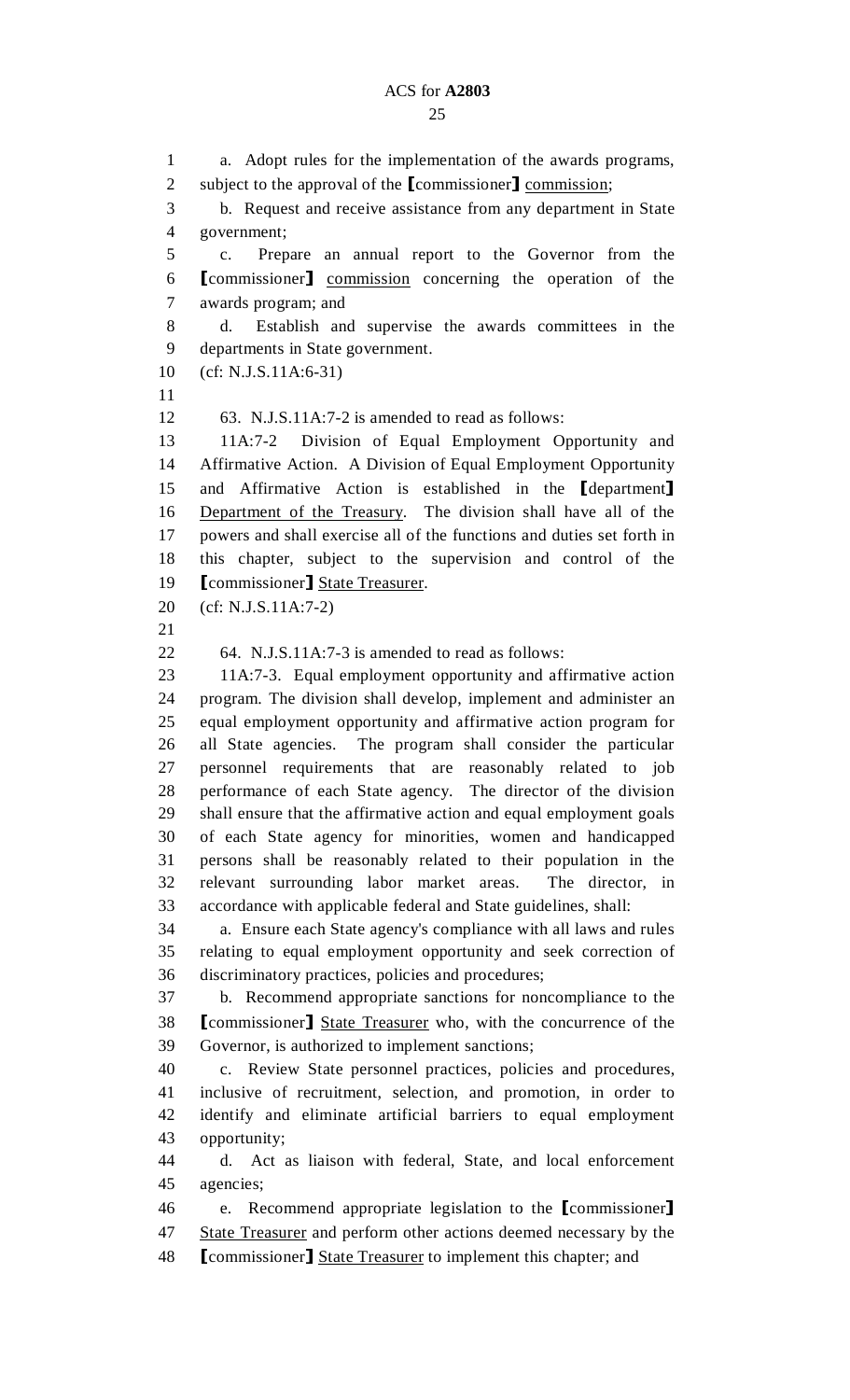1 f. Provide, under rules adopted by the [board] Department of the Treasury, for review of equal employment complaints. the Treasury, for review of equal employment complaints. 3 (cf: N.J.S.11A:7-3) 4 5 65. N.J.S.11A:7-6 is amended to read as follows: 6 11A:7-6. Agency affirmative action officer. The head of each 7 State agency shall appoint at least one person with the responsibility 8 for equal employment opportunity as the affirmative action officer. 9 Unless otherwise permitted by the director with the approval of the 10 [commissioner] State Treasurer, such person shall serve on a full-<br>11 time basis and shall be responsible to the Division of Equal time basis and shall be responsible to the Division of Equal 12 Employment Opportunity and Affirmative Action. 13 (cf: N.J.S.11A:7-6) 14 15 66. N.J.S.11A:7-9 is amended to read as follows: 16 11A:7-9. Agency failure to achieve affirmative action goals; 17 penalties. If there is a failure by a State agency to achieve its 18 affirmative action goals or to demonstrate good faith efforts, 19 appropriate sanctions and penalties may be imposed by the 20 department in accordance with federal and State regulations, subject 21 to the concurrence of the Governor and the [commissioner] State 22 Treasurer. These sanctions may include, but are not limited to. Treasurer. These sanctions may include, but are not limited to, 23 placing a moratorium on departmental personnel actions in the 24 career, senior executive and unclassified services, and such other 25 sanctions as may be allowed by law. 26 (cf: N.J.S.11A:7-9) 27 28 67. N.J.S.11A:7-11 is amended to read as follows: 29 11A:7-11. Equal Employment Opportunity Advisory 30 Commission; creation. There is established in the [department]<br>31 Department of the Treasury an Equal Employment Opportunity Department of the Treasury an Equal Employment Opportunity 32 Advisory Commission, which shall advise the Division of Equal 33 Employment Opportunity and Affirmative Action and recommend 34 improvements in the State's affirmative action efforts. 35 (cf: N.J.S.11A:7-11) 36 37 68. N.J.S.11A:7-13 is amended to read as follows: 38 11A:7-13. Accommodation for the handicapped and 39 examination waiver. The *[commissioner]* commission may<br>40 establish procedures for the reasonable accommodation of establish procedures for the reasonable accommodation of 41 handicapped persons in the employee selection process for the State 42 and the political subdivisions covered by this title. Pursuant to 43 rules adopted by the [board] Civil Service Commission, the<br>44 [commissioner] commission may waive an examination for an 44 [commissioner] commission may waive an examination for an 45 applicant who suffers from a physical, mental or emotional applicant who suffers from a physical, mental or emotional 46 affliction, injury, dysfunction, impairment or disability which: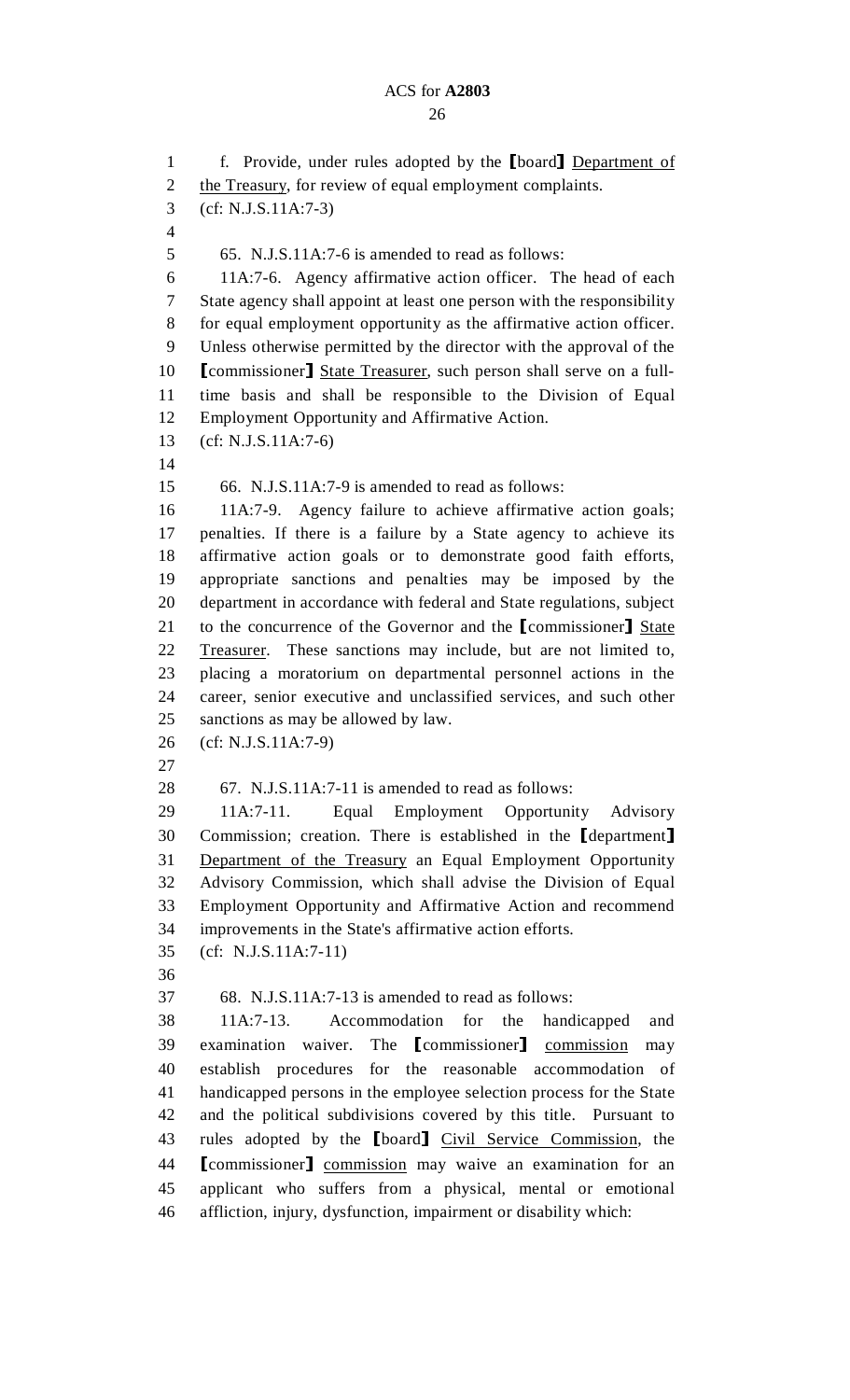1 a. Makes it physically or psychologically not practicable for that 2 person to undergo the testing procedure for the title for which 3 applied, but

4 b. Does not prevent that person from satisfactorily performing 5 the responsibilities of the title under conditions of actual service; 6 and

7 c. In making such determination, the [commissioner]<br>8 commission may require the submission of sufficient and commission may require the submission of sufficient and 9 appropriate medical documentation.

- 10 (cf: N.J.S.11A:7-13)
- 11

12 69. N.J.S.11A:8-1 is amended to read as follows:

13 11A:8-1. a. A permanent employee may be laid off for economy, 14 efficiency or other related reason. A permanent employee shall 15 receive 45 days' written notice, unless in State government a greater 16 time period is ordered by the [commissioner] commission, which<br>17 shall be served personally or by certified mail, of impending layoff shall be served personally or by certified mail, of impending layoff 18 or demotion and the reasons therefor. The notice shall expire 120 19 days after service unless extended by the [commissioner]<br>20 commission for good cause. At the same time the notice is served. commission for good cause. At the same time the notice is served, 21 the appointing authority shall provide the [commissioner]<br>22 commission with a list of the names and permanent titles of all commission with a list of the names and permanent titles of all 23 employees receiving the notice. The [board] Civil Service<br>24 Commission shall adopt rules to implement employee lavoff rights Commission shall adopt rules to implement employee layoff rights 25 consistent with the provisions of this section [, upon recommendation by the commissioner]. The [commissioner] 26 recommendation by the commissioner].<br>27 commission shall consult with the advisory commission shall consult with the advisory board representing labor 28 organizations prior to such recommendations.

29 b. Permanent employees in the service of the State or a political 30 subdivision shall be laid off in inverse order of seniority. As used in 31 this subsection, "seniority" means the length of continuous 32 permanent service in the jurisdiction, regardless of title held during 33 the period of service, except that for police and firefighting titles, 34 "seniority" means the length of continuous permanent service only 35 in the current permanent title and any other title that has lateral or 36 demotional rights to the current permanent title. Seniority for all 37 titles shall be based on the total length of calendar years, months 38 and days in continuous permanent service regardless of the length 39 of the employee's work week, work year or part-time status.

40 c. For purposes of State service, a "layoff unit" means a 41 department or autonomous agency and includes all programs 42 administered by that department or agency. For purposes of 43 political subdivision service, the "layoff unit" means a department 44 in a county or municipality, an entire autonomous agency, or an 45 entire school district, except that the [commissioner] commission<br>46 may establish broader lavoff units. may establish broader layoff units.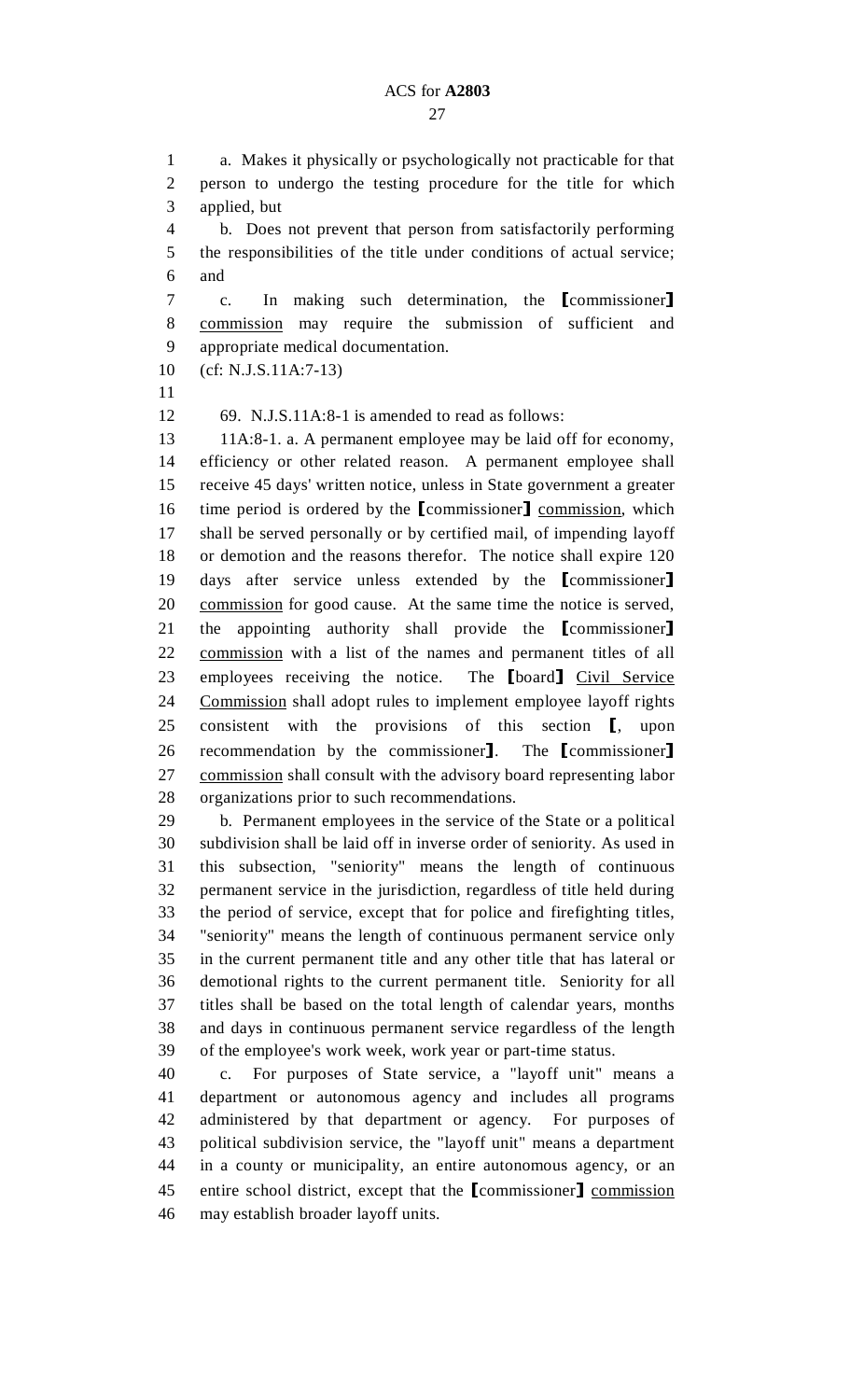1 d. For purposes of State service, "job location" means a county. 2 The [commissioner] commission shall assign a job location to<br>3 every facility and office within a State department or autonomous every facility and office within a State department or autonomous 4 agency. For purposes of local service, "job location" means the 5 entire political subdivision and includes any facility operated by the 6 political subdivision outside its geographic borders.

7 e. For purposes of determining lateral title rights in State and 8 political subdivision service, title comparability shall be determined 9 by the department based upon whether the: (1) titles have 10 substantially similar duties and responsibilities; (2) education and 11 experience requirements for the titles are identical or similar; (3) 12 employees in an affected title, with minimal training and 13 orientation, could perform the duties of the designated title by 14 virtue of having qualified for the affected title; and (4) special 15 skills, licenses, certifications or registration requirements for the 16 designated title are similar and do not exceed those which are 17 mandatory for the affected title. Demotional title rights shall be 18 determined by the [commissioner] commission based upon the<br>19 same criteria, except that the demotional title shall have lower but same criteria, except that the demotional title shall have lower but 20 substantially similar duties and responsibilities as the affected title.

21 f. In State service, a permanent employee in a position affected 22 by a layoff action shall be provided with applicable lateral and 23 demotional title rights first, at the employee's option, within the 24 municipality in which the facility or office is located and then to the 25 job locations selected by the employee within the department or 26 autonomous agency. The employee shall select individual job 27 locations in preferential order from the list of all job locations and 28 shall indicate job locations at which the employee will accept lateral 29 and demotional title rights. In local service, a permanent employee 30 in a position affected by a layoff action shall be provided lateral and 31 demotional title rights within the layoff unit.

32 g. Following the employee's selection of job location 33 preferences, lateral and demotional title rights shall be provided in 34 the following order:

35 (1) a vacant position that the appointing authority has previously 36 indicated it is willing to fill;

37 (2) a position held by a provisional employee who does not have 38 permanent status in another title, and if there are multiple 39 employees at a job location, the specific position shall be 40 determined by the appointing authority;

41 (3) a position held by a provisional employee who has permanent 42 status in another title, and if there are multiple provisional 43 employees at a job location, the specific position shall be 44 determined based on level of the permanent title held and seniority;

45 (4) the position held by the employee serving in a working test 46 period with the least seniority;

47 (5) in State service, and in local jurisdictions having a 48 performance evaluation program approved by the department, the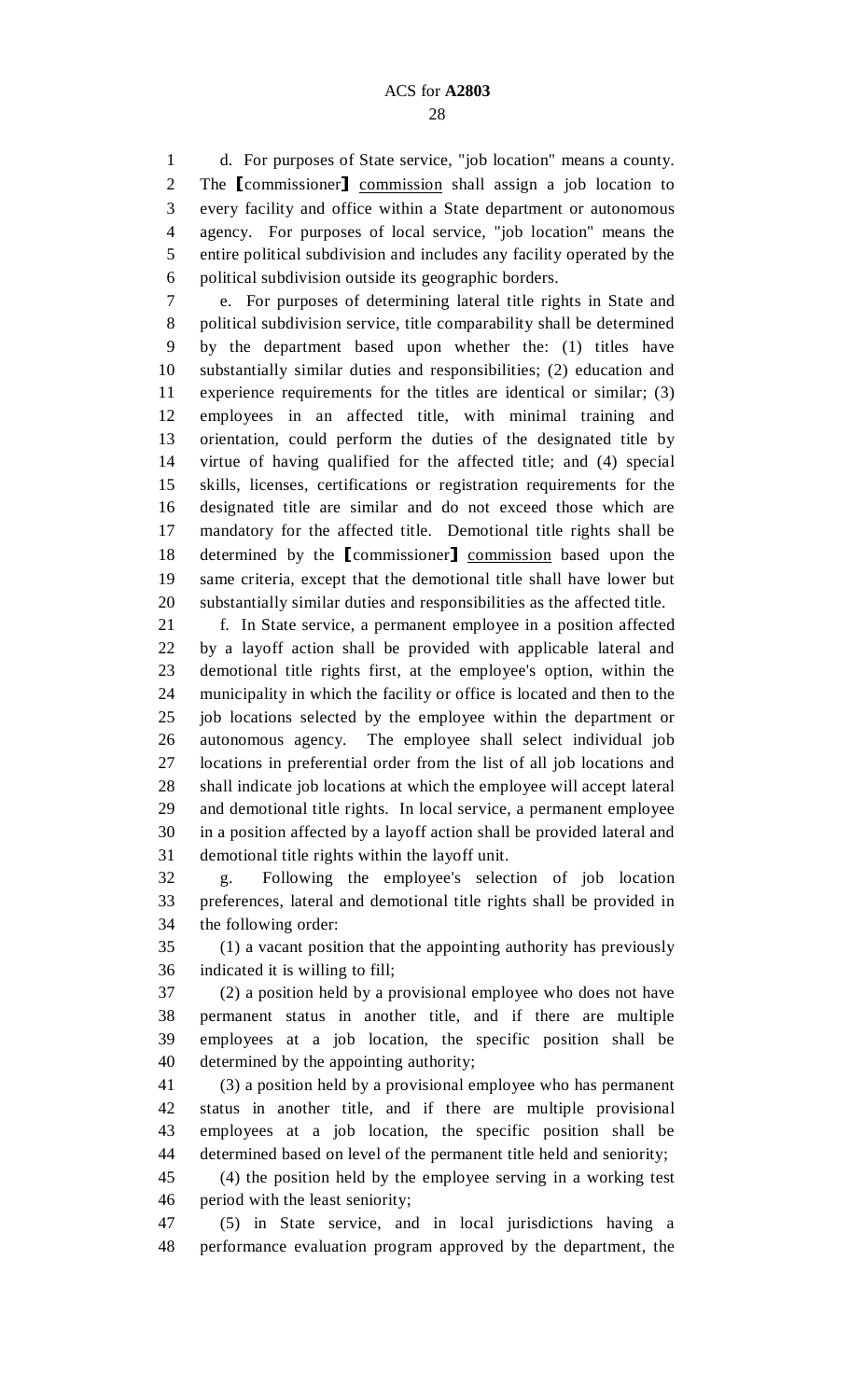1 position held by the permanent employee whose performance rating 2 within the most recent 12 months in the employee's permanent title 3 was significantly below standards or an equivalent rating; 4 (6) in State service, and in local jurisdictions having a 5 performance evaluation program approved by the department, the 6 position held by the permanent employee whose performance rating 7 within the most recent 12 months in the employee's permanent title 8 was marginally below standards or an equivalent rating; and 9 (7) the position held by the permanent employee with the least 10 seniority. 11 h. A permanent employee shall be granted special reemployment 12 rights based on the employee's permanent title at the time of the 13 layoff action and the employee shall be certified for reappointment 14 after the layoff action to the same, lateral and lower related titles. 15 Special reemployment rights shall be determined by the 16 [commissioner] commission in the same manner as lateral and demotional rights. demotional rights. 18 i. Notwithstanding the provisions above, at no time shall any 19 person on a military leave of absence for active service in the 20 Armed Forces of the United States in time of war or emergency be 21 laid off. 22 (cf: P.L.2007, c.239, s.3) 23 24 70. N.J.S.11A:8-3 is amended to read as follows: 25 11A:8-3. Alternatives to layoff. The [commissioner]<br>26 commission. in consultation with the advisory committee 26 commission, in consultation with the advisory committee 27 established pursuant to subsection m. of N.J.S. 11A:2-11, may 28 [recommend] <u>adopt</u> rules [to the board] on voluntary reduced<br>29 work time or other alternatives to layoffs. Employee participation work time or other alternatives to layoffs. Employee participation 30 in the program shall not affect special reemployment or retention 31 rights. 32 (cf: N.J.S.11A:8-3) 33 34 71. N.J.S.11A:8-4 is amended to read as follows: 35 11A:8-4. Appeals. A permanent employee who is laid off or 36 demoted in lieu of layoff shall have a right to appeal the good faith 37 of such layoff or demotion to the [board] Civil Service 38 Commission. Appeals must be filed within 20 days of final notice Commission. Appeals must be filed within 20 days of final notice 39 of such layoff or demotion. The burden of proof in such actions 40 shall be on the employee and rules adopted pursuant to N.J.S. 41 11A:2-22 would also be applicable to these appeals. 42 (cf: N.J.S.11A:8-4) 43 44 72. N.J.S.11A:9-7 is amended to read as follows: 45 11A:9-7. Results certified. The result of the election shall be 46 certified by the clerk of the political subdivision to the 47 [commissioner] <u>commission</u>.<br>48 (cf: N.J.S.11A:9-7)  $(cf: N.J.S.11A:9-7)$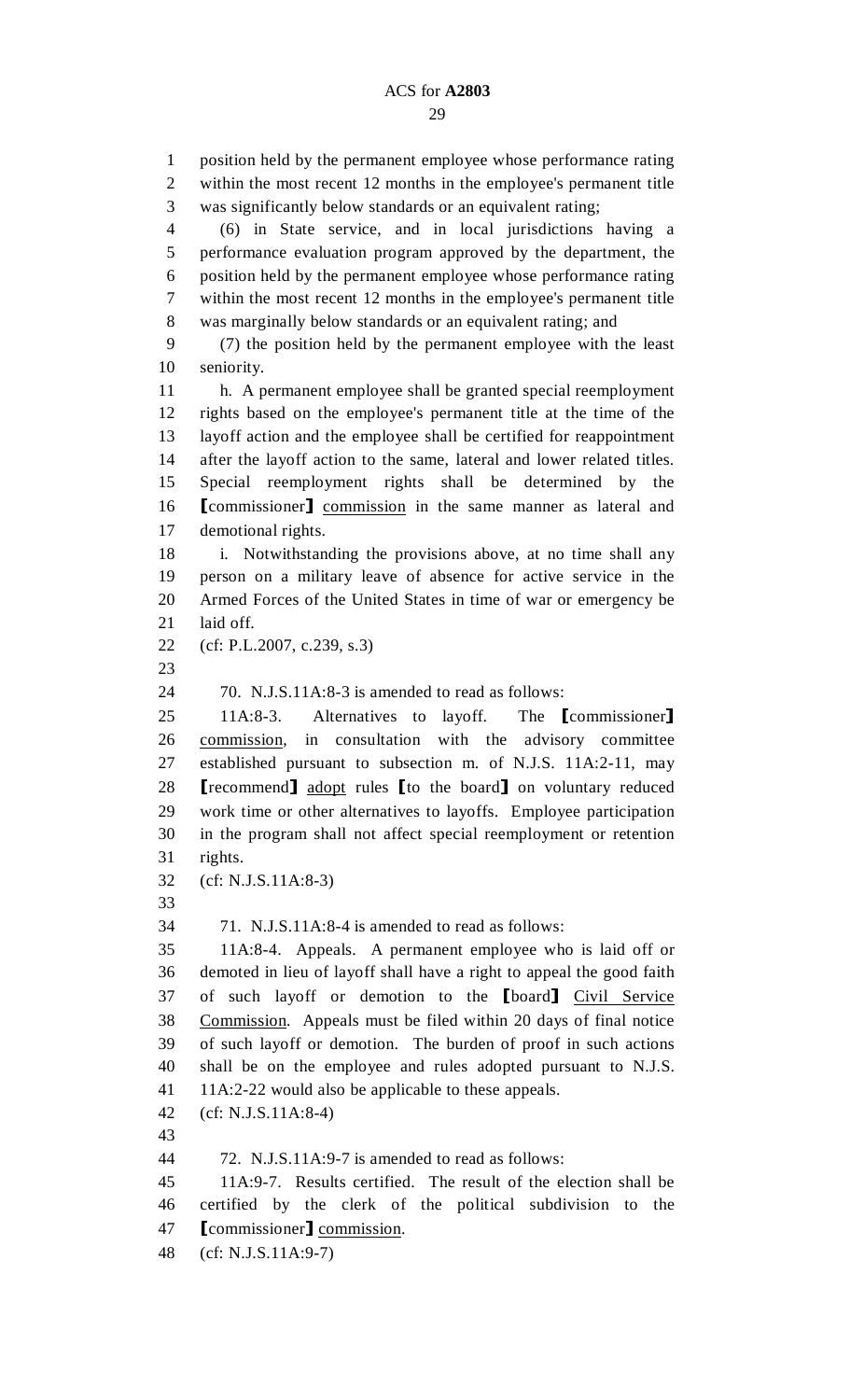1 73. N.J.S.11A:10-1 is amended to read as follows: 2 11A:10-1. Disapproval of salary. The **[board or the commissioner]** Civil Service Commission may disapprove and 3 commissioner Civil Service Commission may disapprove and<br>4 order the payment stopped of the salary of any person employed in order the payment stopped of the salary of any person employed in 5 violation of this title or an order of the [board or commissioner]<br>6 Civil Service Commission and recover all disapproved salary from 6 Civil Service Commission and recover all disapproved salary from 7 such person. Any person or persons who authorize the payment of 8 a disapproved salary or have employment authority over the person 9 whose salary has been disapproved may be subject to penalties, 10 including, but not limited to, the disapproval of their salaries and 11 payment from their personal funds of improper expenditures of the 12 moneys as may be provided by the rules of the [board] Civil<br>13 Service Commission This section shall not be limited by the Service Commission. This section shall not be limited by the 14 amounts set forth in N.J.S. 11A:10-3. 15 (cf: N.J.S.11A:10-1) 16 17 74. N.J.S.11A:10-2 is amended to read as follows: 18 11A:10-2. Criminal violation of title or order. Any person who 19 purposely or knowingly violates or conspires to violate any 20 provision of this title or [board or commissioner] Civil Service<br>21 Commission order shall be guilty of a crime of the fourth degree. Commission order shall be guilty of a crime of the fourth degree. 22 (cf: N.J.S.11A:10-2) 23 24 75. N.J.S.11A:10-3 is amended to read as follows: 25 11A:10-3. Noncompliance. The [board or the commissioner]<br>26 Civil Service Commission may assess all administrative costs Civil Service Commission may assess all administrative costs 27 incurred under N.J.S. 11A:4-5. Other costs, charges and fines of 28 not more than \$10,000.00 may be assessed for noncompliance or 29 violation of this title or any order of the [board or commissioner]<br>30 Civil Service Commission. Civil Service Commission. 31 (cf: N.J.S.11A:10-3) 32 33 76. N.J.S.11A:10-4 is amended to read as follows: 34 11A:10-4. Action for enforcement. The [board, the commissioner.] Civil Service Commission or other party in interest 35 commissioner, Civil Service Commission or other party in interest<br>36 may bring an action in the Superior Court for the enforcement of may bring an action in the Superior Court for the enforcement of 37 this title or an order of the [board or commissioner] Civil Service<br>38 Commission. Commission. 39 (c.f. N.J.S.11A:10-4) 40 41 77. N.J.S.11A:11-1 is amended to read as follows: 42 11A:11-1. [Commissioner of Personnel and] Merit System<br>43 Board. The functions, powers, and duties of the Merit System Board. The functions, powers, and duties of the Merit System 44 Board as constituted in the Department of Personnel are continued 45 and transferred to the Civil Service Commission which is created 46 and allocated in, but not of, the Department of Labor and 47 Workforce Development by N.J.S.11A:2-1 as amended by P.L., c.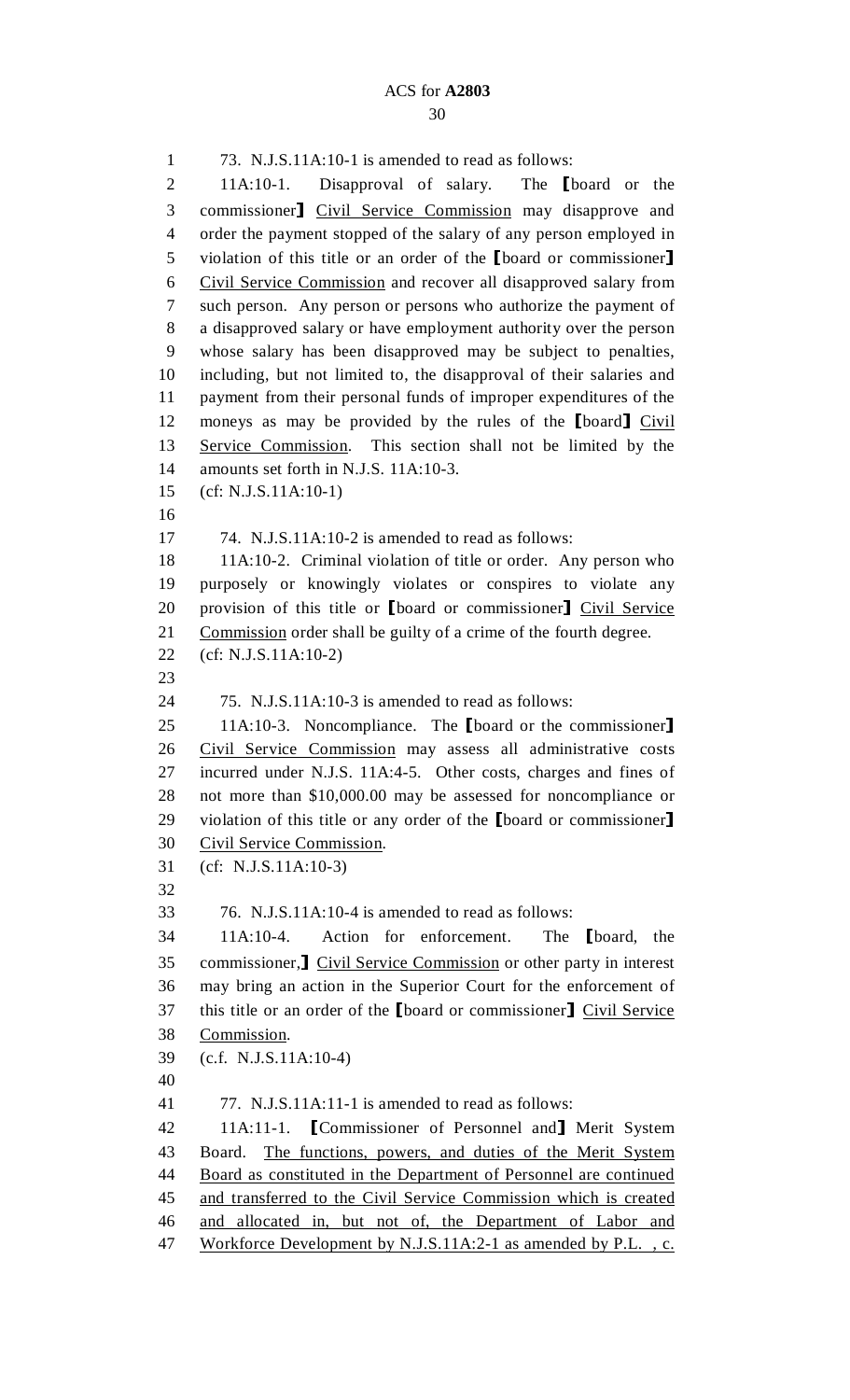1 (pending before the Legislature as this bill). The [President of the<br>2 Civil Service Commission on the effective date of this act shall 2 Civil Service Commission on the effective date of this act shall 3 become the Commissioner of Personnel and the remaining]<br>4 members of the **I**Civil Service Commission Nerit System Board 4 members of the [Civil Service Commission] Merit System Board,<br>5 other than the Commissioner of Personnel, on the effective date of 5 other than the Commissioner of Personnel, on the effective date of 6 this act, P.L. , c. (pending before the Legislature as this bill), 7 shall continue as members of the [Merit System Board] Civil<br>8 Service Commission for the duration of their current terms and any Service Commission for the duration of their current terms and any 9 reappointments and until their successors are appointed, unless 10 removed for cause. 11 (cf: N.J.S.11A:11-1) 12 13 78. N.J.S.11A:11-2 is amended to read as follows: 14 11A:11-2. **[Department of Personnel.]** a. **[The Department of 15** Personnel shall replace the Department of Civil Service. Except as Personnel shall replace the Department of Civil Service. Except as 16 otherwise stated in this title, all employees of the Department of 17 Civil Service shall become employees of the Department of 18 Personnel. 19 b. **]** The Department of Personnel is abolished as a principal 20 department in the Executive Branch of State government. The department in the Executive Branch of State government. The 21 offices and terms of the Commissioner of Personnel, the deputy 22 commissioner, assistant commissioners, and the directors of the 23 various divisions and offices of the Department of Personnel are 24 terminated, except as otherwise provided by P.L. , c. (pending 25 before the Legislature as this bill). 26 b. The functions, powers, and duties of the Department of 27 Personnel, the Commissioner of Personnel, the deputy 28 commissioner, assistant commissioners, and directors of the various 29 divisions and offices of the Department of Personnel are continued 30 and transferred as provided by P.L. , c. (pending before the 31 Legislature as this bill). The State Treasurer may allocate the 32 functions, powers, and duties transferred to the Department of the 33 Treasury or the State Treasurer by P.L. , c. (pending before the 34 Legislature as this bill) among such divisions or subdivisions in the 35 Department of the Treasury as the State Treasurer deems 36 appropriate or as the State Treasurer may establish. 37 c. (1) The Division of Equal Employment Opportunity and 38 Affirmative Action as constituted in the Department of Personnel, 39 with its functions, powers, and duties, and those of the 40 Commissioner of Personnel and the Merit System Board with 41 regard to that division, is continued and transferred to the 42 Department of the Treasury, except with regard to the power to 43 adjudicate complaints of violations of the State policy against 44 discrimination which power shall remain with the Civil Service 45 Commission. The functions, powers, and duties of the Division of 46 Equal Employment Opportunity and Affirmative Action shall be 47 allocated within the department as the State Treasurer shall 48 determine.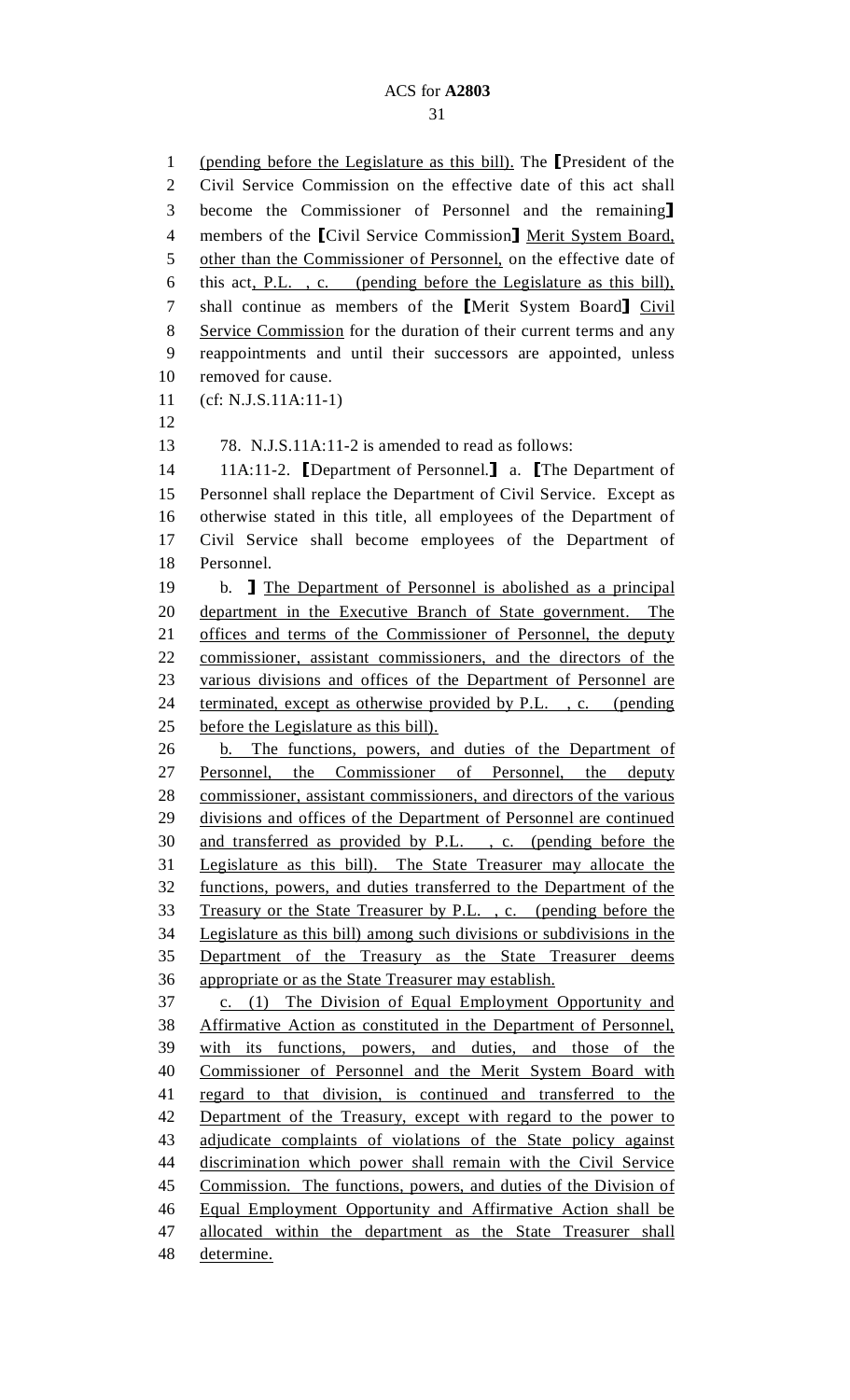1 The Equal Employment Opportunity Advisory Commission as 2 constituted in the Department of Personnel is continued and 3 transferred to the Department of the Treasury to be allocated within 4 that department as the State Treasurer shall determine. The 5 members of the Equal Employment Opportunity Advisory 6 Commission shall continue as members of the commission for the 7 duration of their current terms and any reappointments and until 8 their successors are appointed, unless removed for cause. 9 (2) The planning and research unit and function as constituted 10 in the Department of Personnel is continued and transferred to the 11 Department of the Treasury to be allocated within that department 12 as the State Treasurer shall determine. 13 d. The Working Well NJ State employee wellness program as 14 constituted in the Department of Personnel is continued and 15 transferred to the Department of Health and Senior Services to be 16 allocated within that department as the commissioner shall 17 determine. 18 e. The toll-free information "Law Enforcement Officer Crisis 19 Intervention Services" telephone hotline as constituted in the 20 Department of Personnel is continued and transferred to the 21 Department of Health and Senior Services, pursuant to sections 115 22 to 116 of P.L., c. (C. )(pending before the Legislature as this 23 bill), to be allocated within that department as the commissioner 24 shall determine. 25 f. The New Jersey Employee Awards Committee as constituted 26 in the Department of Personnel is continued and transferred to the 27 Civil Service Commission. The members of the New Jersey 28 Employee Awards Committee shall continue as members of the 29 committee for the duration of their current terms and any 30 reappointments and until their successors are appointed, unless 31 removed for cause. 32 g. The [commissioner] commission shall develop a plan for the consolidation and coordination of personnel[, training,] and related 33 consolidation and coordination of personnel<sup>[</sup>, training,<sup>]</sup> and related<br>34 functions, including, but not limited to, classification, classification, 35 compensation, and workforce planning, in the executive branch of 36 State government and for transfer to the [Department of Personnel]<br>37 commission such employees, positions, funding, facilities,

commission such employees, positions, funding, 38 equipment, powers, and duties from throughout the executive 39 branch of State government as necessary and appropriate to 40 effectuate such consolidation and coordination.

41  $\lbrack c. \rbrack$  <u>h.</u> The  $\lbrack \rbrack$  commissioner  $\lbrack \rbrack$  commission shall submit the plan<br>42 prepared pursuant to subsection  $\lbrack \rbrack$  b.  $\lbrack \rbrack$  g. of this section to the 42 prepared pursuant to subsection  $[b, \underline{b}]$  g<sub>c</sub> of this section to the 43 Governor for review and approval. With the approval of the Governor for review and approval. With the approval of the 44 Governor and in accordance with regulations adopted by the 45 [commissioner] commission, the [commissioner] commission, 46 pursuant to the approved plan, shall direct the consolidation and pursuant to the approved plan, shall direct the consolidation and 47 coordination of personnel<sup>[</sup>, training<sup>1</sup> and related functions,<br>48 including but not limited to classification compensation and including, but not limited to, classification, compensation and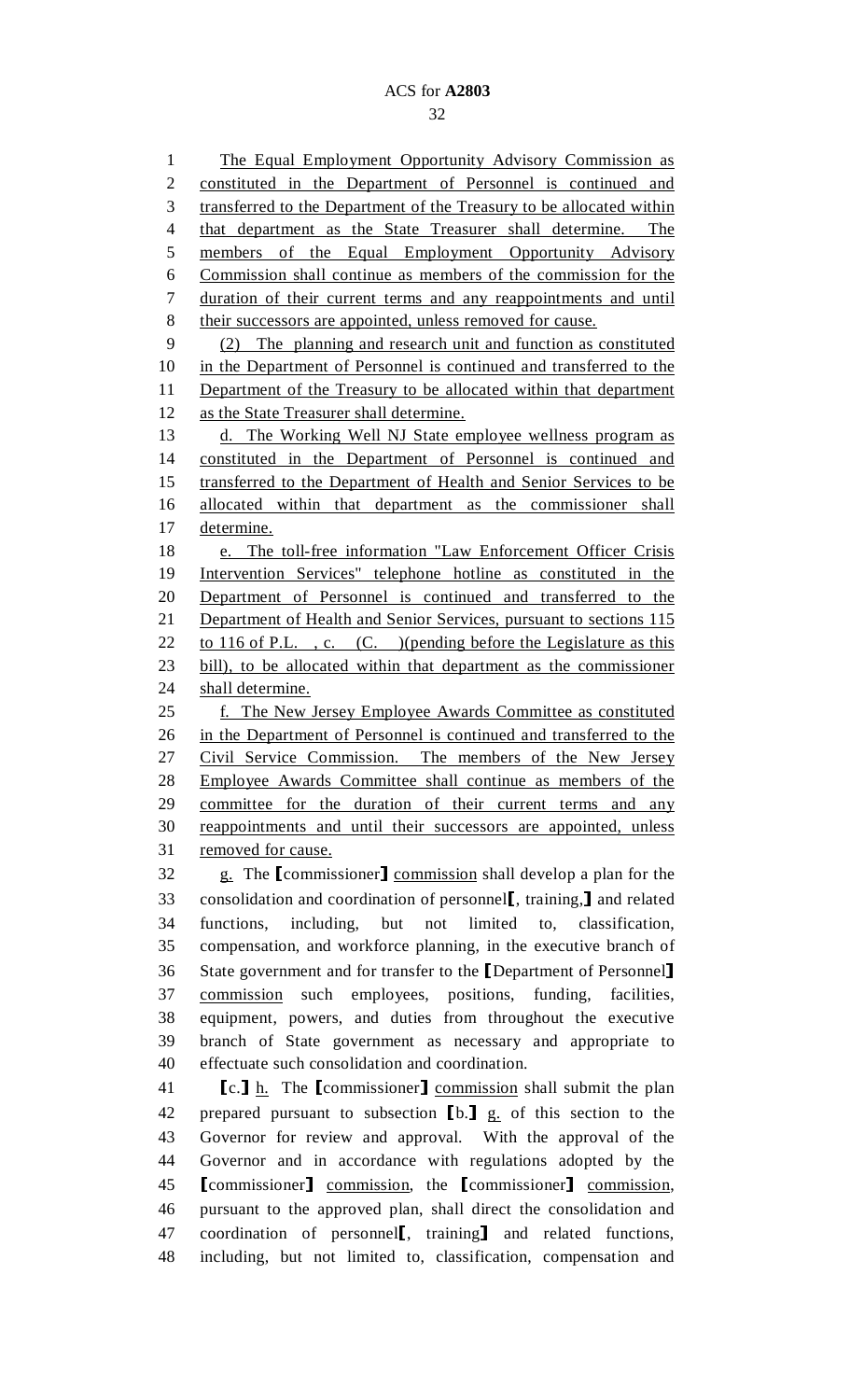1 workforce planning, in the executive branch of State government 2 and transfer to the [Department of Personnel] commission such<br>3 employees, positions, funding, facilities, equipment, powers, duties employees, positions, funding, facilities, equipment, powers, duties 4 and functions from throughout the executive branch of State 5 government to effectuate such consolidation and coordination. The 6 [commissioner] commission shall organize these functions in such<br>7 units as the [commissioner] commission determines are necessary 7 units as the [commissioner] commission determines are necessary<br>8 for the efficient operation of the [department] commission and in 8 for the efficient operation of the [department] commission and in<br>9 such a manner as will provide the appointing authorities and all such a manner as will provide the appointing authorities and all 10 State employees with proper support in personnel matters. The 11 consolidation shall not apply to those functions which the 12 [commissioner] commission has determined are unique to each<br>13 department or agency in its capacity as an appointing authority. department or agency in its capacity as an appointing authority.

14 **[d.]** <u>i.</u> Each department, office, division, bureau or agency in the executive branch of State government shall cooperate with the the executive branch of State government shall cooperate with the 16 [commissioner] commission and make available to the 17 [commissioner] commission such information, personnel and 17 [commissioner] commission such information, personnel and<br>18 assistance necessary to effectuate the purposes of [this amendatory 18 assistance necessary to effectuate the purposes of [this amendatory act, P.L. 1993, c. 114] P.L., c. (pending before the Legislature as 19 act, P.L.1993, c.114] P.L., c. (pending before the Legislature as this bill). this bill).

21 **[e.]** <u>j.</u> This section shall not be construed to permit or require<br>22 negotiations pursuant to the "New Jersey Employer-Employee negotiations pursuant to the "New Jersey Employer-Employee 23 Relations Act," P.L.1941, c.100 (C.34:13A-1 et seq.), of any rule or 24 regulation promulgated by the [Commissioner of Personnel or the<br>25 Merit System Board I State Treasurer or Civil Service Commission 25 Merit System Board] State Treasurer or Civil Service Commission<br>26 pursuant to this section or any other section of this title. pursuant to this section or any other section of this title.

```
27 (cf: P.L.1993, c.114, s.1)
```
28

29 79. N.J.S.11A:11-3 is amended to read as follows:

30 11A:11-3. Names. Any law, rule, regulation, order, 31 reorganization plan, contract, document, judicial or administrative 32 proceeding, appropriation or otherwise which refers to the 33 Department of [Civil Service shall mean the Department of]<br>34 Personnel i: Civil Service Commission 1. Commissioner of 34 Personnel<sub>[</sub>; Civil Service Commission]<u>, Commissioner of</u><br>35 Personnel or Merit System Board shall mean **[Merit System Board**: 35 Personnel, or Merit System Board shall mean [Merit System Board;<br>36 and President of the Civil Service Commission or Chief Examiner and President of the Civil Service Commission or Chief Examiner 37 and Secretary, or both, shall mean Commissioner of Personnel 1 the<br>38 Department of the Treasury. State Treasurer. Civil Service Department of the Treasury, State Treasurer, Civil Service 39 Commission, or Department of Health and Senior Services, as 40 provided by P.L. , c. (pending before the Legislature as this bill). 41 (cf: N.J.S.11A:11-3) 42

43 80. N.J.S.11A:11-4 is amended to read as follows:

11A:11-4. Rules. All rules of the [Civil Service Commission]<br>45 Merit System Board or the Department of Personnel in effect on the

Merit System Board or the Department of Personnel in effect on the

46 effective date of P.L., c. (pending before the Legislature as this

47 bill) shall remain in effect except as changed or modified by this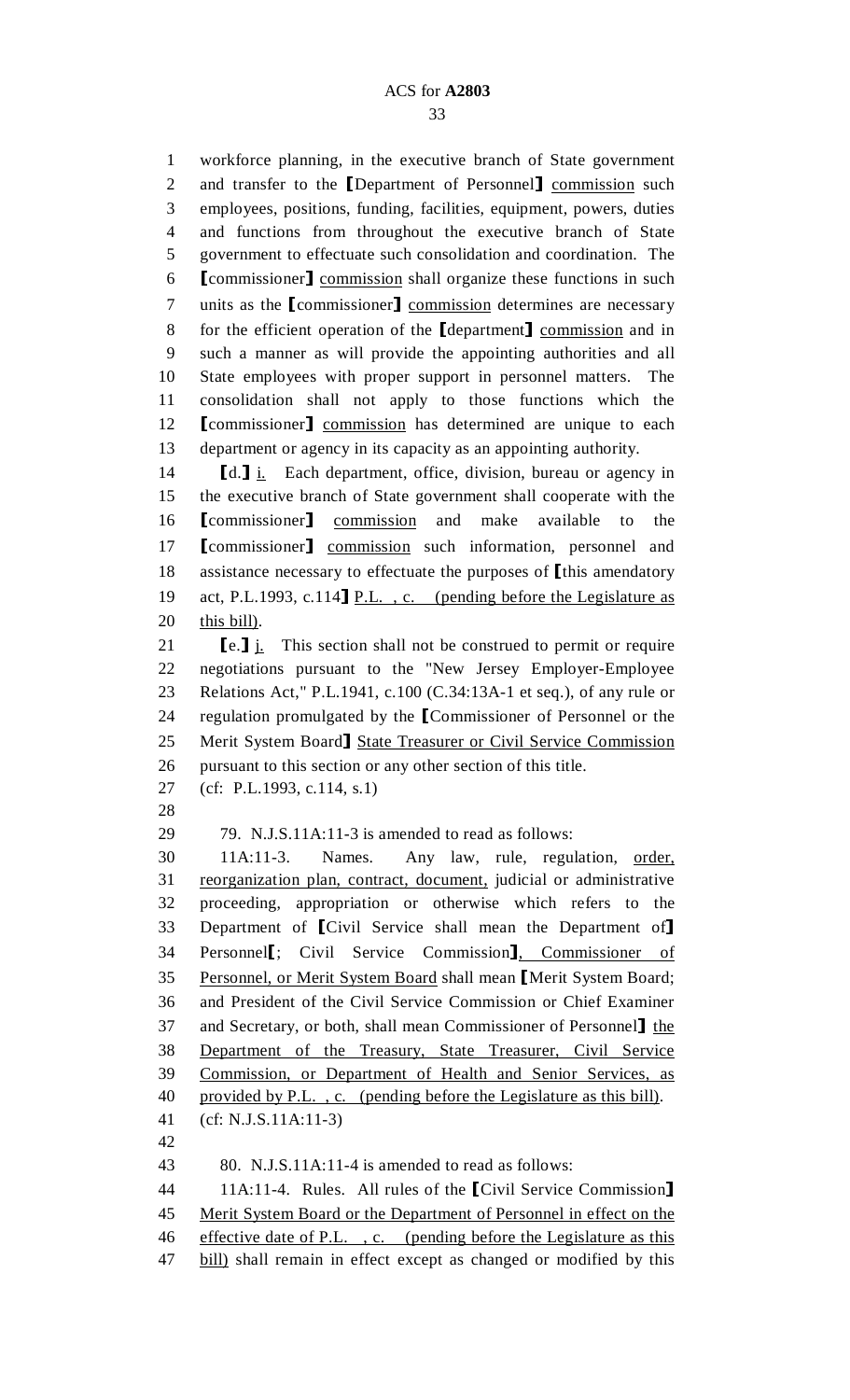1 title or [board] action <u>of the Civil Service Commission, State</u><br>2 Treasurer, Commissioner of Health and Senior Services, or other 2 Treasurer, Commissioner of Health and Senior Services, or other 3 authority, as appropriate. 4 (cf: N.J.S.11A:11-4) 5 6 81. N.J.S.11A:11-5 is amended to read as follows: 7 11A:11-5. Pending actions. Any action pending on the effective 8 date of [this act] P.L., c. (pending before the Legislature as<br>9 this bill) shall continue under the prior law and rule. this bill) shall continue under the prior law and rule. 10 (cf: N.J.S.11A:11-5) 11 12 82. N.J.S.11A:11-6 is amended to read as follows: 13 11A:11-6. Transfer. The transfers directed by [this title] P.L. ,<br>14 c. (pending before the Legislature as this bill), except as otherwise  $\frac{\text{c}}{\text{c}}$  (pending before the Legislature as this bill), except as otherwise 15 provided, shall be made in accordance with the "State Agency 16 Transfer Act," P.L. 1971, c. 375 (C. 52:14D-1 et seq.). 17 (cf: N.J.S.11A:11-6) 18 19 83. N.J.S.11A:12-1 is amended to read as follows: 20 11A:12-1. Inconsistent laws. Any law or statute which is 21 inconsistent with any of the provisions of this title, as amended by 22 P.L., c. (pending before the Legislature as this bill), are to the 23 extent of the inconsistency hereby superseded, except that the title<br>24 is not to be construed either to expand or to diminish collective is not to be construed either to expand or to diminish collective 25 negotiation rights existing under the "New Jersey Employer-26 Employee Relations Act," P.L.1941, c. 100 (C. 34:13A-1 et seq.). 27 (cf: N.J.S.11A:12-1) 28 29 84. N.J.S.2A:12-6 is amended to read as follows: 30 2A:12-6. The Administrative Director of the Courts is 31 authorized to distribute or cause to be distributed any bound 32 volumes of the New Jersey Reports and the New Jersey Superior 33 Court Reports heretofore or hereafter published and delivered to 34 him, as follows: 35 To each member of the Legislature, one copy of each volume of 36 such reports. 37 To the following named, for official use, to remain the property 38 of the State, the following number of copies of each volume of such 39 reports: 40 a. To the Governor, four copies; 41 b. To the Department of Law and Public Safety, for the Division 42 of Law, four copies; and the Division of Alcoholic Beverage 43 Control, one copy; 44 c. To the Department of the Treasury, for the State Treasurer, 45 one copy; the Division of Taxation, three copies; and the Division 46 of Local Government Services in the Department of Community 47 Affairs, one copy; 48 d. To the Department of State, one copy;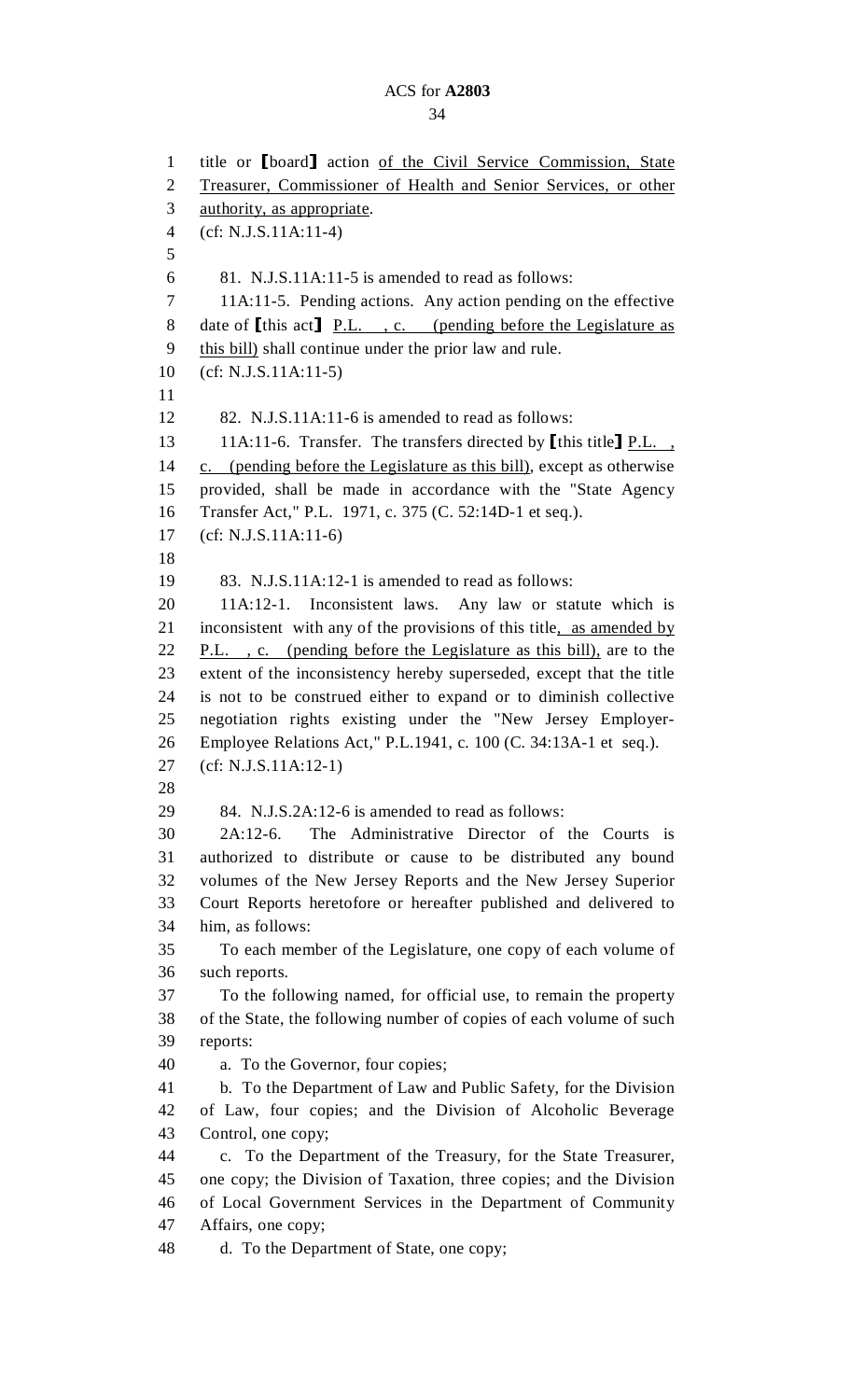1 e. **[To the Department of Personnel, one copy]** (Deleted by amendment, P.L., c. (pending before the Legislature as this amendment, P.L., c. (pending before the Legislature as this  $3$  bill); 4 f. To the Department of Banking and Insurance, two copies; 5 g. To the Board of Public Utilities in the Department of the 6 Treasury, one copy; 7 h. To the Department of Labor and Workforce Development, for 8 the commissioner, one copy; the Division of Workers' 9 Compensation, five copies; the State Board of Mediation, one copy; 10 and the Division of Employment Security, three copies; 11 i. To the Department of Education, for the commissioner, one 12 copy; 13 j. To the Department of Transportation, one copy; 14 k. To the Department of Human Services, one copy; the 15 Department of Corrections, one copy; and the Department of 16 Children and Families, one copy; 17 l. To each judge of the federal courts in and for the district of 18 New Jersey, one copy; 19 m. To each justice of the Supreme Court, one copy; 20 n. To each judge of the Superior Court, one copy; 21 o. To the Administrative Director of the Courts, one copy; 22 p. To each standing master of the Superior Court, one copy; 23 q. (Deleted by amendment, P.L.1983, c.36.) 24 r. To the clerk of the Supreme Court, one copy; 25 s. To the clerk of the Superior Court, one copy; 26 t. (Deleted by amendment, P.L.1983, c.36.) 27 u. (Deleted by amendment, P.L.1983, c.36.) 28 v. (Deleted by amendment, P.L.1991, c.91.) 29 w. (Deleted by amendment, P.L.1991, c.91.) 30 x. To each county prosecutor, one copy; 31 y. To the Central Management Unit in the Office of Legislative 32 Services, one copy; 33 z. To each surrogate, one copy; 34 aa. To each county clerk, one copy; 35 ab. To each sheriff, one copy; 36 ac. To Rutgers, The State University, two copies; and the law 37 schools, five copies each; 38 ad. To the law school of Seton Hall University, five copies; 39 ae. To Princeton University, two copies; 40 af. To the Library of Congress, four copies; 41 ag. To the New Jersey Historical Society, one copy; 42 ah. To every library provided by the board of chosen freeholders 43 of any county at the courthouse in each county, one copy; 44 ai. To the library of every county bar association in this State, 45 one copy; 46 aj. To each incorporated library association in this State, which 47 has a law library at the county seat of the county in which it is 48 located, one copy;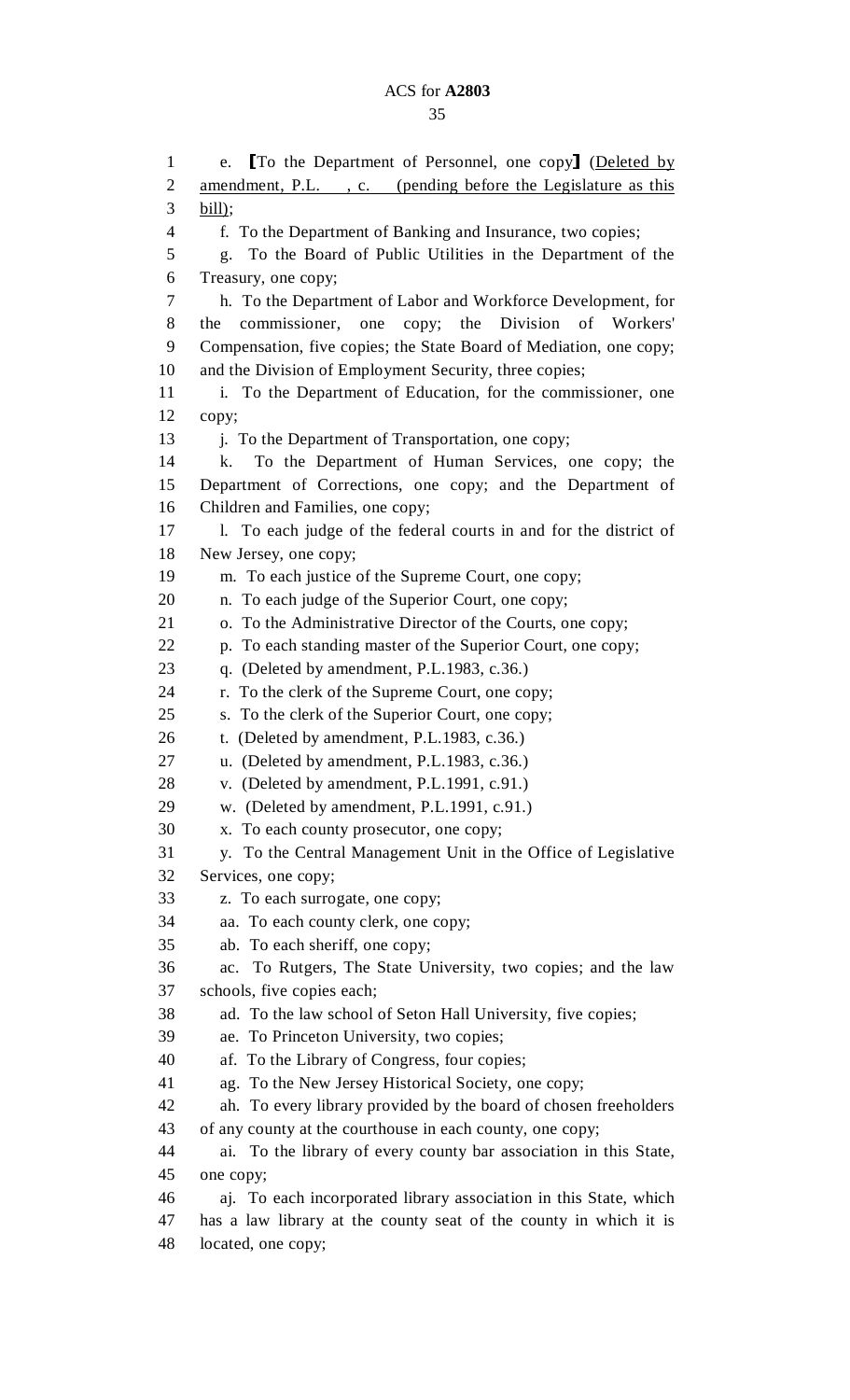1 ak. To each judge of the tax court, one copy; 2 al. The State Library, 60 copies, five of which shall be deposited 3 in the Law Library, and 55 of which shall be used by the State 4 Librarian to send one copy to the state library of each state and 5 territory of the United States, the same to be in exchange for the law 6 reports of such states and territories sent to the State Library, which 7 reports shall be deposited in and become part of the collection of 8 the Law Library. 9 The remaining copies of such reports shall be retained by the 10 administrative director for the use of the State and for such further 11 distribution as he may determine upon. 12 (cf: P.L.2006, c.47, s.21) 13 14 85. Section 14 of P.L.2006, c.47 (C.9:3A-14) is amended to read 15 as follows: 16 14. The Department of Children and Families shall not employ 17 any individual as a direct care staff member unless the 18 Commissioner of Children and Families has first determined, 19 consistent with the requirements and standards of this section, that 20 no criminal history record information exists on file in the Federal 21 Bureau of Investigation, Identification Division, or in the State 22 Bureau of Identification in the Division of State Police, which 23 would disqualify that individual from being employed at the

24 department. A criminal history record background check shall be 25 conducted at least once every two years for an individual employed 26 as a direct care staff member.

27 As used in this section, "direct care staff member" means an 28 individual employed at the department in a position which involves 29 unsupervised, regular contact with individuals receiving services 30 from the department.

31 a. An individual shall be disqualified from employment as a 32 direct care staff member if that individual's criminal history record 33 check reveals a record of conviction of any of the following crimes 34 and offenses:

35 (1) In New Jersey, any crime or disorderly persons offense:

36 (a) involving danger to the person, meaning those crimes and 37 disorderly persons offenses set forth in N.J.S.2C:11-1 et seq., 38 N.J.S.2C:12-1 et seq., N.J.S.2C:13-1 et seq., N.J.S.2C:14-1 et seq. 39 or N.J.S.2C:15-1 et seq.; or

40 (b) against the family, children or incompetents, meaning those 41 crimes and disorderly persons offenses set forth in N.J.S.2C:24-1 et 42 seq.; or

43 (2) In any other state or jurisdiction, of conduct which, if 44 committed in New Jersey, would constitute any of the crimes or 45 disorderly persons offenses described in paragraph (1) of this 46 subsection.

47 b. Notwithstanding the provisions of subsection a. of this 48 section to the contrary, no individual shall be disqualified from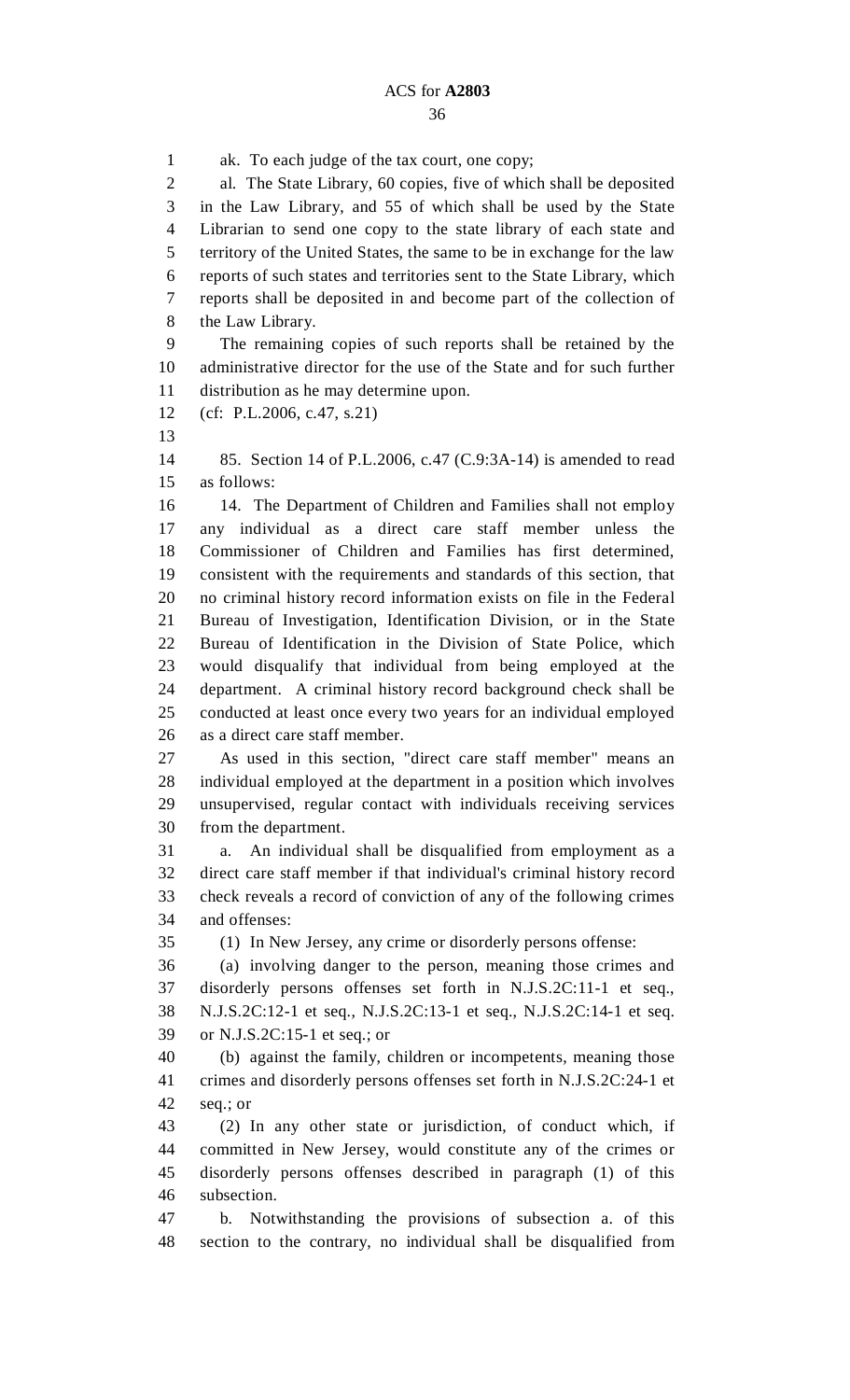1 employment under this act on the basis of any conviction disclosed 2 by a criminal history record check performed pursuant to this 3 section if the individual has affirmatively demonstrated to the 4 Commissioner of Children and Families clear and convincing 5 evidence of his rehabilitation. In determining whether an individual 6 has affirmatively demonstrated rehabilitation, the following factors 7 shall be considered:

8 (1) The nature and responsibility of the position which the 9 convicted individual would hold;

10 (2) The nature and seriousness of the offense;

11 (3) The circumstances under which the offense occurred;

12 (4) The date of the offense;

13 (5) The age of the individual when the offense was committed;

14 (6) Whether the offense was an isolated or repeated incident;

15 (7) Any social conditions which may have contributed to the 16 offense; and

17 (8) Any evidence of rehabilitation, including good conduct in 18 prison or in the community, counseling or psychiatric treatment 19 received, acquisition of additional academic or vocational 20 schooling, successful participation in correctional work-release 21 programs, or the recommendation of persons who have had the 22 individual under their supervision.

23 c. If a prospective direct care staff member refuses to consent 24 to, or cooperate in, the securing of a criminal history record 25 background check, the commissioner shall not consider the 26 individual for employment as a direct care staff member. The 27 prospective staff member shall, however, retain any available right 28 of review by the **[Merit System Board in the Department of Personnell Civil Service Commission.** 29 Personnel Civil Service Commission.<br>30 d. If a current direct care staff me

d. If a current direct care staff member refuses to consent to, or 31 cooperate in, the securing of a criminal history record background 32 check, the commissioner shall immediately remove the individual 33 from his position as a direct care staff member and terminate the 34 individual 's employment. The staff member shall, however, retain 35 any available right of review by the [Merit System Board in the Department of Personnel I Civil Service Commission. 36 Department of Personnel Civil Service Commission.<br>37 e. Notwithstanding the provisions of subsection

Notwithstanding the provisions of subsection a. of this 38 section to the contrary, the department may provisionally employ an 39 individual as a direct care staff member for a period not to exceed 40 six months if that individual's State Bureau of Identification 41 criminal history record background check does not contain any 42 information that would disqualify the individual from employment 43 at the department and if the individual submits to the commissioner 44 a sworn statement attesting that the individual has not been 45 convicted of any crime or disorderly persons offense as described in 46 this section, pending a determination that no criminal history record 47 background information which would disqualify the individual 48 exists on file in the Federal Bureau of Investigation, Identification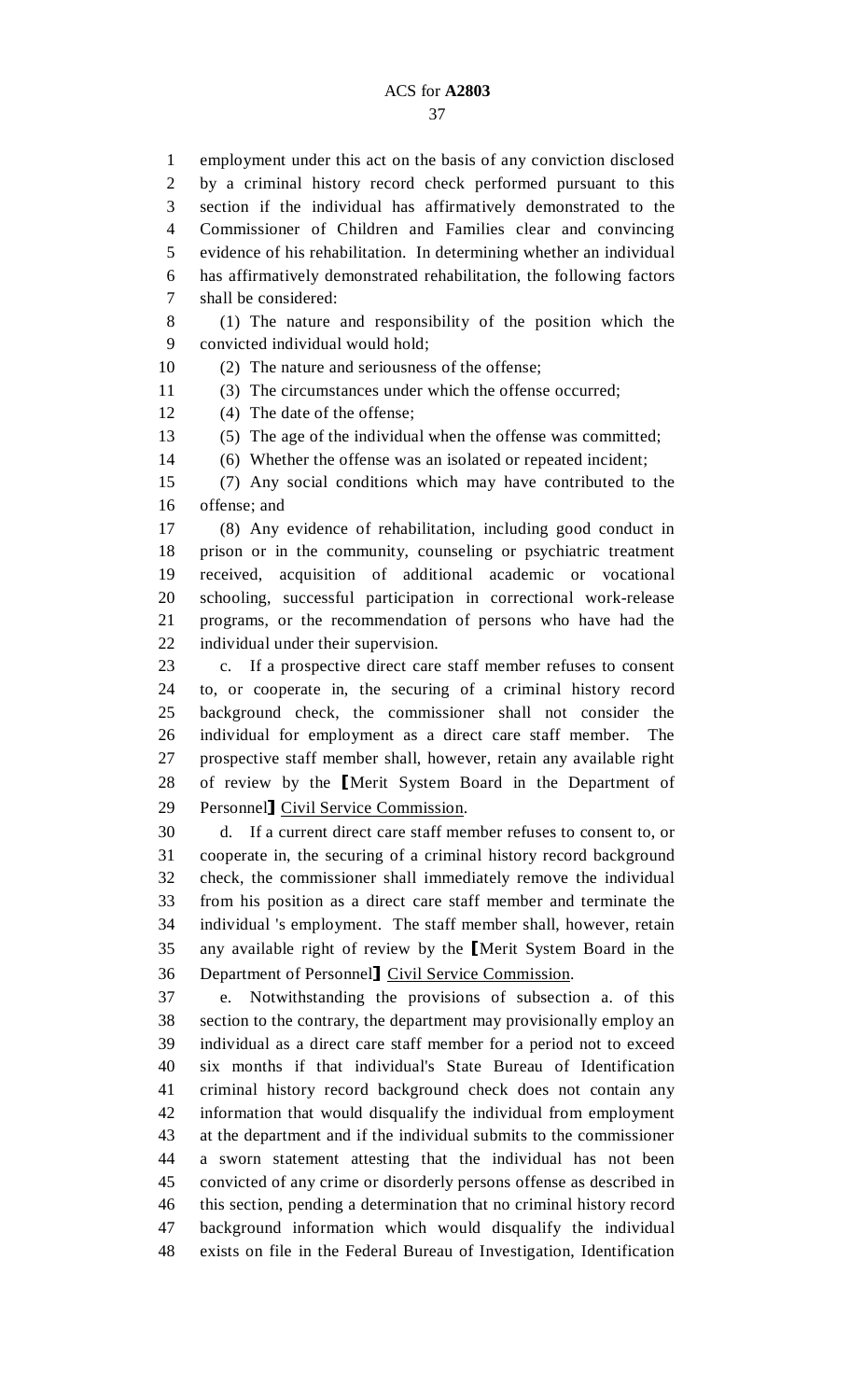1 Division. An individual who is provisionally employed pursuant to 2 this subsection shall perform his duties under the direct supervision 3 of a superior who acts in a supervisory capacity over that individual 4 until the determination concerning the federal information is 5 complete.

6 f. All applicants or current direct care staff members from 7 whom criminal history record background checks are required shall 8 submit their fingerprints in a manner acceptable to the 9 commissioner. The commissioner is authorized to exchange 10 fingerprint data with and receive criminal history record 11 information from the Federal Bureau of Investigation and the 12 Division of State Police for use in making the determinations 13 required by this section. No criminal history record background 14 check shall be performed pursuant to this section unless the 15 applicant shall have furnished his written consent to the check.

16 g. (1) Upon receipt of an applicant or direct care staff member's 17 criminal history record information from the Federal Bureau of 18 Investigation or the Division of State Police, as applicable, the 19 commissioner shall notify the applicant or staff member, in writing, 20 of the applicant's or staff member's qualification or disqualification 21 for employment under this act. If the applicant or staff member is 22 disqualified, the conviction or convictions which constitute the 23 basis for the disqualification shall be identified in the written 24 notice.

25 (2) The applicant or staff member shall have 30 days from the 26 date of written notice of disqualification to petition the 27 commissioner for a hearing on the accuracy of the criminal history 28 record information or to establish his rehabilitation under 29 subsection b. of this section. The commissioner may refer any case 30 arising hereunder to the Office of Administrative Law for 31 administrative proceedings pursuant to P.L.1978, c.67 (C.52:14F-1 32 et al.).

33 (3) The commissioner shall not maintain any individual's 34 criminal history record information or evidence of rehabilitation 35 submitted under this section for more than six months from the date 36 of a final determination by the commissioner as to the individual's 37 qualification or disqualification to be a direct care staff member 38 pursuant to this section.

39 h. The commissioner shall initiate a criminal history record 40 background check on all prospective direct care staff members. 41 Current direct care staff members who have had a criminal history 42 record background check conducted and stored in a manner 43 approved by the commissioner shall have up to two years from the 44 effective date of this act until the next criminal history background 45 check is conducted.

46 i. The department shall assume the cost of all criminal history 47 record background checks conducted on current and prospective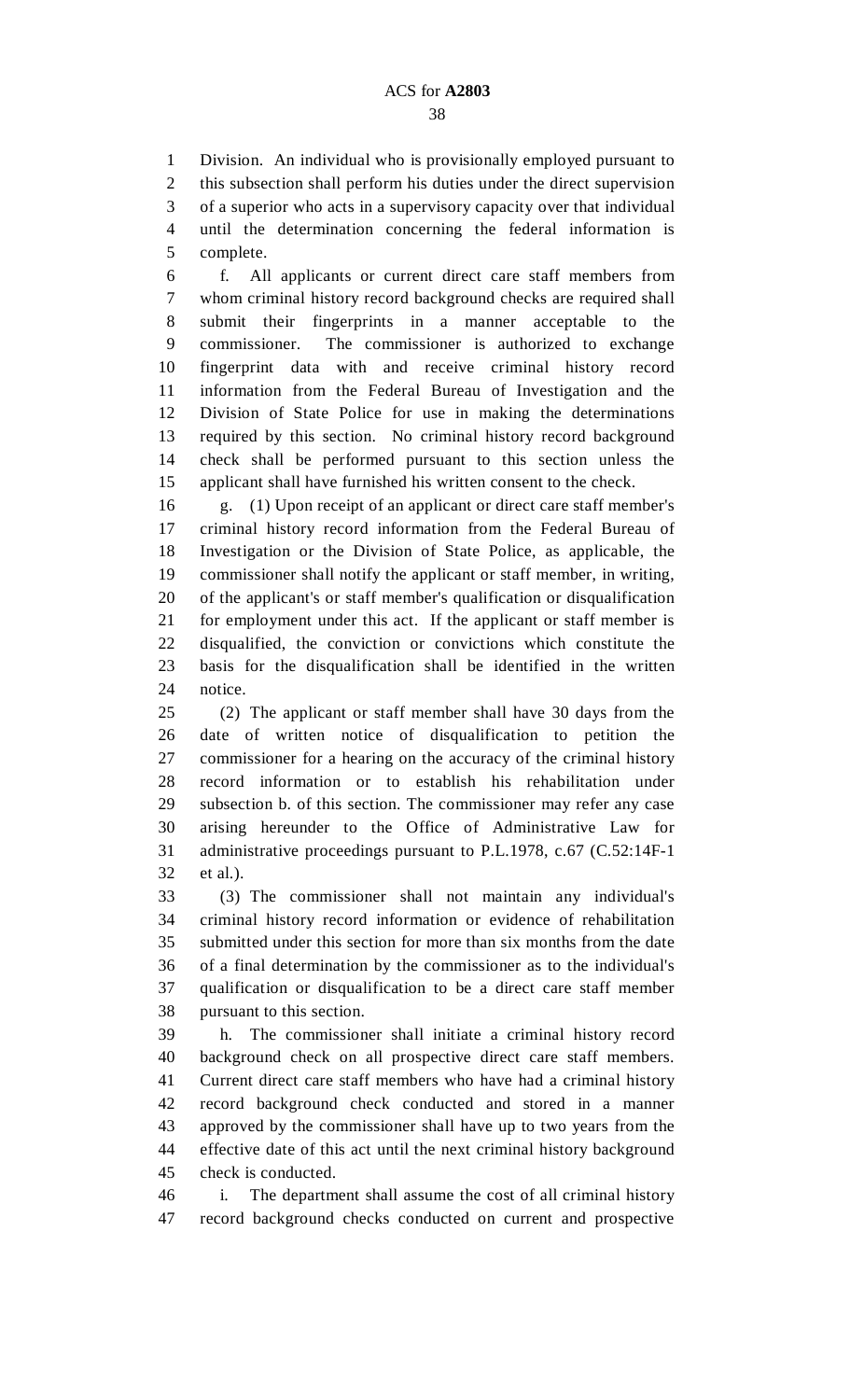1 direct care staff members. 2 (cf: P.L.2006, c.47, s.14) 3 4 86. Section 19 of P.L.1969, c.158 (C.18A:73-34) is amended to 5 read as follows: 6 19. a. The President of Thomas Edison State College or the 7 designee thereof shall, with the advice of the State Librarian, 8 appoint all professional staff in the library, and fix the 9 compensation of all such persons thus appointed. The President of 10 Thomas Edison State College or the designee thereof shall appoint 11 such other personnel as that person may consider necessary for the 12 efficient performance of the work of the library and fix their 13 compensation. All persons thus appointed shall be subject to the 14 provisions of Title 11A, Civil Service, of the New Jersey Statutes. 15 b. For all purposes, the employees of the State Library shall be 16 considered employees of Thomas Edison State College. 17 c. Thomas Edison State College shall maintain, in a manner 18 acceptable to the *[Department of Personnel]* Civil Service<br>19 Commission the personnel records of all employees and positions Commission, the personnel records of all employees and positions 20 currently on staff and funded. All such records shall be subject to 21 audit by the [Department of Personnel] Civil Service Commission.<br>22 d. The State shall be responsible for paying the entire employer The State shall be responsible for paying the entire employer 23 contribution of the pension and benefits costs for the State Library 24 employees whose salaries are funded from the direct State services 25 portion of the annual appropriation for the State Library. 26 (cf: P.L.2001, c.137, s.11) 27 28 87. Section 2 of P.L.1988, c.45 (C.30:4-3.5) is amended to read 29 as follows: 30 2. a. A facility shall not employ any individual unless the 31 Commissioner of the Department of Human Services has first 32 determined, consistent with the requirements and standards of this 33 act, that no criminal history record information exists on file in the 34 Federal Bureau of Investigation, Identification Division, or in the 35 State Bureau of Identification in the Division of State Police, which 36 would disqualify that individual from being employed at the 37 facility. A criminal history record background check shall be 38 conducted at least once every two years for an individual employed 39 at the facility. An individual shall be disqualified from employment 40 under this act if that individual's criminal history record check 41 reveals a record of conviction of any of the following crimes and 42 offenses: 43 (1) In New Jersey, any crime or disorderly persons offense: 44 (a) Involving danger to the person, meaning those crimes and 45 disorderly persons offenses set forth in N.J.S.2C:11-1 et seq., 46 N.J.S.2C:12-1 et seq., N.J.S.2C:13-1 et seq., N.J.S.2C:14-1 et seq. 47 or N.J.S.2C:15-1 et seq.; or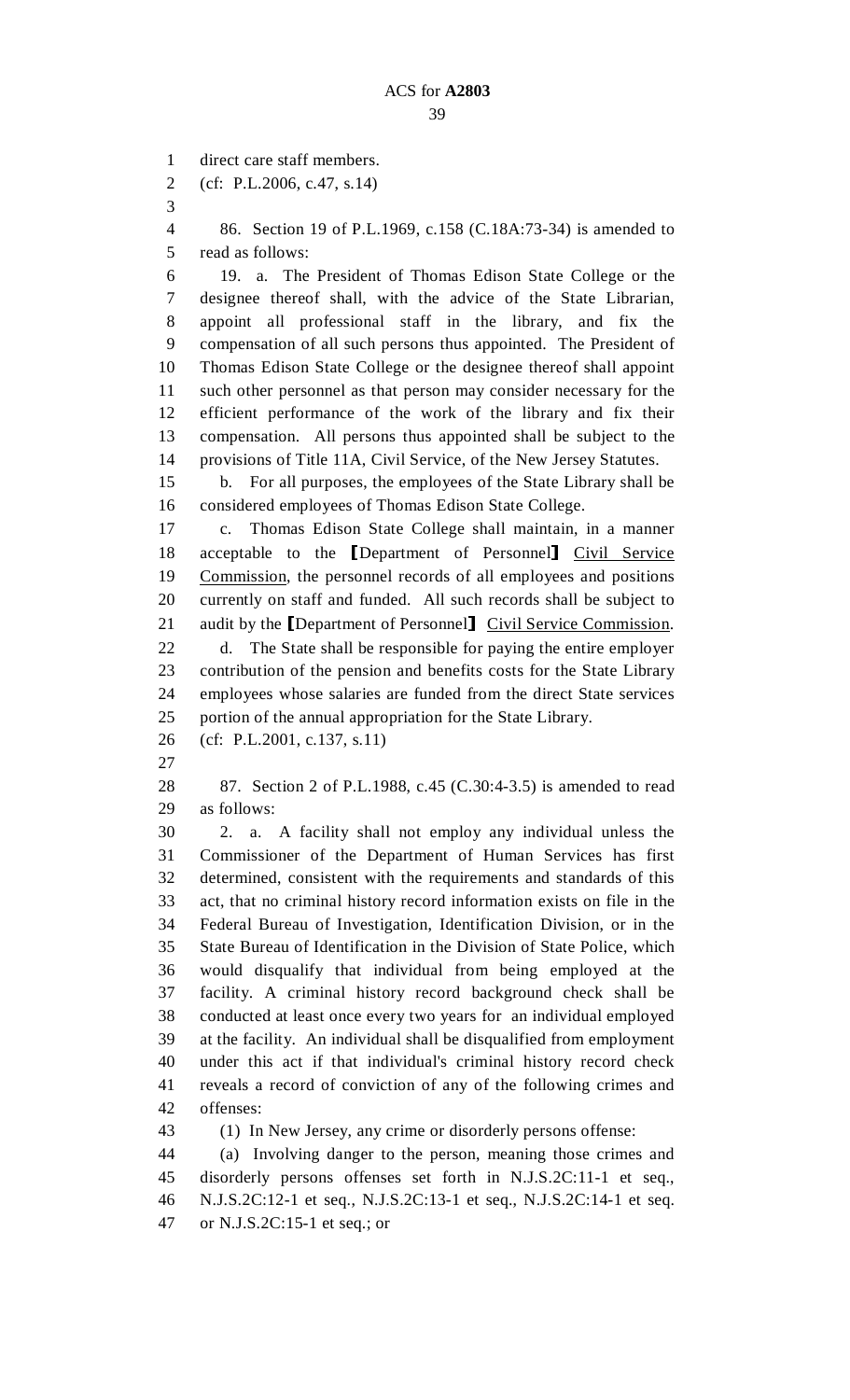1 (b) Against the family, children or incompetents, meaning those 2 crimes and disorderly persons offenses set forth in N.J.S.2C:24-1 et 3 seq.; or

4 (2) In any other state or jurisdiction, of conduct which, if 5 committed in New Jersey, would constitute any of the crimes or 6 disorderly persons offenses described in paragraph (1) of this 7 subsection.

8 b. Notwithstanding the provisions of subsection a. of this 9 section, no individual shall be disqualified from employment under 10 this act on the basis of any conviction disclosed by a criminal 11 history record check performed pursuant to this act if the individual 12 has affirmatively demonstrated to the Commissioner of Human 13 Services clear and convincing evidence of his rehabilitation. In 14 determining whether an individual has affirmatively demonstrated 15 rehabilitation, the following factors shall be considered:

16 (1) The nature and responsibility of the position which the 17 convicted individual would hold;

18 (2) The nature and seriousness of the offense;

19 (3) The circumstances under which the offense occurred;

20 (4) The date of the offense;

21 (5) The age of the individual when the offense was committed;

22 (6) Whether the offense was an isolated or repeated incident;

23 (7) Any social conditions which may have contributed to the 24 offense; and

25 (8) Any evidence of rehabilitation, including good conduct in 26 prison or in the community, counseling or psychiatric treatment 27 received, acquisition of additional academic or vocational 28 schooling, successful participation in correctional work-release 29 programs, or the recommendation of persons who have had the 30 individual under their supervision.

31 c. If a prospective employee of a facility refuses to consent to, 32 or cooperate in, the securing of a criminal history record 33 background check, the commissioner shall direct the principal 34 administrator not to consider the person for employment at the 35 facility. The prospective employee shall, however, retain any 36 available right of review by the **[Merit System Board in the 37** Department of Personnel **1** Civil Service Commission. 37 Department of Personnel Civil Service Commission.<br>38 d. If a current employee of a facility refuses to

38 d. If a current employee of a facility refuses to consent to, or 39 cooperate in, the securing of a criminal history record background 40 check, the commissioner shall direct the principal administrator to 41 immediately remove the person from his position at the facility and 42 to terminate the person's employment at the facility. The employee 43 shall, however, retain any available right of review by the [Merit 44 System Board in the Department of Personnel I Civil Service 44 System Board in the Department of Personnel] Civil Service<br>45 Commission. Commission.

46 e. Notwithstanding the provisions of subsection a. of this section 47 to the contrary, a facility may provisionally employ an individual 48 for a period not to exceed six months if that individual's State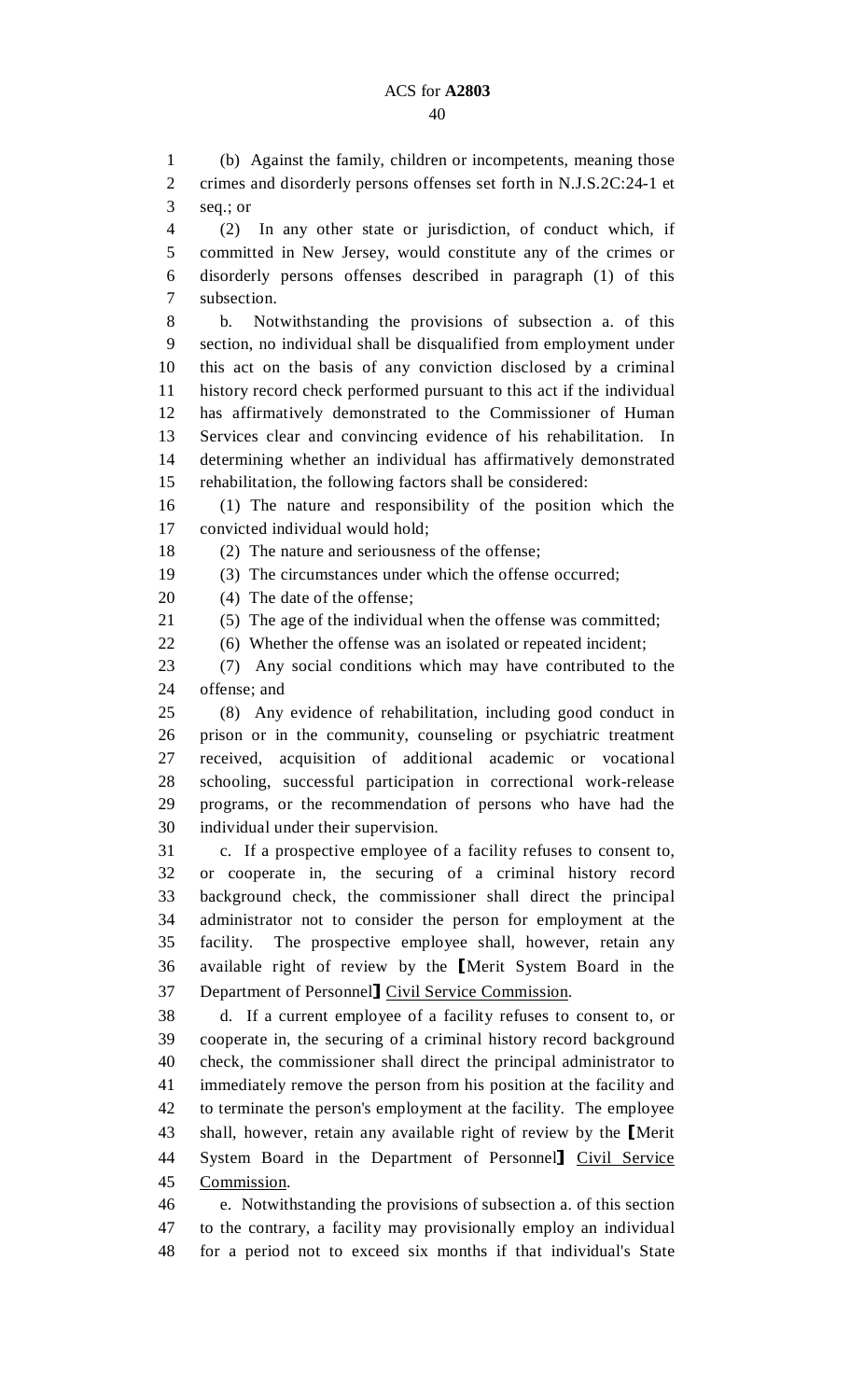1 Bureau of Identification criminal history record background check 2 does not contain any information that would disqualify the 3 individual from employment at the facility and if the individual 4 submits to the commissioner a sworn statement attesting that the 5 individual has not been convicted of any crime or disorderly 6 persons offense as described in this act, pending a determination 7 that no criminal history record background information which 8 would disqualify the individual exists on file in the Federal Bureau 9 of Investigation, Identification Division. An individual who is 10 provisionally employed pursuant to this subsection shall perform 11 his duties at the facility under the direct supervision of a superior 12 who acts in a supervisory capacity over that individual until the 13 determination concerning the federal information is complete. 14 (cf: P.L.1997, c.71, s.1) 15 16 88. Section 1 of P.L.1974, c.44 (C.30:1-8.1) is amended to read 17 as follows: 18 1. The commissioner shall be assisted in the performance of his 19 duties by three deputy commissioners. Each deputy commissioner 20 shall be appointed by and shall serve at the pleasure of the 21 commissioner, and until his successor has been appointed and 22 qualified. 23 Each deputy commissioner shall exercise such powers and 24 perform such duties as the commissioner shall prescribe. 25 Unless otherwise provided by law, each deputy commissioner 26 shall receive such salary as may be established by the commissioner 27 with the approval of the [Commissioner of Personnel] Civil<br>28 Service Commission and the Director of the Division of Budget and Service Commission and the Director of the Division of Budget and 29 Accounting. 30 The commissioner may designate one of the deputy 31 commissioners to exercise the powers and perform the duties of the 32 commissioner during his disability or absence. 33 (cf: P.L.2004, c.130, s.44) 34 35 89. Section 6 of P.L.1990, c.73 (C.30:4-78.2) is amended to read 36 as follows: 37 6. If the commissioner determines that the plan submitted 38 pursuant to section 5 of this amendatory and supplementary act is 39 appropriate, the commissioner shall enter into negotiations with the 40 governing body of the county to provide for the State assumption of 41 the management and operation of the psychiatric facility, in which 42 case the State shall operate and maintain the psychiatric facility, 43 provided that the funding ratios shall not change. 44 Any agreement for the assumption shall include, but not be 45 limited to, such matters as personnel salaries, benefits, tenure or 46 other rights; debt obligations of the facility; existing vendor 47 contracts; lease, purchase or other arrangements for the State's 48 operation of the facility; purchase of services from the county;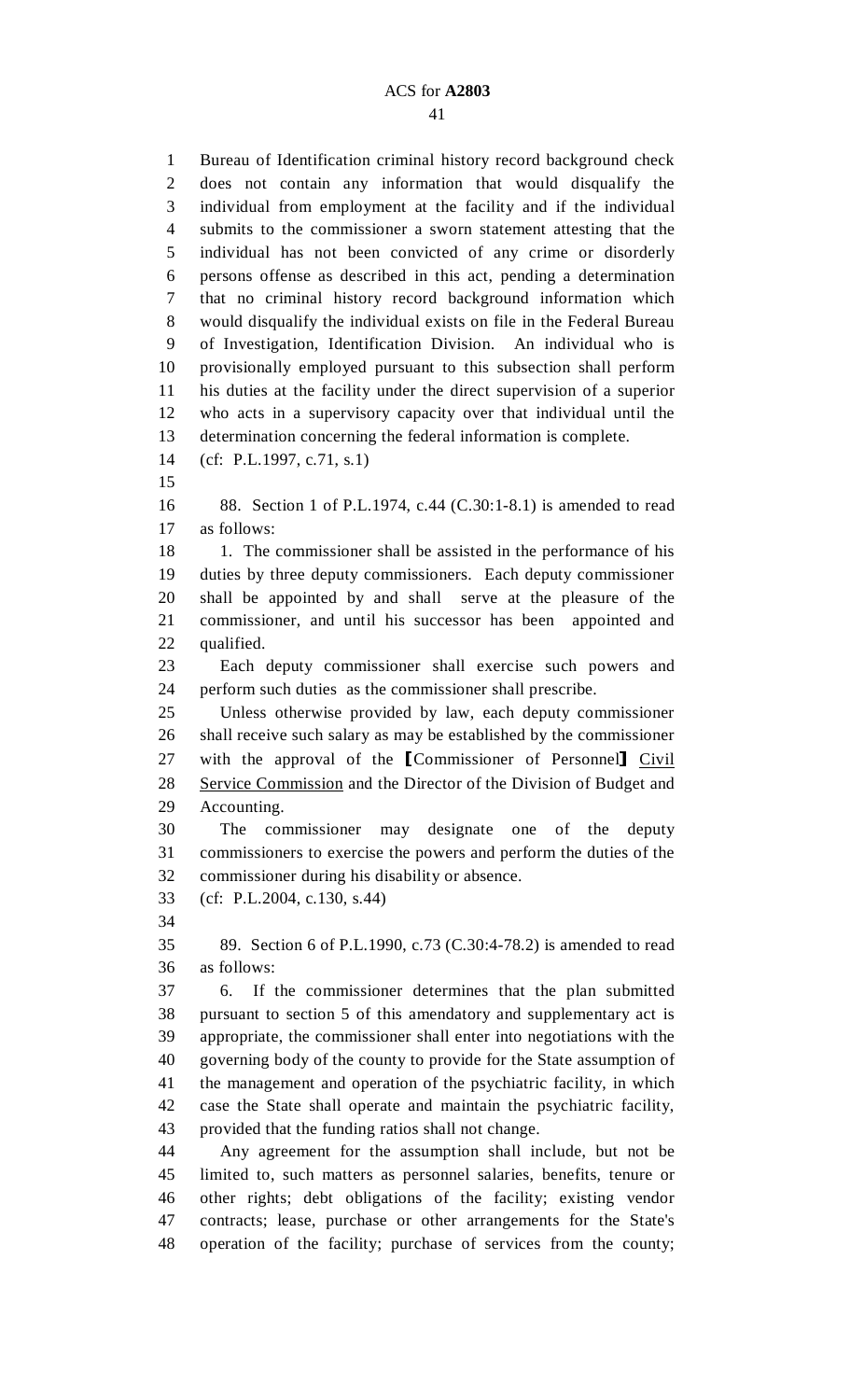1 capital improvements; staffing arrangements; and insurance 2 payments and receivables, including Medicare and Medicaid 3 payments. When negotiating an agreement the Commissioner of 4 Human Services shall consult with the State [Department of<br>5 Personnel] Civil Service Commission concerning personnel 5 Personnel Twill Service Commission concerning personnel<br>6 salaries, benefits, tenure or other rights. If the commissioner and salaries, benefits, tenure or other rights. If the commissioner and 7 the governing body of the county agree to the State assumption of 8 the management and operation of a county psychiatric facility, any 9 changes in salaries, benefits, tenure or other rights of employees 10 will recognize the rights and responsibilities under appropriate 11 collective bargaining agreements.

- 12 (cf: P.L.1990, c.73, s.6)
- 13

14 90. Section 4 of P.L.1979, c.441 (C.30:4-123.48) is amended to 15 read as follows:

16 4. a. All policies and determinations of the Parole Board shall 17 be made by the majority vote of the members.

18 b. Except where otherwise noted, parole determinations on 19 individual cases pursuant to this act shall be made by the majority 20 vote of a quorum of the appropriate board panel established 21 pursuant to this section.

22 c. The chairman of the board shall be the chief executive 23 officer of the board and, after consulting with the board, shall be 24 responsible for designating the time and place of all board 25 meetings, for appointing the board's employees, for organizing, 26 controlling and directing the work of the board and its employees, 27 and for preparation and justification of the board's budget. Only the 28 employees in those titles and positions as are designated by the 29 [Commissioner of the Department of Personnel] Civil Service<br>30 Commission shall serve at the pleasure of the chairman and shall Commission shall serve at the pleasure of the chairman and shall 31 not be subject to the provisions of Title 11A of the New Jersey 32 Statutes. All other employees, including hearing officers, shall be 33 in the career service and subject to the provisions of Title 11A of 34 the New Jersey Statutes. All such career service employees who are 35 employed by the State Parole Board on September 5, 2001, and in 36 the case of hearing officers, those who have been employed by the 37 State Parole Board for a period of at least one year prior to the 38 effective date of P.L.2005, c.344, shall have permanent career 39 service status with seniority awarded from the date of their 40 appointments. Parole officers assigned to supervise adult parolees 41 and all supervisory titles associated with the supervision of adult 42 parolees in the parole officer series shall be classified employees 43 subject to the provisions of Title 11A of the New Jersey Statutes. 44 Parole officers assigned to supervise adult parolees and all 45 supervisory titles associated with the supervision of adult parolees 46 in the parole officer job classification series shall be 47 organizationally assigned to the State Parole Board with a sworn 48 member of the Division of Parole appointed to act as director of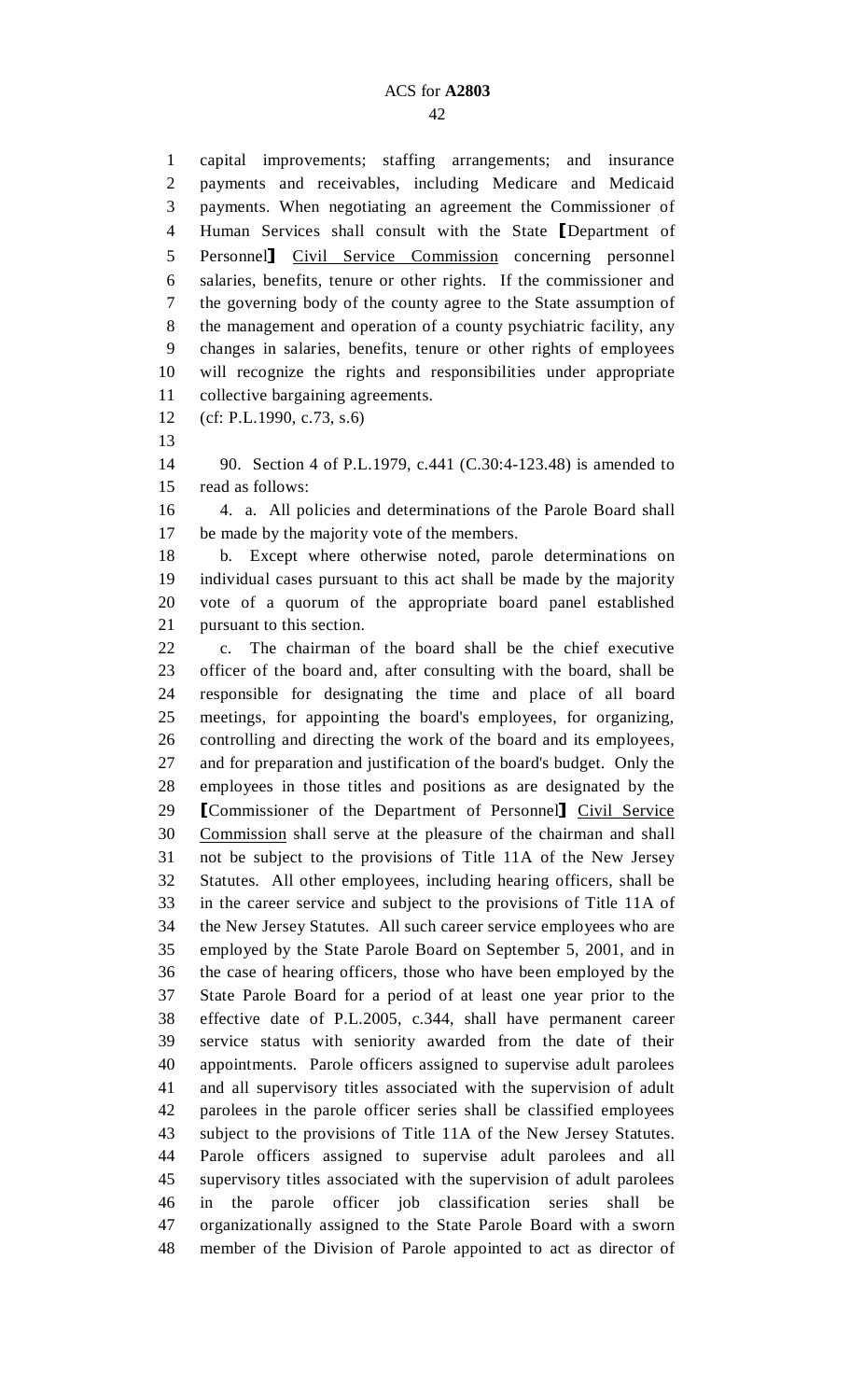1 parole supervision. The director of parole supervision shall report 2 directly to the Chairman of the State Parole Board or to such person 3 as the chairman may designate.

4 d. The board shall promulgate such reasonable rules and 5 regulations, consistent with this act, as may be necessary for the 6 proper discharge of its responsibilities. The chairman shall file 7 such rules and regulations with the Secretary of State. The 8 provisions of the "Administrative Procedure Act," P.L.1968, c.410 9 (C.52:14B-1 et seq.) shall apply to the promulgation of rules and 10 regulations concerning policy and administration, but not to other 11 actions taken under this act, such as parole hearings, parole 12 revocation hearings and review of parole cases. In determination of 13 its rules and regulations concerning policy and administration, the 14 board shall consult the Governor, the Commissioner of Corrections 15 and the Juvenile Justice Commission established pursuant to section 16 2 of P.L.1995, c.284 (C.52:17B-170).

17 e. The board, in conjunction with the Department of 18 Corrections and the Juvenile Justice Commission, shall develop a 19 uniform information system in order to closely monitor the parole 20 process. Such system shall include participation in the Uniform 21 Parole Reports of the National Council on Crime and Delinquency.

22 f. The board shall transmit a report of its work for the 23 preceding fiscal year, including information on the causes and 24 extent of parole recidivism, to the Governor, the Legislature and the 25 Juvenile Justice Commission annually. The report also may include 26 relevant information on compliance with established time frames in 27 the processing of parole eligibility determinations, the effectiveness 28 of any pertinent legislative or administrative measures, and any 29 recommendations to enhance board operations or to effectuate the 30 purposes of the "Parole Act of 1979," P.L.1979, c.441 (C.30:4- 31 123.45 et seq.).

32 g. The board shall give public notice prior to considering any 33 adult inmate for release.

34 h. The board shall give notice to the appropriate prosecutor's 35 office and to the committing court prior to the initial consideration 36 of any juvenile inmate for release.

37 (cf: P.L.2005, c.344, s.1)

38

39 91. Section 9 of P.L.1989, c.293 (C.34:15C-6) is amended to 40 read as follows:

41 9. The commission shall:

42 a. Issue the New Jersey Unified Workforce Investment Plan 43 pursuant to the provisions of the Workforce Investment Act of 44 1998, Pub.L.105-220 (29 U.S.C. s.2801 et seq.) and section 10 of 45 P.L.1989, c.293 (C.34:15C-7);

46 b. Establish performance standards for workforce investment 47 programs pursuant to the Workforce Investment Act of 1998,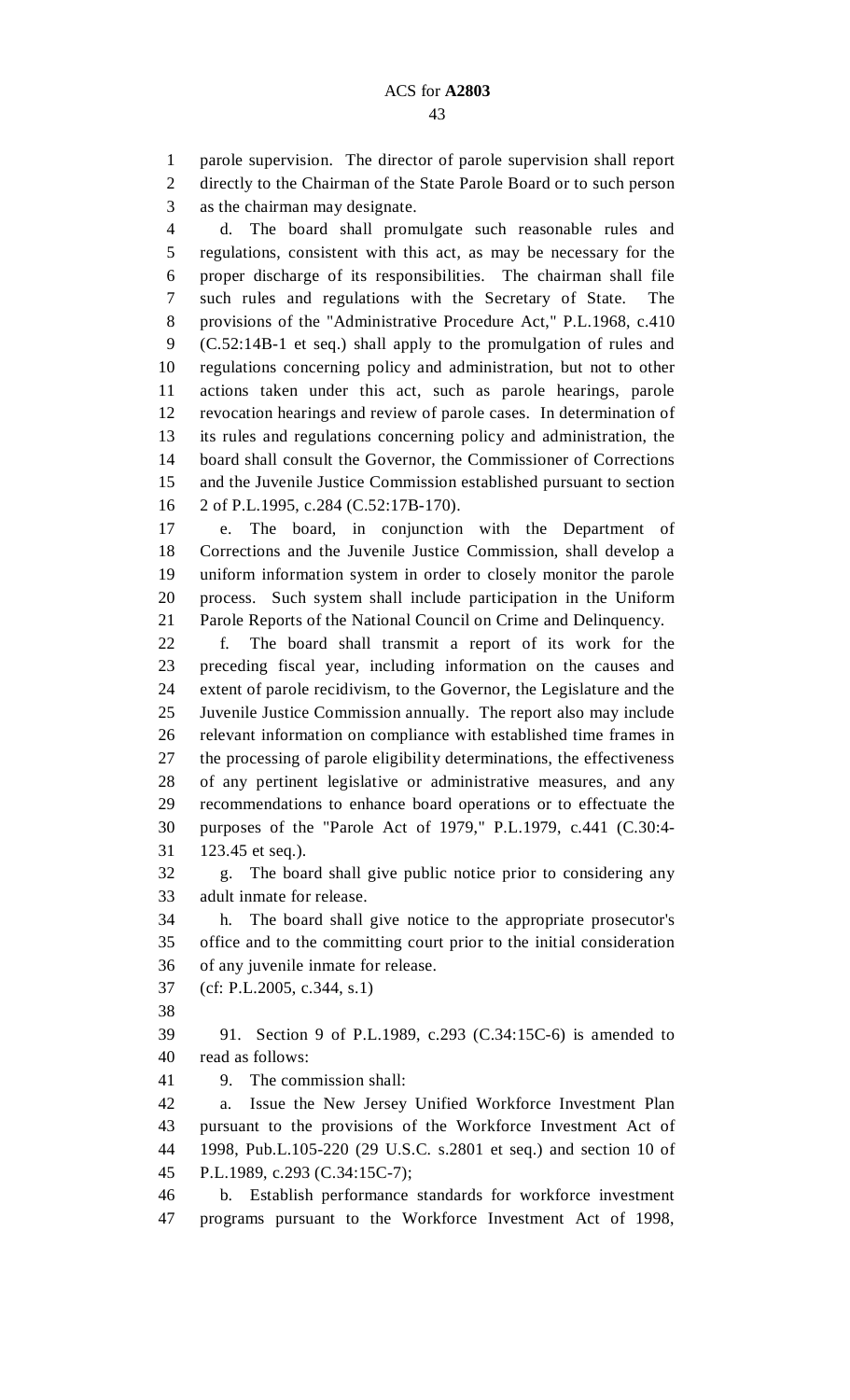1 Pub.L.105-220 (29 U.S.C. s.2801 et seq.) and section 11 of 2 P.L.1989, c.293 (C.34:15C-8);

3 c. Act to ensure the full participation of Workforce Investment 4 Boards in the planning and supervision of local workforce 5 investment systems. The commission shall be responsible to 6 oversee and develop appropriate standards to ensure Workforce 7 Investment Board compliance with State and federal law, the State 8 plan, and other relevant requirements regarding membership, 9 staffing, meetings, and functions;

10 d. Foster and coordinate initiatives of the Department of 11 Education and Commission on Higher Education to enhance the 12 contributions of public schools and institutions of higher education 13 to the implementation of the State workforce investment policy;

14 e. Examine federal and State laws and regulations to assess 15 whether those laws and regulations present barriers to achieving any 16 of the goals of this act. The commission shall, from time to time as 17 it deems appropriate, issue to the Governor and the Legislature 18 reports on its findings, including recommendations for changes in 19 State or federal laws or regulations concerning workforce 20 investment programs or services, including, when appropriate, 21 recommendations to merge other State advisory structures and 22 functions into the commission;

23 f. Perform the duties assigned to a State Workforce Investment 24 Board pursuant to subsection (d) of section 111 of the Workforce 25 Investment Act of 1998, Pub.L.105-220 (29U.S.C. s.2821);

26 g. Have the authority to enter into agreements with the head of 27 each State department or commission which administers or funds 28 education, employment or training programs, including, but not 29 limited to, the Departments of Labor and Workforce Development, 30 Community Affairs, Education, and Human Services and the 31 Commission on Higher Education, the New Jersey Commerce 32 Commission, and the Juvenile Justice Commission, which 33 agreements are for the purpose of assigning planning, policy 34 guidance and oversight functions to each Workforce Investment 35 Board with respect to any workforce investment program funded or 36 administered by the State department or commission within the 37 Workforce Investment Board's respective labor market area or local 38 area, as the case may be; and

39 h. Establish guidelines to be used by the Workforce Investment 40 Boards in performing the planning, policy guidance, and oversight 41 functions assigned to the boards under any agreement reached by 42 the commission with a department or commission pursuant to 43 subsection g. of this section. The commission shall approve all 44 local Workforce Investment Board plans that meet the criteria 45 established by the commission for the establishment of One-Stop 46 systems. The Department of Labor and Workforce Development 47 shall approve the operational portion of the plans for programs 48 administered by the department.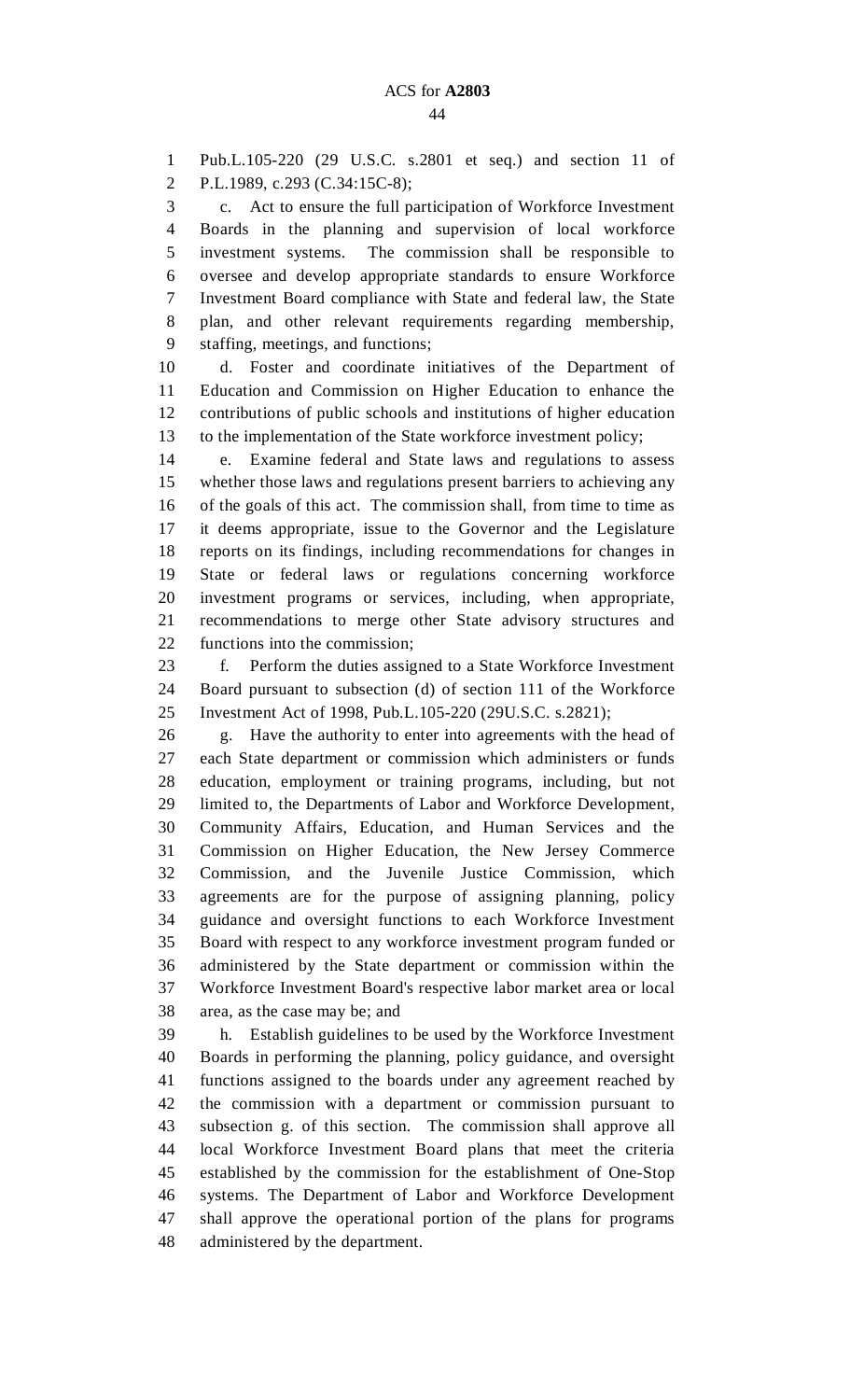1 The commission shall have access to all files and records of 2 other State agencies and may require any officer or employee 3 therein to provide such information as it may deem necessary in the 4 performance of its functions. 5 Nothing in P.L.2005, c.354 (C.34:15C-7.1 et al.) shall be 6 construed as affecting the authority of the [Commissioner of 7 Personnel] State Treasurer to review and approve training programs 7 Personnel State Treasurer to review and approve training programs<br>8 for State employees pursuant to N.J.S.11A:6-25. for State employees pursuant to N.J.S.11A:6-25. 9 (cf: P.L.2007, c.253, s.20) 10 11 92. Section 36 of P.L.1987, c.444 (C.38A:3-2h) is amended to 12 read as follows: 13 36. Each director shall receive such salary as may be established 14 by the Adjutant General with the approval of the **[Commissioner of 15** Personnel**]** Civil Service Commission and the Director of the 15 Personnel Civil Service Commission and the Director of the 16 Division of Budget and Accounting Division of Budget and Accounting. 17 (cf: P.L.1987, c.444, s.36) 18 19 93. Section 5 of P.L.2003, c.13 (C.39:2A-5) is amended to read 20 as follows: 21 5. a. Upon the abolishment of the division, all career service 22 employees serving in the division on that date shall be employees of 23 the commission and shall be transferred to the commission pursuant 24 to the "State Agency Transfer Act," P.L.1971, c.375 (C.52:14D-1 et 25 seq.) and shall retain their present career service employment status 26 and their collective bargaining status, including all rights of tenure, 27 retirement, pension, disability, leave of absence, or similar benefits. 28 Future employees of the commission shall be hired consistent with 29 the provisions of Title 11A of the New Jersey Statutes and the rules 30 promulgated thereunder. 31 b. Upon action of the commission, all agency employees shall 32 become employees of the commission. Such employees shall be 33 assigned to appropriate titles by the [Department of Personnel]<br>34 Civil Service Commission. Those private motor vehicle agency Civil Service Commission. Those private motor vehicle agency 35 employees who were employed by the agency on or before January 36 1, 2003 and who are assigned to career service titles upon 37 employment with the commission shall, upon completion of the 38 special probationary period described in section 7 of this act, attain 39 permanent, regular appointments in their respective titles. No 40 special probationary period shall be required for those who have 41 previously completed a probationary period during their previous 42 State service employment. Except for managerial and confidential 43 employees as defined by the "New Jersey Employer - Employee 44 Relations Act," P.L.1941, c.100 (C.34:13A-1 et seq.), such 45 employees shall be covered under the State of New Jersey's 46 collective bargaining agreements and shall obtain all employment 47 and collective bargaining rights consistent therewith.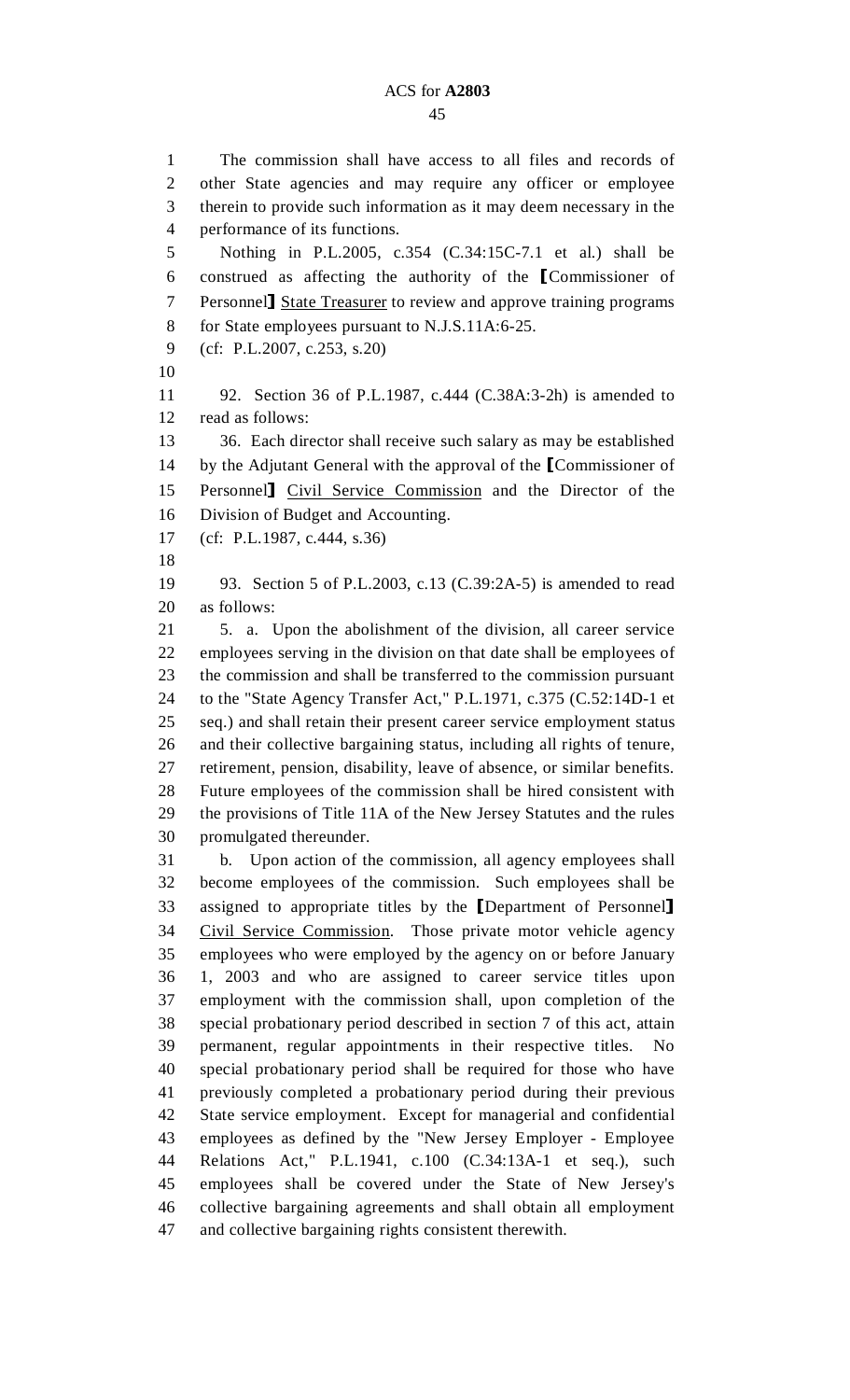1 c. Officers and employees of the commission shall be enrolled 2 in the Public Employees' Retirement System and shall be eligible to 3 participate in the State Health Benefits Program established 4 pursuant to the "New Jersey State Health Benefits Program Act," 5 P.L.1961, c.49 (C.52:14-17.25 et seq.). 6 (cf: P.L.2003, c.13, s.5) 7 8 94. Section 7 of P.L.2003, c.13 (C.39:2A-7) is amended to read 9 as follows: 10 7. Notwithstanding the provisions of Title 11A of the New 11 Jersey Statutes and the rules promulgated thereunder to the 12 contrary, all employees entering or returning to State service other 13 than those on a Special Reemployment List as employees of the 14 commission following employment with a private motor vehicle 15 agency, who have been employed with the private motor vehicle 16 agency on or before January 1, 2003, and assigned to the career 17 service shall be subject to a special probationary period unless they 18 have already completed a probationary period during their previous 19 State service employment. The special probationary period shall 20 have a duration of six months from the date that the employees 21 enter or return to State service as employees of the commission. 22 Each employee's work performance shall be evaluated to determine 23 whether the employee can satisfactorily perform the duties of the 24 title to which the employee is appointed and progress reports shall 25 be provided to the employee as provided by the rules of the [Merit 26 System Board in the Department of Personnel I Civil Service 26 System Board in the Department of Personnel Civil Service<br>27 Commission. An employee who is determined to have satisfactorily Commission. An employee who is determined to have satisfactorily 28 performed the duties of the employee's career service title shall 29 attain permanent status in that title at the conclusion of the special 30 probationary period. An employee who is determined not to have 31 satisfactorily performed the duties of that title during or at the 32 conclusion of the special probationary period shall be immediately 33 separated from State service and shall not have any right of appeal 34 regarding the separation to the [Merit System Board] Civil Service<br>35 Commission. Commission. 36 (cf: P.L.2003, c.13, s.7) 37 38 95. R.S.39:5-41 is amended to read as follows: 39 39:5-41. a. All fines, penalties and forfeitures imposed and 40 collected under authority of law for any violations of R.S.39:4-63 41 and R.S.39:4-64 shall be forwarded by the judge to whom the same 42 have been paid to the proper financial officer of a county, if the 43 violation occurred within the jurisdiction of that county's central 44 municipal court, established pursuant to N.J.S.2B:12-1 et seq. or the 45 municipality wherein the violation occurred, to be used by the 46 county or municipality to help finance litter control activities in 47 addition to or supplementing existing litter pickup and removal

48 activities in the municipality.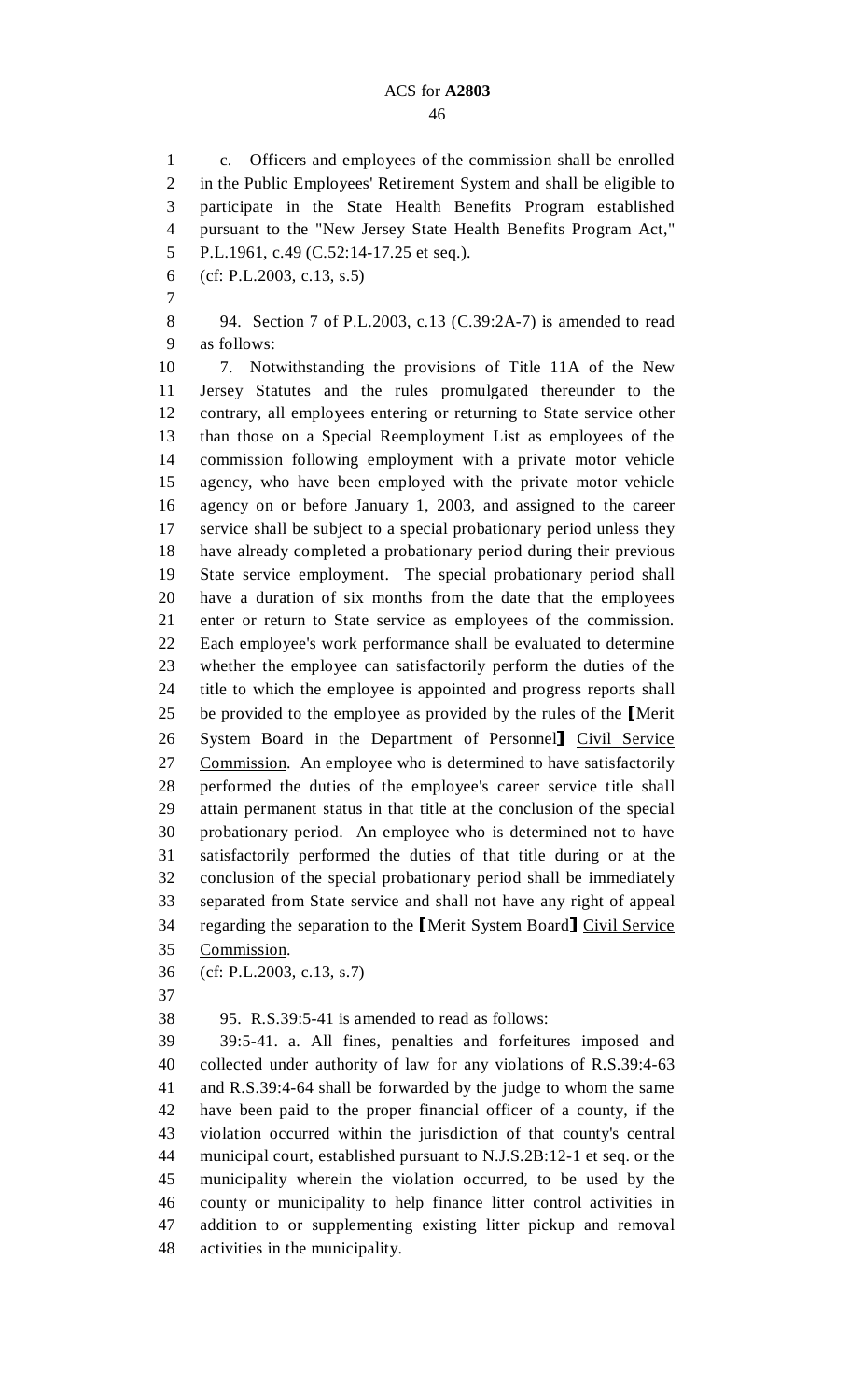1 b. Except as otherwise provided by subsection a. of this 2 section, all fines, penalties and forfeitures imposed and collected 3 under authority of law for any violations of the provisions of this 4 Title, other than those violations in which the complaining witness 5 is the chief administrator, a member of his staff, a member of the 6 State Police, a member of a county police department and force or a 7 county park police system in a county that has established a central 8 municipal court, an inspector of the Board of Public Utilities, or a 9 law enforcement officer of any other State agency, shall be 10 forwarded by the judge to whom the same have been paid as 11 follows: one-half of the total amount collected to the financial 12 officer, as designated by the local governing body, of the respective 13 municipalities wherein the violations occurred, to be used by the 14 municipality for general municipal use and to defray the cost of 15 operating the municipal court; and one-half of the total amount 16 collected to the proper financial officer of the county wherein they 17 were collected, to be used by the county as a fund for the 18 construction, reconstruction, maintenance and repair of roads and 19 bridges, snow removal, the acquisition and purchase of rights-of-20 way, and the purchase, replacement and repair of equipment for use 21 on said roads and bridges therein. Up to 25% of the money 22 received by a municipality pursuant to this subsection, but not more 23 than the actual amount budgeted for the municipal court, whichever 24 is less, may be used to upgrade case processing.

25 All fines, penalties and forfeitures imposed and collected under 26 authority of law for any violations of the provisions of this Title, in 27 which the complaining witness is a member of a county police 28 department and force or a county park police system in a county 29 that has established a central municipal court, shall be forwarded by 30 the judge to whom the same have been paid to the financial officer, 31 designated by the governing body of the county, for all violations 32 occurring within the jurisdiction of that court, to be used for general 33 county use and to defray the cost of operating the central municipal 34 court.

35 Whenever any county has deposited moneys collected pursuant 36 to this section in a special trust fund in lieu of expending the same 37 for the purposes authorized by this section, it may withdraw from 38 said special trust fund in any year an amount which is not in excess 39 of the amount expended by the county over the immediately 40 preceding three-year period from general county revenues for said 41 purposes. Such moneys withdrawn from the trust fund shall be 42 accounted for and used as are other general county revenues.

43 c. (Deleted by amendment, P.L.1993, c.293.)

44 d. Notwithstanding the provisions of subsections a. and b. of 45 this section, \$1 shall be added to the amount of each fine and 46 penalty imposed and collected through a court under authority of 47 any law for any violation of the provisions of Title 39 of the 48 Revised Statutes or any other motor vehicle or traffic violation in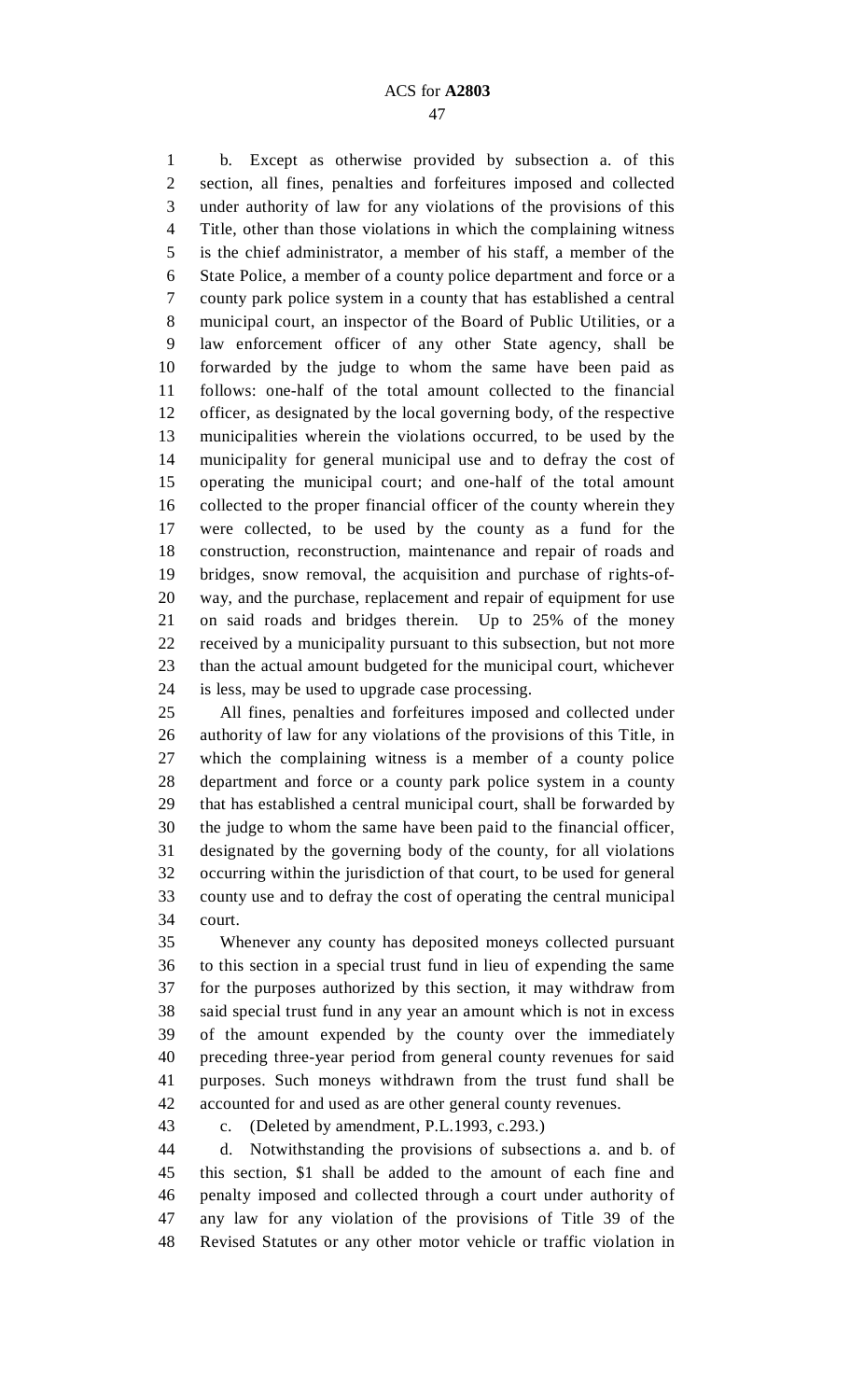1 this State and shall be forwarded by the person to whom the same 2 are paid to the State Treasurer. In addition, upon the forfeiture of 3 bail, \$1 of that forfeiture shall be forwarded to the State Treasurer. 4 The State Treasurer shall annually deposit those moneys so 5 forwarded in the "Body Armor Replacement" fund established 6 pursuant to section 1 of P.L.1997, c.177 (C.52:17B-4.4). Beginning 7 in the fiscal year next following the effective date of this act, the 8 State Treasurer annually shall allocate from those moneys so 9 forwarded an amount not to exceed \$400,000 to the Department of 10 [Personnel] the Treasury to be expended exclusively for the nurnoses of funding the operation of the "Law Enforcement Officer" purposes of funding the operation of the "Law Enforcement Officer 12 Crisis Intervention Services" telephone hotline established and 13 maintained under the provisions of [P.L.1998, c.149 (C.11A:2-25 et al.) l sections 115 and 116 of P.L. . c. (C. ) (pending before the 14 al.)**]** sections 115 and 116 of P.L., c. (C. )(pending before the Legislature as this bill). Legislature as this bill).

16 e. Notwithstanding the provisions of subsections a. and b. of 17 this section, \$1 shall be added to the amount of each fine and 18 penalty imposed and collected through a court under authority of 19 any law for any violation of the provisions of Title 39 of the 20 Revised Statutes or any other motor vehicle or traffic violation in 21 this State and shall be forwarded by the person to whom the same 22 are paid to the State Treasurer. The State Treasurer shall annually 23 deposit those moneys so forwarded in the "New Jersey Spinal Cord 24 Research Fund" established pursuant to section 9 of P.L.1999, c.201 25 (C.52:9E-9). In order to comply with the provisions of Article VIII, 26 Section II, paragraph 5 of the State Constitution, a municipal or 27 county agency which forwards moneys to the State Treasurer 28 pursuant to this subsection may retain an amount equal to 2% of the 29 moneys which it collects pursuant to this subsection as 30 compensation for its administrative costs associated with 31 implementing the provisions of this subsection.

32 f. Notwithstanding the provisions of subsections a. and b. of 33 this section, \$1 shall be added to the amount of each fine and 34 penalty imposed and collected through a court under authority of 35 any law for any violation of the provisions of Title 39 of the 36 Revised Statutes or any other motor vehicle or traffic violation in 37 this State and shall be forwarded by the person to whom the same 38 are paid to the State Treasurer. The State Treasurer shall annually 39 deposit those moneys so forwarded in the "Autism Medical 40 Research and Treatment Fund" established pursuant to section 1 of 41 P.L.2003, c.144 (C.30:6D-62.2).

42 g. Notwithstanding the provisions of subsections a. and b. of 43 this section, \$2 shall be added to the amount of each fine and 44 penalty imposed and collected by a court under authority of any law 45 for any violation of the provisions of Title 39 of the Revised 46 Statutes or any other motor vehicle or traffic violation in this State 47 and shall be forwarded by the person to whom the same are paid to 48 the State Treasurer. The State Treasurer shall annually deposit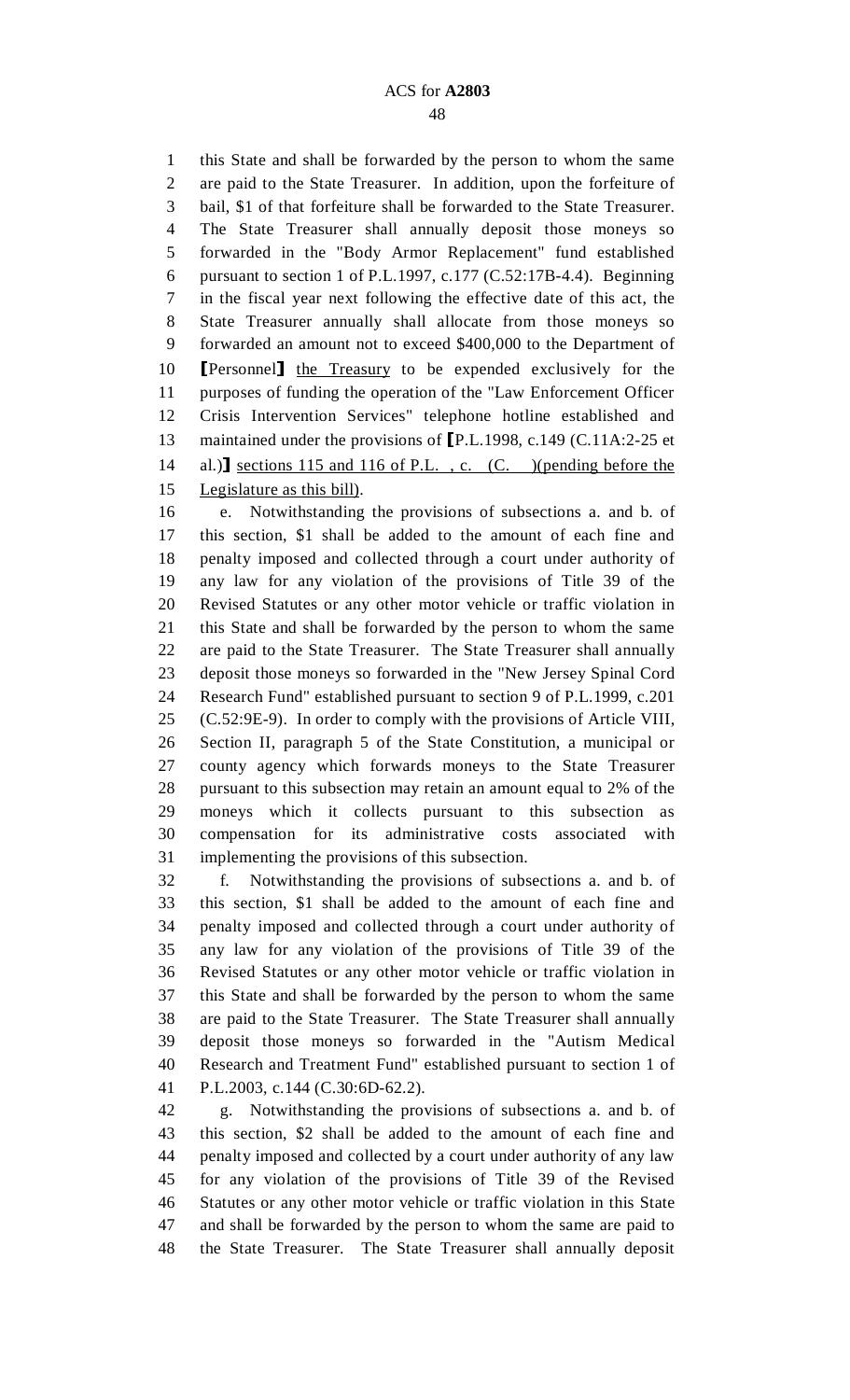1 those moneys so forwarded in the "New Jersey Forensic DNA 2 Laboratory Fund" established pursuant to P.L.2003, c.183. Prior to 3 depositing the moneys into the fund, the State Treasurer shall 4 forward to the Administrative Office of the Courts an amount not to 5 exceed \$475,000 from moneys initially collected pursuant to this 6 subsection to be used exclusively to establish a collection 7 mechanism and to provide funding to update the Automated Traffic 8 System Fund created pursuant to N.J.S.2B:12-30 to implement the 9 provisions of this subsection.

10 The authority to impose additional fines and penalties under this 11 subsection shall take effect 90 days after the effective date of 12 P.L.2003, c.183 and shall expire five years thereafter. Not later 13 than the 180th day prior to such expiration, the Attorney General 14 shall prepare and submit to the Governor and the Legislature a 15 report on the collection and use of DNA samples under P.L.1994, 16 c.136. The report shall cover the period beginning on that effective 17 date and ending four years thereafter. The report shall indicate 18 separately, for each one-year period during those four years that 19 begins on that effective date or an anniversary thereof, the number 20 of each type of biological sample taken and the total cost of taking 21 that type of sample, and also the number of identifications and 22 exonerations achieved through the use of the samples. In addition, 23 the report shall evaluate the effectiveness, including cost 24 effectiveness, of having the samples available to further police 25 investigations and other forensic purposes.

26 h. Notwithstanding the provisions of subsections a. and b. of 27 this section, \$1 shall be added to the amount of each fine and 28 penalty imposed and collected under authority of any law for any 29 violation of the provisions of Title 39 of the Revised Statutes or any 30 other motor vehicle or traffic violation in this State and shall be 31 forwarded by the person to whom the same are paid to the State 32 Treasurer. The State Treasurer shall annually deposit those moneys 33 so forwarded in the "New Jersey Brain Injury Research Fund" 34 established pursuant to section 9 of P.L.2003, c.200 (C.52:9EE-9). 35 The Administrative Office of the Courts may retain an amount 36 equal to \$475,000 from the moneys which it initially collects 37 pursuant to this subsection, prior to depositing any moneys in the 38 "New Jersey Brain Injury Research Fund," in order to meet the 39 expenses associated with utilizing the Automated Traffic System 40 Fund created pursuant to N.J.S.2B:12-30 to implement the 41 provisions of this subsection and serve other statutory purposes.

42 i. Notwithstanding the provisions of subsections a. and b. of 43 this section, all fines and penalties imposed and collected under 44 authority of law for any violation related to the unlawful operation 45 or the sale of a vehicle under section 1 of P.L.1955, c.53 (C.39:3- 46 17.1) shall be forwarded by the judge to whom the same have been 47 paid to the State Treasurer, if the complaining witness is the chief 48 administrator, a member of his staff, a member of the State Police,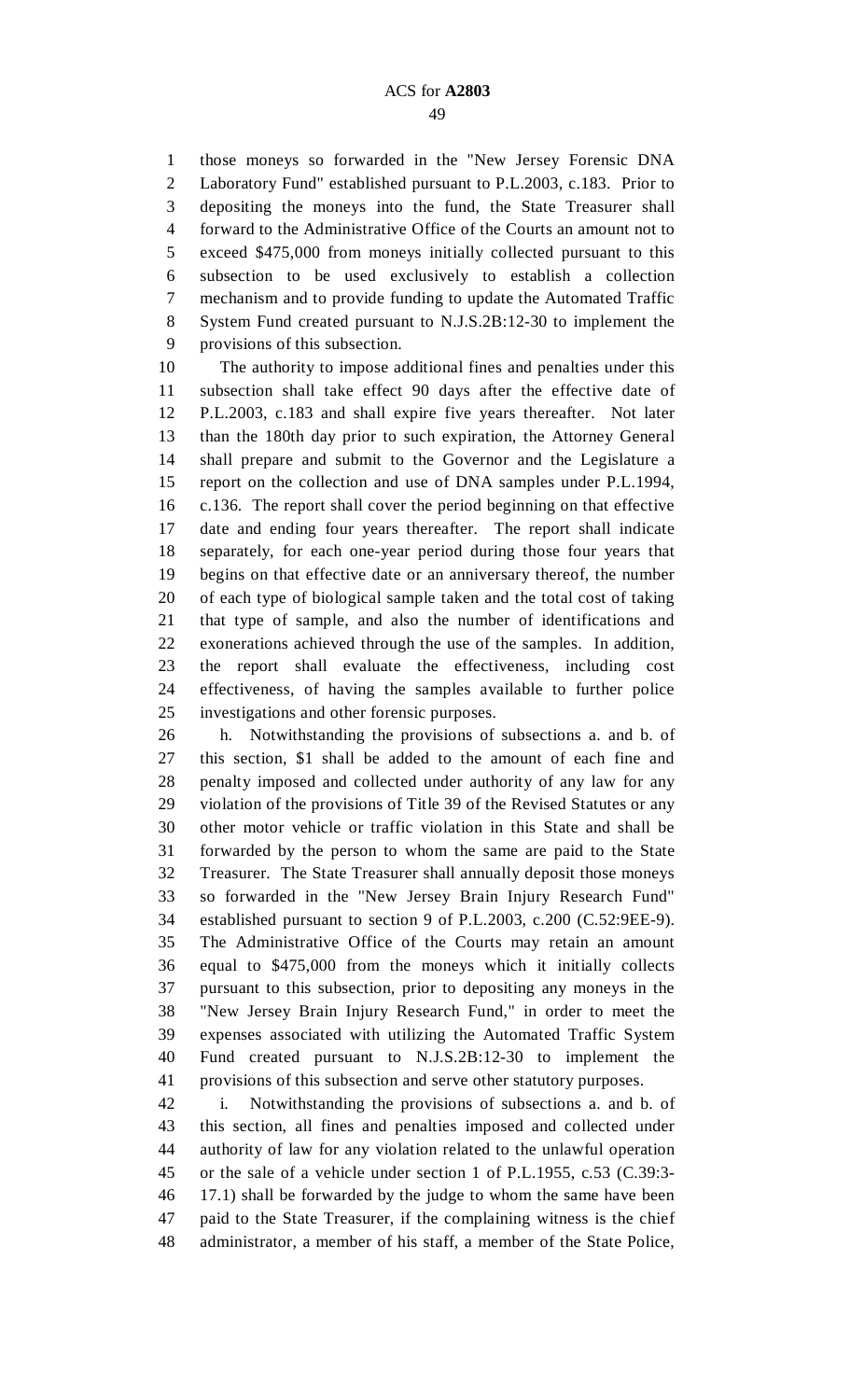1 an inspector of the Board of Public Utilities, or a law enforcement 2 officer or other official of any other State agency; or, if the 3 complaining witness is not one of the foregoing, one-half to the 4 chief financial officer of the county and one-half to the chief 5 financial officer of the municipality wherein the violation occurred. 6 (cf: P.L.2007, c.178, s.2) 7 8 96. Section 4 of P.L.1997, c.265 (C.40A:12A-22.4) is amended 9 to read as follows: 10 4. a. Upon receipt of an applicant's criminal history record

11 information, an authority shall notify the applicant, in writing, as to 12 whether he is qualified or disqualified for employment pursuant to 13 this act. If the applicant is disqualified for employment, the 14 conviction or convictions which constitute the basis for the 15 disqualification shall be identified in the written notice.

16 b. An applicant to a housing authority which is subject to the 17 provisions of Title 11A of the New Jersey Statutes shall have 20 18 days from the date of written notice of disqualification to file an 19 appeal with the *Department* of Personnel *Civil Service*<br>20 Commission for a review on the accuracy of the criminal history Commission for a review on the accuracy of the criminal history 21 record information or to establish his or her rehabilitation under 22 subsection b. of section 2 of P.L.1997, c.265 (C.40A:12A-22.2) 23 pursuant to regulations promulgated by the [Merit System Board]<br>24 Civil Service Commission. Civil Service Commission.

25 c. The [Department of Personnel] Civil Service Commission<br>26 or an authority shall not maintain an applicant's criminal history 26 or an authority shall not maintain an applicant's criminal history 27 record information or evidence of rehabilitation submitted under 28 this section for more than six months from the date the applicant is 29 hired or the date of the final disposition of the applicant's 30 disqualification, as the case may be.

31 This section shall not prohibit the [Department of Personnel]<br>32 Civil Service Commission from maintaining a copy of the decision Civil Service Commission from maintaining a copy of the decision 33 on the applicant's appeal, or the entire record in the case of a 34 judicial appeal.

35 (cf: P.L.1997,c.265, s.4)

36

37 97. Section 1 of P.L.1976, c.132 (C.40A:14-10.1a) is amended 38 to read as follows:

39 1. a. In any municipality of this State, before any person shall 40 be appointed as a member of the paid fire department or paid 41 member of a part-paid fire department, the appointing authority may 42 classify all the duly qualified applicants for the position or positions 43 to be filled in the following classes:

44 I. Residents of the municipality.

45 II. Other residents of the county in which the municipality is 46 situate.

47 III. Other residents of the State.

48 IV. All other qualified applicants.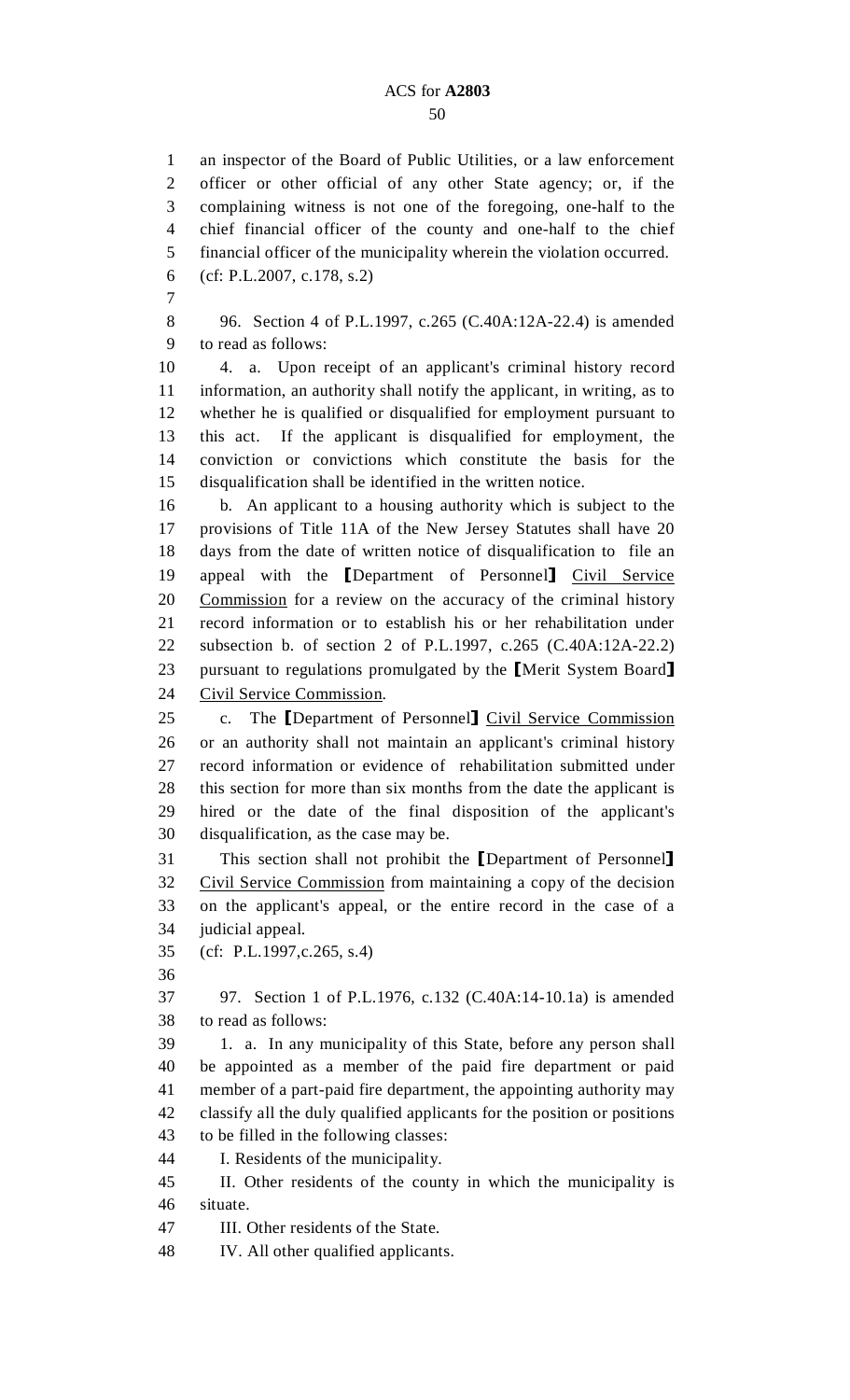1 Within each such classification duly qualified applicants who are 2 veterans shall be accorded all such veterans' preferences as are 3 provided by law. Persons discharged from the service within 6 4 months prior to making application to such municipality, who fulfill 5 the requirements of N.J.S.40A:14-10.1, and who, thereby, are 6 entitled to appointment notwithstanding their failure to meet the 7 New Jersey residency requirement at the time of their initial 8 application, shall be placed in Class III.

9 Preference in appointment second to that accorded to veterans 10 pursuant to current law but superseding that accorded non-veterans 11 shall be accorded all duly qualified applicants whose natural or 12 adoptive parent was killed in the lawful discharge of official duties 13 while serving as a member of any paid fire department or paid 14 member of any part-paid fire department in the State at any time 15 prior to the closing date for the filing of an application, provided 16 that required documentation is submitted with the application by the 17 closing date.

18 When a veteran and a non-veteran whose parent was killed in the 19 lawful discharge of official duties while serving as a member of any 20 paid fire department, or paid member of any part-paid fire 21 department are duly qualified applicants for a position, first 22 preference shall be given to the veteran.

23 b. In any municipality which classifies qualified applicants 24 pursuant to subsection a. of this section, the appointing authority 25 shall first appoint all those in Class I and then those in each 26 succeeding class in the order above listed, and shall appoint a 27 person or persons in any such class only to a vacancy or vacancies 28 remaining after all qualified applicants in the preceding class or 29 classes have been appointed or have declined an offer of 30 appointment.

31 c. In any such municipality operating under the provisions of 32 Title 11A of the New Jersey Statutes, the classes of qualified 33 applicants defined in subsection a. of this section shall be 34 considered as separate and successive lists of eligibles, and the 35 [Department of Personnel] Civil Service Commission shall, when<br>36 requested to certify eligibles for positions specified in this section. requested to certify eligibles for positions specified in this section, 37 make such certifications from said classes separately and 38 successively, and shall certify no persons from any such class until 39 all persons in the preceding class or classes have been appointed or 40 have declined offers of appointment.

41 d. This section shall apply only to initial appointments and not 42 to promotional appointments of persons already members of the fire 43 department.

44 e. In making temporary appointments such appointing 45 authority shall utilize the classifications set forth in subsection a. of 46 this section, and shall classify accordingly all duly qualified 47 applicants for the position or positions to be temporarily filled.

48 (cf: P.L.2005, c.290, s.1)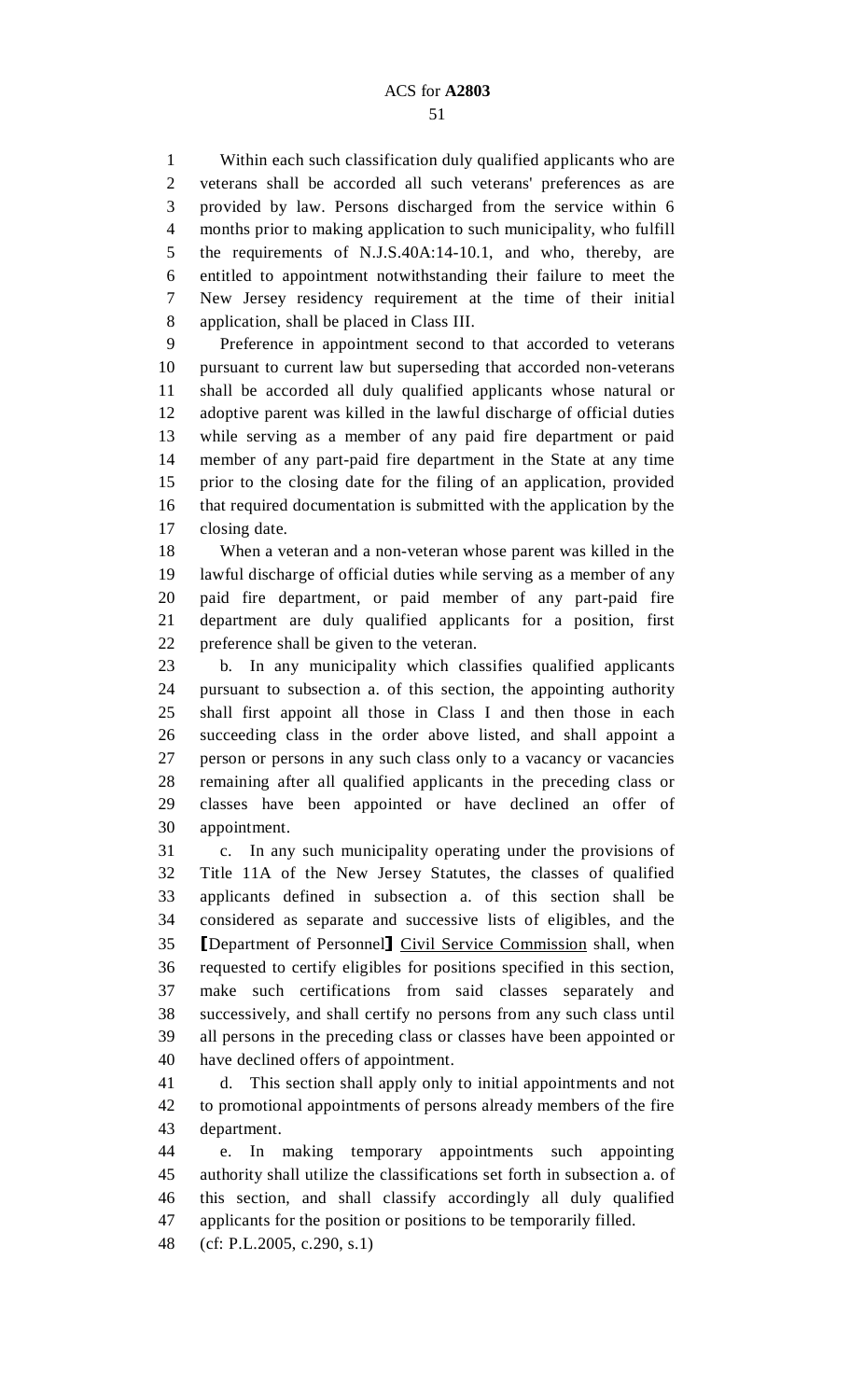1 98. Section 2 of P.L.1976, c.132 (C.40A:14-123.1a) is amended 2 to read as follows:

3 2. a. In any municipality of this State, before any person shall 4 be appointed as a member of the police department and force, the 5 appointing authority may classify all the duly qualified applicants

6 for the position or positions to be filled in the following classes:

7 I. Residents of the municipality.

8 II. Other residents of the county in which the municipality is 9 situate.

10 III. Other residents of the State.

11 IV. All other qualified applicants.

12 Within each such classification duly qualified applicants who are 13 veterans shall be accorded all such veterans' preferences as are 14 provided by law. Persons discharged from the service within 6 15 months prior to making application to such municipality who fulfill 16 the requirements of N.J.S.40A:14-123.1, and who, thereby, are 17 entitled to appointment notwithstanding their failure to meet the 18 New Jersey residency requirement at the time of their initial 19 application, shall be placed in Class III.

20 Preference in appointment second to that accorded to veterans 21 pursuant to current law but superceding that accorded non-veterans 22 shall be accorded all duly qualified applicants whose natural or 23 adoptive parent was killed in the lawful discharge of official duties 24 while serving as a law enforcement officer in any law enforcement 25 agency in the State at any time prior to the closing date for the 26 filing of an application, provided that required documentation is 27 submitted with the application by the closing date. This paragraph 28 shall not, however, be applicable if the municipality has entered 29 into a consent decree with the United States Department of Justice 30 concerning the hiring practices of the municipality.

31 When a veteran and a non-veteran whose parent was killed in the 32 lawful discharge of official duties while serving as a law 33 enforcement officer in any law enforcement agency in the State are 34 duly qualified applicants for a position, first preference shall be 35 given to the veteran.

36 As used in this section, "law enforcement officer" means any 37 person who is employed as a permanent full-time member of an 38 enforcement agency, who is statutorily empowered to act for the 39 detection, investigation, arrest and conviction of persons violating 40 the criminal laws of this State and statutorily required to 41 successfully complete a training course approved, or certified as 42 being substantially equivalent to such an approved course, by the 43 Police Training Commission pursuant to P.L.1961, c.56 (C.52:17B-44 66 et seq.); and "law enforcement agency" means a department, 45 division, bureau, commission, board or other authority of the State 46 or of any political subdivision thereof which has by statute or 47 ordinance the responsibility of detecting and enforcing the general 48 criminal laws of this State.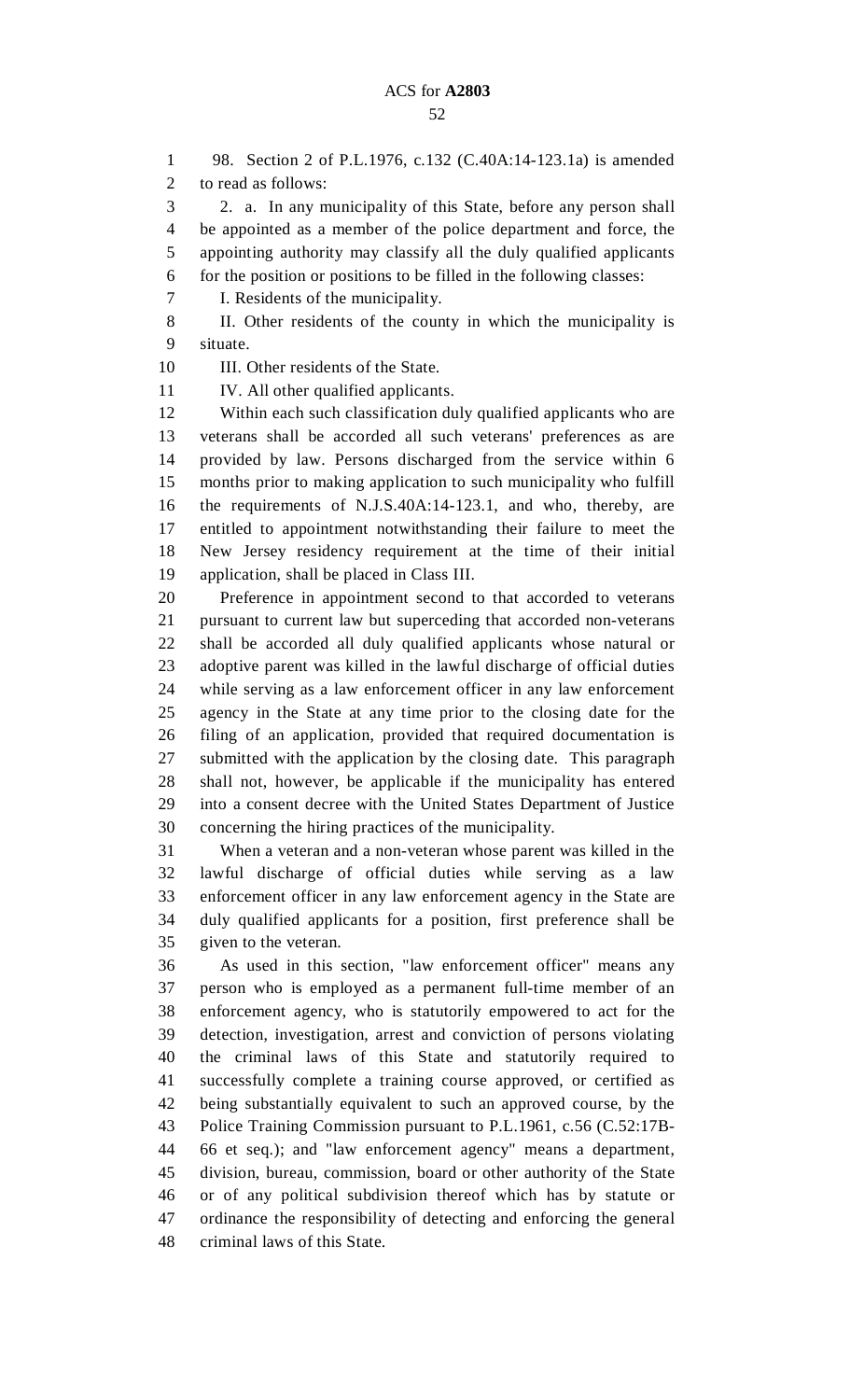1 b. In any municipality which classifies qualified applicants 2 pursuant to subsection a. of this section, the appointing authority 3 shall first appoint all those in Class I and then those in each 4 succeeding class in the order above listed, and shall appoint a 5 person or persons in any such class only to a vacancy or vacancies 6 remaining after all qualified applicants in the preceding class or 7 classes have been appointed or have declined an offer of 8 appointment.

9 c. In any such municipality operating under the provisions of 10 Title 11A of the New Jersey Statutes, the classes of qualified 11 applicants defined in subsection a. of this section shall be 12 considered as separate and successive lists of eligibles, and the 13 [Department of Personnel] Civil Service Commission shall, when<br>14 requested to certify eligibles for positions specified in this section. requested to certify eligibles for positions specified in this section, 15 make such certifications from said classes separately and 16 successively, and shall certify no persons from any such class until 17 all persons in the preceding class or classes have been appointed or 18 have declined offers of appointment.

19 d. This section shall apply only to initial appointments and not 20 to promotional appointments of persons already members of the 21 police department.

22 e. In making temporary appointments the appointing authority 23 may utilize the classifications set forth in subsection a. of this 24 section, and shall classify accordingly all duly qualified applicants 25 for the positions to be temporarily filled.

- 26 (cf: P.L.2005, c.290, s.2)
- 27

28 99. Section 1 of P.L.1979, c.461 (C.40A:14-127.1) is amended 29 to read as follows:

30 1. a. Notwithstanding the provisions of any other law to the 31 contrary, any former State trooper, sheriff's officer or deputy, or 32 county or municipal police officer who has separated from service 33 voluntarily or involuntarily other than by removal for cause on 34 charges of misconduct or delinquency, shall be deemed to meet the 35 maximum age requirement for appointment established by 36 N.J.S.40A:14-127, if his actual age, less the number of years of his 37 previous service as a law enforcement officer, would meet the 38 maximum age requirement established by said section, but no 39 person may be appointed who is over the age of 45 as of the date of 40 his reappointment; except that in the case of a State trooper, 41 sheriff's officer or deputy, or county or municipal police officer 42 whose separation from service was involuntary due to a lay-off or 43 reduction in force, such person shall be deemed to meet the 44 maximum age requirement for appointment by complying with the 45 procedure established hereinbefore without regard to his actual age 46 at the time of reappointment.

47 b. For the purposes of meeting the maximum age requirement 48 for appointment established by N.J.S.40A:14-127 and for the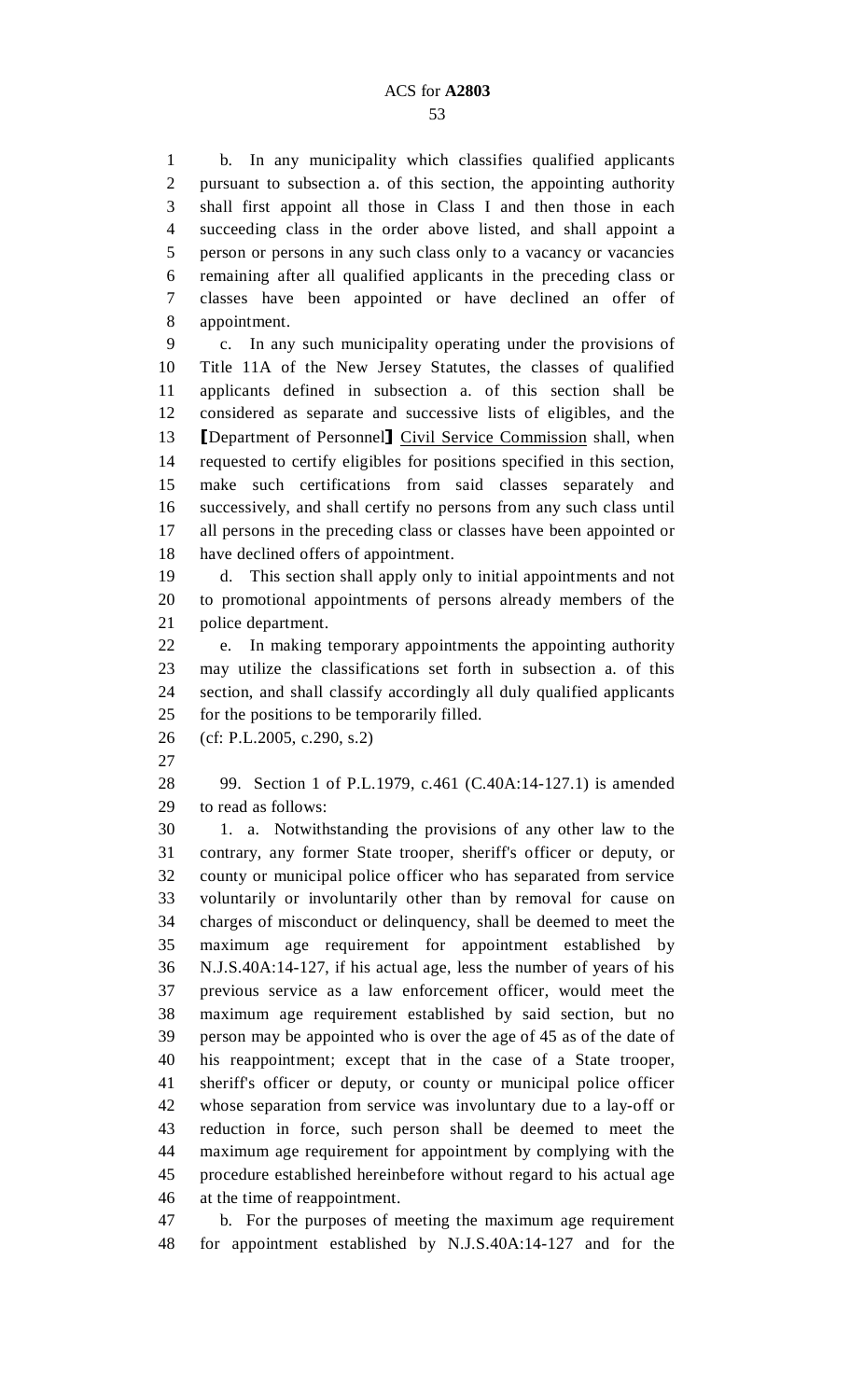1 purpose of taking any civil service examination for appointment as 2 a municipal police officer, the [Commissioner of Personnel] Civil<br>3 Service Commission, for good cause shown, may deem an Service Commission, for good cause shown, may deem an 4 individual a former State trooper, sheriff's officer or deputy, or 5 county or municipal police officer in accordance with subsection a. 6 of this section, even though that individual's separation from current 7 service will not occur except upon a new appointment. 8 (cf: P.L.1993, c.319, s.1) 9 10 100. Section 1 of P.L.1996, c.140 (C.40A:14-182) is amended to 11 read as follows: 12 1. a. The provisions of any other law to the contrary 13 notwithstanding, the appointing authority of a municipality which, 14 pursuant to N.J.S.40A:14-7, has established and maintains a paid or 15 part-paid fire department and force or the board of fire 16 commissioners in the case of a fire district established pursuant to 17 the provisions of N.J.S.40A:14-70 et seq., may appoint as a 18 member or officer of that fire department or force any person who: 19 (1) was serving as a civilian federal firefighter in good standing 20 at any U.S. military installation in the State; 21 (2) satisfactorily completed such firefighter training as is 22 required for employment as a civilian federal firefighter; and 23 (3) was, as a consequence of the closure of a federal military 24 installation in this State, terminated as a civilian federal firefighter 25 within 48 months prior to the appointment. 26 b. A municipality may employ such a person notwithstanding 27 that: 28 (1) Title 11A, Civil Service, of the New Jersey Statutes is 29 operative in that municipality; 30 (2) the municipality has available to it an eligible or regular 31 reemployment list of persons eligible for such appointments; and 32 (3) the appointed person is not on any eligible list. A 33 municipality which has adopted Title 11A, Civil Service, may not 34 employ such a person if a special reemployment list is in existence 35 for the firefighter title to be filled. 36 c. If a municipality determines to appoint a person pursuant to 37 the provisions of this act, it shall give first priority in making such 38 appointments to residents of the municipality and second priority to 39 residents of the county not residing in the municipality. 40 d. The seniority, seniority-related privileges and rank a civilian 41 federal firefighter possessed while employed at a federal military 42 installation shall not be transferable to a position in a municipal fire 43 department and force obtained pursuant to the provisions of this 44 section. 45 e. To effectuate the purposes of this section, the [Department of 46 Personnel] Civil Service Commission shall prepare and circulate, to 46 Personnel Civil Service Commission shall prepare and circulate, to<br>47 those municipalities which have established and maintain fire those municipalities which have established and maintain fire 48 departments and forces pursuant to N.J.S.40A:14-7, and to boards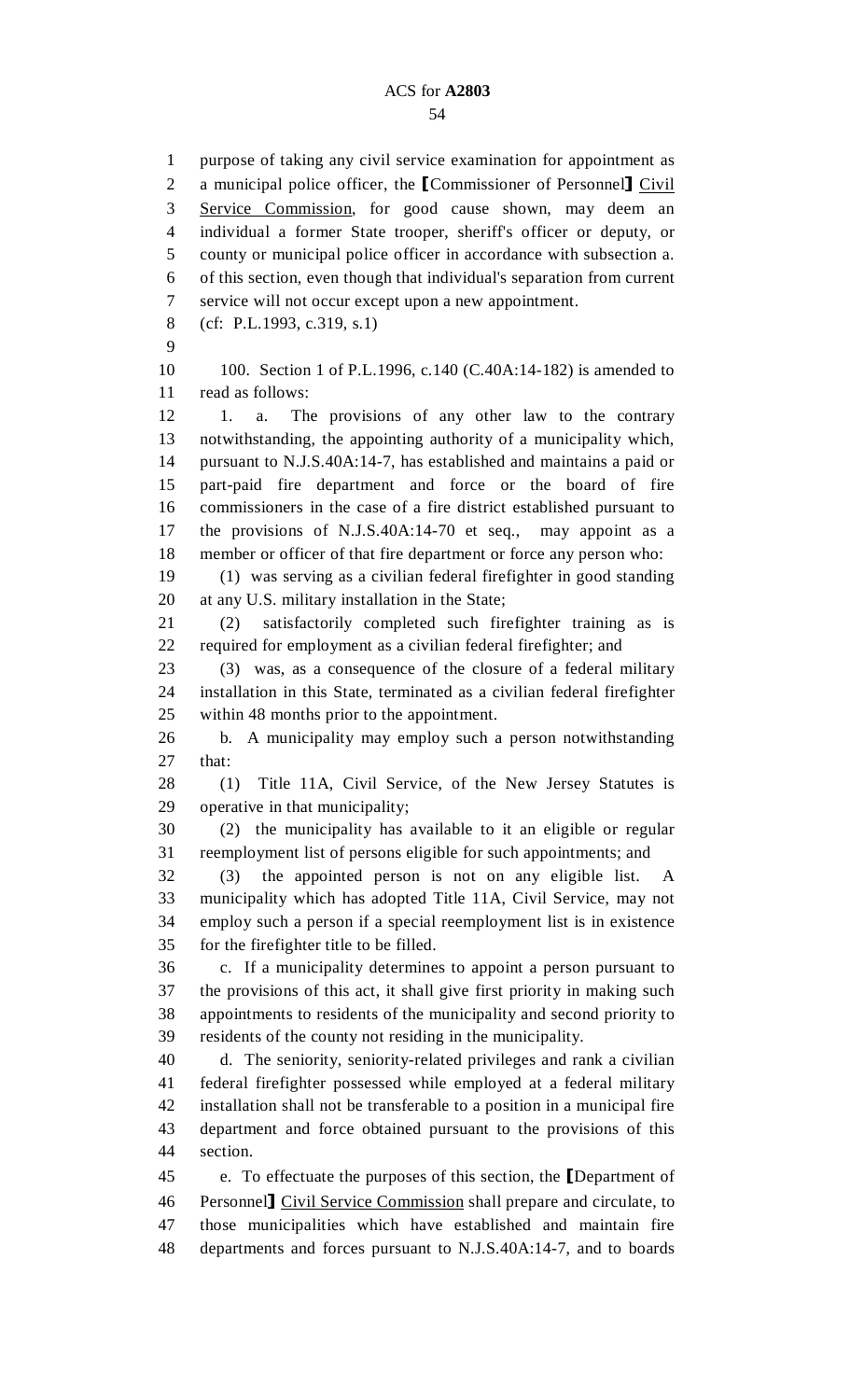1 of fire commissioners in the case of fire districts established 2 pursuant to the provisions of N.J.S.40A:14-70 et seq., a list of 3 civilian federal firefighters eligible for appointment under the 4 provisions of this section. The *[Department of Personnel]* Civil<br>5 Service Commission shall also circulate the list to municipalities Service Commission shall also circulate the list to municipalities 6 and fire districts that have not adopted Title 11A, Civil Service, of 7 the New Jersey Statutes.

8 Placement on the list compiled by the department shall be 9 governed by length of service as a federal firefighter. A federal 10 firefighter may apply for placement on the list at the time he or she 11 receives a notice of termination of position or a priority placement 12 program notice, and shall remain on the list for a period of four 13 years.

14 (cf: P.L.1996, c.140, s.1)

15

16 101. Section 11 of P.L.2007, c.63 (C.40A:65-11) is amended to 17 read as follows:

18 11. a. When a local unit contracts, through a shared service or 19 joint meeting, to have another local unit or a joint meeting provide a 20 service it is currently providing using public employees and one or 21 more of the local units have adopted Title 11A, Civil Service, then 22 the agreement shall include an employment reconciliation plan in 23 accordance with this section that and, if one or more of the local 24 units have adopted Title 11A, Civil Service, shall specifically set 25 forth the intended jurisdiction of the [Department of Personnel]<br>26 Civil Service Commission. An employment reconciliation plan Civil Service Commission. An employment reconciliation plan 27 shall be subject to the following provisions:

28 (1) a determination of those employees, if any, that shall be 29 transferred to the providing local unit, retained by the recipient 30 local unit, or terminated from employment for reasons of economy 31 or efficiency, subject to the provisions of any existing collective 32 bargaining agreements within the local units.

33 (2) any employee terminated for reasons of economy or 34 efficiency by the local unit providing the service under the shared 35 service agreement shall be given a terminal leave payment of not 36 less than a period of one month for each five-year period of past 37 service as an employee with the local unit, or other enhanced 38 benefits that may be provided or negotiated. For the purposes of 39 this paragraph, "terminal leave payment" means a single, lump sum 40 payment, paid at termination, calculated using the regular base 41 salary at the time of termination. Unless otherwise negotiated or 42 provided by the employer, a terminal leave benefit shall not include 43 extended payment, or payment for retroactive salary increases, 44 bonuses, overtime, longevity, sick leave, accrued vacation or other 45 time benefit, or any other benefit.

46 (3) the [Department of Personnel] Civil Service Commission<br>47 shall place any employee that has permanent status pursuant to Title shall place any employee that has permanent status pursuant to Title 48 11A, Civil Service, of the New Jersey Statutes that is terminated for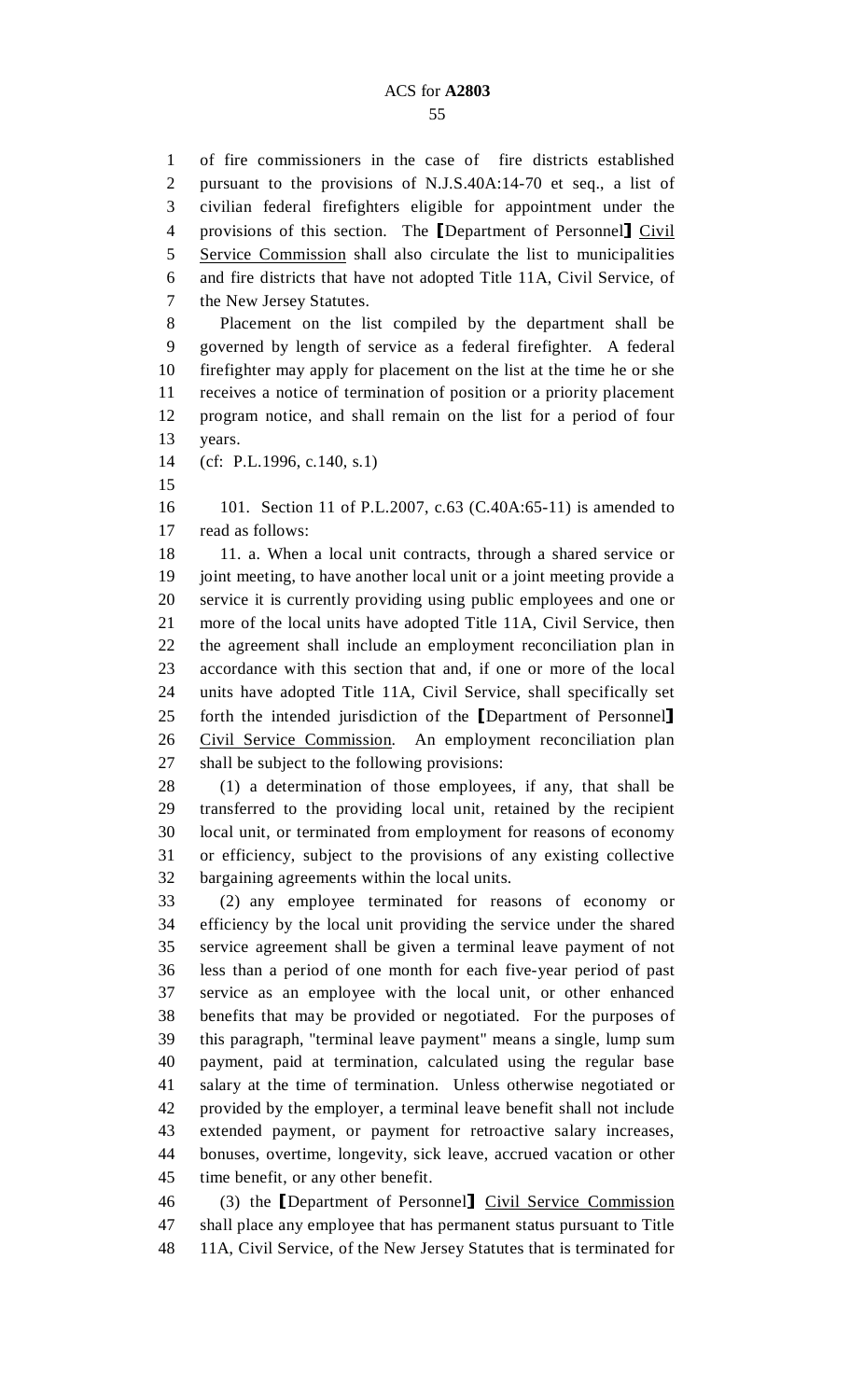1 reasons of economy or efficiency at any time by either local unit on 2 a special reemployment list for any civil service employer within 3 the county of the agreement or any political subdivision therein.

4 (4) when a proposed shared service agreement affects 5 employees in local units subject to Title 11A, Civil Service, of the 6 New Jersey Statutes, an employment reconciliation plan shall be 7 filed with the *Department* of Personnel 7 Civil Service<br>8 Commission prior to the approval of the shared service agreement. Commission prior to the approval of the shared service agreement. 9 The department shall review it for consistency with this section 10 within 45 days of receipt and it shall be deemed approved, subject 11 to approval of the shared service agreement by the end of that time, 12 unless the department has responded with a denial or conditions that 13 must be met in order for it to be approved.

14 (5) when an action is required of the [Department of Personnel]<br>15 Civil Service Commission by this section, parties to a planned Civil Service Commission by this section, parties to a planned 16 shared service agreement may consult with that department in 17 advance of the action and the department shall provide such 18 technical support as may be necessary to assist in the preparation of 19 an employment reconciliation plan or any other action required of 20 the department by this section.

21 b. If all the local units that are parties to the agreement are 22 subject to the provisions of Title 11A, Civil Service, of the New 23 Jersey Statutes, the *Department* of Personnel *Civil Service*<br>24 Commission shall create an implementation plan for the agreement Commission shall create an implementation plan for the agreement 25 that will: (1) transfer employees with current status in current title 26 unless reclassified, or (2) reclassify employees into job titles that 27 best reflect the work to be performed. The *[Department of 28 Personnel] Civil Service Commission shall review whether any* 28 Personnel Civil Service Commission shall review whether any<br>29 existing hiring or promotional lists should be merged, inactivated. existing hiring or promotional lists should be merged, inactivated, 30 or re-announced. Non-transferred employees shall be removed or 31 suspended only for good cause and after the opportunity for a 32 hearing before the [Merit System Board] Civil Service<br>33 Commission: provided however, that they may be laid-off in Commission; provided, however, that they may be laid-off in 34 accordance with the provisions of N.J.S.11A:8-1 et seq., and the 35 regulations promulgated thereunder. The final decision of which 36 employees shall transfer to the new employer is vested solely with 37 the local unit that will provide the service and subject to the 38 provisions of any existing collective bargaining agreements within 39 the local units.

40 c. If the local unit that will provide the service pursuant to a 41 shared service agreement is subject to Title 11A, Civil Service, of 42 the New Jersey Statutes, but the local unit to receive the service is 43 not subject to that Title, and the contracting local units desire that 44 some or all employees of the recipient local unit are to be 45 transferred to the providing local unit, the [Department of 46 Personnel] Civil Service Commission shall vest only those 46 Personnel Twill Service Commission shall vest only those<br>47 employees who have been employed for one year or more in employees who have been employed for one year or more in 48 permanent status pursuant to N.J.S.11A:9-9 in appropriate titles,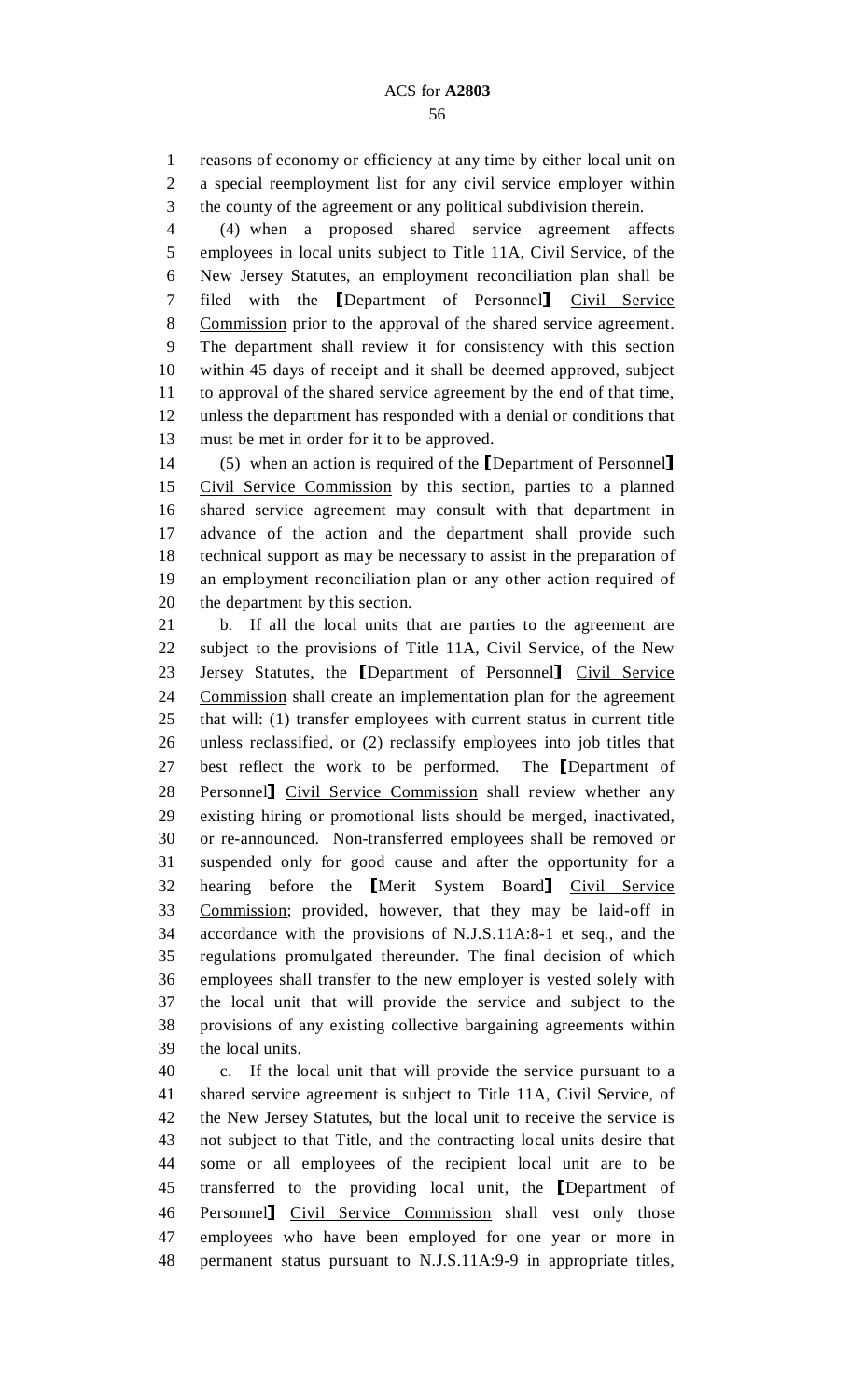1 seniority, and tenure with the providing local unit based on the 2 duties of the position. The final decision of which employees shall 3 transfer to the new employer is vested solely with the local unit that 4 will provide the service and subject to the provisions of any existing 5 collective bargaining agreements within the local units.

6 d. If the local unit that will provide the service is not subject to 7 the provisions of Title 11A, Civil Service, of the New Jersey 8 Statutes, but the local unit that will receive the service is subject to 9 that Title and the parties desire that some or all employees of the 10 recipient local unit are to be transferred to the providing local unit, 11 the transferred employees shall be granted tenure in office and shall 12 only be removed or suspended for good cause and after a hearing; 13 provided, however, that they may be laid-off in accordance with the 14 provisions of N.J.S.11A:8-1 et seq., and the regulations 15 promulgated thereunder. The transferred employees shall be 16 subject to layoff procedures prior to the transfer to the new entity. 17 Once transferred, they will be subject to any employment contracts 18 and provisions that exist for the new entity. The final decision of 19 which employees shall transfer to the new employer is vested solely 20 with the local unit that will provide the service and subject to the 21 provisions of any existing collective bargaining agreements within 22 the local units.

23 (cf: P.L.2007, c.63, s.11)

24

25 102. Section 19 of P.L.2007, c.63 (C.40A:65-19) is amended to 26 read as follows:

27 19. a. When a local unit agrees to participate in a joint meeting 28 that will provide a service that the local unit is currently providing 29 itself through public employees, the agreement shall include an 30 employment reconciliation plan in accordance with this section. An 31 employment reconciliation plan shall be subject to the following 32 provisions:

33 (1) a determination of those employees, if any, that shall be 34 transferred to the joint meeting, retained by the contracting local 35 unit, or terminated from employment for reasons of economy or 36 efficiency subject to the provisions of any collective bargaining 37 agreements within the local units.

38 (2) any employee terminated for reasons of economy or 39 efficiency by the contracting local unit providing the service or by 40 the joint meeting shall be given a terminal leave payment of not less 41 than a period of one month for each five-year period of past service 42 as an employee with the local unit, or other enhanced benefits that 43 may be provided or negotiated. Unless otherwise negotiated or 44 provided by the employer, a terminal leave benefit shall not include 45 extended payment, or payment for retroactive salary increases, 46 bonuses, overtime, longevity, sick leave, accrued vacation or other 47 time benefit, or any other benefit.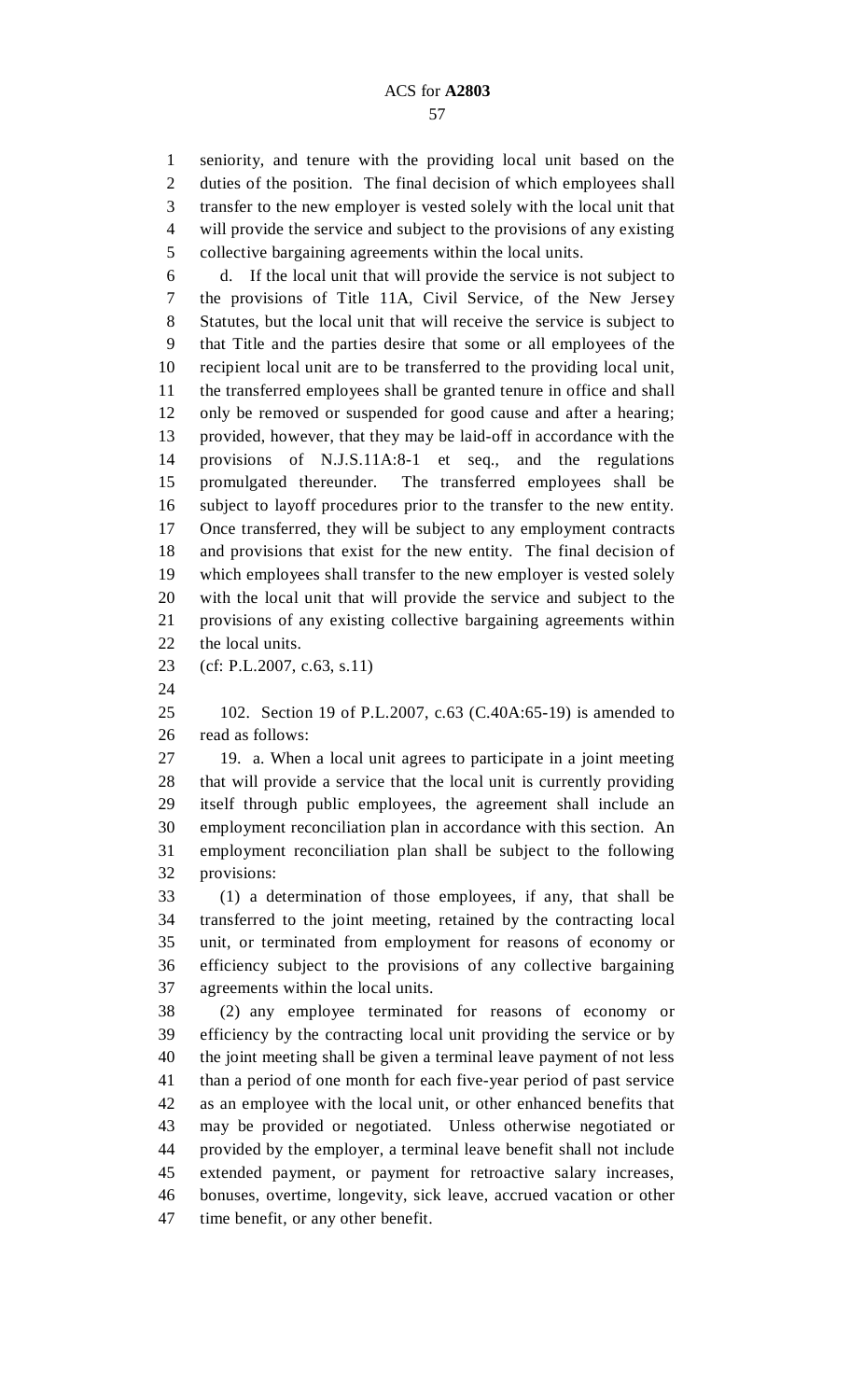1 (3) the [Department of Personnel] Civil Service Commission<br>2 shall place any employee that has permanent status pursuant to Title shall place any employee that has permanent status pursuant to Title 3 11A, Civil Service, of the New Jersey Statutes that is terminated for 4 reasons of economy or efficiency at any time by either local unit on 5 a special reemployment list for any civil service employer within 6 the county of the agreement or any political subdivision therein.

7 (4) when a proposed joint contract affects employees in local 8 units that operate under the provisions of Title 11A, Civil Service, 9 of the New Jersey Statutes, an employment reconciliation plan shall 10 be filed with the *[Department of Personnel]* Civil Service<br>11 Commission prior to the approval of the joint meeting agreement. Commission prior to the approval of the joint meeting agreement. 12 That department shall review the plan for consistency with this 13 section within 45 days of receipt and it shall be deemed approved, 14 subject to approval of the joint meeting agreement by the end of 15 that time, unless that department has responded with a denial or 16 conditions that must be met in order for it to be approved.

17 (5) when an action is required of the [Department of Personnel]<br>18 Civil Service Commission by this section parties to a proposed Civil Service Commission by this section, parties to a proposed 19 joint contract may consult with the department in advance of the 20 action and the department shall provide such technical support as 21 may be necessary to assist in the preparation of an employment 22 reconciliation plan or any other action required of the department 23 by this section.

24 b. If both the local unit and joint meeting operate under the 25 provisions of Title 11A, Civil Service, of the New Jersey Statutes, 26 the [Department of Personnel] Civil Service Commission shall<br>27 create an implementation plan for employees to be hired by the ioint 27 create an implementation plan for employees to be hired by the joint 28 meeting that will: (1) transfer employees with current status in 29 current title unless reclassified or (2) reclassify employees, if 30 necessary, into job titles that best reflect the work to be performed. 31 The [Department of Personnel] Civil Service Commission shall<br>32 review whether any existing hiring or promotional lists should be review whether any existing hiring or promotional lists should be 33 merged, inactivated, or re-announced. Non-transferred employees 34 shall be removed or suspended only for good cause and after the 35 opportunity for a hearing before the [Merit System Board] Civil<br>36 Service Commission: provided, however, that they may be laid-off Service Commission; provided, however, that they may be laid-off 37 in accordance with the provisions of N.J.S.11A:8-1 et seq., and the 38 regulations promulgated thereunder. The final decision of which 39 employees shall transfer to the new employer is vested solely with 40 the local unit that will provide the service and subject to the 41 provisions of any existing collective bargaining agreements within 42 the local units.

43 c. If the joint meeting operates under the provisions of Title 44 11A, Civil Service, of the New Jersey Statutes, and a local unit 45 receiving the service is not subject to that Title, and the parties 46 desire that some or all employees of the local unit be transferred to 47 the joint meeting, the *Department of Personnel Civil Service*<br>48 Commission shall vest only those employees who have been Commission shall vest only those employees who have been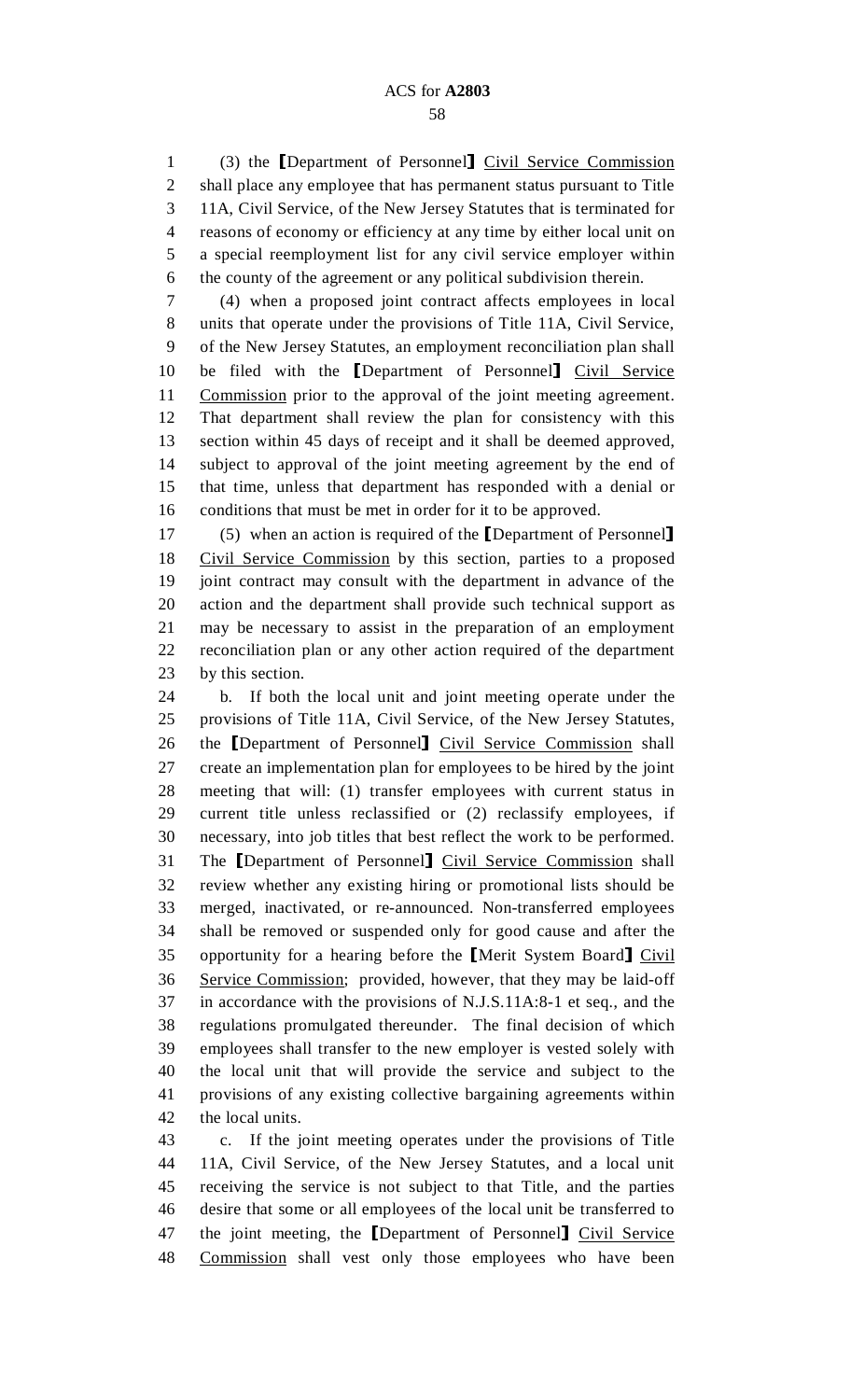1 employed one year or more in permanent status pursuant to 2 N.J.S.40A:9-9 in appropriate titles, seniority, and tenure with the 3 providing local unit based on the duties of the position. The final 4 decision of which employees shall transfer to the new employer is 5 vested solely with the joint meeting and subject to the agreements 6 affecting the parties, provided that those agreements do not conflict 7 with the provisions of any existing collective bargaining agreements 8 within the local units.

9 d. (1) If the joint meeting does not operate under the provisions 10 of Title 11A, Civil Service, of the New Jersey Statutes, and the 11 local unit receiving the service is subject to that Title, and the 12 parties desire that some or all employees of the recipient local unit 13 are to be transferred to the joint meeting, then the transferred 14 employees shall be granted tenure in office and shall be removed or 15 suspended only for good cause and after a hearing. The transferred 16 employees shall be subject to layoff procedures prior to the transfer 17 to the new entity. Once transferred, they will be subject to any 18 employment contracts and provisions that exist for the new entity. 19 The final decision of which employees shall transfer to the joint 20 meeting is vested solely with the joint meeting and subject to the 21 provisions of any existing collective bargaining agreements within 22 the local units.

23 (2) A joint meeting established after the effective date of 24 sections 1 to 37 of P.L.2007, c.63 (C.40A:65-1 et al.) that affects 25 both employees in local units subject to Title 11A, Civil Service, of 26 the New Jersey Statutes and employees in local units not subject to 27 that Title, shall determine whether the employees of the joint 28 meeting shall be subject to the Title. If the joint meeting 29 determines that the employees shall not be subject to Title 11A, 30 Civil Service, of the New Jersey Statutes, then the employees from 31 the local units in which the Title is in effect shall have the same 32 rights as employees transferred pursuant to paragraph (1) of this 33 subsection.

34 (cf: P.L.2007, c.63, s.19)

35

36 103. Section 27 of P.L.2007, c.63 (C.40A:65-27) is amended to 37 read as follows:

38 27. a. Once a consolidation has been approved by the affected 39 municipal governing bodies or voters, the division shall create a 40 task force of State departments, offices and agencies, as it deems 41 appropriate, and representatives of affected negotiations units, to 42 facilitate the consolidation and provide technical assistance.

43 b. When a consolidation plan provides that the consolidated 44 municipality will be subject to the provisions of Title 11A, Civil 45 Service, of the New Jersey Statutes the [Department of Personnel]<br>46 Civil Service Commission is specifically authorized to create a Civil Service Commission is specifically authorized to create a 47 consolidation implementation plan to vest non-civil service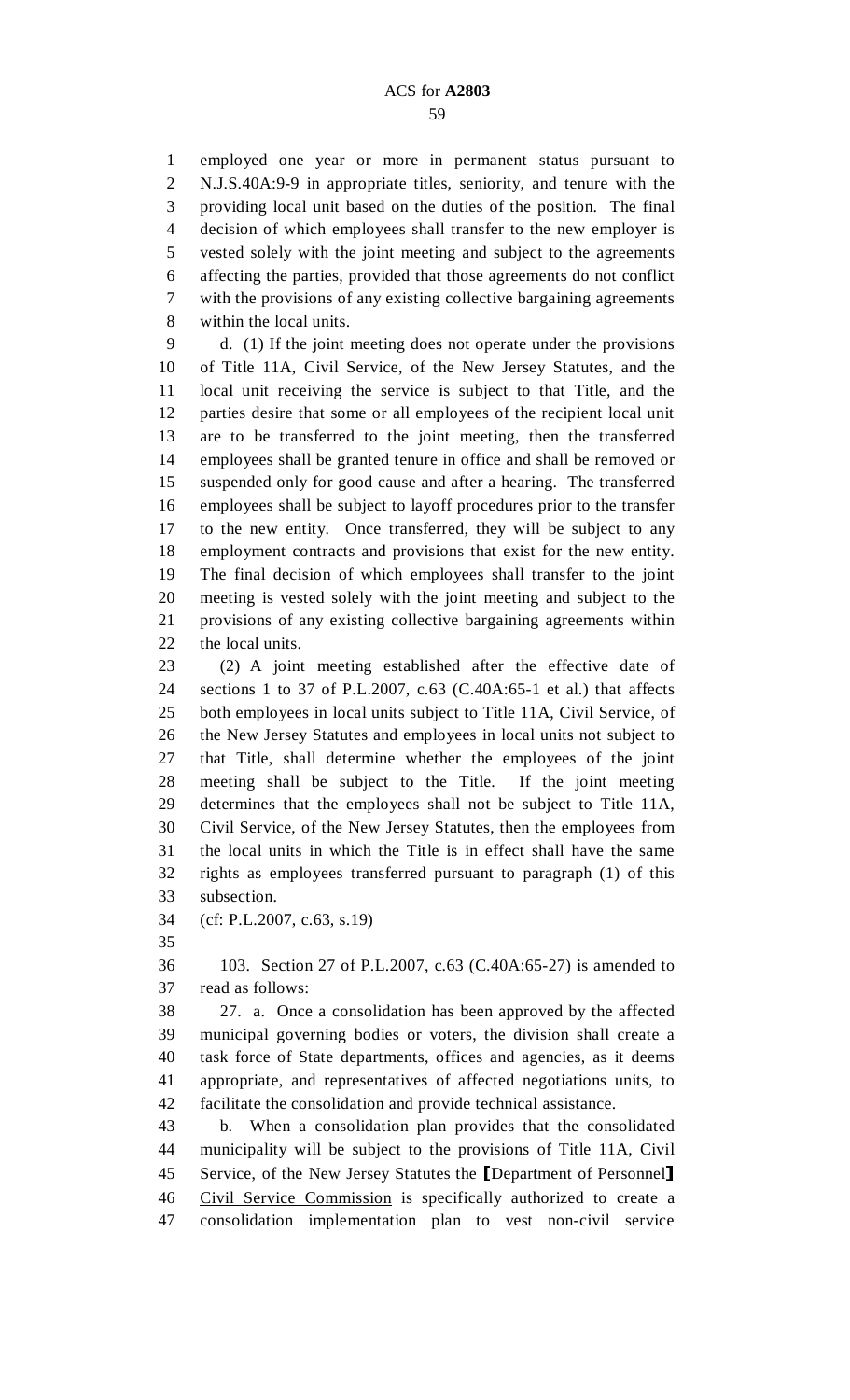1 employees, based on the education and experience of the 2 individuals, in appropriate titles and tenure. 3 c. Whenever a referendum question to decide if a consolidated 4 municipality shall be subject to the provisions of Title 11A, Civil 5 Service, of the New Jersey Statutes fails, the employees of a 6 municipality already subject to that Title shall be given non-civil 7 service titles in the new entity and previously held tenure shall be 8 vacated. 9 d. The Public Employment Relations Commission is authorized 10 to provide technical advice, pursuant to section 12 of P.L.1968, 11 c.303 (C.34:13A-8.3), to assist a new municipality and existing 12 labor unions to integrate separate labor agreements into 13 consolidated agreements and to adjust the structure of collective 14 negotiations units, as the commission determines appropriate for the 15 consolidated municipality. 16 (cf: P.L.2007, c.63, s.27) 17 18 104. Section 12 of P.L.1971, c.182 (C.52:13D-23) is amended to 19 read as follows: 20 12. (a) (1) The head of each State agency, or the principal 21 officer in charge of a division, board, bureau, commission or other 22 instrumentality within a department of State Government 23 designated by the head of such department for the purposes 24 hereinafter set forth, shall within six months from the date of 25 enactment, promulgate a code of ethics to govern and guide the 26 conduct of the members of the Legislature, the State officers and 27 employees or the special State officers and employees in the agency 28 to which said code is applicable. Such code shall conform to the 29 general standards hereinafter set forth in this section, but it shall be 30 formulated with respect to the particular needs and problems of the 31 agency to which said code is to apply and, when applicable, shall be 32 a supplement to the uniform ethics code promulgated pursuant to 33 paragraph (2) of this subsection. Notwithstanding any other 34 provisions of this section, the New Jersey members to any interstate 35 agency to which New Jersey is a party and the officers and 36 employees of any State agency which fails to promulgate a code of 37 ethics shall be deemed to be subject to a code of ethics the 38 provisions of which shall be paragraphs (1) through (6) of 39 subsection (e) of this section. 40 (2) Within 180 days following the effective date of this act, 41 P.L.2005, c.382, the State Ethics Commission shall promulgate a 42 uniform ethics code to govern and guide the conduct of State 43 officers and employees and special State officers and employees in 44 State agencies in the Executive Branch. Such code shall conform to

45 the general standards hereinafter set forth in this section, shall be 46 the primary code of ethics for State agencies once it is adopted and 47 a code promulgated pursuant to paragraph (1) of this subsection 48 shall be a supplement to the primary code. The head of each State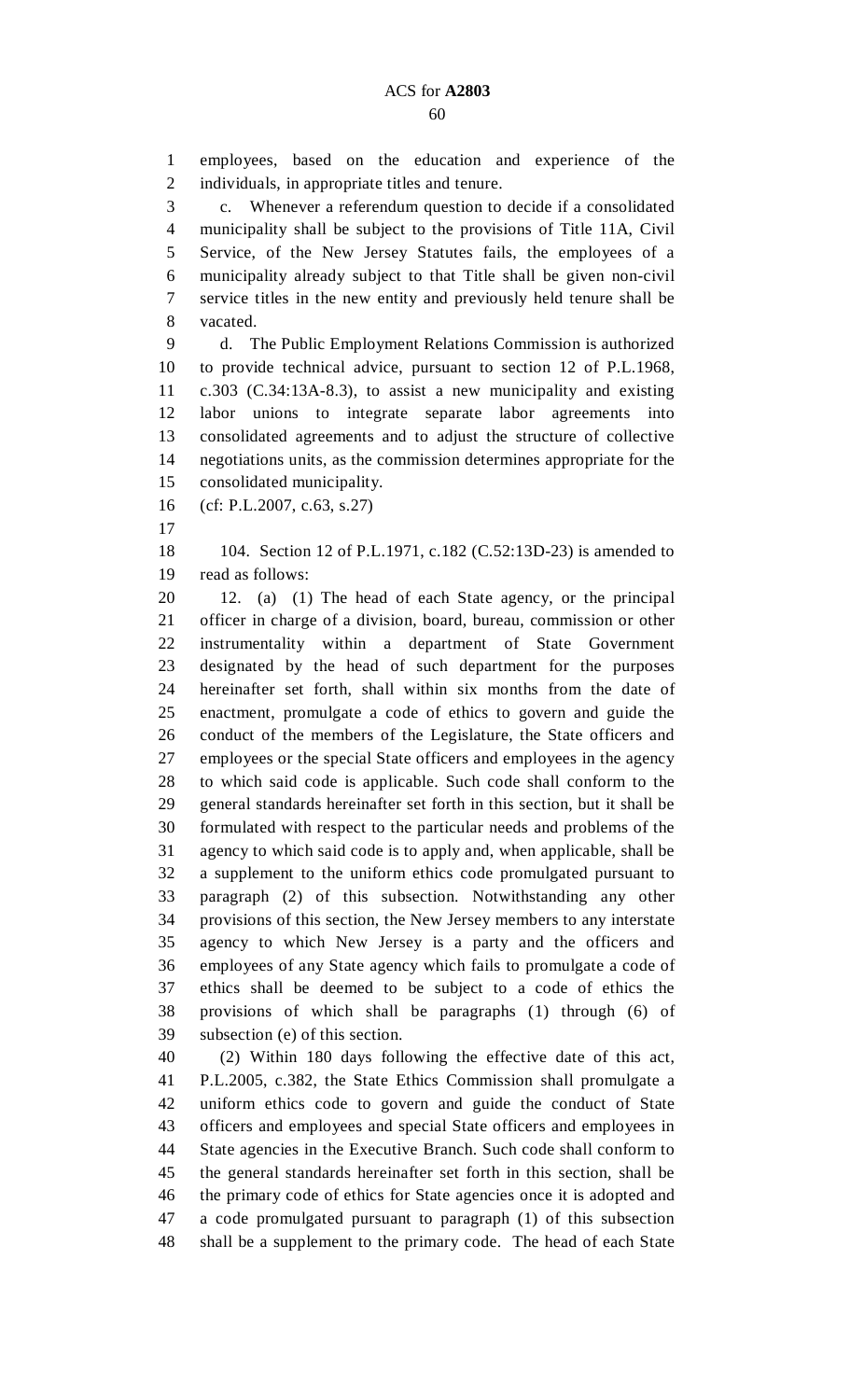1 agency, or the principal officer in charge of a division, board, 2 bureau, commission or other instrumentality within a department of 3 State Government designated by the head of such department shall 4 revise each code of ethics promulgated prior to the uniform code to 5 recognize the uniform code as the primary code.

6 (b) A code of ethics formulated pursuant to subsection (a) of 7 this section to govern and guide the conduct of the State officers 8 and employees or the special State officers and employees in any 9 State agency in the Executive Branch, or any portion of such a 10 code, shall not be effective unless it has first been approved by the 11 State Ethics Commission. When a proposed code is submitted to 12 the said commission it shall be accompanied by an opinion of the 13 Attorney General as to its compliance with the provisions of this act 14 and any other applicable provision of law. Nothing contained herein 15 shall prevent officers of State agencies in the Executive Branch 16 from consulting with the Attorney General or with the State Ethics 17 Commission at any time in connection with the preparation or 18 revision of such codes of ethics.

19 (c) A code of ethics formulated pursuant to this section to 20 govern and guide the conduct of the members of the Legislature, 21 State officers and employees or special State officers and 22 employees in any State agency in the Legislative Branch, or any 23 portion of such code, shall not be effective unless it has first been 24 approved by the Legislature by concurrent resolution. When a 25 proposed code is submitted to the Legislature for approval it shall 26 be accompanied by an opinion of the chief counsel as to its 27 compliance with the provisions of this act and any other applicable 28 provisions of law. Nothing contained herein shall prevent officers 29 of State agencies in the Legislative Branch from consulting with the 30 Chief Legislative Counsel or the Joint Legislative Committee on 31 Ethical Standards at any time in connection with the preparation or 32 revision of such codes of ethics.

33 (d) Violations of a code of ethics promulgated pursuant to this 34 section shall be cause for removal, suspension, demotion or other 35 disciplinary action by the State officer or agency having the power 36 of removal or discipline. When a person who is in the classified 37 civil service is charged with a violation of such a code of ethics, the 38 procedure leading to such removal or discipline shall be governed 39 by any applicable provisions of the Civil Service Act, N.J.S. 11A:1- 40 1 et seq., and the Rules of the *[Department of Personnel]* Civil<br>41 Service Commission. No action for removal or discipline shall be Service Commission. No action for removal or discipline shall be 42 taken under this subsection except upon the referral or with the 43 approval of the State Ethics Commission or the Joint Legislative 44 Committee on Ethical Standards, whichever is authorized to 45 exercise jurisdiction with respect to the complaint upon which such 46 action for removal or discipline is to be taken.

47 (e) A code of ethics for officers and employees of a State 48 agency shall conform to the following general standards: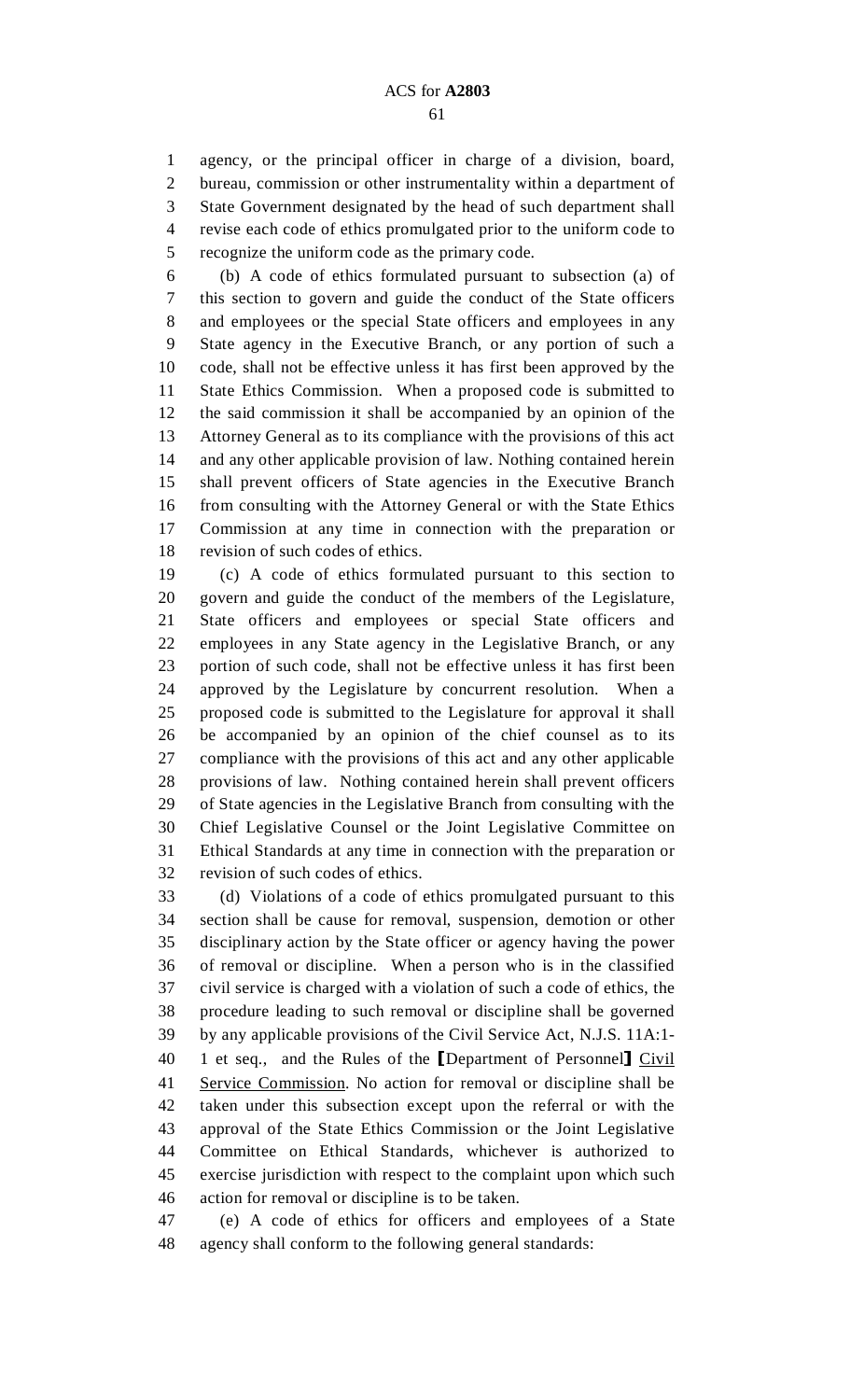1 (1) No State officer or employee or special State officer or 2 employee should have any interest, financial or otherwise, direct or 3 indirect, or engage in any business or transaction or professional 4 activity, which is in substantial conflict with the proper discharge of 5 his duties in the public interest.

6 (2) No State officer or employee or special State officer or 7 employee should engage in any particular business, profession, 8 trade or occupation which is subject to licensing or regulation by a 9 specific agency of State Government without promptly filing notice 10 of such activity with the State Ethics Commission, if he is an officer 11 or employee in the Executive Branch, or with the Joint Legislative 12 Committee on Ethical Standards, if he is an officer or employee in 13 the Legislative Branch.

14 (3) No State officer or employee or special State officer or 15 employee should use or attempt to use his official position to secure 16 unwarranted privileges or advantages for himself or others.

17 (4) No State officer or employee or special State officer or 18 employee should act in his official capacity in any matter wherein 19 he has a direct or indirect personal financial interest that might 20 reasonably be expected to impair his objectivity or independence of 21 judgment.

22 (5) No State officer or employee or special State officer or 23 employee should undertake any employment or service, whether 24 compensated or not, which might reasonably be expected to impair 25 his objectivity and independence of judgment in the exercise of his 26 official duties.

27 (6) No State officer or employee or special State officer or 28 employee should accept any gift, favor, service or other thing of 29 value under circumstances from which it might be reasonably 30 inferred that such gift, service or other thing of value was given or 31 offered for the purpose of influencing him in the discharge of his 32 official duties.

33 (7) No State officer or employee or special State officer or 34 employee should knowingly act in any way that might reasonably 35 be expected to create an impression or suspicion among the public 36 having knowledge of his acts that he may be engaged in conduct 37 violative of his trust as a State officer or employee or special State 38 officer or employee.

39 (8) Rules of conduct adopted pursuant to these principles should 40 recognize that under our democratic form of government public 41 officials and employees should be drawn from all of our society, 42 that citizens who serve in government cannot and should not be 43 expected to be without any personal interest in the decisions and 44 policies of government; that citizens who are government officials 45 and employees have a right to private interests of a personal, 46 financial and economic nature; that standards of conduct should 47 separate those conflicts of interest which are unavoidable in a free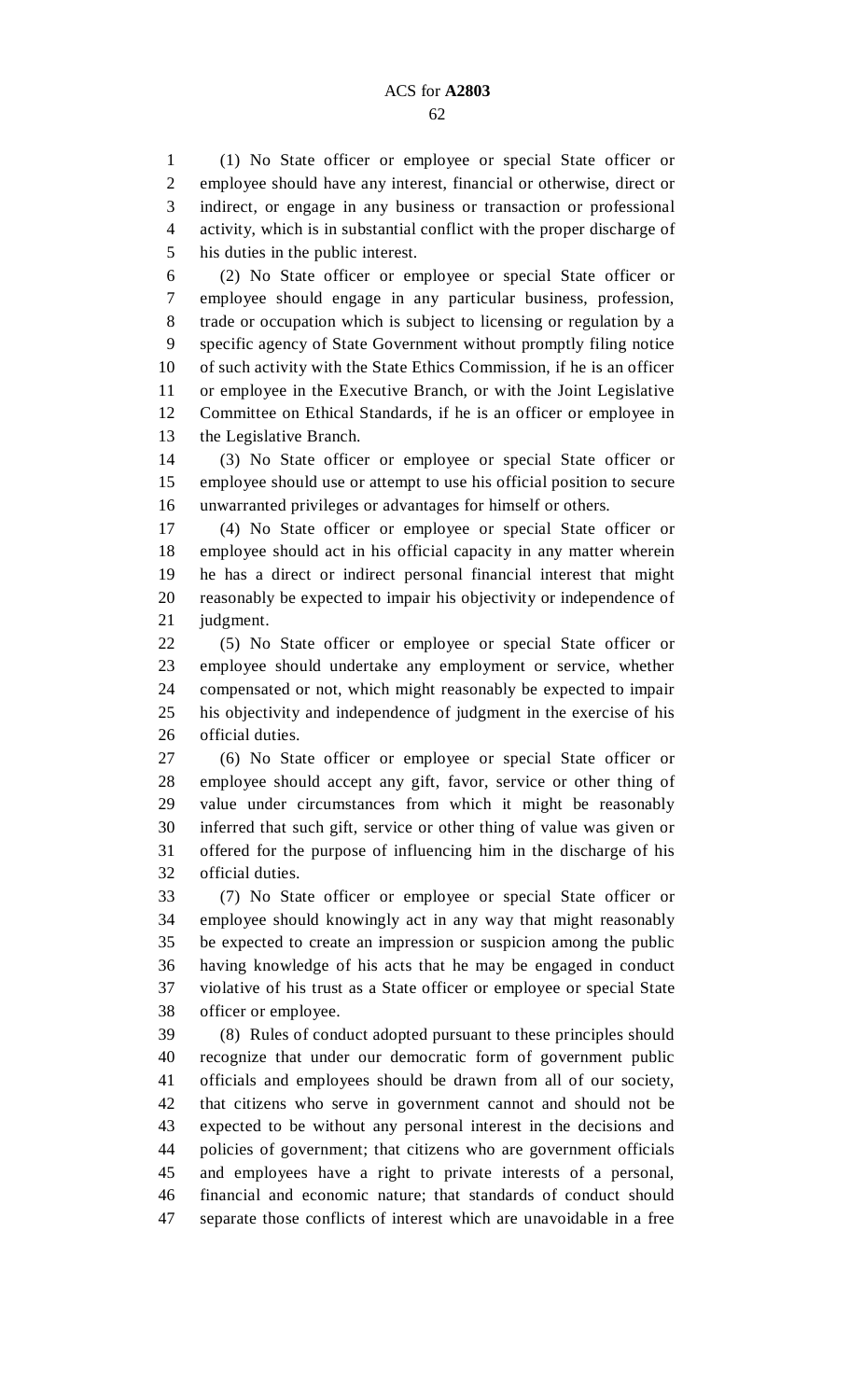1 society from those conflicts of interest which are substantial and 2 material, or which bring government into disrepute. 3 (f) The code of ethics for members of the Legislature shall 4 conform to subsection (e) hereof as nearly as may be possible. 5 (cf: P.L.2005, c.382, s.10) 6 7 105. Section 13 of P.L.1971, c.182 (52:13D-24) is amended to 8 read as follows: 9 13. a. No State officer or employee, special State officer or 10 employee, or member of the Legislature shall solicit, receive or 11 agree to receive, whether directly or indirectly, any compensation, 12 reward, employment, gift, honorarium, out-of-State travel or 13 subsistence expense or other thing of value from any source other 14 than the State of New Jersey, for any service, advice, assistance, 15 appearance, speech or other matter related to the officer, employee, 16 or member's official duties, except as authorized in this section. 17 b. A State officer or employee, special State officer or 18 employee, or member of the Legislature may, in connection with 19 any service, advice, assistance, appearance, speech or other matter 20 related to the officer, employee, or member's official duties, solicit, 21 receive or agree to receive, whether directly or indirectly, from 22 sources other than the State, the following: 23 (1) reasonable fees for published books on matters within the 24 officer, employee, or member's official duties; 25 (2) reimbursement or payment of actual and reasonable 26 expenditures for travel or subsistence and allowable entertainment 27 expenses associated with attending an event in New Jersey if 28 expenditures for travel or subsistence and entertainment expenses 29 are not paid for by the State of New Jersey; 30 (3) reimbursement or payment of actual and reasonable 31 expenditures for travel or subsistence outside New Jersey, not to 32 exceed \$500.00 per trip, if expenditures for travel or subsistence 33 and entertainment expenses are not paid for by the State of New 34 Jersey. The \$500 per trip limitation shall not apply if the 35 reimbursement or payment is made by (a) a nonprofit organization 36 of which the officer, employee, or member is, at the time of 37 reimbursement or payment, an active member as a result of the 38 payment of a fee or charge for membership to the organization by 39 the State or the Legislature in the case of a member of the 40 Legislature; (b) a nonprofit organization that does not contract with 41 the State to provide goods, materials, equipment, or services; or (c) 42 any agency of the federal government, any agency of another state 43 or of two or more states, or any political subdivision of another 44 state. 45 Members of the Legislature shall obtain the approval of the 46 presiding officer of the member's House before accepting any 47 reimbursement or payment of expenditures for travel or subsistence 48 outside New Jersey.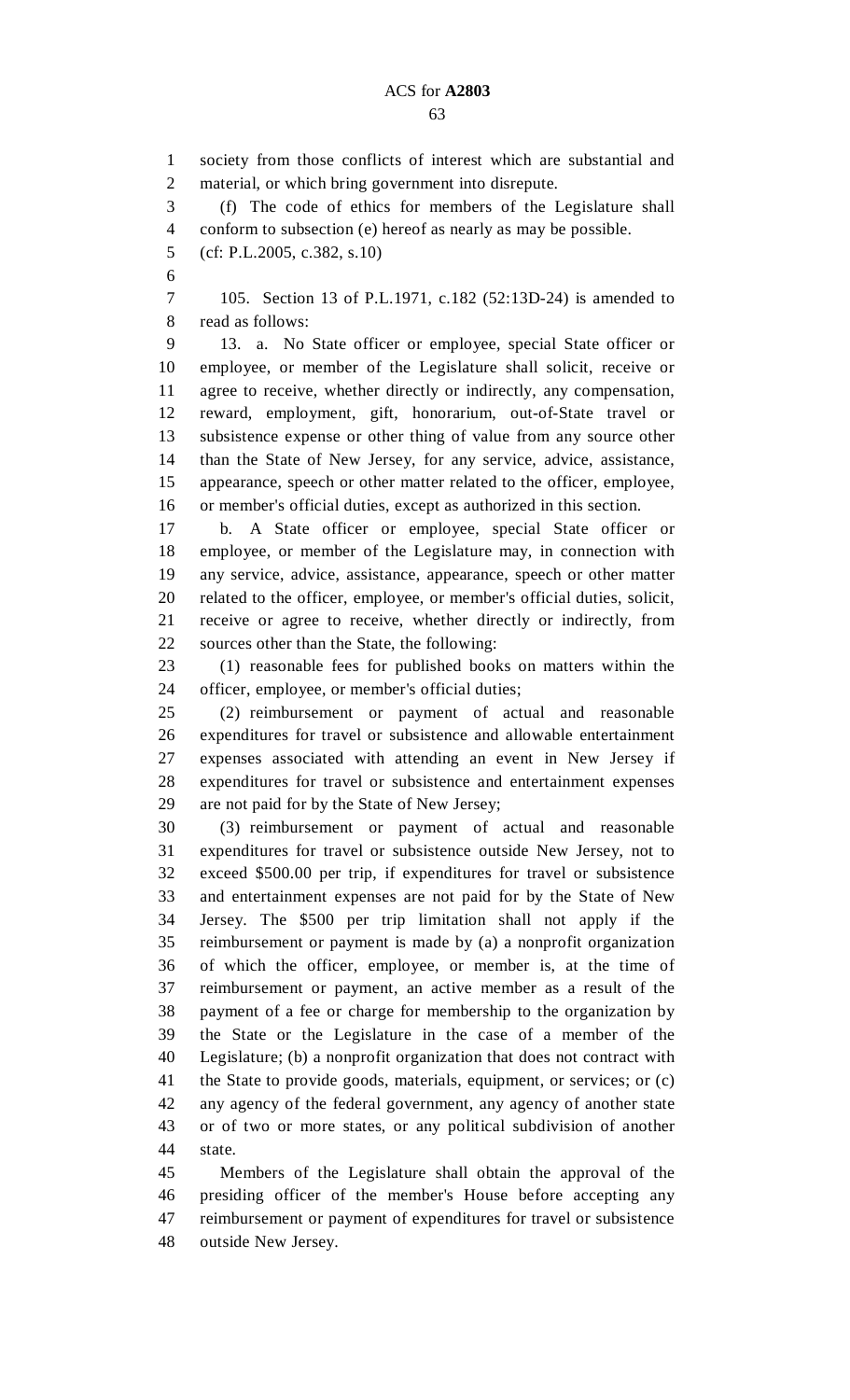1 As used in this subsection, "reasonable expenditures for travel or 2 subsistence" means commercial travel rates directly to and from an 3 event and food and lodging expenses which are moderate and 4 neither elaborate nor excessive; and "allowable entertainment 5 expenses" means the costs for a guest speaker, incidental music and 6 other ancillary entertainment at any meal at an event, provided they 7 are moderate and not elaborate or excessive, but does not include 8 the costs of personal recreation, such as being a spectator at or 9 engaging in a sporting or athletic activity which may occur as part 10 of that event.

11 c. This section shall not apply to the solicitation or acceptance 12 of contributions to the campaign of an announced candidate for 13 elective public office, except that campaign contributions may not 14 be accepted if they are known to be given in lieu of a payment 15 prohibited pursuant to this section.

16 d. (1) Notwithstanding any other provision of law, a designated 17 State officer as defined in paragraph (2) of this subsection shall not 18 solicit, receive or agree to receive, whether directly or indirectly, 19 any compensation, salary, honorarium, fee, or other form of income 20 from any source, other than the compensation paid or reimbursed to 21 him or her by the State for the performance of official duties, for 22 any service, advice, assistance, appearance, speech or other matter, 23 except for investment income from stocks, mutual funds, bonds, 24 bank accounts, notes, a beneficial interest in a trust, financial 25 compensation received as a result of prior employment or 26 contractual relationships, and income from the disposition or rental 27 of real property, or any other similar financial instrument and 28 except for reimbursement for travel as authorized in subsections (2) 29 and (3) of paragraph b. of this section. To receive such income, a 30 designated State officer shall first seek review and approval by the 31 State Ethics Commission to ensure that the receipt of such income 32 does not violate the "New Jersey Conflicts of Interest Law," 33 P.L.1971, c.182 (C.52:13D-12 et seq.) or any applicable code of 34 ethics, and does not undermine the full and diligent performance of 35 the designated State officer's duties.

36 (2) For the purposes of this subsection, "designated State 37 officer" shall include: the Governor, the Adjutant General, the 38 Secretary of Agriculture, the Attorney General, the Commissioner 39 of Banking and Insurance, the Secretary and Chief Executive 40 Officer of the Commerce and Economic Growth Commission, the 41 Commissioner of Community Affairs, the Commissioner of 42 Corrections, the Commissioner of Education, the Commissioner of 43 Environmental Protection, the Commissioner of Health and Senior 44 Services, the Commissioner of Human Services, the Commissioner 45 of Children and Families, the Commissioner of Labor and 46 Workforce Development, [the Commissioner of Personnel,] the<br>47 President of the State Board of Public Utilities, the Secretary of President of the State Board of Public Utilities, the Secretary of 48 State, the Superintendent of State Police, the Commissioner of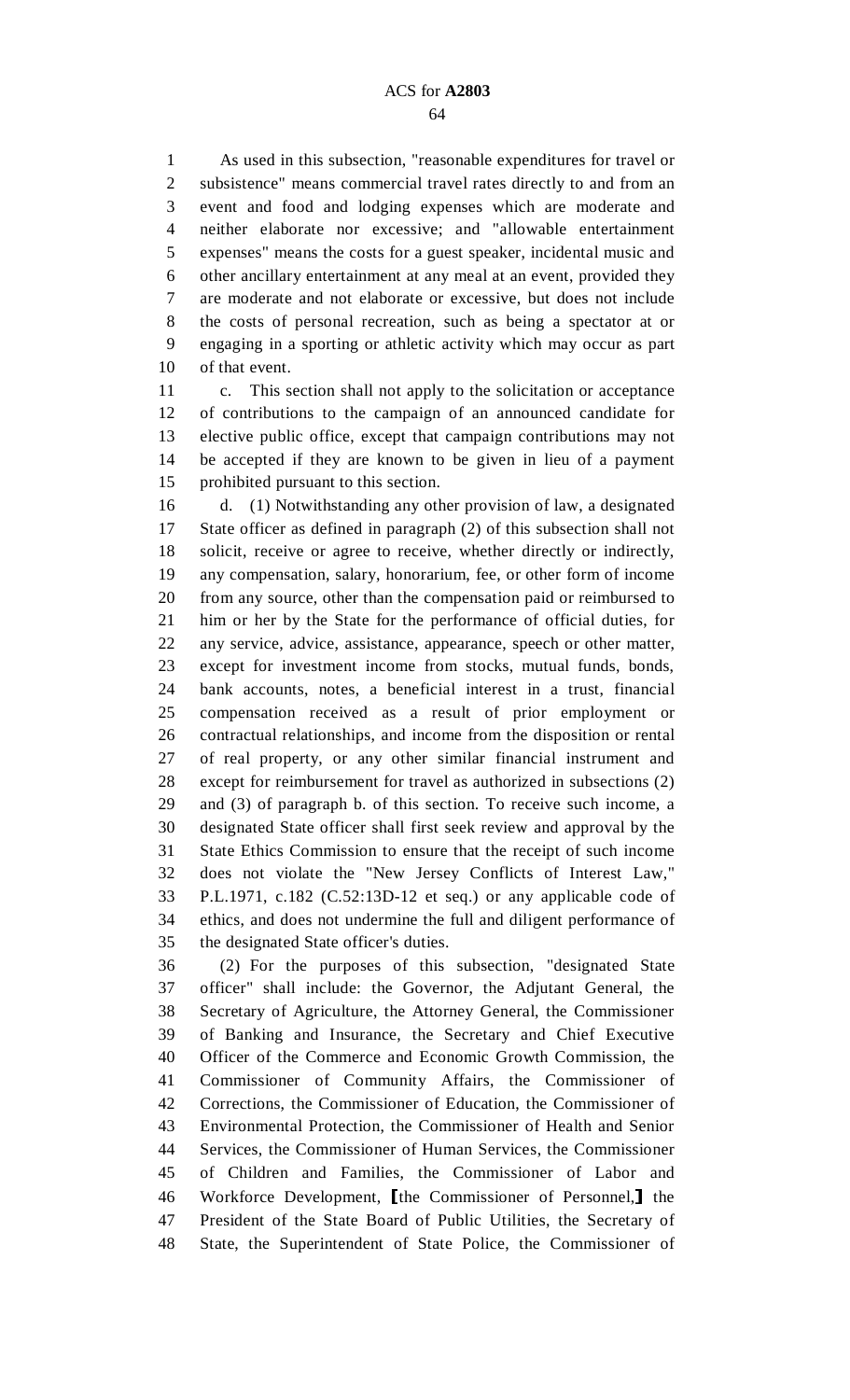1 Transportation, the State Treasurer, the head of any other 2 department in the Executive Branch, and the following members of 3 the staff of the Office of the Governor: Chief of Staff, Chief of 4 Management and Operations, Chief of Policy and Communications, 5 Chief Counsel to the Governor, Director of Communications, Policy 6 Counselor to the Governor, and any deputy or principal 7 administrative assistant to any of the aforementioned members of 8 the staff of the Office of the Governor listed in this subsection. 9 e. A violation of this section shall not constitute a crime or 10 offense under the laws of this State. 11 (cf: P.L.2006, c.47, s.188) 12 13 106. Section 1 of P.L.1974, c.55 (C.52:14-15.107) is amended to 14 read as follows: 15 1. Notwithstanding the provisions of the annual appropriations 16 act and section 7 of P.L.1974, c.55 (C.52:14-15.110), the Governor 17 shall fix and establish the annual salary, not to exceed \$133,330 in 18 calendar year 2000, \$137,165 in calendar year 2001 and \$141,000 19 in calendar year 2002 and thereafter, for each of the following 20 officers: 21 Title 22 Agriculture Department 23 Secretary of Agriculture 24 Children and Families Department 25 Commissioner of Children and Families 26 Community Affairs Department 27 Commissioner of Community Affairs 28 Corrections Department 29 Commissioner of Corrections 30 Education Department 31 Commissioner of Education 32 Environmental Protection Department 33 Commissioner of Environmental Protection 34 Health and Senior Services Department 35 Commissioner of Health and Senior Services 36 Human Services Department 37 Commissioner of Human Services 38 Banking and Insurance Department 39 Commissioner of Banking and Insurance 40 Labor and Workforce Development Department 41 Commissioner of Labor and Workforce Development 42 Law and Public Safety Department 43 Attorney General 44 Military and Veterans' Affairs Department 45 Adjutant General 46 **[Personnel Department**<br>47 **Commissioner of Per** 47 Commissioner of Personnel]<br>48 State Department

**State Department**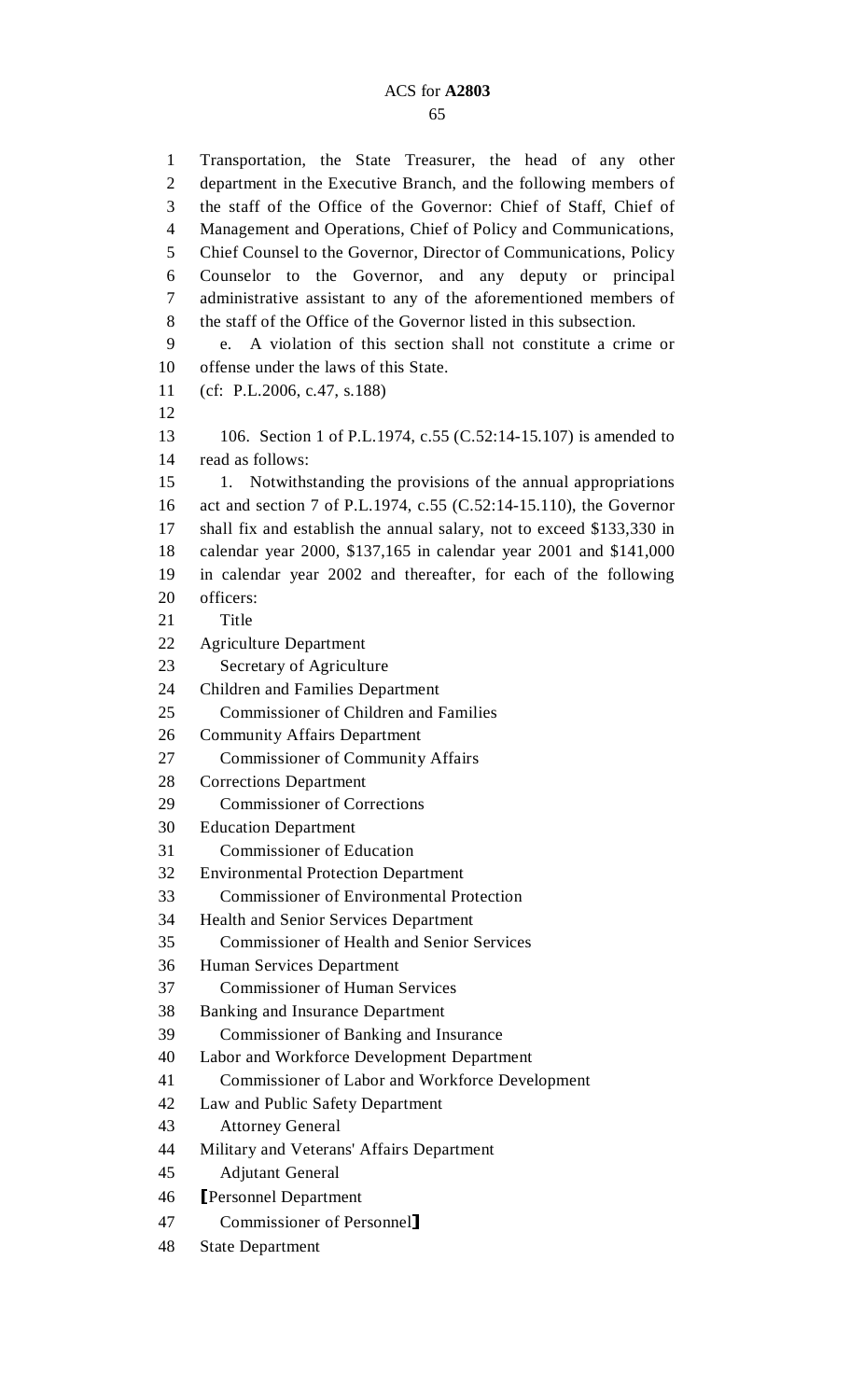1 Secretary of State 2 Transportation Department 3 Commissioner of Transportation 4 Treasury Department 5 State Treasurer 6 Members, Board of Public Utilities 7 Public Advocate Department 8 Public Advocate 9 (cf: P.L.2007, c.253, s.23) 10 11 107. Section 2 of P.L.1974, c.55 (C.52:14-15.108) is amended to 12 read as follows: 13 2. The salary ranges for the following positions shall be as 14 established by the *[Department of Personnel]* Civil Service<br>15 Commission with the approval of the Director, Division of Budget Commission with the approval of the Director, Division of Budget 16 and Accounting. The salary rate for any such position shall be the 17 salary step in such range next above the salary currently being paid; 18 provided, however, that any sums appropriated for salaries may be 19 made available for salary adjustments therein arising from various 20 exigencies of the State service and for normal merit salary 21 increments as the [Commissioner of Personnel, the] Civil Service<br>22 Commission, the State Treasurer and the Director of the Division of Commission, the State Treasurer and the Director of the Division of 23 Budget and Accounting shall determine; and provided, further, that 24 nothing in this act shall reduce the salary rate for any such position 25 below that which is being paid on the effective date of this act: 26 [Personnel Department<br>27 Chief Examiner and 27 Chief Examiner and Secretary<br>28 Community Affairs Department **Community Affairs Department** 29 Assistant Commissioner of Community Affairs 30 Director, Division of State and Regional Planning 31 Director, Division of Local Government Services 32 Director, Division of Housing and Urban Renewal 33 Director, Office of Aging Programs 34 Director, Office on Women 35 Environmental Protection Department 36 Director, Division of Water Resources 37 Director, Division of Parks and Forestry 38 Director of Fish, Game and Shell Fisheries 39 Director, Division of Marine Services 40 Director, Division of Environmental Quality 41 Health and Senior Services Department 42 Director, Division, of Narcotic and Drug Abuse Control 43 Corrections Department 44 Chairman, State Parole Board 45 Associate Member, State Parole Board 46 Public Defender 47 Labor and Workforce Development Department 48 Director, Workplace Standards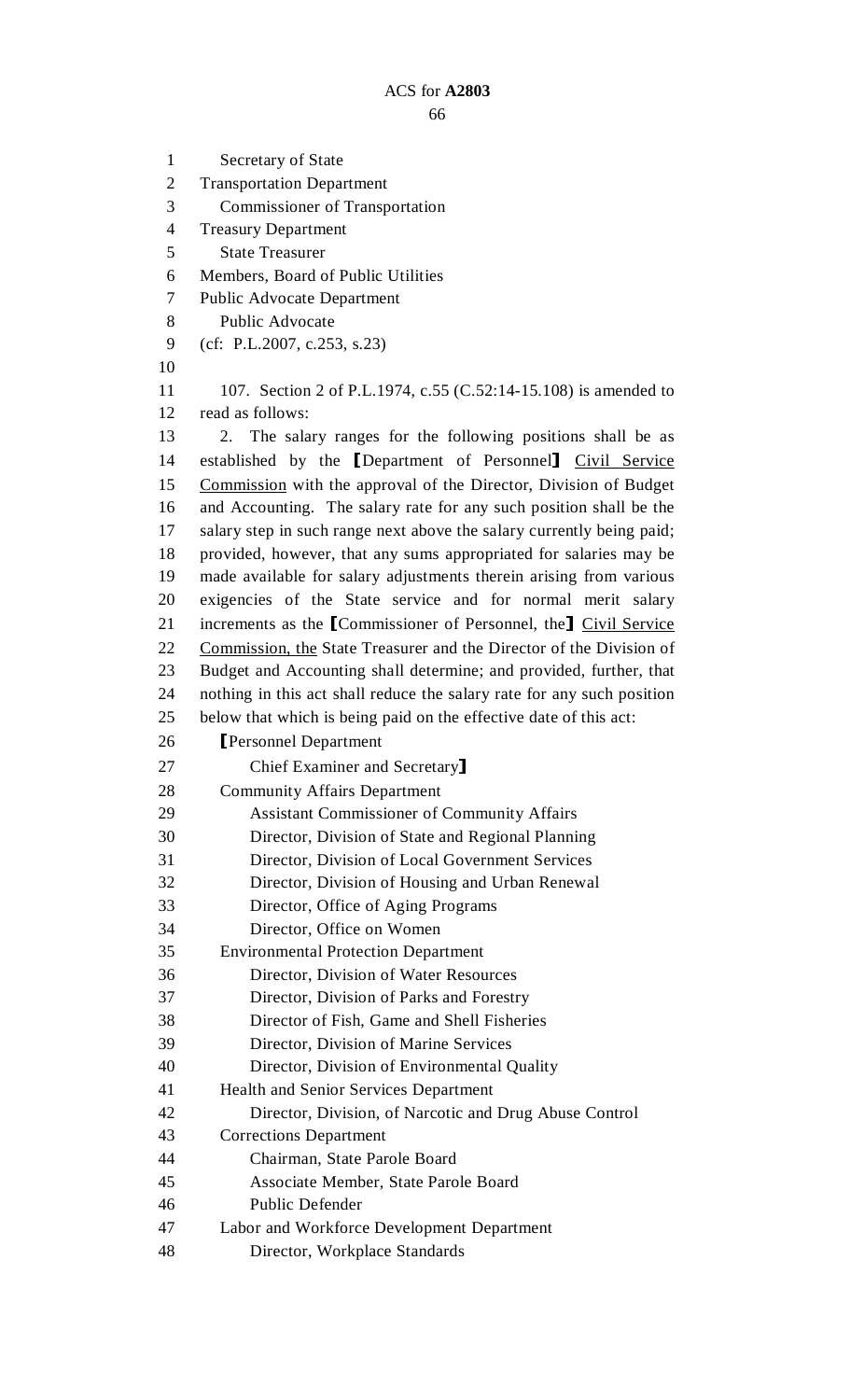| $\mathbf{1}$   | Law and Public Safety Department                                        |
|----------------|-------------------------------------------------------------------------|
| $\overline{2}$ | Colonel and Superintendent, State Police                                |
| 3              | <b>State Medical Examiner</b>                                           |
| $\overline{4}$ | Director, Division of Alcoholic Beverage Control                        |
| 5              | <b>State Superintendent of Weights and Measures</b>                     |
| 6              | <b>Public Utilities Department</b>                                      |
| 7              | Director, Office of Cable Television                                    |
| 8              | <b>Executive Director, Public Broadcasting</b>                          |
| 9              | <b>State Department</b>                                                 |
| 10             | <b>Transportation Department</b>                                        |
| 11             | <b>Assistant Commissioner for Highways</b>                              |
| 12             | <b>Assistant Commissioner for Public Transportation</b>                 |
| 13             | Chief<br>Administrator,<br><b>New</b><br>Jersey<br>Motor<br>Vehicle     |
| 14             | Commission                                                              |
| 15             | <b>Treasury Department</b>                                              |
| 16             | Director, Division of Budget and Accounting                             |
| 17             | Director, Division of Taxation                                          |
| 18             | Director, Division of Purchase and Property                             |
| 19             | Director, Division of Pensions and Benefits                             |
| 20             | Director, Division of State Lottery.                                    |
| 21             | (cf: P.L.2005, c.240, s.2)                                              |
| 22             |                                                                         |
| 23             | 108. Section 3 of P.L.1961, c.49 (C.52:14-17.27) is amended to          |
| 24             | read as follows:                                                        |
| 25             | 3. There is hereby created a State Health Benefits Commission,          |
| 26             | consisting of five members: the State Treasurer; the Commissioner       |
| 27             | of Banking and Insurance; the [Commissioner of Personnel]               |
| 28             | Chairperson of the Civil Service Commission; a State employees'         |
| 29             | representative chosen by the Public Employees' Committee of the         |
| 30             | AFL-CIO; and, through June 30, 2008, when employers of                  |
| 31             | employees, as defined in section 32 of P.L.2007, c.103 (C.52:14-        |
| 32             | 17.46.2), will no longer be eligible to participate in the State Health |
| 33             | Benefits Program authorized by P.L.1961, c.49, a representative         |
| 34             | chosen by the New Jersey Education Association, which represents        |
| 35             | the largest number of employees of employers other than the State       |
| 36             | participating in the State Health Benefits Program. Beginning July      |
| 37             | 1, 2008, the fifth member of the commission shall be a local            |
| 38             | employees' representative chosen by the Public Employees'               |
| 39             | Committee of the AFL-CIO.                                               |
| 40             | The treasurer shall be chairman of the commission and the health        |
| 41             | benefits program authorized by P.L.1961, c.49 shall be administered     |
| 42             | in the Treasury Department. The Director of the Division of             |
| 43             | Pensions and Benefits shall be the secretary of the commission. The     |
| 44             | commission shall establish a health benefits program for the            |
| 45             | employees of the State, the cost of which shall be paid as specified    |
| 46             | in section 6 of P.L.1961, c.49. The commission shall establish rules    |
| 47             | and regulations as may be deemed reasonable and necessary for the       |
| 48             | administration of P.L.1961, c.49.                                       |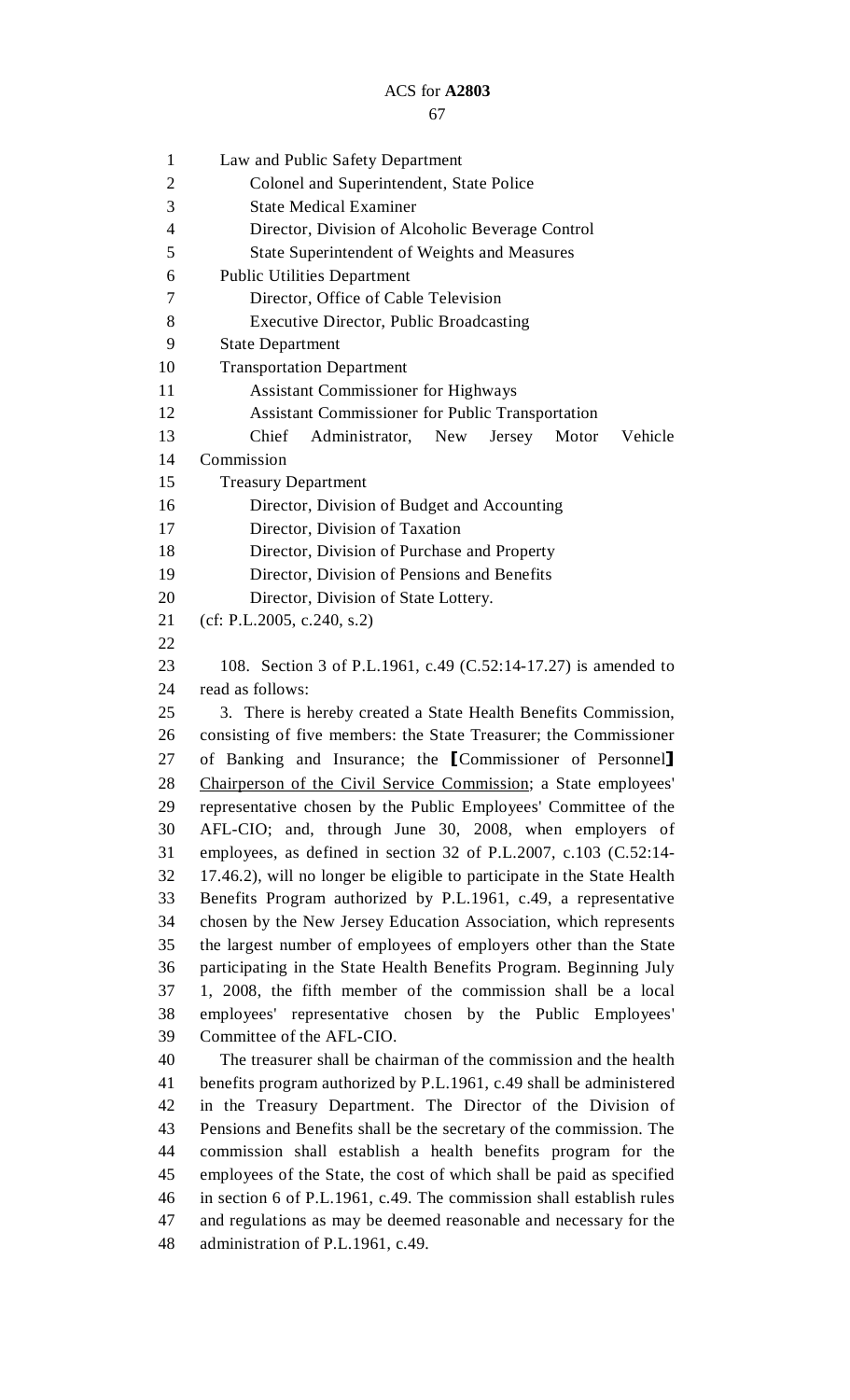1 The Attorney General shall be the legal advisor of the 2 commission. 3 The members of the commission shall serve without 4 compensation but shall be reimbursed for any necessary 5 expenditures. The public employee members shall not suffer loss of 6 salary or wages during service on the commission. 7 The commission shall publish annually a report showing the 8 fiscal transactions of the program for the preceding year and stating 9 other facts pertaining to the plan. The commission shall submit the 10 report to the Governor and furnish a copy to every employer for use 11 of the participants and the public. 12 (cf: P.L.2007, c.103, s.20) 13 14 109. Section 2 of P.L.1961, c.56 (C.52:17B-67) is amended to 15 read as follows: 16 2. As used in this act: 17 "Approved school" shall mean a school approved and authorized 18 by the Police Training Commission to give police training courses 19 or a training course for State and county corrections officers and 20 juvenile detention officers as prescribed in this act. 21 "Commission" shall mean the Police Training Commission or 22 officers or employees thereof acting on its behalf. 23 "County" shall mean any county which within its jurisdiction has 24 or shall have a law enforcement unit as defined in this act. 25 "Law enforcement unit" shall mean any police force or 26 organization in a municipality or county which has by statute or 27 ordinance the responsibility of detecting crime and enforcing the 28 general criminal laws of this State. 29 "Municipality" shall mean a city of any class, township, borough, 30 village, camp meeting association, or any other type of municipality 31 in this State which, within its jurisdiction, has or shall have a law 32 enforcement unit as defined in this act. 33 "Permanent appointment" shall mean an appointment having 34 permanent status as a police officer in a law enforcement unit as 35 prescribed by Title 11A of the New Jersey Statutes, [Merit System 36 Board] Civil Service Commission Rules and Regulations, or of any 36 Board] Civil Service Commission Rules and Regulations, or of any<br>37 other law of this State, municipal ordinance, or rules and other law of this State, municipal ordinance, or rules and 38 regulations adopted thereunder. 39 "Police officer" shall mean any employee of a law enforcement 40 unit, including sheriff's officers and county investigators in the 41 office of the county prosecutor, other than civilian heads thereof, 42 assistant prosecutors and legal assistants, persons appointed 43 pursuant to the provisions of R.S.40:47-19, persons whose duties do 44 not include any police function, court attendants, State and county 45 corrections officers, juvenile corrections officers and juvenile 46 detention officers.

47 (cf: P.L.1995, c.280, s.54)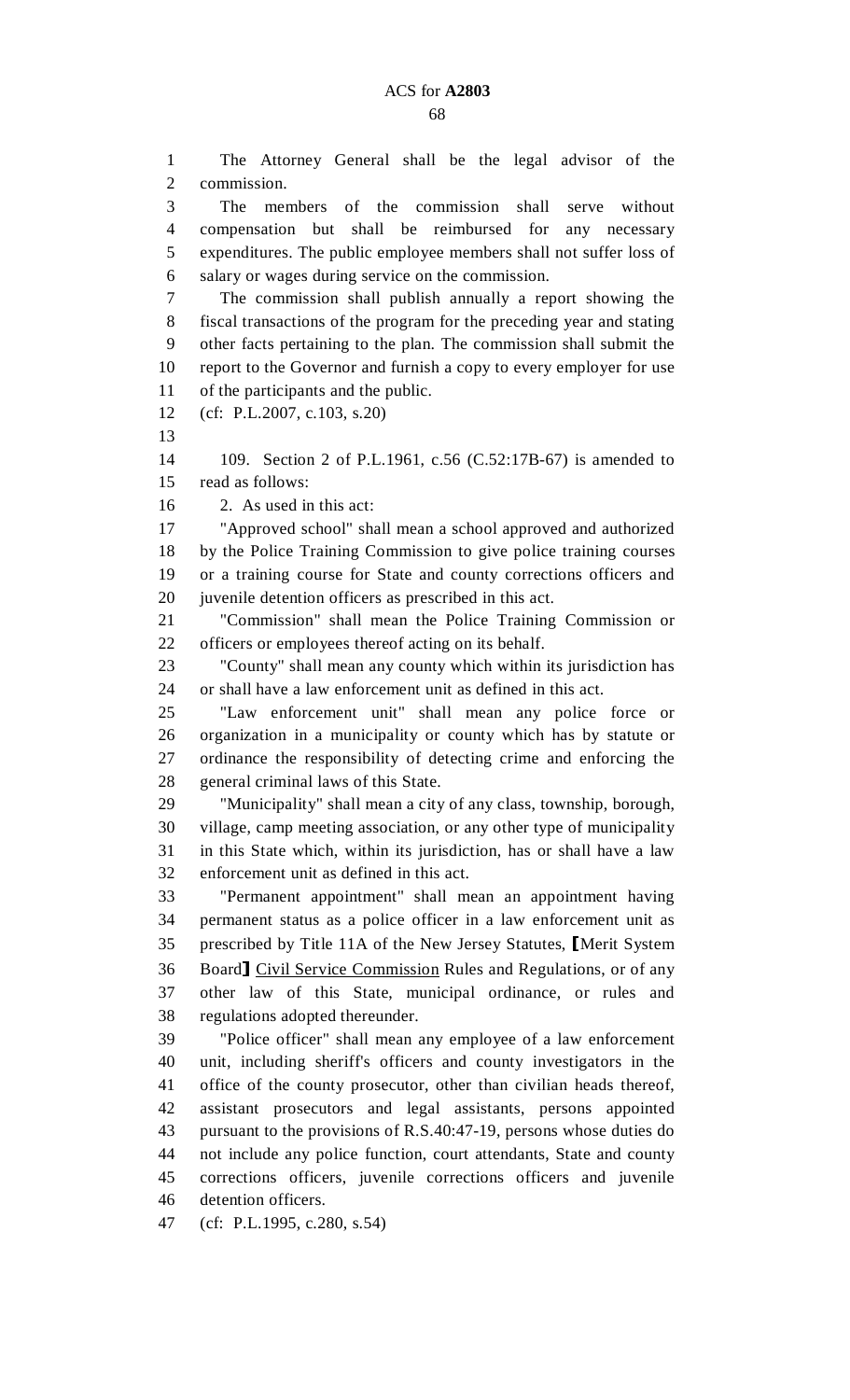1 110. Section 4 of P.L.1995, c.284 (C.52:17B-172) is amended to 2 read as follows:

3 4. a. The advisory council to the Juvenile Justice Commission 4 shall consist of the following members:

5 (1) The Commissioner of the Department of Labor and 6 Workforce Development, the Commissioner of the Department of 7 Health, the Commissioner of the Department of Community 8 Affairs, the [Commissioner of the Department of Personnel]<br>9 Chairperson of the Civil Service Commission, the Public Defender Chairperson of the Civil Service Commission, the Public Defender 10 and a county prosecutor selected by and serving at the pleasure of 11 the Governor or a person designated by one of the forenamed 12 officers to serve in that officer's place;

13 (2) Nine members who shall be selected for their knowledge, 14 competence, experience or interest in the juvenile justice system. 15 Appointments shall be made as follows: three by the President of 16 the Senate, no more than two of whom shall be of the same political 17 party; three by the Speaker of the General Assembly, no more than 18 two of whom shall be of the same political party and three by the 19 Governor, no more than two of whom shall be of the same political 20 party.

21 b. The term of office of each public member of the advisory 22 council shall be three years; except that of the first members 23 appointed, one appointed by the Governor, one by the President of 24 the Senate and one by the Speaker of the General Assembly shall be 25 appointed for a term of one year, one appointed by the Governor, 26 one by the President of the Senate and one by the Speaker of the 27 General Assembly shall be appointed for a term of two years and 28 the remaining three members shall be appointed for a term of three 29 years. Each member shall serve until a successor has been 30 appointed and qualified, and vacancies shall be filled in the same 31 manner as the original appointments for the remainder of the 32 unexpired term. A member is eligible for reappointment to the 33 council.

34 c. The Governor shall appoint the chair of the advisory council 35 from among the members of the council. The chair shall serve at 36 the pleasure of the Governor during the Governor's term of office 37 and until the appointment and qualification of the chair's successor. 38 The members of the council shall elect a vice-chair from among the 39 members of the council.

40 d. The members of the council shall receive no compensation 41 for their services.

42 (cf: P.L.1995, c.284, s.4)

43

44 111. Section 6 of P.L.1995, c.284 (C.52:17B-174) is amended to 45 read as follows:

46 6. a. The Juvenile Justice Commission shall employ, within the 47 limits of available funds, juvenile corrections officers to staff each 48 State secure juvenile facility and to provide security for other State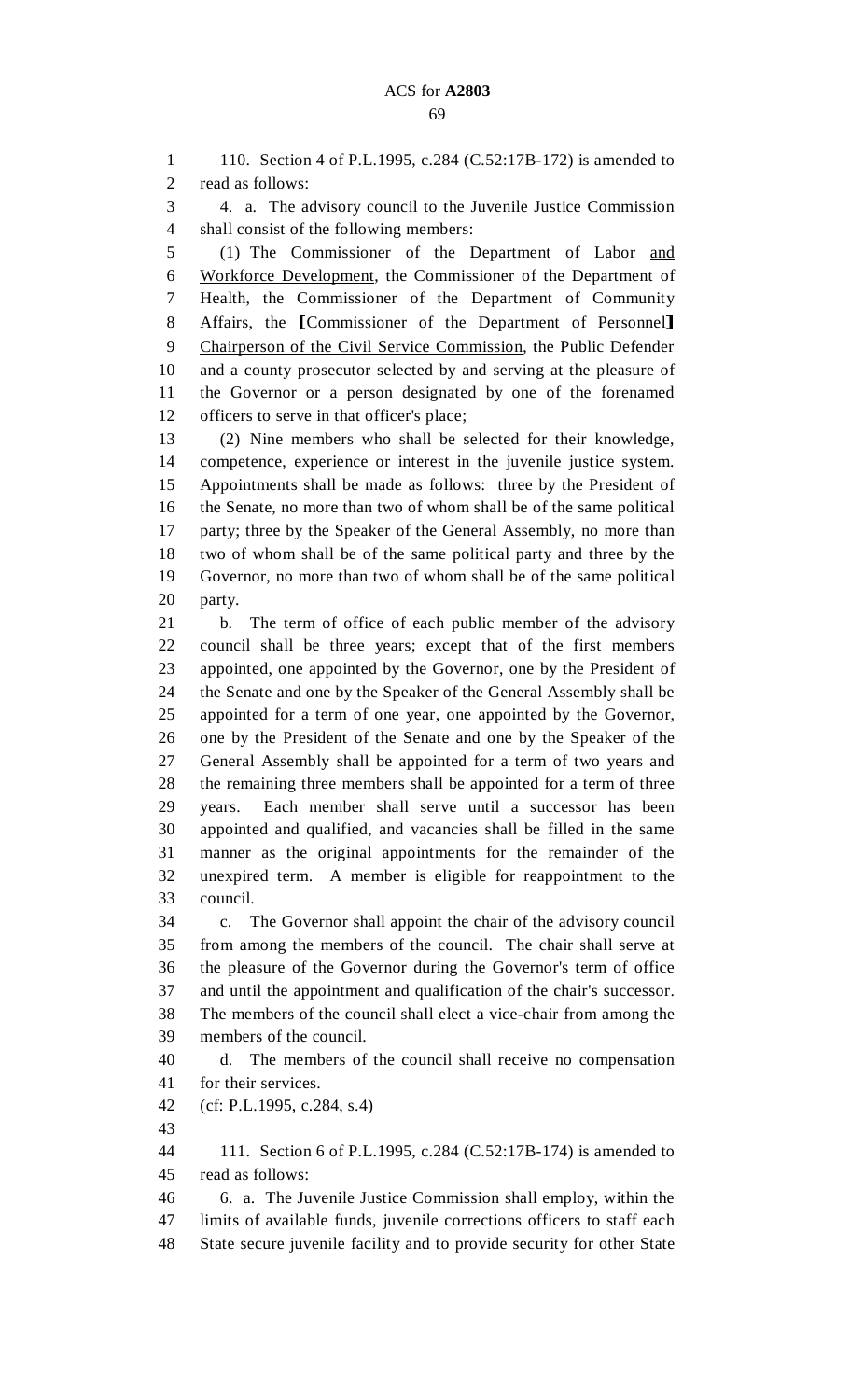1 juvenile facilities and programs including parole programs as 2 deemed appropriate and to perform all other duties related to 3 enforcement of confinement and conditions of release including 4 execution of warrants and legal process. Juvenile corrections 5 officers shall be in the competitive division of the career service 6 established pursuant to N.J.S.11A:3-2, "policemen" within the 7 meaning of section 1 of P.L.1944, c.255 (C.43:16A-1) and members 8 of the Police and Firemen's Retirement System of New Jersey 9 established pursuant to section 2 of P.L.1944, c.255 (C.43:16A-2), 10 and shall be "employees" within the meaning of section 3 of 11 P.L.1941, c.100 (C.34:13A-3).

12 b. Except as provided in subsection c. of this section, no person 13 shall be appointed as a juvenile corrections officer unless that 14 person:

15 (1) Is a citizen of the United States;

16 (2) Is able to read, write and speak the English language well 17 and intelligently;

18 (3) Has a high school diploma or its equivalent;

19 (4) Is sound in body and of good health;

20 (5) Is of good moral character;

21 (6) Has not been convicted of any offense which would make 22 the person unfit to perform the duties of a juvenile corrections 23 officer;

24 (7) Has successfully completed the training course approved by 25 the Police Training Commission and required by section 5 of 26 P.L.1988, c.176 (C.52:17B-68.1) or is exempt pursuant to the 27 provisions of that section; and

28 (8) Meets such other qualifications, including education and 29 training, as may be specified by the commission in consultation 30 with the [Department of Personnel] Civil Service Commission.<br>31 c. (1) Pending appointment of a full complement of juve

c. (1) Pending appointment of a full complement of juvenile 32 corrections officers who meet the requirements of subsection b. of 33 this section, the commission and the Commissioner of Corrections 34 shall arrange through agreement for the assignment of corrections 35 officers necessary to fill the positions transferred pursuant to 36 section 8 of P.L.1995, c.284 (C.52:17B-176). Corrections officers 37 assigned to the commission pursuant to such an agreement shall be 38 under the supervision of the commission during the period of 39 assignment as provided by the agreement between the commission 40 and the Commissioner of Corrections. The primary concerns of all 41 agreements governing assignment and supervision shall be public 42 safety and safety within the facilities and programs. No officer 43 assigned pursuant to such an agreement shall, by virtue of such 44 assignment, be considered an employee of the commission or lose 45 or suffer any diminution of any right, power, privilege or benefit to 46 which the employee would otherwise be entitled pursuant to the 47 provisions of Title 11A of the New Jersey Statutes, Title 34 of the 48 Revised Statutes, or Title 43 of the Revised Statutes, including any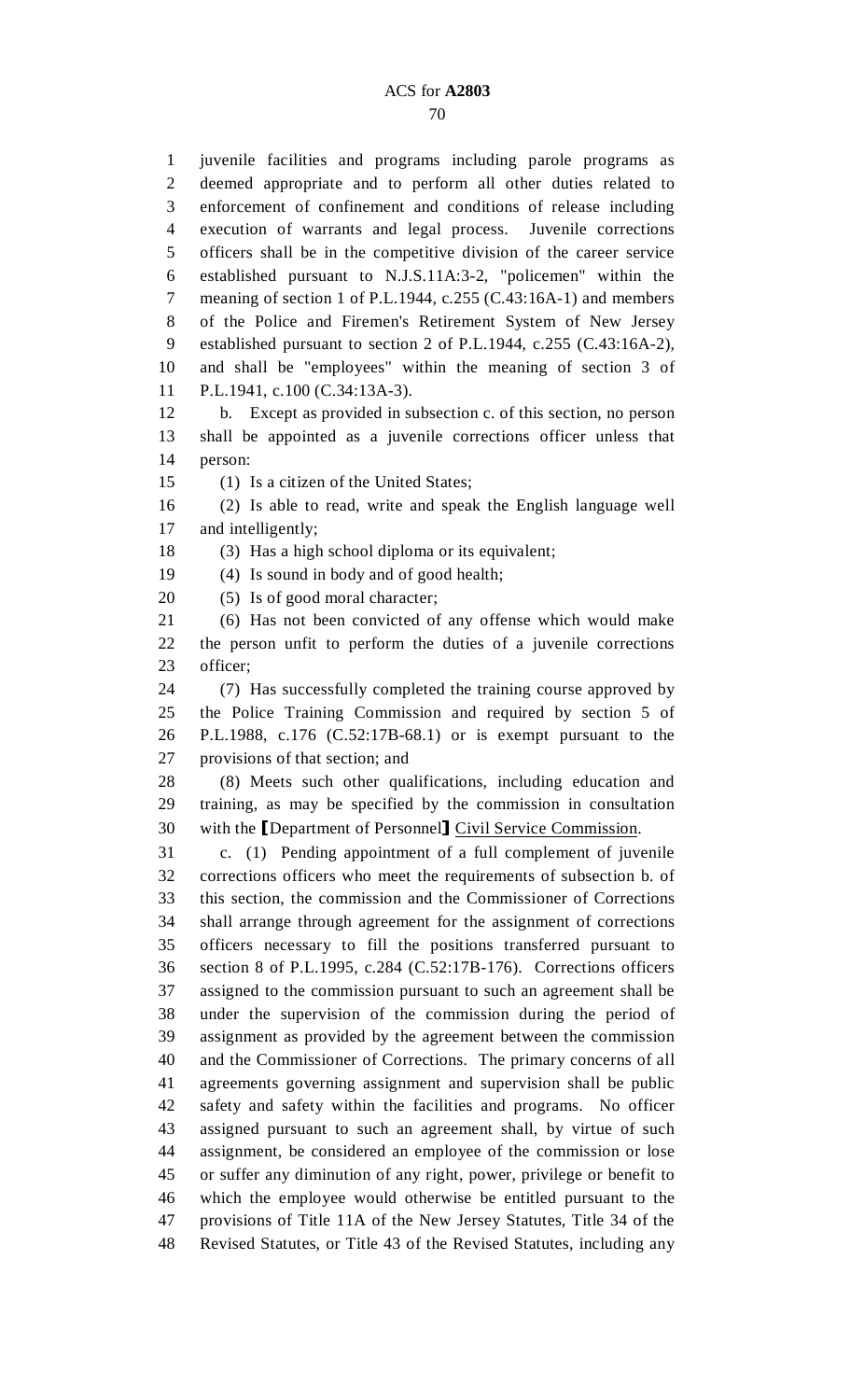1 rights, powers, privileges or benefits as to salary, seniority, 2 promotion, re-employment, retirement, pension or representation 3 for purposes of collective bargaining;

4 (2) Notwithstanding the provisions of subsection b. of this 5 section, a corrections officer assigned to the commission pursuant 6 to this section shall not be considered ineligible for the position of 7 juvenile corrections officer solely because the officer does not meet 8 any educational or training requirement the commission may 9 establish and may be appointed as a juvenile corrections officer if 10 the officer applies for such position within 18 months of the 11 effective date of this act. A juvenile corrections officer appointed 12 pursuant to this subsection shall not be deprived of any right or 13 protection provided by Title 11A of the New Jersey Statutes or any 14 pension or retirement system and, notwithstanding any law or 15 regulation to the contrary, shall be eligible to compete for vacant 16 positions within the Department of Corrections with full credit for 17 experience, service and rank earned as an employee of the 18 Department of Corrections and such credit for experience, service 19 and rank earned as an employee of the commission as the 20 Commissioner of Corrections, after consultation with the 21 Commissioner of Personnel, deems appropriate.

22 d. Each juvenile corrections officer shall by virtue of such 23 employment and in addition to any other power or authority, be 24 empowered to act as an officer for the detection, apprehension, 25 arrest and adjudication of offenders against the law and, subject to 26 regulations promulgated by the commission and conditions set forth 27 in N.J.S.2C:39-6, shall have the authority to possess and carry a 28 firearm.

29 (cf: P.L.1995, c.284, s.6)

30

31 112. Section 8 of P.L.1975, c.217 (C.52:27D-126) is amended to 32 read as follows:

33 8. a. The appointing authority of any municipality shall appoint 34 a construction official and any necessary subcode officials to 35 administer and enforce the code. The appointing authority may, by 36 resolution or order as appropriate, set the total number of weekly 37 hours of operation of the construction official's office and the total 38 number of weekly work hours of the construction official, 39 commensurate with the compensation paid to the construction 40 official. The appointing authority shall not set the specific work 41 hours of the construction official. The appointing authority shall 42 also appoint a construction board of appeals to hear and decide 43 appeals from decisions made by said construction official and 44 subcode officials, in the administration and enforcement of the 45 code. Nothing herein, however, shall prevent a municipality from 46 accepting inspections as to compliance with the code or any 47 subcode thereof made by an inspection authority approved by the 48 State of New Jersey pursuant to law.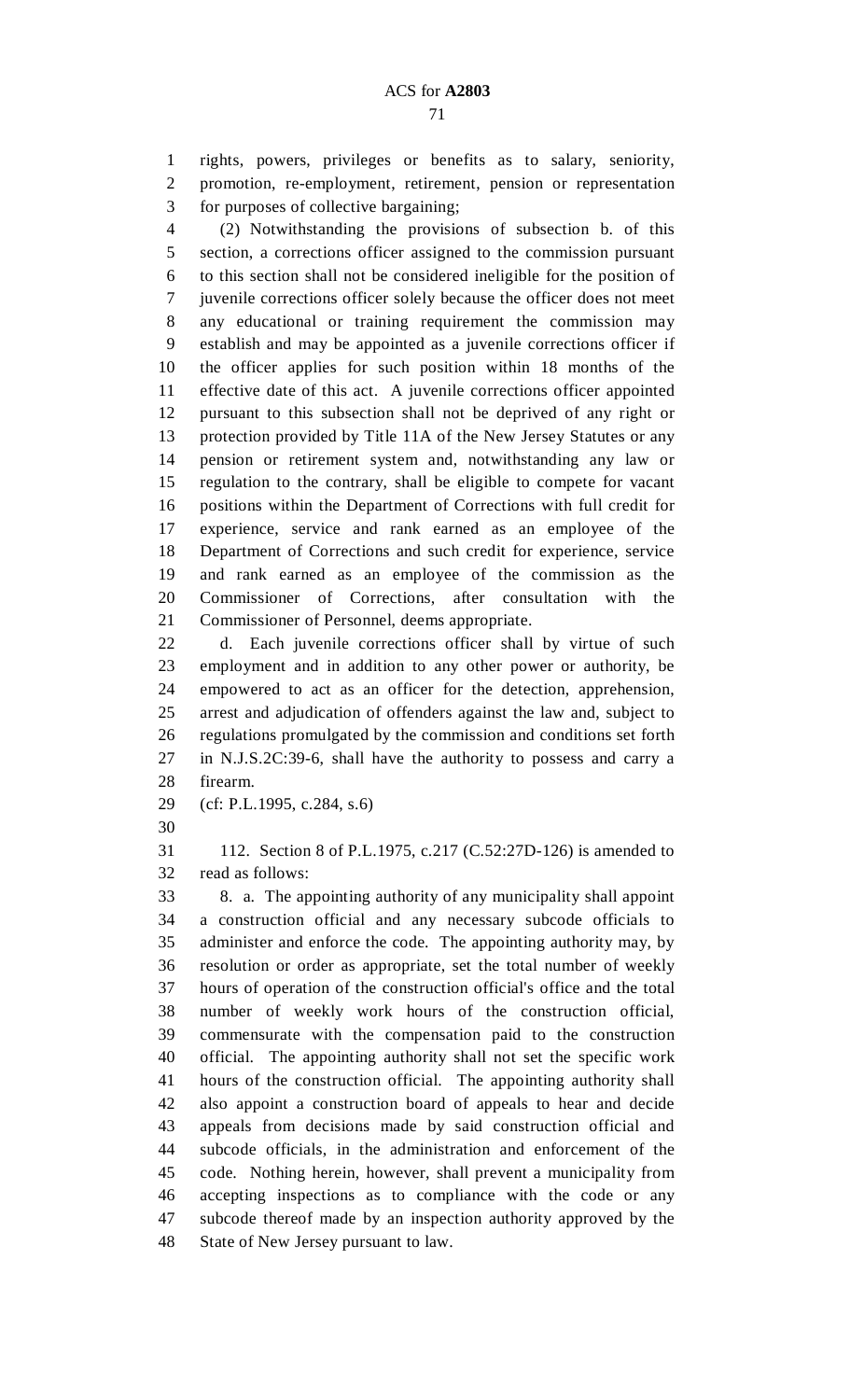1 b. To establish tenure rights or any other right or protection 2 provided by the "State Uniform Construction Code Act" or Title 3 11A, Civil Service, of the New Jersey Statutes, or any pension law 4 or retirement system, the job title "construction official" shall be 5 equivalent to that job title which, prior to the adoption of the State 6 Uniform Construction Code as provided in section 5 of the "State 7 Uniform Construction Code Act," entailed the chief administrative 8 responsibility to enforce all construction codes which had been 9 adopted by the municipal governing body, the enforcement of 10 which was not the responsibility of an authorized private inspection 11 agency; and the job title "subcode official" shall be equivalent to 12 that job title which, prior to the adoption of the State Uniform 13 Construction Code, entailed subordinate administrative 14 responsibility to enforce one or more of the following construction 15 codes: building, plumbing, electrical or fire code.

16 Any person, in a municipality operating under Title 11A, Civil 17 Service, of the New Jersey Statutes, who, prior to the adoption of 18 the State Uniform Construction Code, held the equivalent of the job 19 title "construction" official or "subcode" official, but who no longer 20 holds his position as a result of a determination that his old job title 21 was not equivalent to that of "construction" official or "subcode" 22 official, shall be offered reappointment as a construction official or 23 subcode official, as the case may be, and shall be granted permanent 24 classified status in such position. Tenure shall continue for (1) any 25 construction official or subcode official who is serving under tenure 26 as otherwise provided by law on the effective date of this act or 27 within one year thereafter, or (2) any person certified pursuant to 28 subsection c. of this section and who subsequently gains such 29 tenure.

30 A construction official or subcode official appointed in a 31 municipality operating under the provisions of Title 11A, Civil 32 Service, of the New Jersey Statutes, who, at the time of adoption of 33 the State Uniform Construction Code, January 1, 1977, or prior to 34 January 1, 1981, had permanent classified status or was employed 35 as a construction official or subcode official or in another position 36 in the unclassified service, shall be included in the classified service 37 without civil service examination in his respective title of 38 construction official or subcode official. Any individual employed 39 by a municipality, who, in his employment with the municipality 40 between January 1, 1977 and prior to January 1, 1981, was charged 41 with the chief administrative responsibility to enforce all existing 42 municipal construction codes, shall be deemed as appointed to the 43 position of construction official for the purposes of this act. Any 44 individual employed by a municipality, who, in his employment 45 with the municipality between January 1, 1977 and prior to January 46 1, 1981, was charged with chief responsibility to enforce the 47 municipal building, plumbing, fire, or electrical code, shall be 48 deemed as appointed to the position of subcode official for the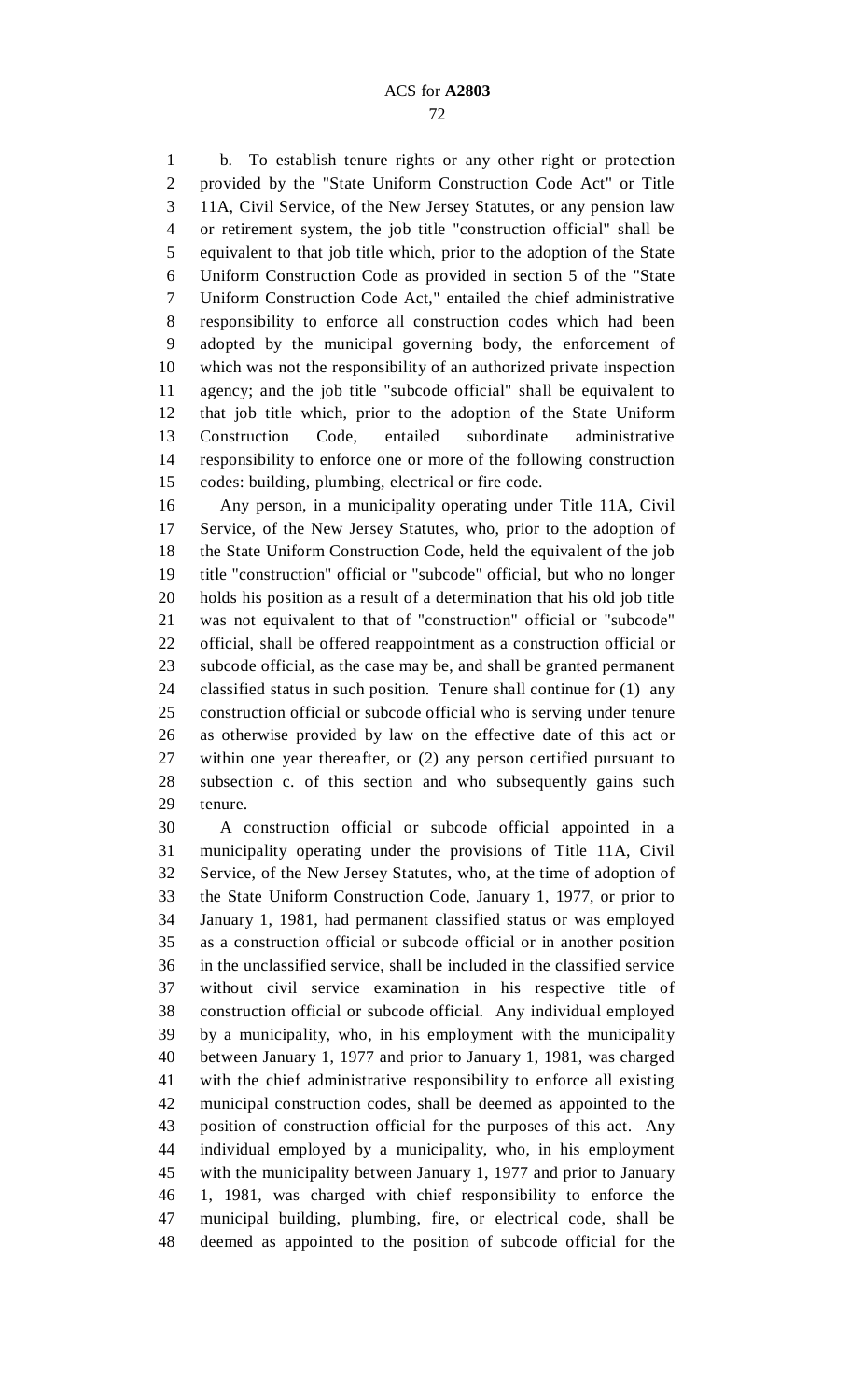1 purposes of this act. No person, on or after January 1, 1981, shall 2 be appointed as construction or subcode official in a municipality 3 operating under Title 11A, Civil Service, of the New Jersey Statutes 4 without having passed an examination administered by the [Merit 5 System Board] Civil Service Commission certifying the merit and 5 System Board Civil Service Commission certifying the merit and<br>6 fitness of the person to hold such position: provided that, whenever fitness of the person to hold such position; provided that, whenever 7 a noncivil service municipality adopts the provisions of that Title, 8 construction code officials and subcode officials of such 9 municipality appointed prior to the filing of the petition for the 10 adoption of civil service, shall attain permanent status in the 11 classified service without examination. Any construction or 12 subcode official appointed after January 1, 1981 on a provisional 13 basis in a municipality which has adopted the provisions of Title 14 11A, Civil Service, of the New Jersey Statutes, may not be removed 15 from office except for just cause after a fair and impartial hearing 16 has been held at the local level, with no further appeal to the [Merit 17 System Board] Civil Service Commission; provided, however, that 17 System Board Civil Service Commission; provided, however, that<br>18 such a construction or subcode official may be removed to permit such a construction or subcode official may be removed to permit 19 the appointment of a person certified for appointment by the [Merit 20 System Board ] Civil Service Commission. 20 System Board <u>Civil Service Commission</u>.<br>21 A construction official or subcode office

A construction official or subcode official in a noncivil service 22 municipality shall be appointed for a term of four years and shall, 23 upon appointment to a second consecutive term or on or after the 24 commencement of a fifth consecutive year of service, including 25 years of service in an equivalent job title held prior to the adoption 26 of the State Uniform Construction Code, be granted tenure and shall 27 not be removed from office except for just cause after a fair and 28 impartial hearing.

29 A construction or subcode official, to be eligible for appointment 30 in civil service or noncivil service municipalities, shall be certified 31 by the State of New Jersey in accordance with subsection c. of this 32 section and shall have had at least three years' experience in 33 construction, design or supervision as a licensed engineer or 34 registered architect; or five years' experience in construction, 35 design, or supervision as an architect or engineer with a bachelor's 36 degree from an accredited institution of higher education; or 10 37 years' experience in construction, design or supervision as a 38 journeyman in a trade or as a contractor. A subcode official shall, 39 pursuant to any subcode which he administers, pass upon:

40 (1) matters relative to the mode, manner of construction or 41 materials to be used in the erection or alteration of buildings or 42 structures, except as to any such matter foreclosed by State 43 approval pursuant to this act, and (2) actual execution of the 44 approved plans and the installation of the materials approved by the 45 State. The construction official in each municipality shall be the 46 chief administrator of the "enforcing agency." He shall have the 47 power to overrule a determination of a subcode official based on an 48 interpretation of a substantive provision of the subcode which such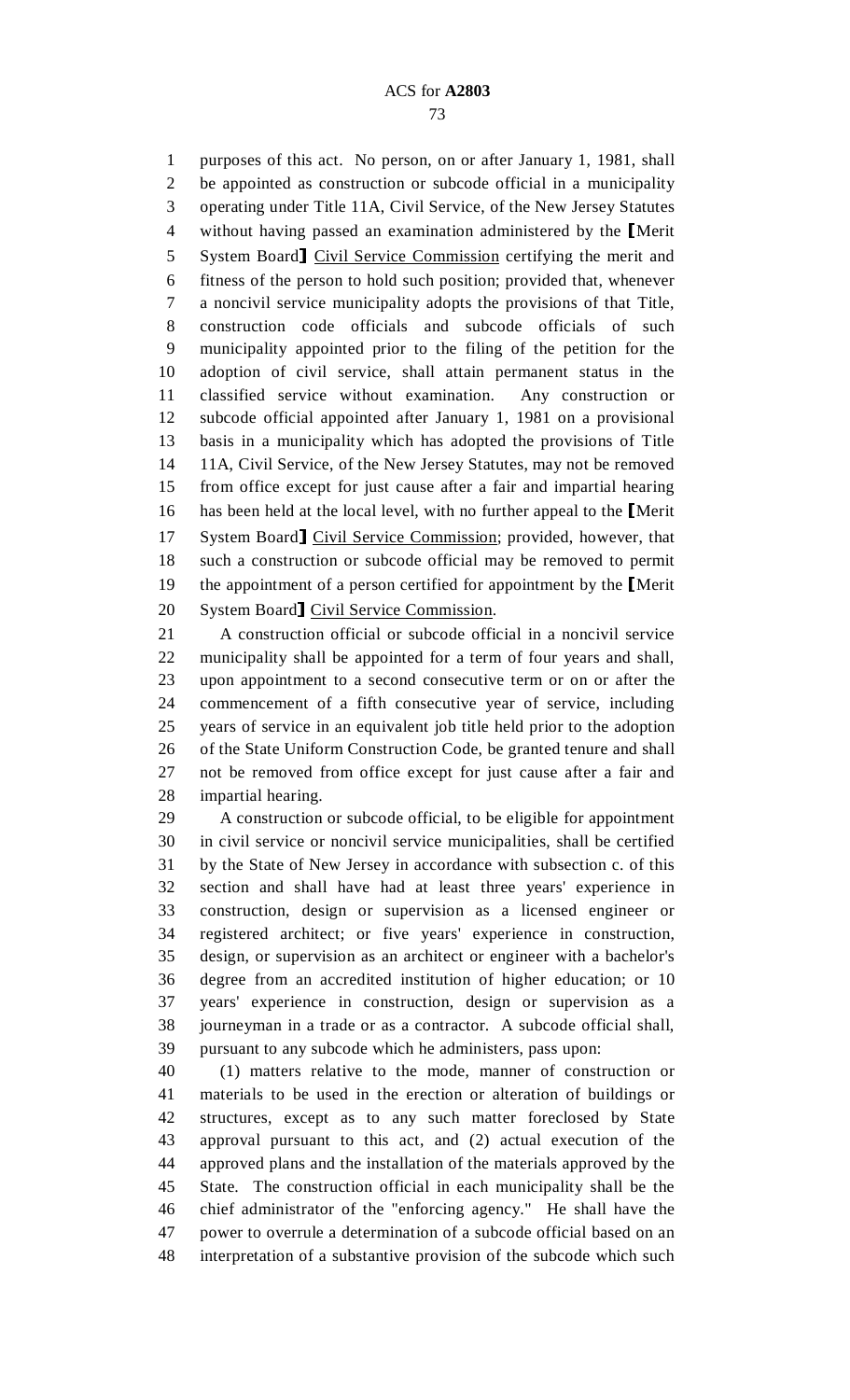1 subcode official administers, only if the construction official is 2 qualified to act pursuant to this act as a subcode official for such 3 subcode. He may serve as subcode official for any subcode which 4 he is qualified under this act to administer. A subcode official or 5 municipal engineer may serve as a construction official if otherwise 6 qualified under the provisions of this act. The municipal enforcing 7 agency shall require compliance with the provisions of the code, of 8 all rules lawfully adopted and promulgated thereunder and of laws 9 relating to the construction, alteration, repair, removal, demolition 10 and integral equipment and location, occupancy and maintenance 11 of buildings and structures, except as may be otherwise provided 12 for.

13 Two or more municipalities may provide by ordinance, subject to 14 regulations established by the commissioner, for the joint 15 appointment of a construction official and subcode official for the 16 purpose of enforcing the provisions of the code in the same manner. 17 c. No person shall act as a construction official or subcode

18 official for any municipality unless the commissioner determines 19 that said person is so qualified, except for the following:

20 (1) a municipal construction official or subcode official holding 21 office under permanent civil service status, or tenure as otherwise 22 provided by law on the effective date of this act or within one year 23 thereafter and (2) a municipal construction official or subcode 24 official holding office without such permanent civil service status 25 or tenure on the effective date of this act or within one year 26 thereafter; provided said construction official or subcode official 27 not having such permanent civil service status or tenure shall be 28 certified in accordance with this act within four years of the 29 effective date thereof; provided further that a person holding on the 30 effective date of this act a valid plumbing inspector's license from 31 the Department of Health and Senior Services pursuant to Title 26 32 of the Revised Statutes may serve as a plumbing subcode official 33 and a person holding on the effective date of this act a valid 34 electrical inspector's license from the Board of Public Utilities 35 pursuant to Title 48 of the Revised Statutes may serve as an 36 electrical subcode official. The commissioner, after consultation 37 with the code advisory board, may authorize the preparation and 38 conducting of oral, written and practical examinations to determine 39 if a person is qualified by this act to be eligible to be a construction 40 official or subcode official or, in the alternative, may accept 41 successful completion of programs of training as proof of 42 qualification within the meaning of this act. Upon a determination 43 of qualification the commissioner shall issue or cause to be issued a 44 certificate to the construction official or subcode official or trainee 45 stating that he is so certified. The commissioner, after consultation 46 with the code advisory board, may establish classes of certification 47 that will recognize the varying complexities of code enforcement in 48 the municipalities within the State. The commissioner shall, after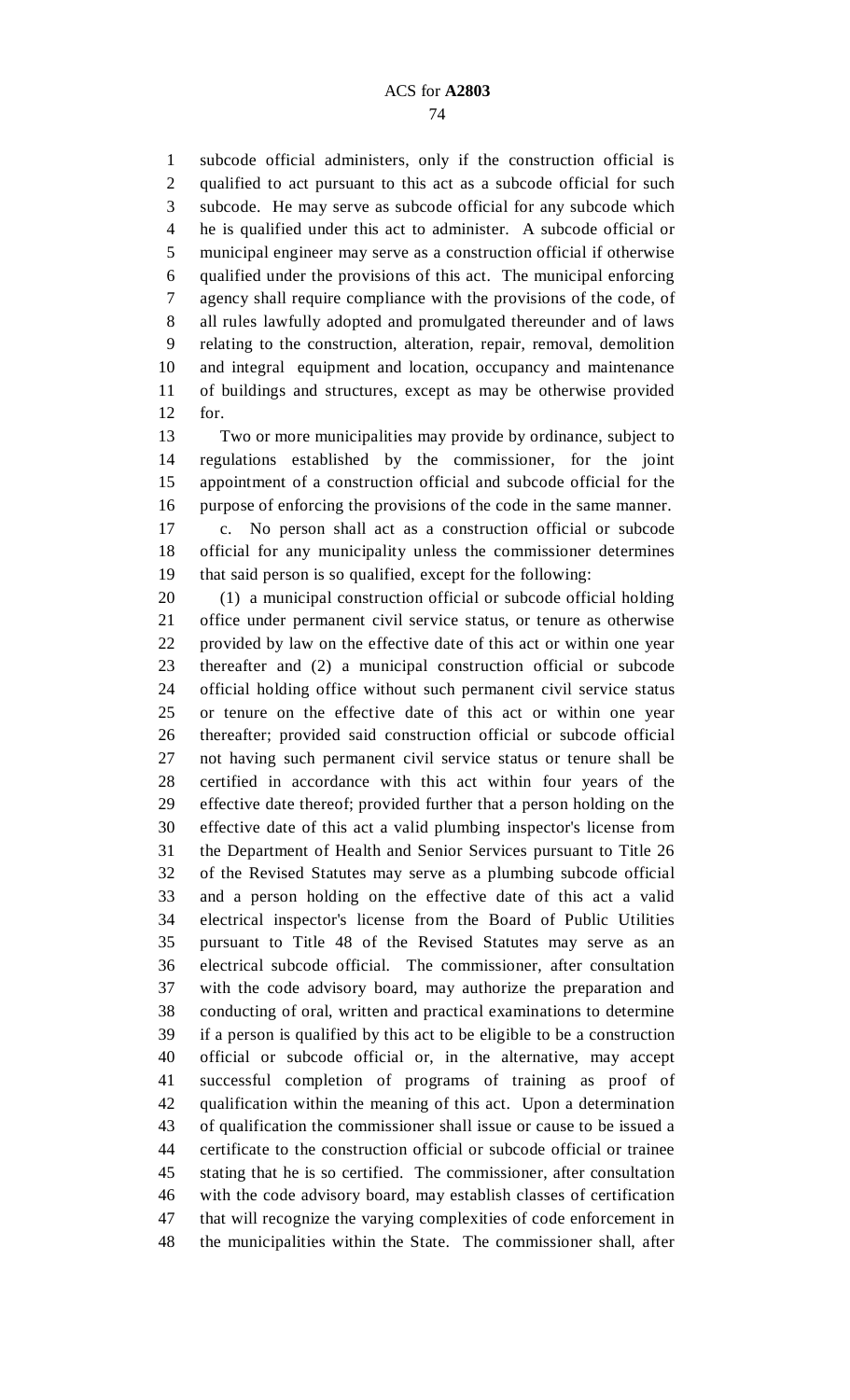1 consultation with the code advisory board, provide for educational 2 programs designed to train and assist construction officials and 3 subcode officials in carrying out their responsibilities.

4 Whenever the commissioner is required by the terms of this 5 subsection to consult with the code advisory board and the matter in 6 question concerns plumbing subcode officials, the commissioner 7 shall also consult with the Public Health Council and Commissioner 8 of Health and Senior Services.

9 d. The commissioner, after consultation with the code advisory 10 board, may periodically require that each construction official and 11 subcode official demonstrate a working knowledge of innovations 12 in construction technology and materials, recent changes in and 13 additions to the relevant portions of the State Uniform Construction 14 Code, and current standards of professional ethics and legal 15 responsibility; or, in the alternative, the commissioner, after 16 consultation with the code advisory board, may accept successful 17 completion of appropriate programs of training as proof of such 18 working knowledge.

19 (cf: P.L.2000, c.126, s.29)

20

21 113. Section 10 of P.L.1989, c.222 (C.App.A:9-42.1b) is 22 amended to read as follows:

23 10. The deputy emergency management coordinator position 24 shall be filled by the governing body in each county by: a. the 25 appointment of a qualified individual; b. the selection of a qualified 26 volunteer; or, if appropriate, c. the selection of an individual 27 pursuant to the rules and regulations of the *[Department of 28 Personnel]* Civil Service Commission of the State of New Jersey. 28 Personnel Civil Service Commission of the State of New Jersey.<br>29 (cf: P.L. 1989, c. 222, s. 10)

(cf: P.L.1989, c.222, s.10)

30

31 114. Section 24 of P.L.1999, c.152 (C.13:8C-24) is amended to 32 read as follows:

33 24. a. (1) There is established in the Department of 34 Environmental Protection the Office of Green Acres. The 35 commissioner may appoint an administrator or director who shall 36 supervise the office, and the department may employ such other 37 personnel and staff as may be required to carry out the duties and 38 responsibilities of the department and the office pursuant to this act, 39 all without regard to the provisions of Title 11A, Civil Service, of 40 the New Jersey Statutes. Persons appointed or employed as 41 provided pursuant to this subsection shall be compensated in a 42 manner similar to other employees in the Executive Branch, and 43 their compensation shall be determined by the [Commissioner of 44 Personnel] Civil Service Commission. 44 Personnel Civil Service Commission.<br>45 (2) The Green Acres Program

45 (2) The Green Acres Program in the Department of 46 Environmental Protection, together with all of its functions, powers 47 and duties, are continued and transferred to and constituted as the 48 Office of Green Acres in the Department of Environmental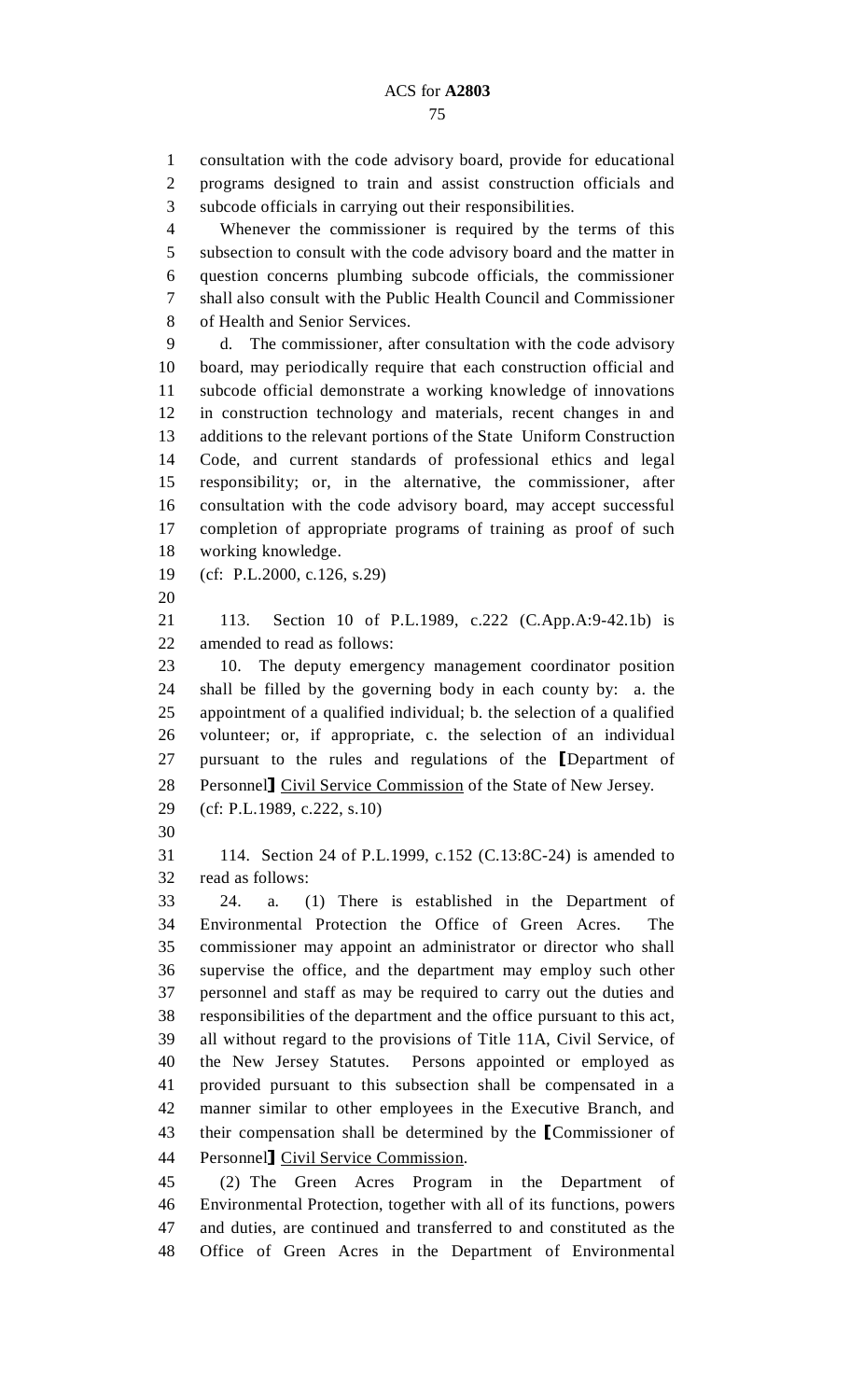1 Protection. Whenever, in any law, rule, regulation, order, contract, 2 document, judicial or administrative proceeding or otherwise, 3 reference is made to the Green Acres Program, the same shall mean 4 and refer to the Office of Green Acres in the Department of 5 Environmental Protection. This transfer shall be subject to the 6 provisions of the "State Agency Transfer Act," P.L.1971, c.375 7 (C.52:14D-1 et seq.).

8 b. The duties and responsibilities of the office shall be as 9 follows:

10 (1) Administer all provisions of this act pertaining to funding 11 the acquisition and development of lands for recreation and 12 conservation purposes as authorized pursuant to Article VIII, 13 Section II, paragraph 7 of the State Constitution;

14 (2) Continue to administer all grant and loan programs for the 15 acquisition and development of lands for recreation and 16 conservation purposes, including the Green Trust, established or 17 funded for those purposes pursuant to: P.L.1961, c.45 (C.13:8A-1 18 et seq.); P.L.1971, c.419 (C.13:8A-19 et seq.); P.L.1975, c.155 19 (C.13:8A-35 et seq.); or any Green Acres bond act; and

20 (3) Adopt, with the approval of the commissioner and pursuant 21 to the "Administrative Procedure Act," P.L.1968, c.410 (C.52:14B-22 1 et seq.), rules and regulations:

23 (a) establishing application procedures for grants and loans for 24 the acquisition and development of lands for recreation and 25 conservation purposes, criteria and policies for the evaluation and 26 priority ranking of projects for eligibility to receive funding for 27 recreation and conservation purposes using constitutionally 28 dedicated moneys, any conditions that may be placed on the award 29 of a grant or loan for recreation and conservation purposes pursuant 30 to this act, and any restrictions that may be placed on the use of 31 lands acquired or developed with a grant or loan for recreation and 32 conservation purposes pursuant to this act. The criteria and policies 33 established pursuant to this subparagraph for the evaluation and 34 priority ranking of projects for eligibility to receive funding for 35 recreation and conservation purposes using constitutionally 36 dedicated moneys may be based upon, but need not be limited to, 37 such factors as: protection of the environment, natural resources, 38 water resources, watersheds, aquifers, wetlands, floodplains and 39 flood-prone areas, stream corridors, beaches and coastal resources, 40 forests and grasslands, scenic views, biodiversity, habitat for 41 wildlife, rare, threatened, or endangered species, and plants; degree 42 of likelihood of development; promotion of greenways; provision 43 for recreational access and use; protection of geologic, historic, 44 archaeological, and cultural resources; relative cost; parcel size; and 45 degree of public support; and

46 (b) addressing any other matters deemed necessary to implement 47 and carry out the goals and objectives of Article VIII, Section II, 48 paragraph 7 of the State Constitution and this act with respect to the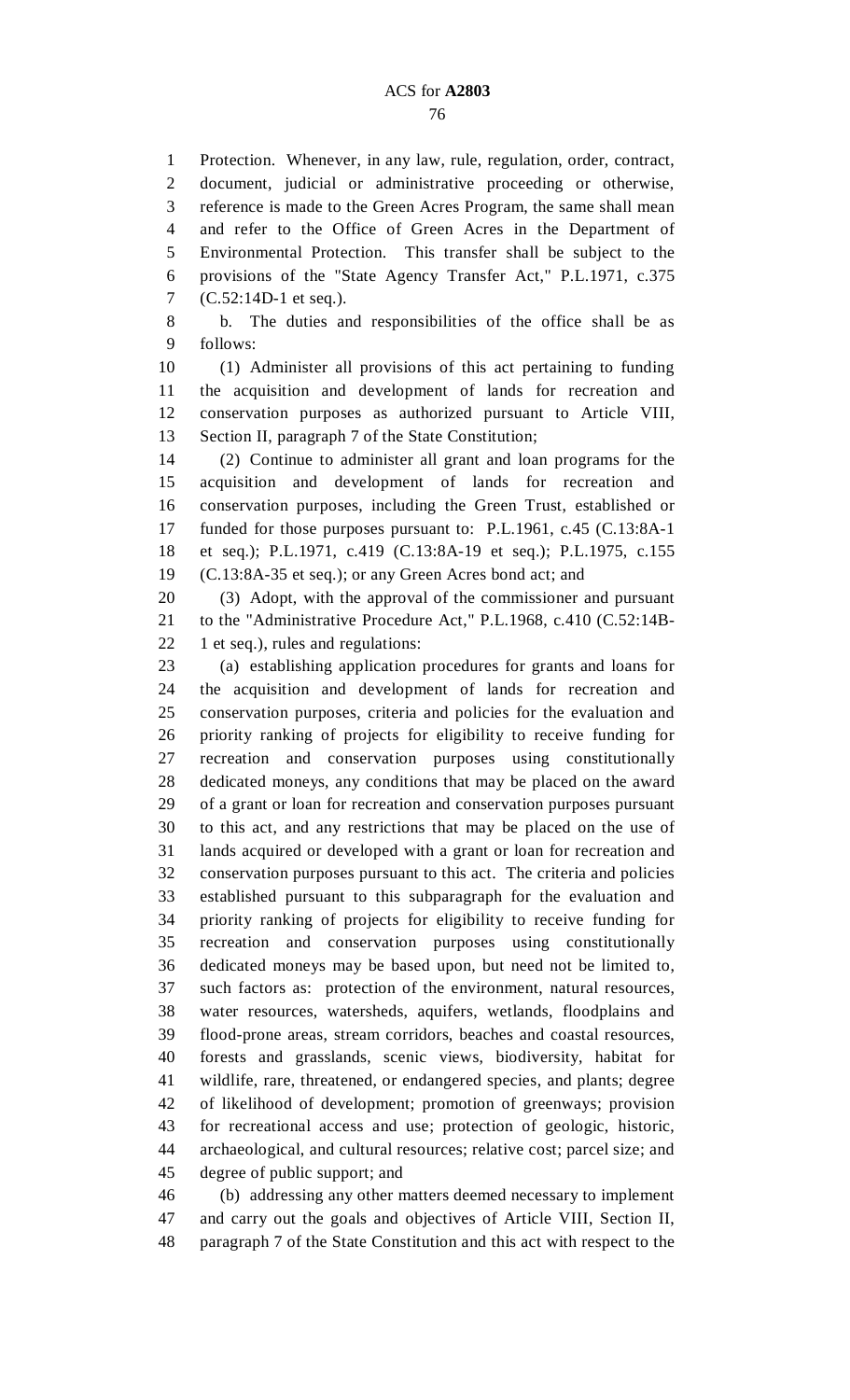1 acquisition and development of lands for recreation and 2 conservation purposes; and 3 (4) Establishing criteria and policies for the evaluation and 4 priority ranking of State projects to acquire and develop lands for 5 recreation and conservation purposes using constitutionally 6 dedicated moneys, which criteria and policies may be based upon, 7 but need not be limited to, such factors as: protection of the 8 environment, natural resources, water resources, watersheds, 9 aquifers, wetlands, floodplains and flood-prone areas, stream 10 corridors, beaches and coastal resources, forests and grasslands, 11 scenic views, biodiversity, habitat for wildlife, rare, threatened, or 12 endangered species, and plants; degree of likelihood of 13 development; promotion of greenways; provision for recreational 14 access and use; protection of geologic, historic, archaeological, and 15 cultural resources; relative cost; parcel size; and degree of public 16 support. 17 (cf: P.L.2002, c.76, s.2) 18 19 115. (New section) a. The Department of Health and Senior 20 Services shall maintain a toll-free information "Law Enforcement 21 Officer Crisis Intervention Services" telephone hotline on a 24-hour 22 basis. 23 The hotline shall receive and respond to calls from law 24 enforcement officers and sheriff's officers who have been involved 25 in any event or incident which has produced personal or job-related 26 depression, anxiety, stress, or other psychological or emotional 27 tension, trauma, or disorder for the officer and officers who have 28 been wounded in the line of duty. The operators of the hotline shall 29 seek to identify those officers who should be referred to further 30 debriefing and counseling services, and to provide such referrals. 31 In the case of wounded officers, those services may include peer 32 counseling, diffusing, debriefing, group therapy and individual 33 therapy as part of a coordinated assistance program, to be known as 34 the "Blue Heart Law Enforcement Assistance Program," designed 35 and implemented by the University of Medicine and Dentistry of 36 New Jersey's University Behavioral Healthcare Unit. 37 b. The operators of the hotline shall be trained by the 38 Department of Health and Senior Services and, to the greatest 39 extent possible, shall be persons, who by experience or education, 40 are: (1) familiar with post trauma disorders and the emotional and 41 psychological tensions, depressions, and anxieties unique to law 42 enforcement officers and sheriff's officers; or (2) trained to provide 43 counseling services involving marriage and family life, substance 44 abuse, personal stress management and other emotional or 45 psychological disorders or conditions which may be likely to

46 adversely affect the personal and professional well-being of a law

47 enforcement officer and a sheriff's officer.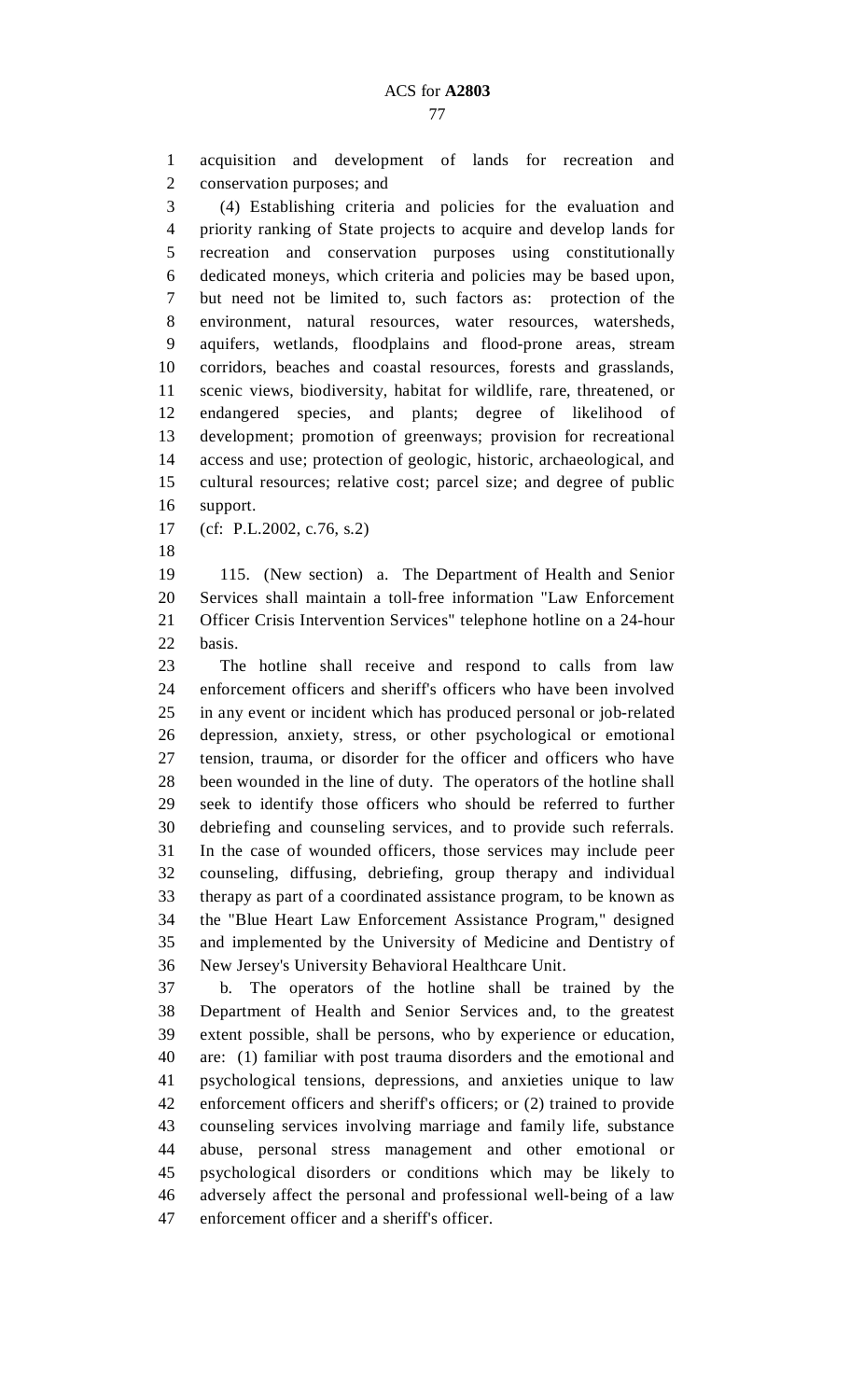1 c. To ensure the integrity of the telephone hotline and to 2 encourage officers to utilize it, the commissioner shall provide for 3 the confidentiality of the names of the officers calling, the 4 information discussed by that officer and the operator, and any 5 referrals for further debriefing or counseling; provided, however, 6 the commissioner may, by rule and regulation, (1) establish 7 guidelines providing for the tracking of any officer who exhibits a 8 severe emotional or psychological disorder or condition which the 9 operator handling the call reasonably believes might result in harm 10 to the officer or others and (2) establish a confidential registry of 11 wounded New Jersey law enforcement officers.

12

13 116. (New section) The Commissioner of Health and Senior 14 Services shall prepare a list of appropriately licensed or certified 15 psychiatrists, psychologists, and social workers; other appropriately 16 trained and qualified counselors; and experienced former law 17 enforcement officers who are willing to accept referrals and to 18 participate in the debriefing and counseling offered law 19 enforcement officers and sheriff's officers under the provisions of 20 sections 115 to 116 of P.L. , c. (C. )(pending before the 21 Legislature as this bill).

22

23 117. (New section) The State Treasurer shall develop programs 24 to improve efficiency and effectiveness of the public service, 25 including, but not limited to, employee training, development, 26 assistance and incentives; may establish an internship program; and 27 assist the Governor in general work force planning, personnel 28 matters and labor relations.

29

30 118. a. There is established a Civil Service Reform Task Force 31 within the Department of the Treasury. The task force shall be 32 comprised of the following members: the Chair of the Civil Service 33 Commission, or his designee, who shall serve ex officio; the State 34 Treasurer, or his designee, who shall serve ex officio; and seven 35 public members to be appointed by the Governor.

36 The majority of the public members shall, to the extent 37 practicable, have expertise in civil service or public sector 38 personnel management matters.

39 Vacancies in the membership of the task force shall be filled in 40 the same manner as the original appointments were made.

41 The task force shall organize as soon as may be practicable, but 42 no later than the 30th day after the appointment of its members, and 43 shall select a chairperson from among the public members. The 44 chairperson shall appoint a secretary who need not be a member of 45 the task force. The public members shall serve without 46 compensation, but may be reimbursed for necessary expenses 47 incurred in the performance of their duties.